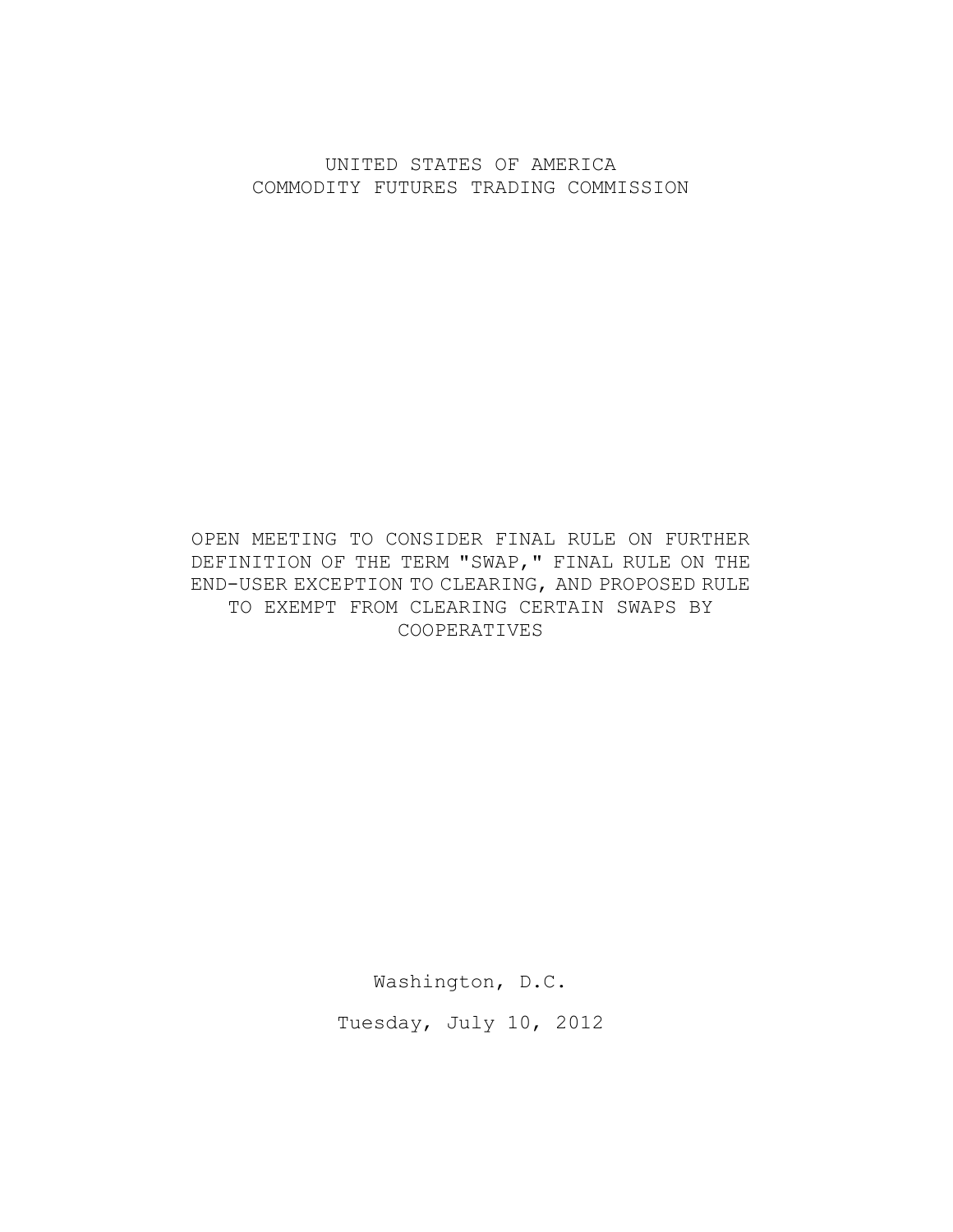PARTICIPANTS:

**Commission Members:**

GARY GENSLER, Chairman BART CHILTON, Commissioner JILL E. SOMMERS, Commissioner SCOTT D. O'MALIA, Commissioner

MARK WETJEN, Commissioner

*Presentation 1: Final Rule: Further Definition of "Swap," "Security-Based Swap" and "Security-Based Swap Agreement"; "Mixed Swaps" and "Security-Based Swap Agreement Recordkeeping*

JULIAN HAMMAR, Office of General

Counsel

LEE ANN DUFFY, Office of General

Counsel

DAVID ARON, Office of General

Counsel

STEVE KANE, Office of General

Counsel

*Presentation No. 2: Final Rule: End-User Exception to the Clearing Requirement for Swaps*

> ERIK REMMLER, Division of Clearing and Risk EILEEN DONOVAN, Division of Clearing and Risk

> JON DEBORD, Division of Clearing and Risk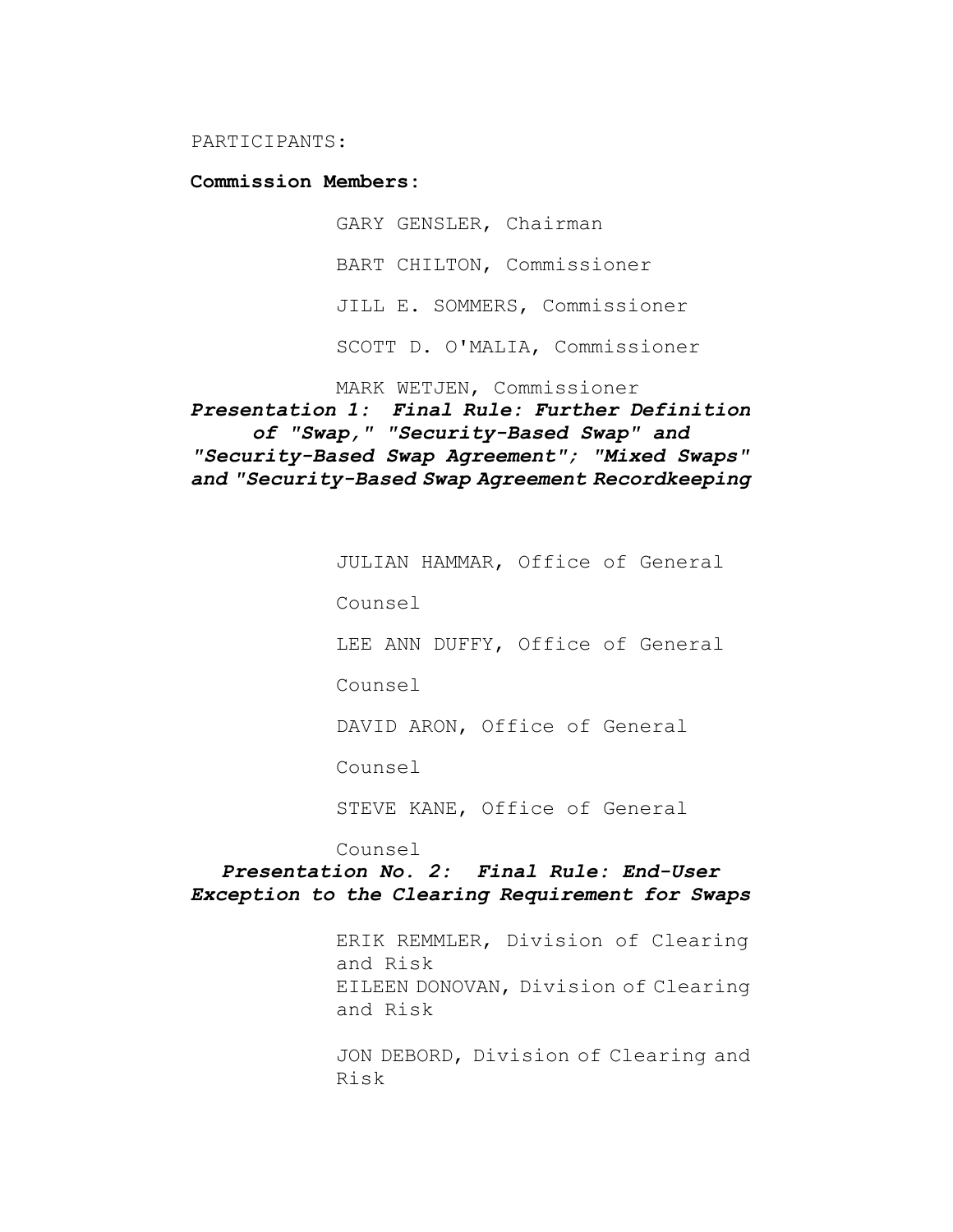PARTICIPANTS (CONT'D):

CAMDEN NUNERY, Office of the Chief Economist

ANANDA RADHAKRISHNAN, Division of Clearing and Intermediary Oversight

## *Presentation No. 3: Proposed Rule: Clearing Exemption for Certain Swaps Entered into by Cooperative*

ERIK REMMLER, Division of Clearing and Risk

EILEEN DONOVAN, Division of Clearing and Risk

JON DEBORD, Division of Clearing and Risk

CAMDEN NUNERY, Office of the Chief Economist

ANANDA RADHAKRISHNAN, Division of Clearing and Intermediary Oversight

Also Present:

DAN BERKOVITZ, Office of General

Counsel

DAVID STAWICK, Office of the

Secretariat

PHYLLIS CELA

\* \* \* \* \*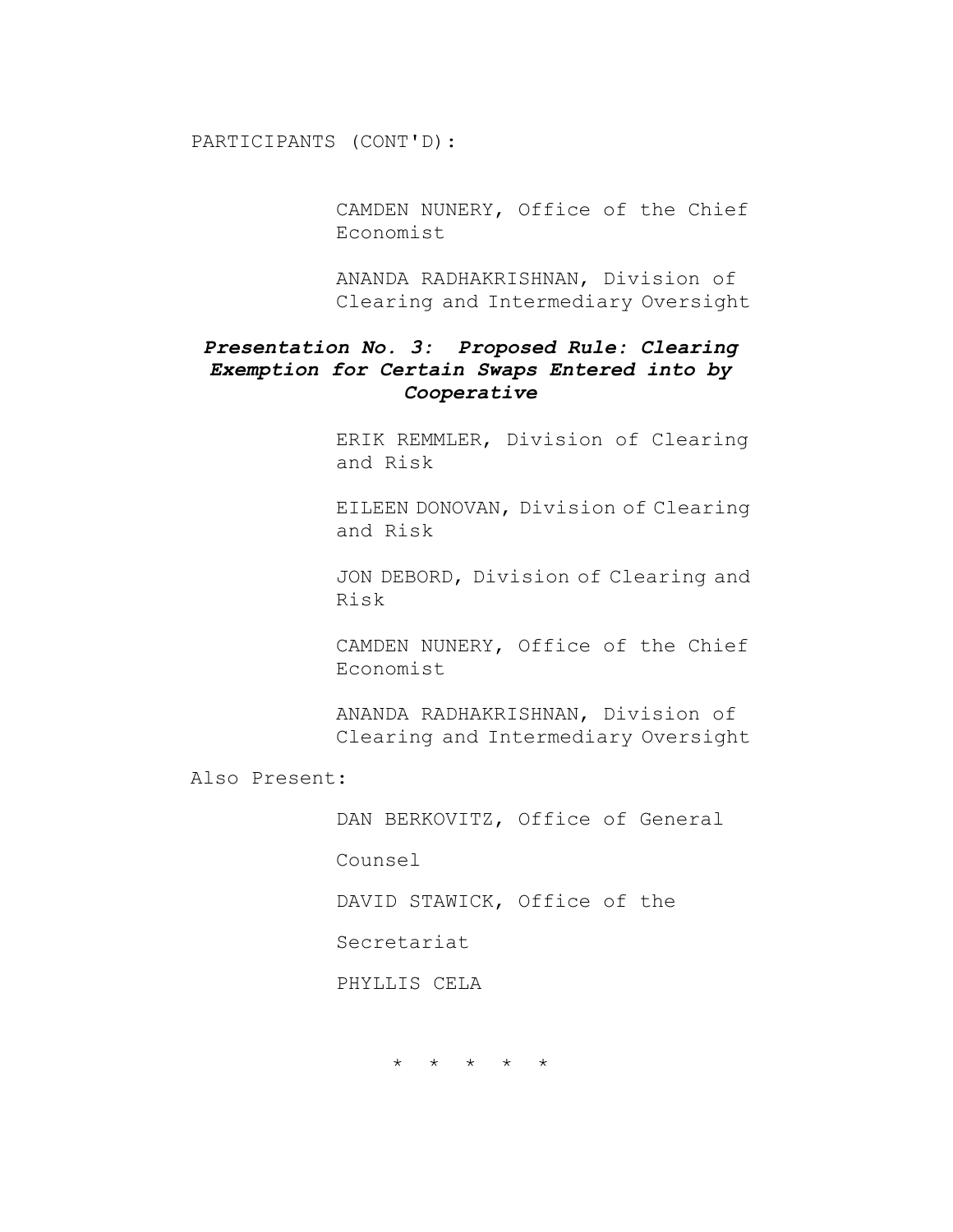(10:06 a.m.)

CHAIRMAN GENSLER: Good morning. I'm glad to call this 10 o'clock meeting to order. I apologize to the public and the media. This is a consensus process and it's always good to have discussions even on the dais of the day of the meeting. This meeting will come to order. This is a public meeting of the Commodity Futures Trading Commission, and I'd like to welcome members of the public, market participants and members of the media, as well as those listening at home and watching our webcast.

Today is our twenty-eighth open meeting on Dodd- Frank financial reform and we will consider tow final rules each of which are at the foundation of our overall swaps markets reforms. One is the joint rule with the Securities and Exchange Commission on further defining the term swap, security-based swaps and other products that come under swaps markets reforms. Secondly is an exception from required clearing for so-called end users or nonfinancial firms. In addition, we'll consider one related proposal, an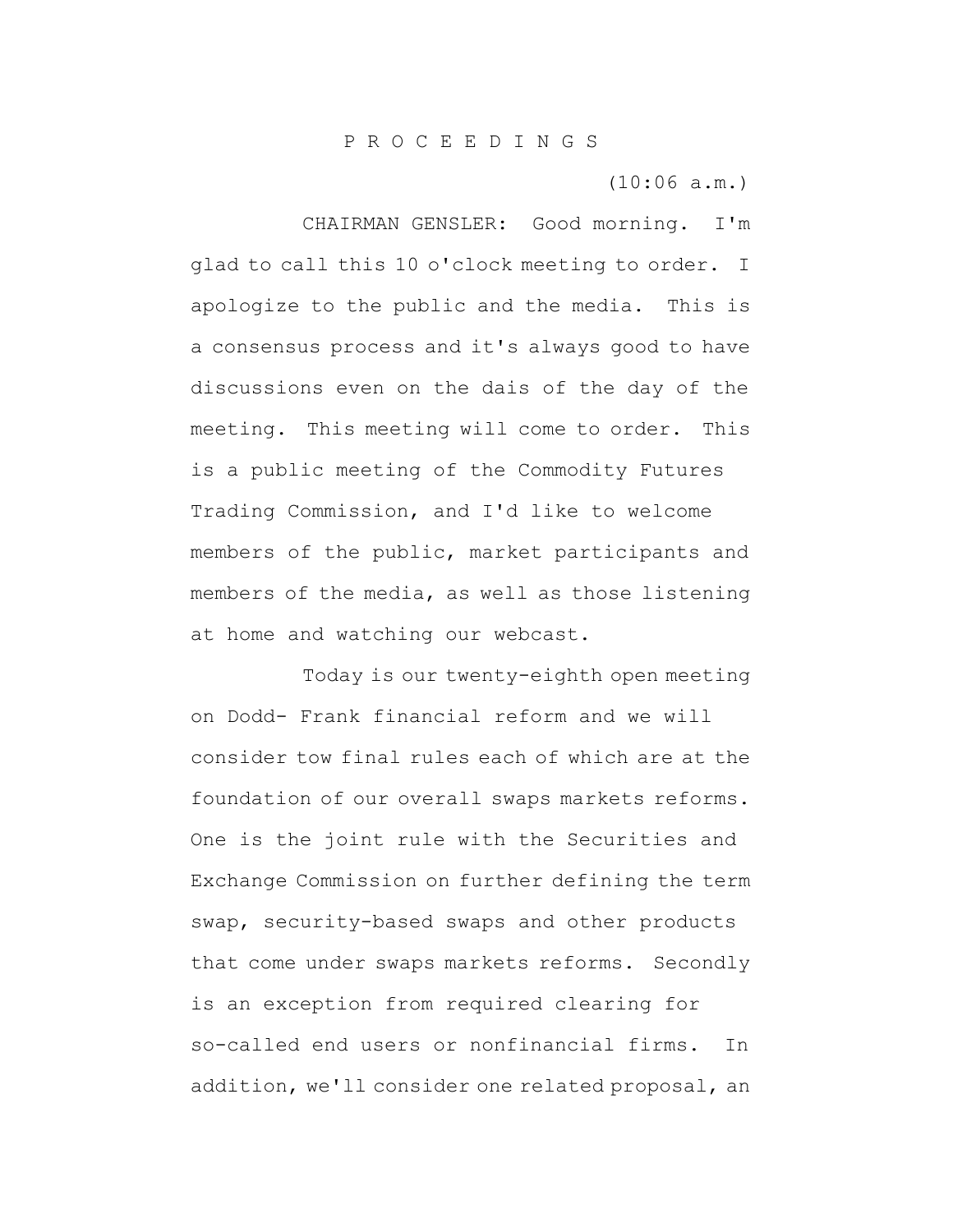exemption from clearing for cooperatives acting on behalf of their members, end users. I'd like to thank Commissioners Sommers, Chilton, O'Malia and Wetjen for their significant contributions to the rule-writing process and the CFTC's hard- working and dedicated staff. We're working to complete common-sense rules of the road for swaps markets reforms, and with today's final actions, I would anticipate that we will have finished 35 final rules and have just over 15 to go, so that by the math you can see we're quite a ways into this. But particularly with today's foundational rules and having completed some others, the CFTC and SEC have already completed as you might know in April the first joint rule which further defined the terms swap dealer and securities-based swap dealer. Following on the SEC's unanimous approval announced yesterday with regard to the swap definition and the CFTC's anticipated action today, for the first time we will be requiring registration of swap dealers which will come under comprehensive regulation. This includes implementing already completed external and internal business conduct standards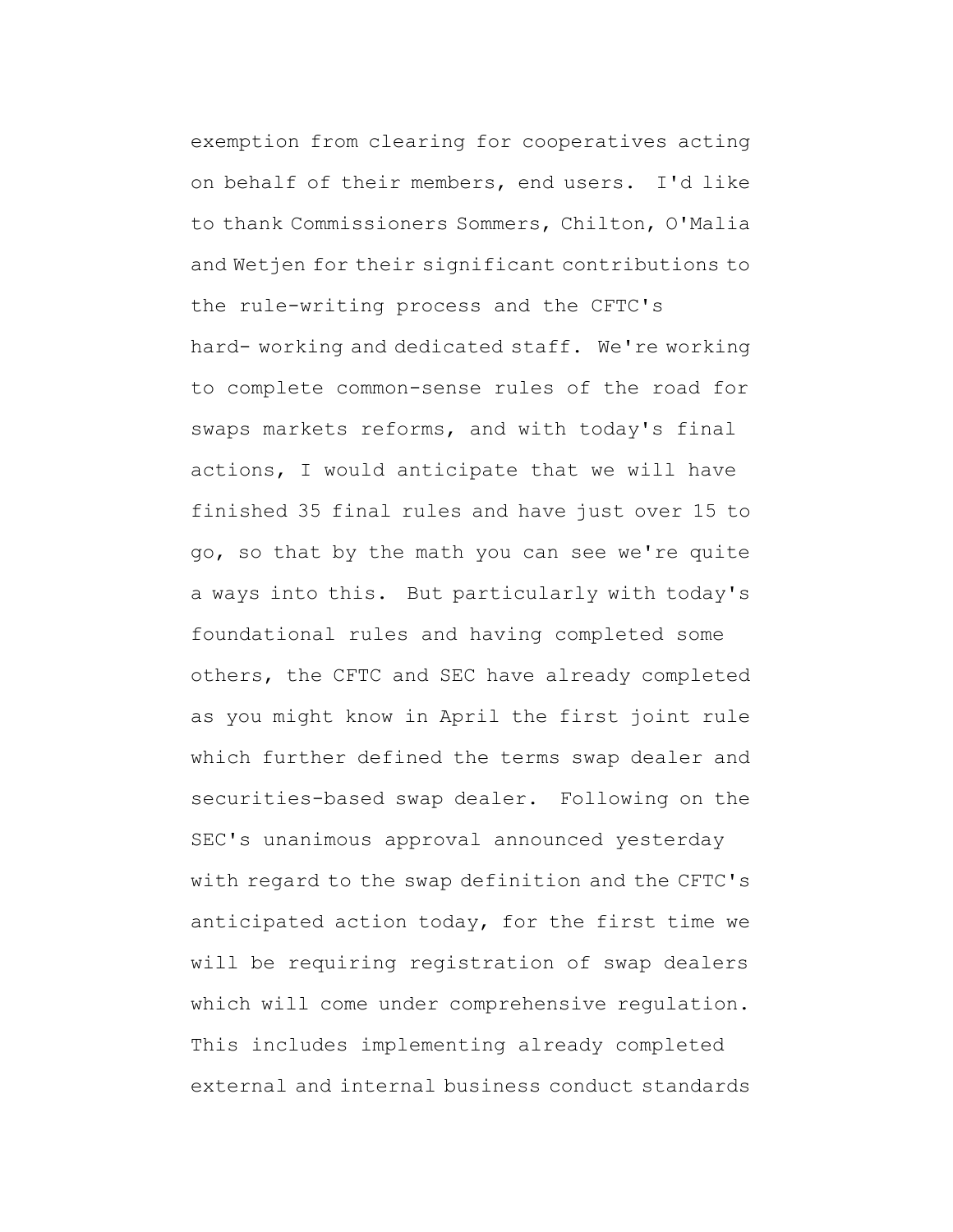which will help lower risk to the economy but also help protect special entities and the purchasers and users of swaps. Staff will also shortly provide to Commissioners for final consideration recommendations on swap relationship documentation and confirmation which will help also lower risk to the markets.

Furthermore, with the completion of these further product definitions, many other critical swap market reforms already completed by the Commission will come to life. This rule means that 2 months after the rule is published, light will begin to shine on the swaps markets for the first time. Initially, and I would say likely in September because our rule has to get to the Federal Register once we take formal action today, swaps price and volume information will be reported for the first time in real time to the public for interest rate products and credit default swap indices. Three months subsequently, such real-time reporting will begin for energy and other physical commodity swaps and these are all based on rules that this Commission finalized last December. Swap data repositories will also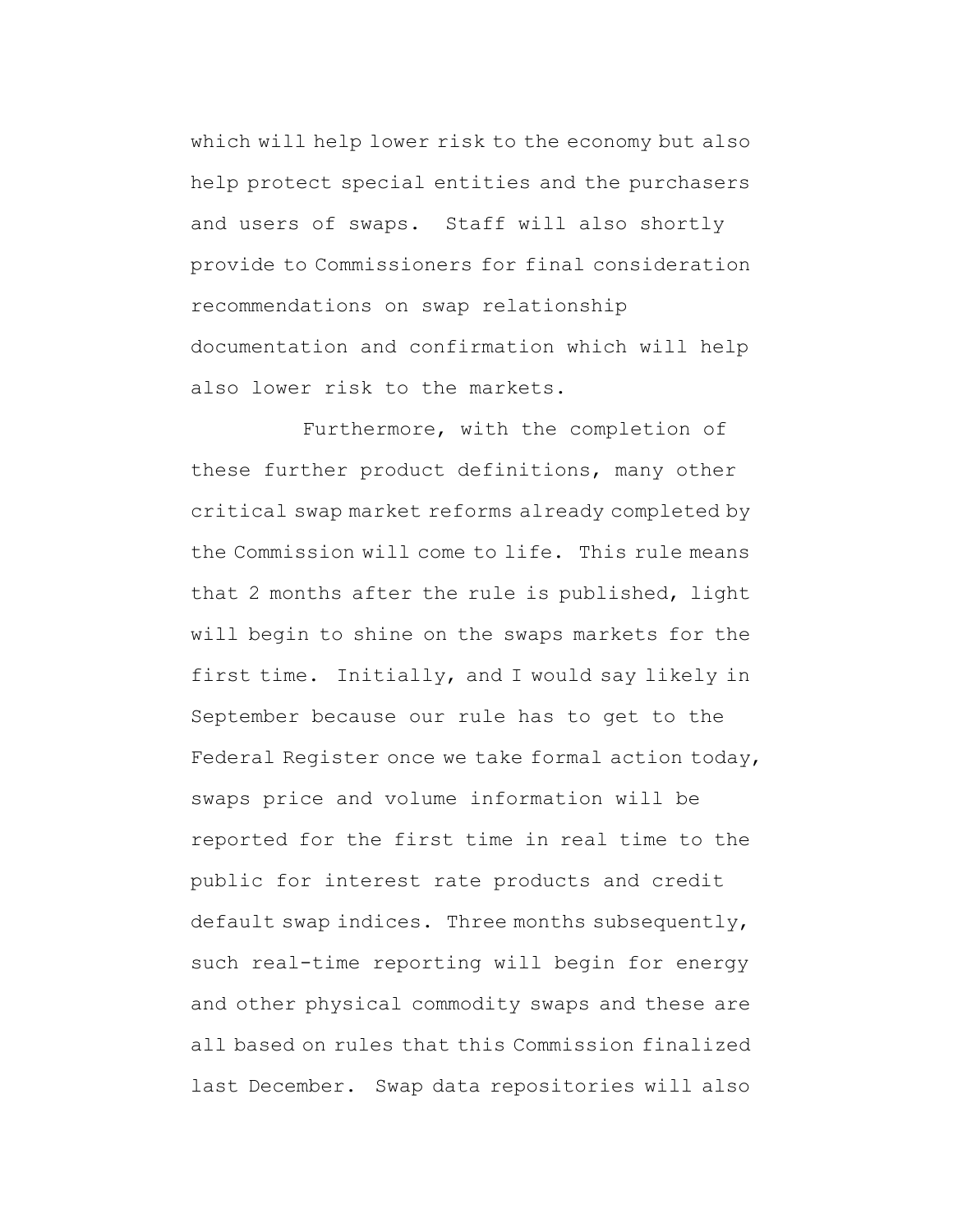receive data on all swaps transactions, giving regulators their first full window into these markets. We've benefited from some voluntary reporting in the data repositories, but we'll get a full picture. One swap data repository has already successfully registered with the Commission and we have at least four other parties working on their applications with staff.

Today's rule is especially meaningful also for the implementation of position limits. For the first time, limits will apply to the aggregate spot month positions including both futures and swaps. Spot month limits protect the markets against corners, squeezes and the burdens that may come from excessive speculation.

We'll also consider today another key rule, the end user exception to clearing. Consistent with congressional intent, this rule ensures that end users using swaps to hedge or mitigate commercial risk will not be required to bring swaps into central clearing. After today, the foundational rules bringing oversight to the swaps market will have been completed. The next major reforms we are set to consider relate to the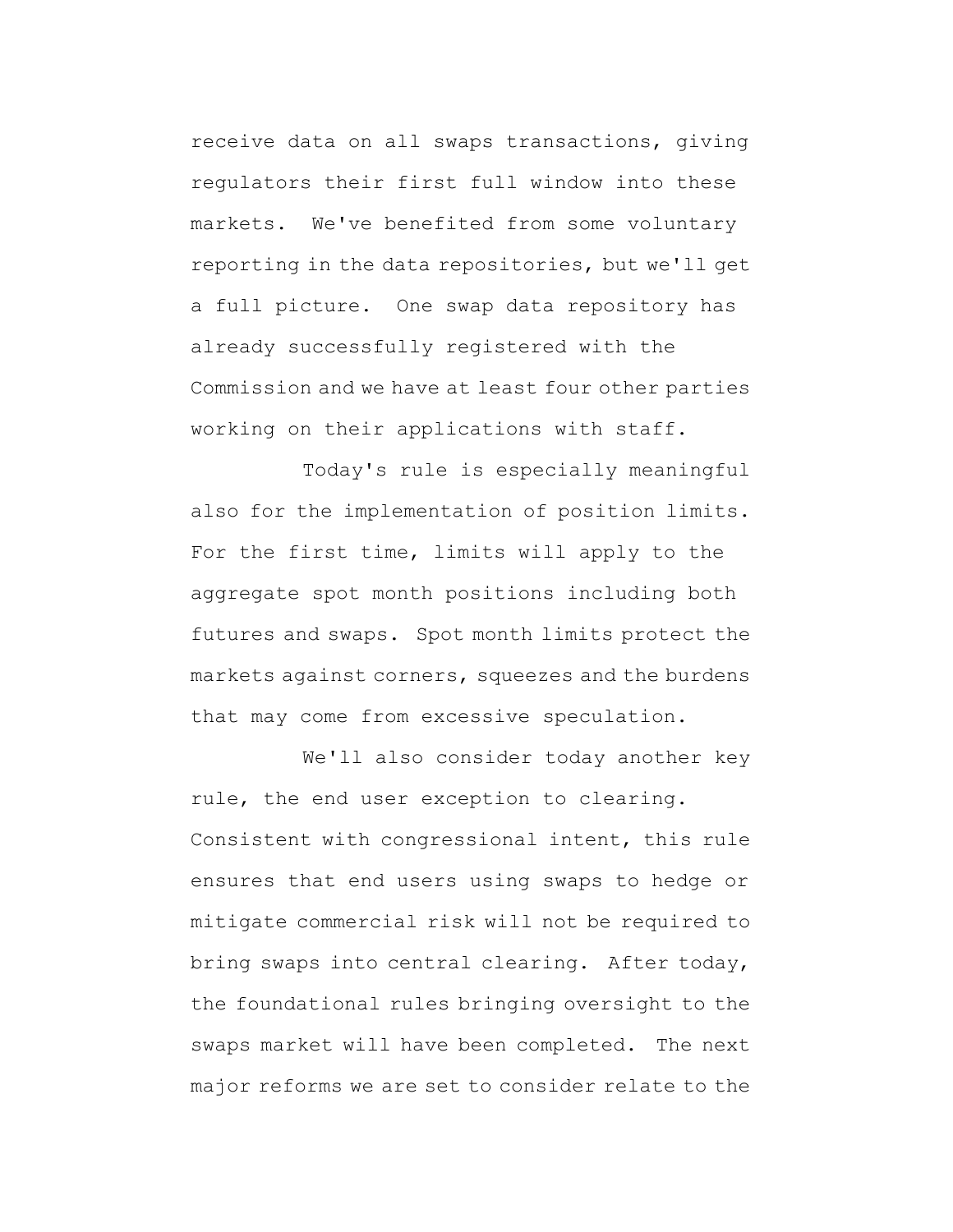required clearing of swaps between financial firms. For over a century through good times and bad, central clearing in the in our futures markets has lowered risk to the broader public and Dodd-Frank's financial reforms bring this effective model to the swaps market at, least to the financial firm facing another financial firm. Clearing significantly lowers risk of this highly interconnected financial system which is particularly critical I believe given the current uncertainties emanating still out of Europe and the recent ratings downgrades of many of the world's leading banks. We've completed rules establishing clearinghouse risk- management requirements, the bulk of which went into place in May. The remainder will come into effect in November and I will be more specific on November 8. That will include key customer protection enhancements to collect margin on a gross basis and also something we call around here the LSOC rule, or legal segregation with operational comingling for swaps, a mouthful, but it helps protect the public.

Commissioners now are reviewing staff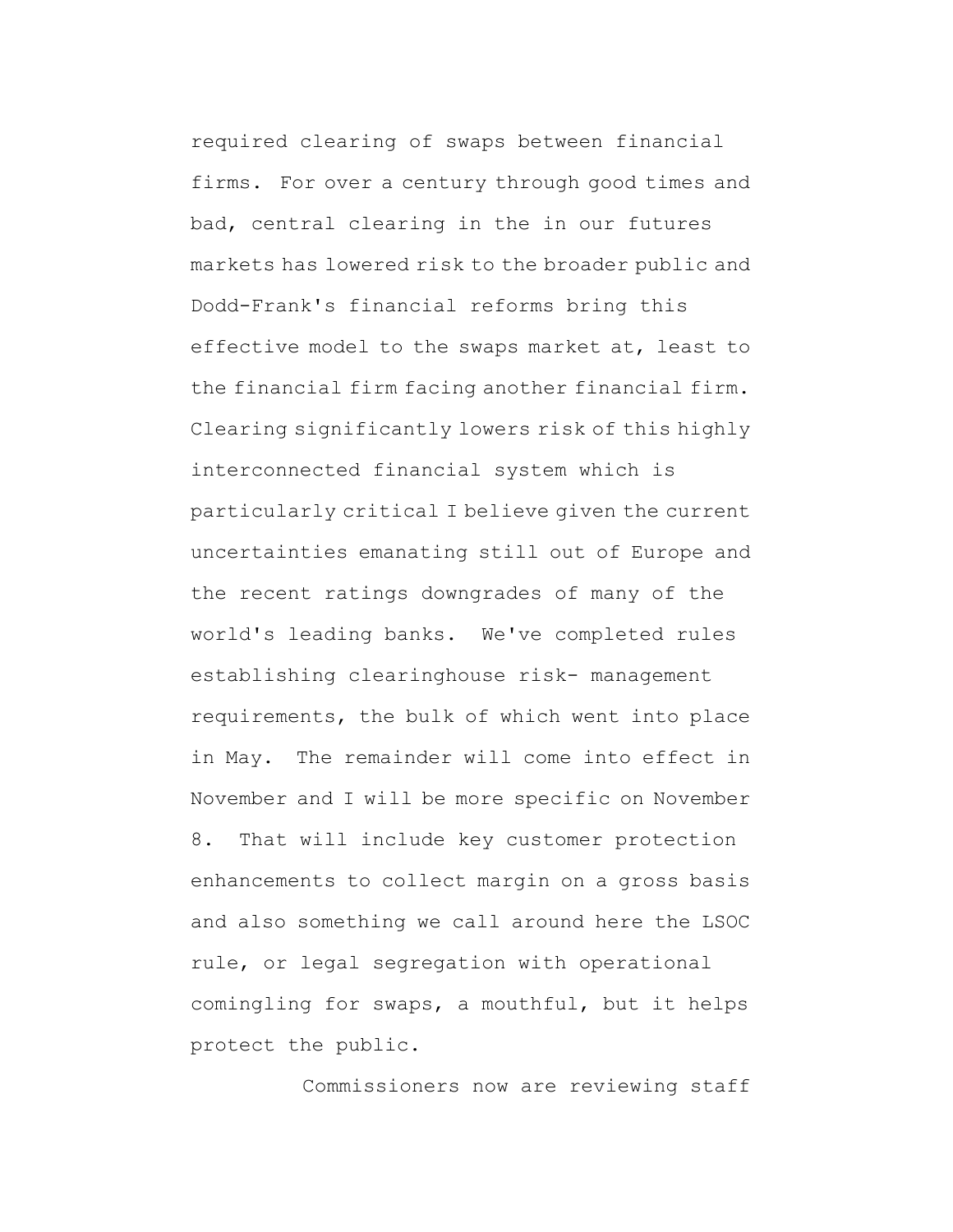recommendations on clearing requirement determinations and I expect if we are able to move this out for consideration for the public later this month, then the staff recommendations could be commented on by the public. These recommendations are based on clearinghouse submissions on swaps that they already clear. The staff recommendations begin with standard interest rate swaps and four currencies as well as a number of key credit default swap indices. Thus based on the Dodd-Frank 90-day clock, and Congress laid out a 90-day clock for making these determinations, the first clearing determination might be completed by October just before the gross margining and this key customer protection rule, the LSOC rule, takes effect.

Commissioners are also reviewing staff recommendations on the final rule on the implementation phasing of the clearing requirement. Commissioner O'Malia, how am I doing? I'm doing this early because you usually ask me later to lay all this out. The CFTC has also received substantial public input on the treatment for swaps among affiliates of the same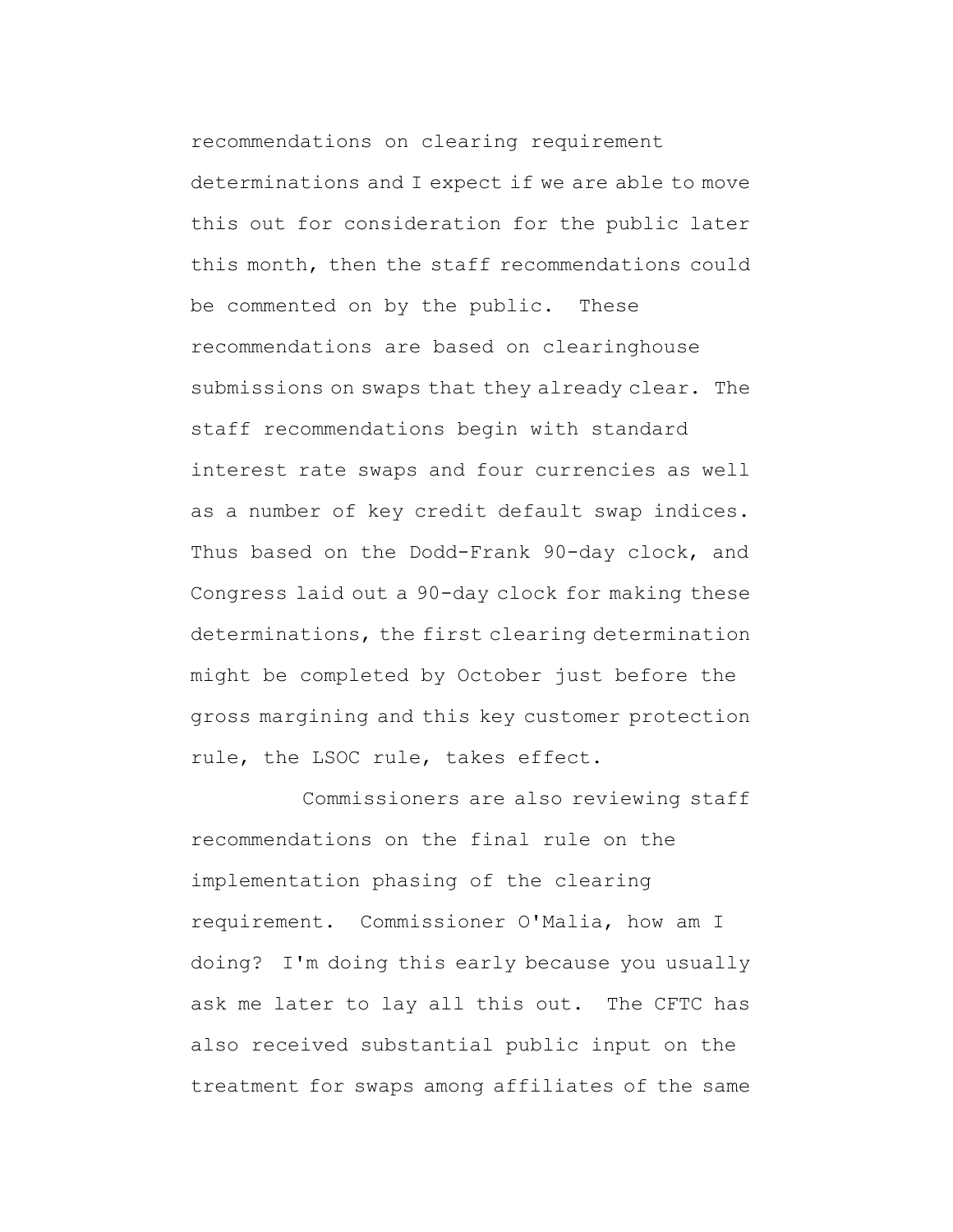financial entity and there is a staff recommendation that we're all considering at this point as well, and I expect that we'll take that up shortly. We're also hoping to see from staff recommendations in two other areas related to electricity markets as well as something called conforming rules, and the conforming rules help us, but I think since we've made such significant progress to date it's now come to the time to start to look at these conforming rules as well.

Following the clearing rules, we'll look to finish the remaining transparency rules, the block rule and the swap execution facility rules. It's important that we fulfill these Dodd-Frank reforms to bring pretrade transparency to the swaps marketplace. The 2008 crisis led to 8 million jobs lost and millions of families losing their homes and thousands of businesses shuttering, and 4 years after the crisis and 2 years after Congress passed the Dodd-Frank reforms, the CFTC is well on its way to bringing those reforms to light. But I think it's critical that we finish the job, protect the market and promote more transparent and healthier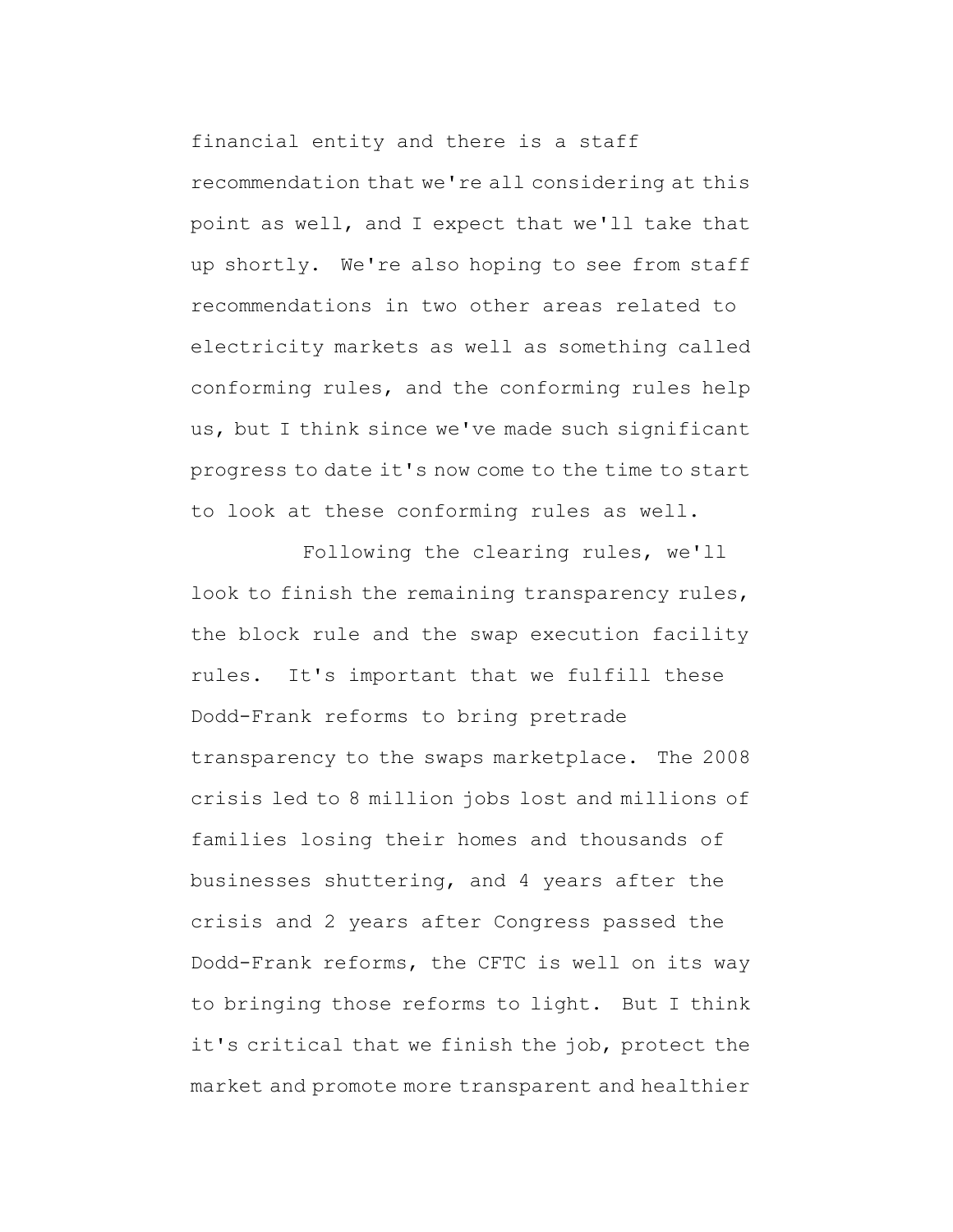markets.

Beyond these swaps markets reforms, I think it's also crucial that the Commission continue to build upon customer protection regulation for both futures and swaps. The Commission has already adopted important amendments to Rule 1.25 regarding investment of customer funds, and as I mentioned, the rules related to grow margining and this LSOC rule, but we should now move to approving the National Futures Association proposal for greater controls for segregation of customer funds. We also look forward to staff recommendations to further enhance segregation of customer funds and CFTC staff is working on recommendations for enhanced internal controls and transparency regarding futures commission merchants handling such funds.

I'd like to close before I turn it over to other commissioners to talk about a topic beyond Dodd-Frank, to thank the Division of Enforcement for their hard work on the London Interbank Offered Rate case against Barclays. People taking out small business loans, credit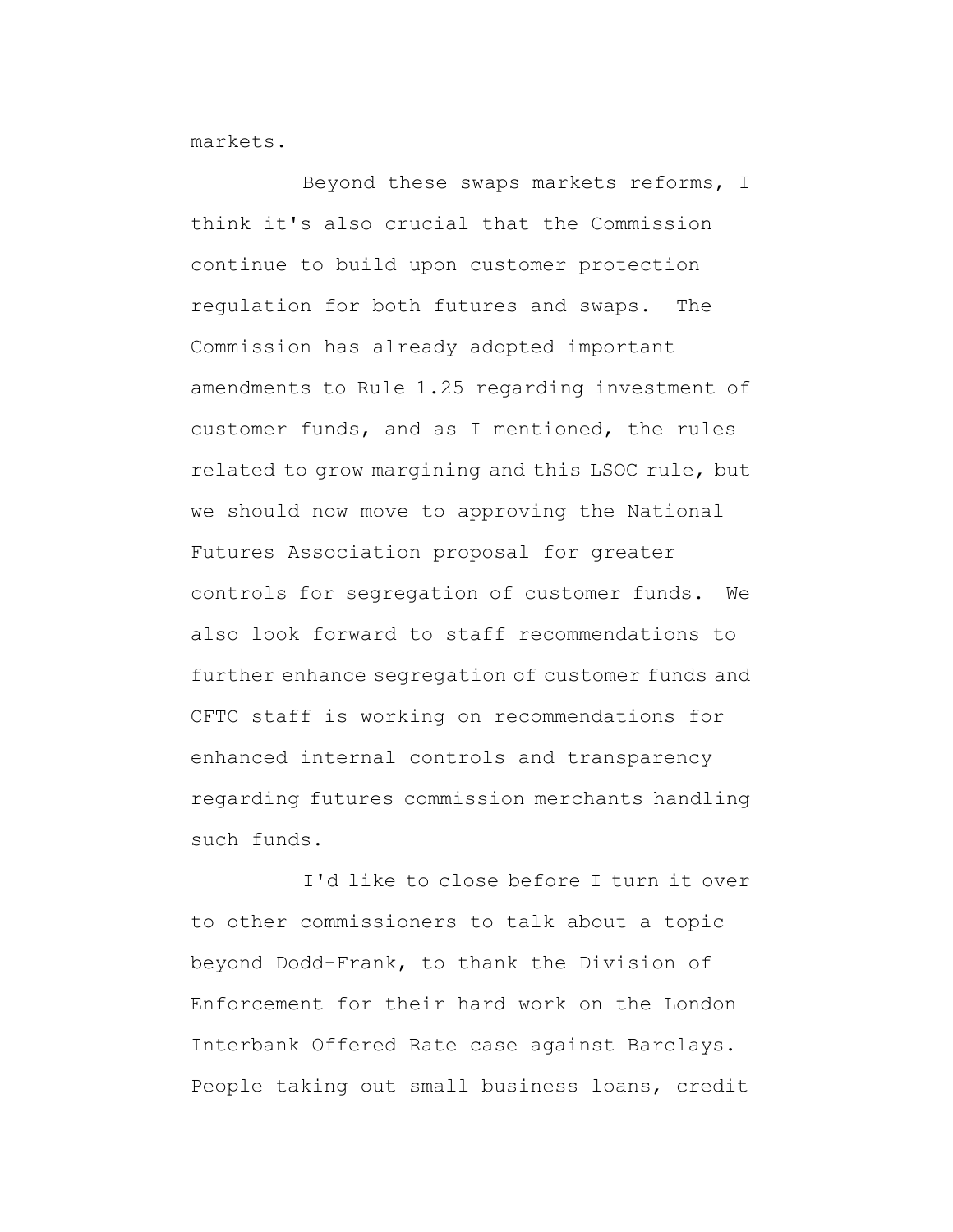cards and mortgages as well as the biggest companies involved in complex transactions all rely on the honesty of this benchmark called LIBOR and other benchmarks similar to it for the cost of their borrowing. It courses through our entire economy and we all depend on it and banks must not attempt to influence LIBOR or other similar benchmarks based on concerns about their reputation or concerns about their profitability, their trading desk or the profitability of some other bank's trading desk. It's just not right. We need to have an honest rate at the heart of our financial system. The CFTC has and will continue to vigorously use our enforcement and regulatory authorities to protect the public, promote market integrity to ensure that these indices and other benchmarks are free of manipulative conduct and false information. With that I turn it over to Commissioner Sommers.

COMMISSIONER SOMMERS: Thank you, Mr. Chairman. Good morning. I want to begin by thanking the rulemaking teams that are before us today. The product team and the end- user team specifically have put a lot of hard work and many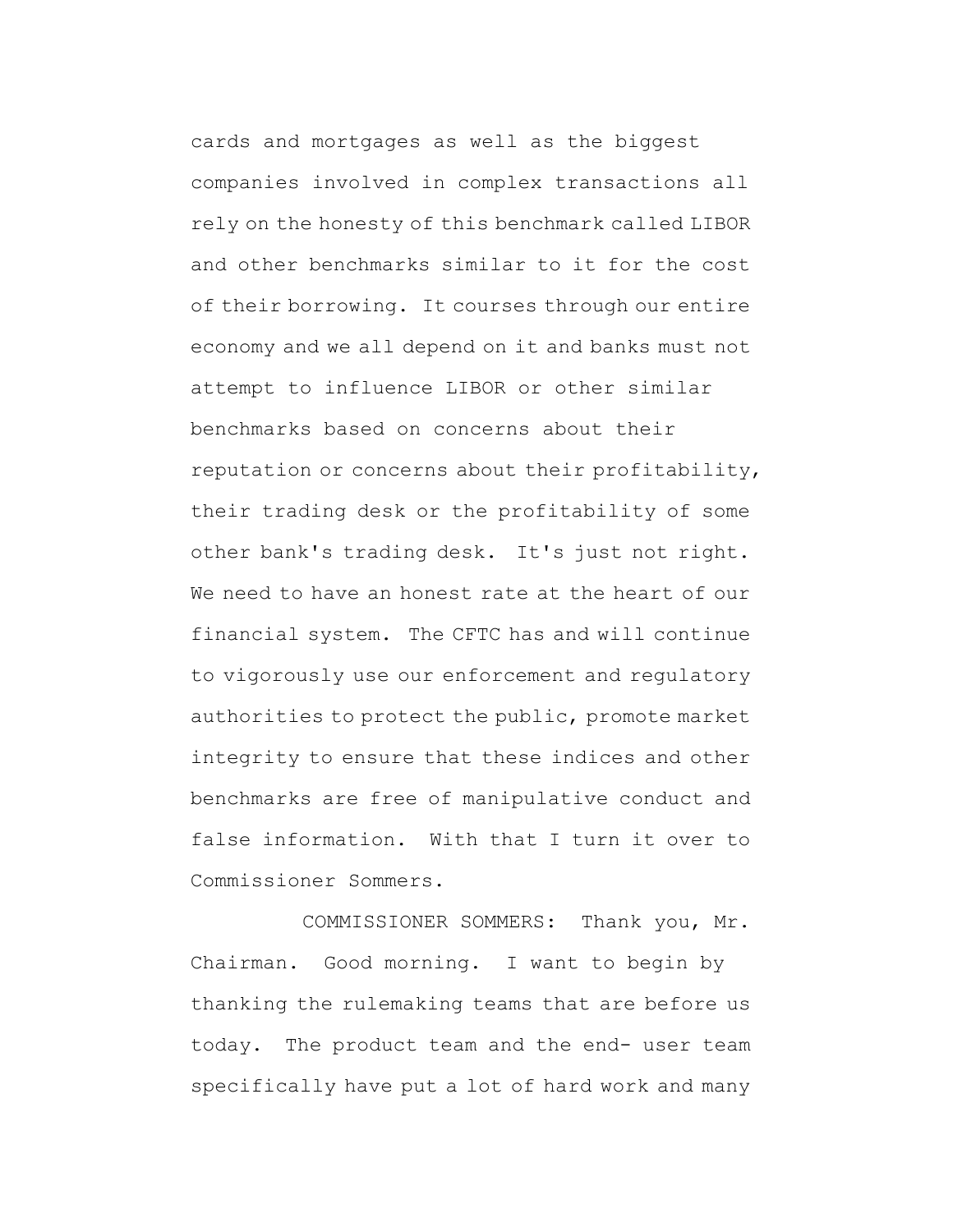hours into the rules that are before us today and I want to sincerely thank you for all of your efforts.

The rules we have before us today include the long- awaited final rules relating to the further definition of swap, the end-user exception to the clearing requirement for swaps and the proposed rules relating to the clearing exemption for certain swaps entered into by cooperatives. In my view, the primary goal in crafting these final and proposed rules has been to provide clarity to market participants regarding what instruments are not swaps and therefore are not subject to comprehensive regulation by the Commission and what transactions are not subject to the mandatory clearing requirement. An overly broad interpretation of the term swap or an overly narrow interpretation of the clearing exception would lead to unnecessary regulation of transactions that did not cause or contribute to the financial crisis and that do not lead to the accumulation of risk that would be of systemic significance. Such an approach would not be wise.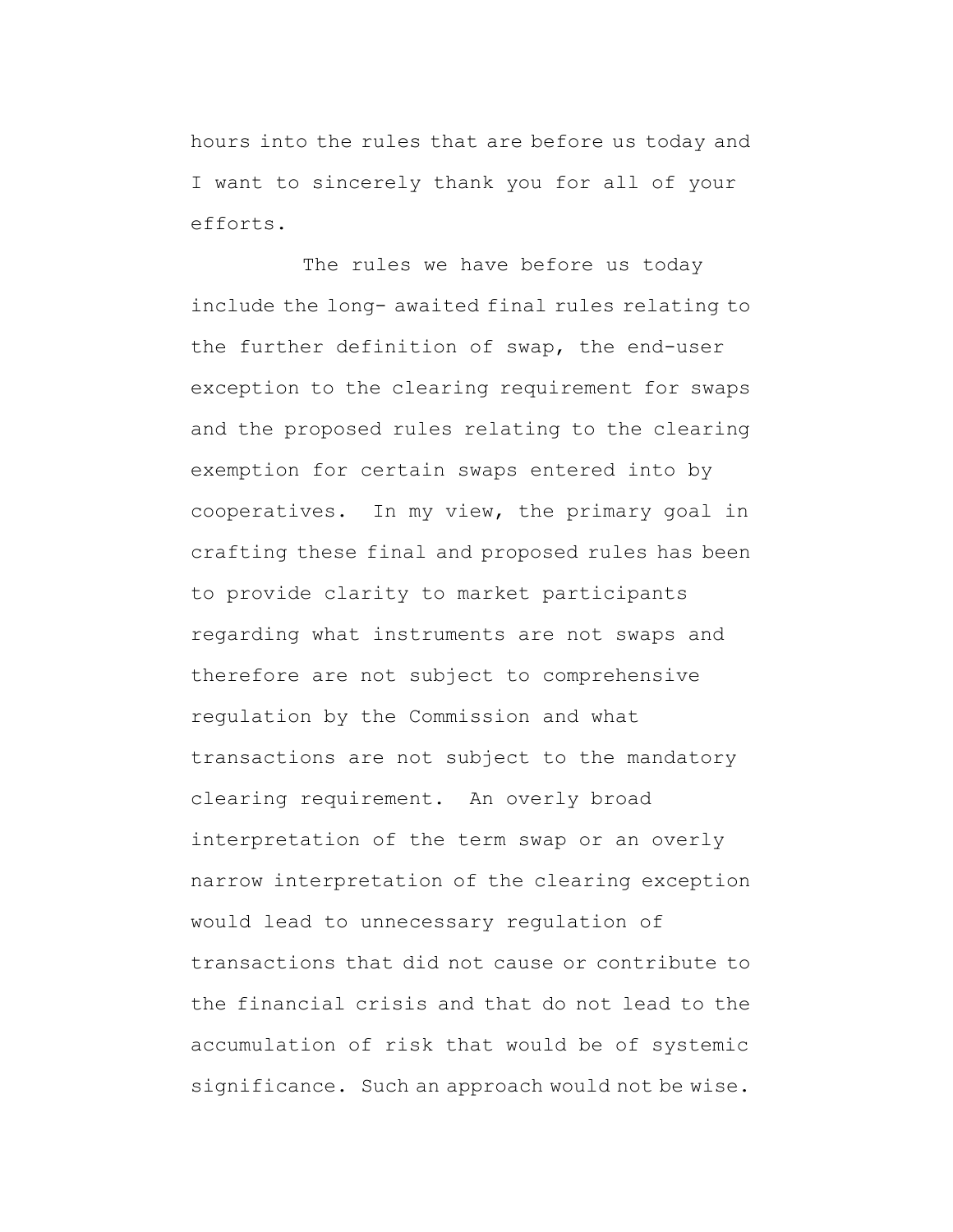It appears to me that in large part we have made the correct determinations. I have questions about whether we have sufficiently addressed the concerns of the captive finance entities so they do not needlessly get swept into the definition of financial entity. I also have questions about whether we have taken the correct approach with nondeliverable foreign exchange forwards and whether they should be regulated as swaps particularly if Treasury exempts foreign exchange swaps and deliverable forwards from regulation. If Treasury issues such an exemption, we would be hard pressed to explain how the functional nature of deliverable and nondeliverable foreign exchange forwards and the risk posed by each are so different that they deserve different regulatory treatment. I'm also concerned that the way we have defined NDFs in the final rule is inconsistent with other major financial regulators and could lead to regulatory arbitrage. I'm supportive of the important additions to the end-user exception final rule which finally includes exemptions for small financial institutions from the financial entity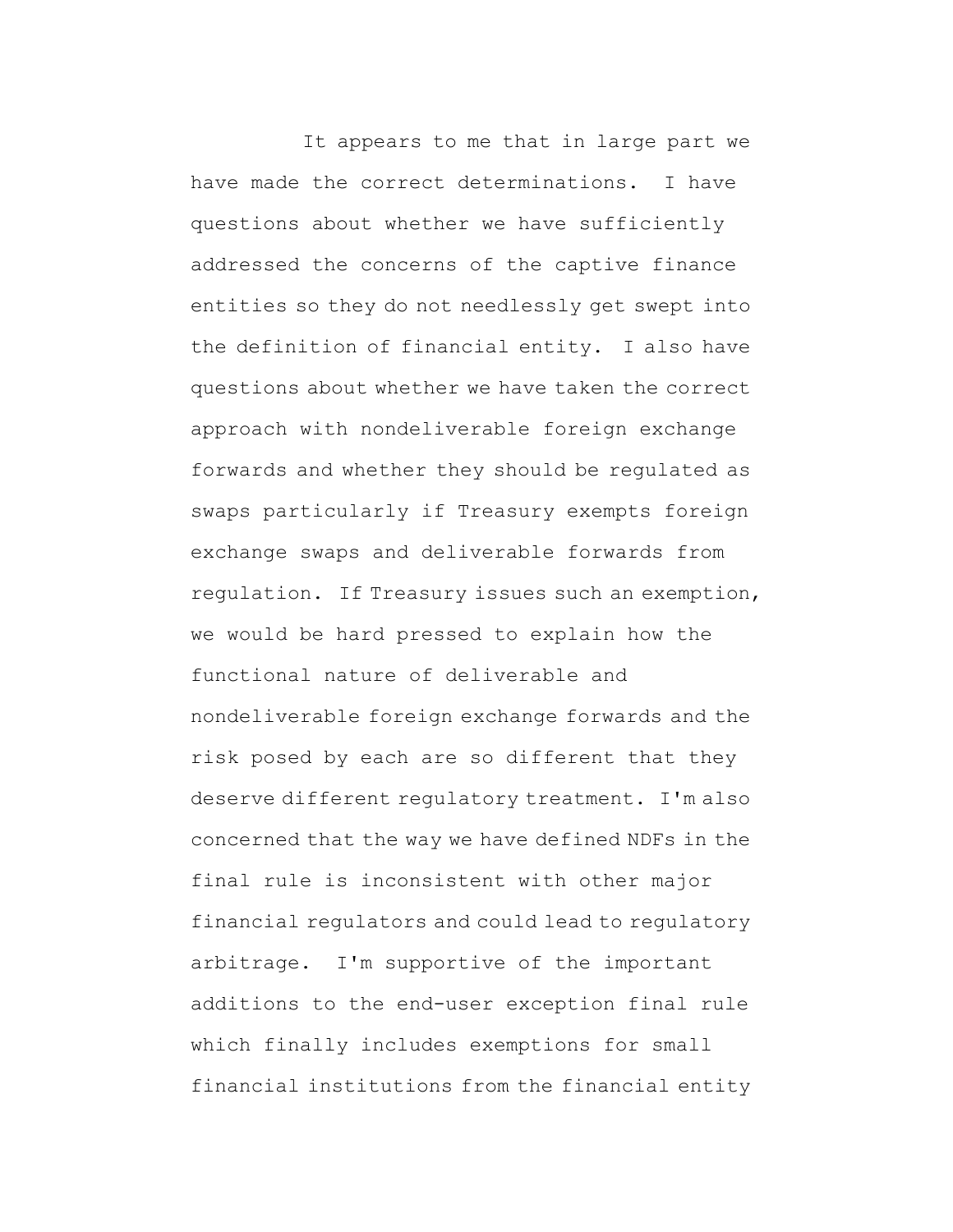definition. Although I do not believe that Congress expressed a clear intent that the \$10 billion total asset threshold was the only level we could consider, I am encouraged that we are also proposing to use our 4(c) authority to allow relief from the clearing mandate for cooperatives meeting certain conditions.

I will end by pointing out the obvious, the significance of this vote on the further definition of swap cannot be overstated. Many market participants are now off to the races and need to quickly register and come into compliance with vast new regulatory requirements. During the 60 days after these rules are published in the Federal Register, glitches and cracks may quickly become evident as they did when market participants attempted to comply with the Part 20 reporting requirements. Staff and the Commission must be ready to quickly respond to and fix the glitches pointed out by market participants to ease the transition into this new highly regulated environment. We will all benefit from an efficient nondisruptive transition if we keep in mind that a request for relief does not equal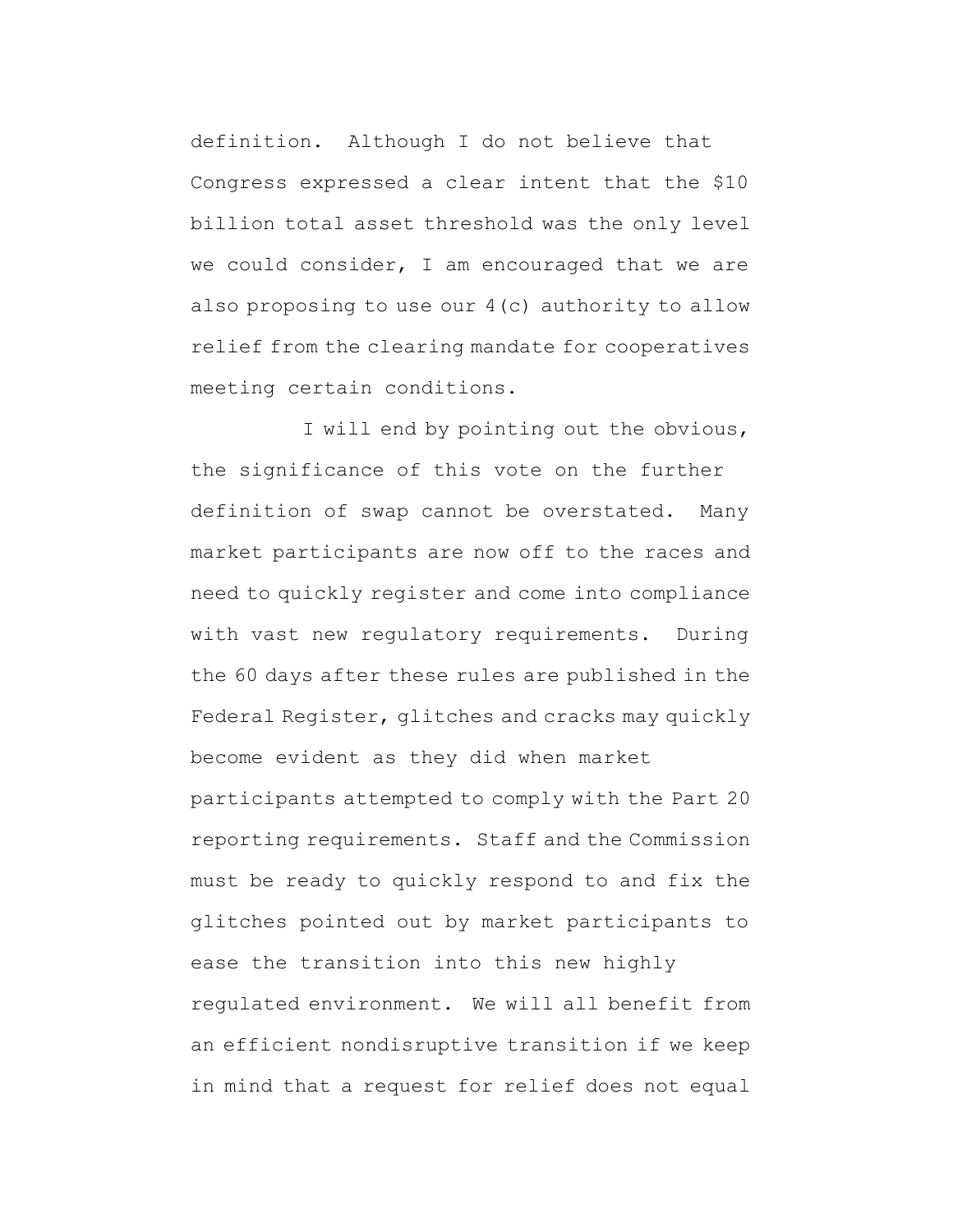an attempt to evade. I have long supported the approach being taken by the SEC to not require registration until the substantive portion of the swap dealer rules have been finalized. The more we can coordinate with the SEC on substance and timing the better it will be for the markets. Thank you again to the rule teams before us and I look forward to your presentations.

CHAIRMAN GENSLER: Thank you, Commissioner Sommers. Commissioner Chilton?

COMMISSIONER CHILTON: Good morning. Thank you, Mr. Chairman. Tonight in Kansas City is the baseball All Star Game. Does anybody know Bryce Harper from the hometown team? He's a position player, an outfielder I think for the Nats and he's the youngest position player ever to be called upon for the All Star Game. A reporter a few weeks back asked him a question that he thought was a silly question and his response was, "That's a clown question, bro." How these things happen on the internet is beyond me, but it became viral, it's all over, they're selling T-shirts, "That's a clown question, bro." I have a point. Believe me. Here it is. That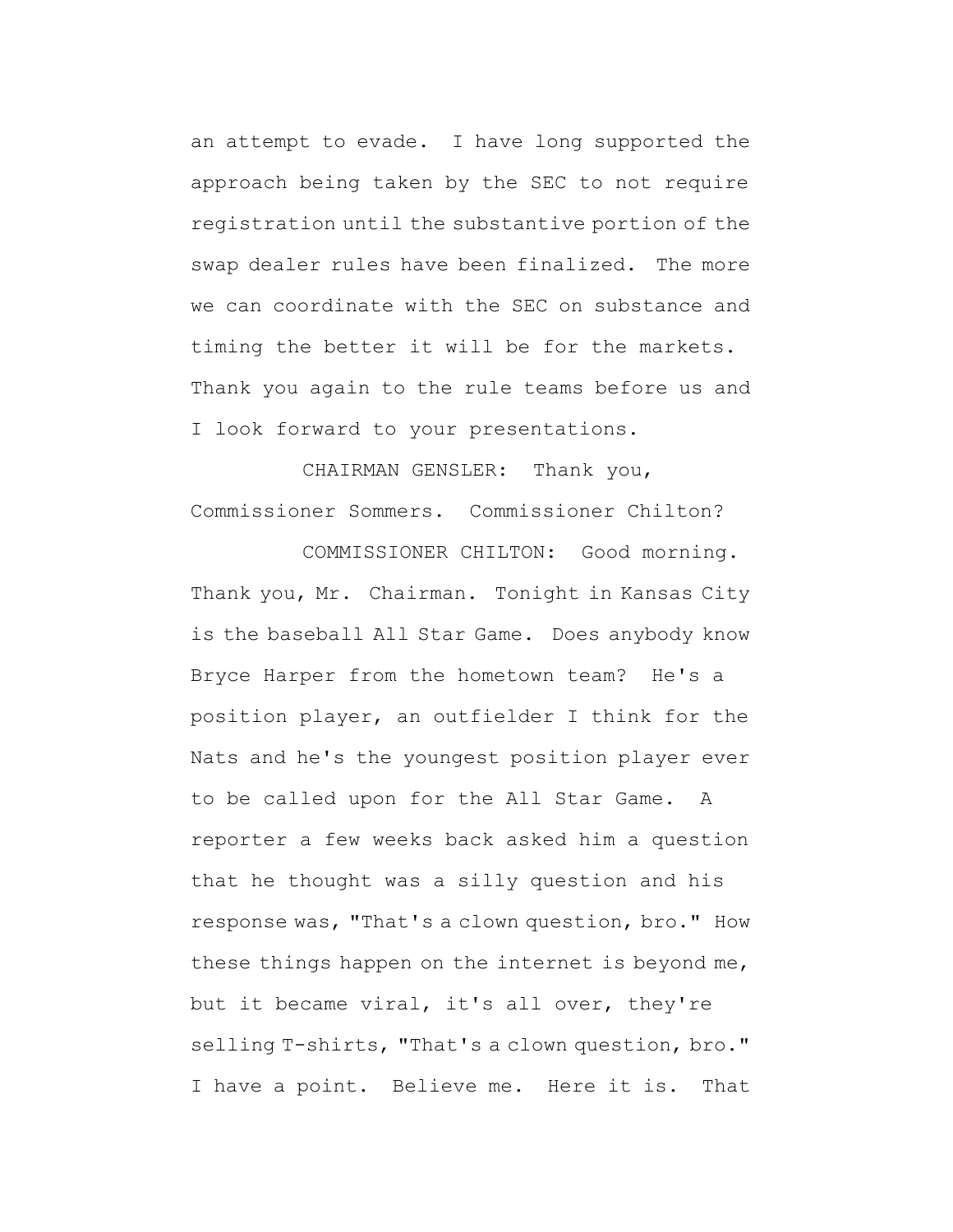we're 2 years into Dodd-Frank and we've done a pretty good job, actually, under the Chairman's leadership and with a lot of pain and suffering on the staff's part and the Commissioners' part, as the Chairman was saying, we've done more than our share and this definitions domino really starts the ball rolling on 10 or 12 different rules so that it's critically important.

But it doesn't mean that we haven't been thoughtful. We've been thoughtful. And the rest of the government hasn't done so well. Only about a third of the rules are done. So we've been thoughtful, we've taken this time, but it has been 2 years. We've been pretty thoughtful over 2 years. And it amazes me that there are still people, some on Capitol Hill and some in the industry who say we want you to be thoughtful, but has Dodd-Frank really made a difference so far? Are we safer? Wait a minute. You told us to be thoughtful and to go slow and make sure we get the comments. Of course we're not that much safer. It's not in place yet. The same people who voted against it. So a lot of people still say we should repeal it, we should defund it, we should defang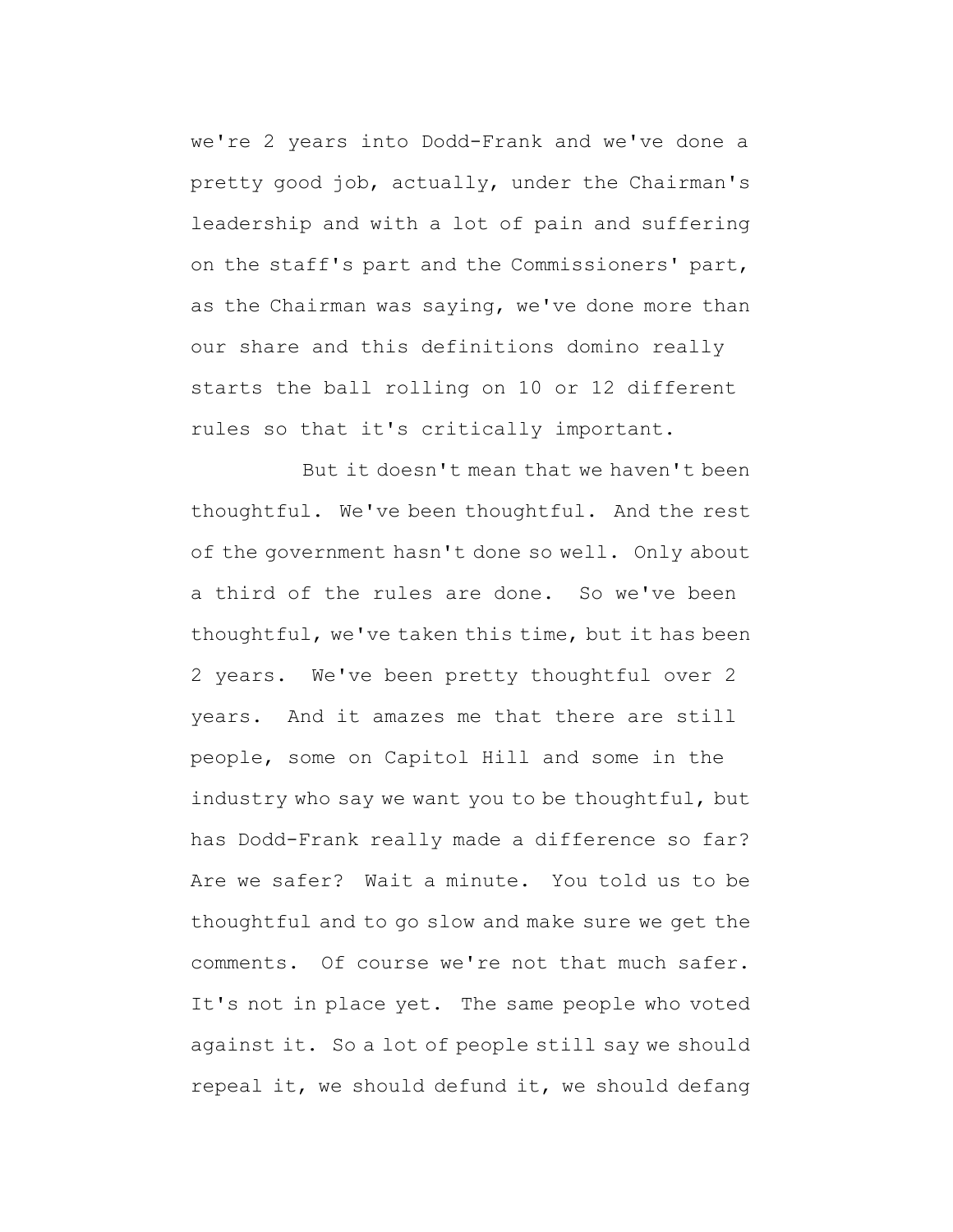it and if that doesn't work let's go to court. Take the regulators to court. We'll tie them up in knots for a while. So forget about 2008. Forget about the economic calamity. Look at MF, look at JP's losing streak, look at Barclays as the Chairman was talking about, look at an apparent loss at an FCM of hundreds of millions of dollars. There are recent examples out there for why we need thoughtful regulation. Do we need Dodd-Frank? That's a clown question, bro. Thank you.

## CHAIRMAN GENSLER: Thank you,

Commissioner Chilton. Good luck, Commissioner O'Malia.

COMMISSIONER O'MALIA: I'm not going to touch it. I would like to begin by thanking the teams who are about to present today, both the products team and the end-user team, who worked closely with me and my staff and I know the other Commissioners' staffs over the last several months and I'm pleased to vote for both the final rules and the proposal before us today.

As a whole, the three items we have today protect end users consistent with the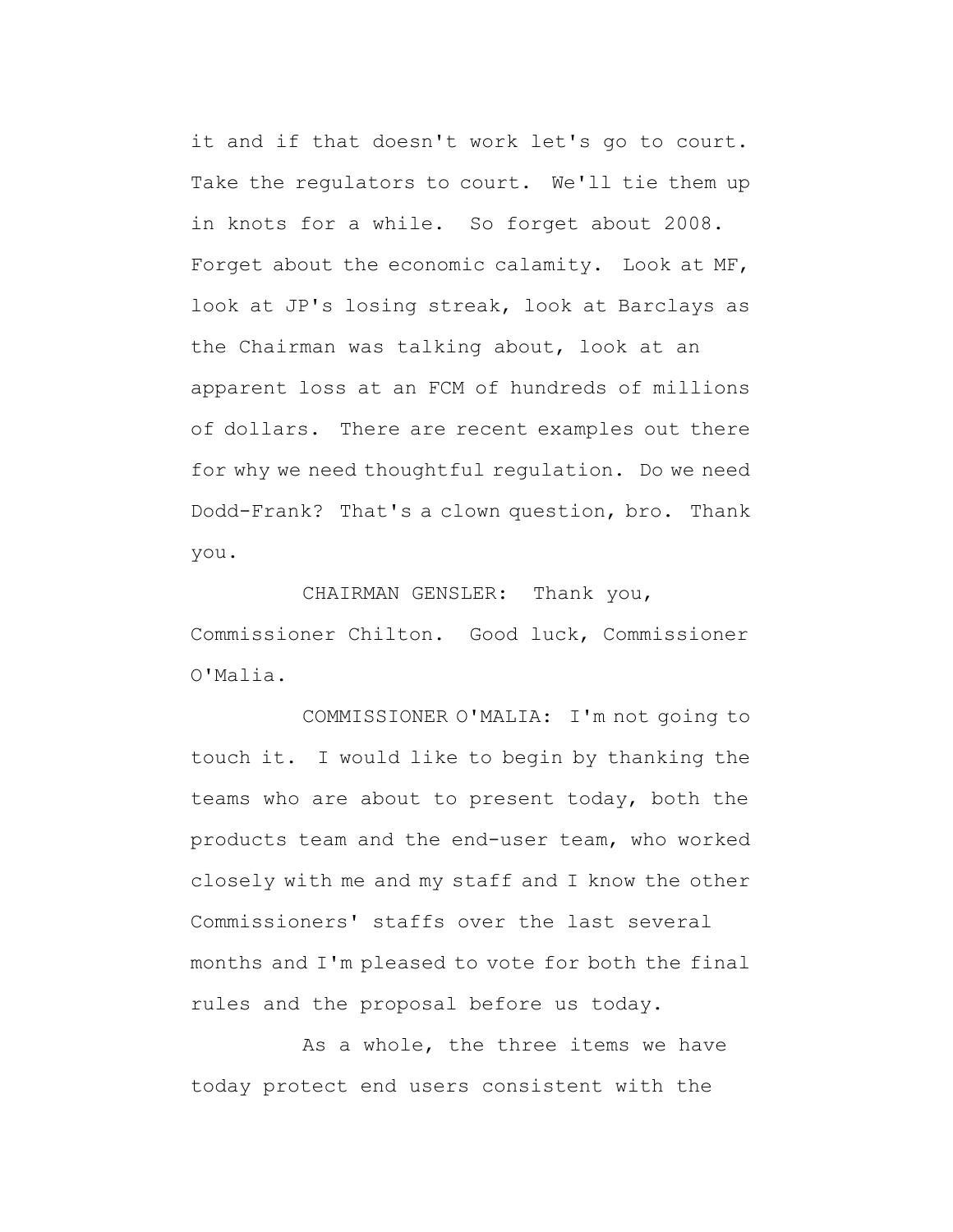letter and spirit of Dodd-Frank and provide guidance and clarity with respect to the definition of swap. Additionally, these rules are the first to benefit from our recently signed memorandum of agreement with Information and Regulatory Affairs, OIRA, within OMB. I asked for some technical assistance and believe it or not some said it wasn't allowed and some said it couldn't happen. Here's proof it happened. And these rules are the recipient of the technical assistance and oversight from OMB and OIRA so that I'm grateful for their assistance. We can add to this and build on this in future rules and continue to work on this to build our quantitative analysis, but I'm very pleased that we were able to get this assistance and it's worked out. Thank you, Mr. Chairman, for your assistance on that.

Because both of these rules do establish appropriate baselines, they do include replicable and quantitative analysis when it's possible, and, three, considers a range of policy alternatives which are three foundational elements to good cost-benefit analysis. Today's product definition rules and the rule and the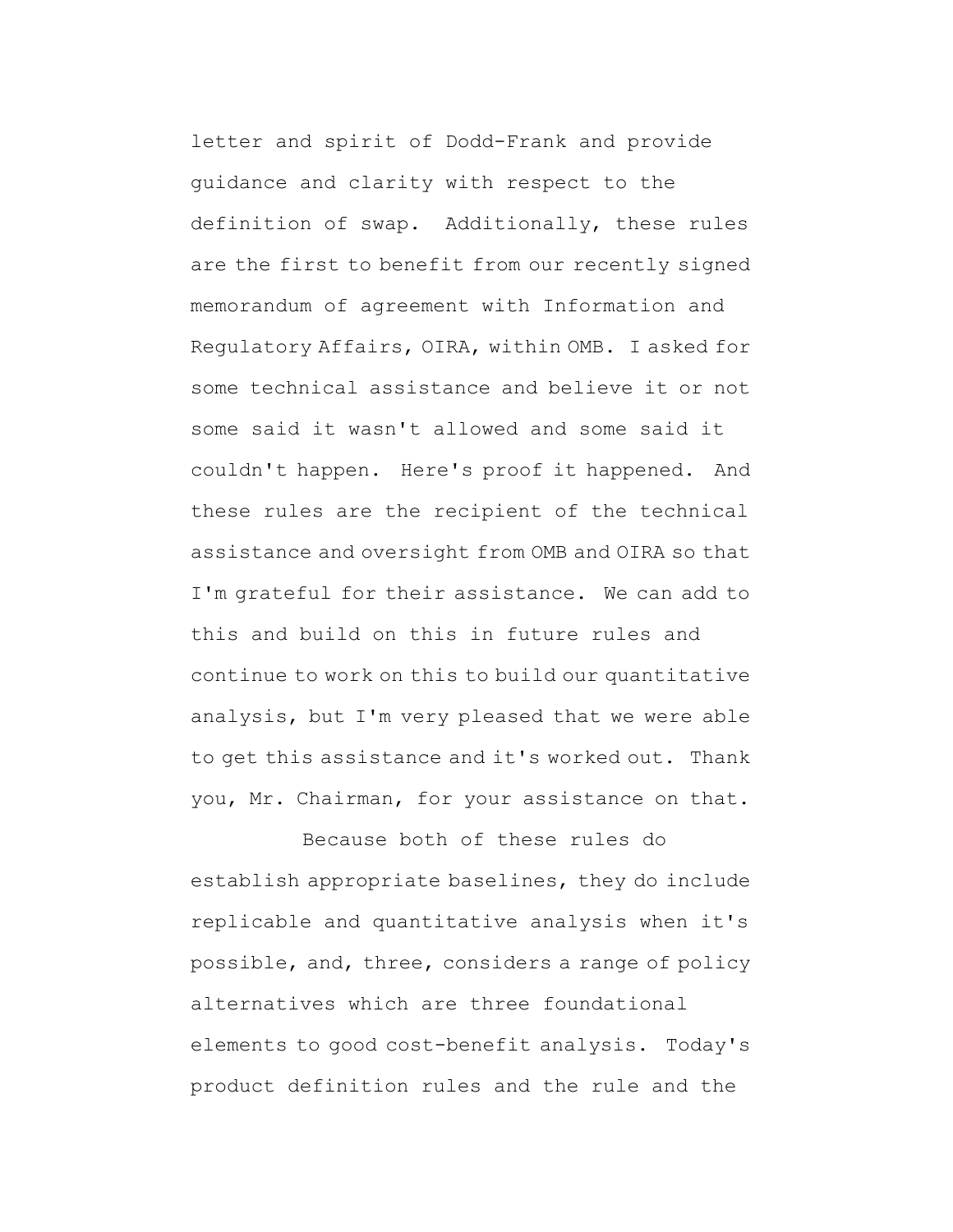interpretation will set in motion an implementation chain reaction. Nearly a dozen rules which Commissioners Chilton and Sommers and the Chairman have outlined will go into effect 60 days after this final rule and the interpretation as published in the Federal Register including registration, internal and external business conduct, dealer reporting, et cetera, that many of you have already outlined. I too predict that many of these companies will find the registration and compliance schedule to be very aggressive and quite challenging and we should be prepared for a wave of requests for no action relief and interpretations to our complicated rulemakings. On the list that you provided, Mr. Chairman, we have to be nimble enough to be responsive to provide the guidance and the clarity for these confusing rules. There are so many of them and so many different elements that sometimes they conflict with one another. We need to step into that gap and answer those questions immediately.

Notwithstanding my approval of today's rules, there are areas where I think we can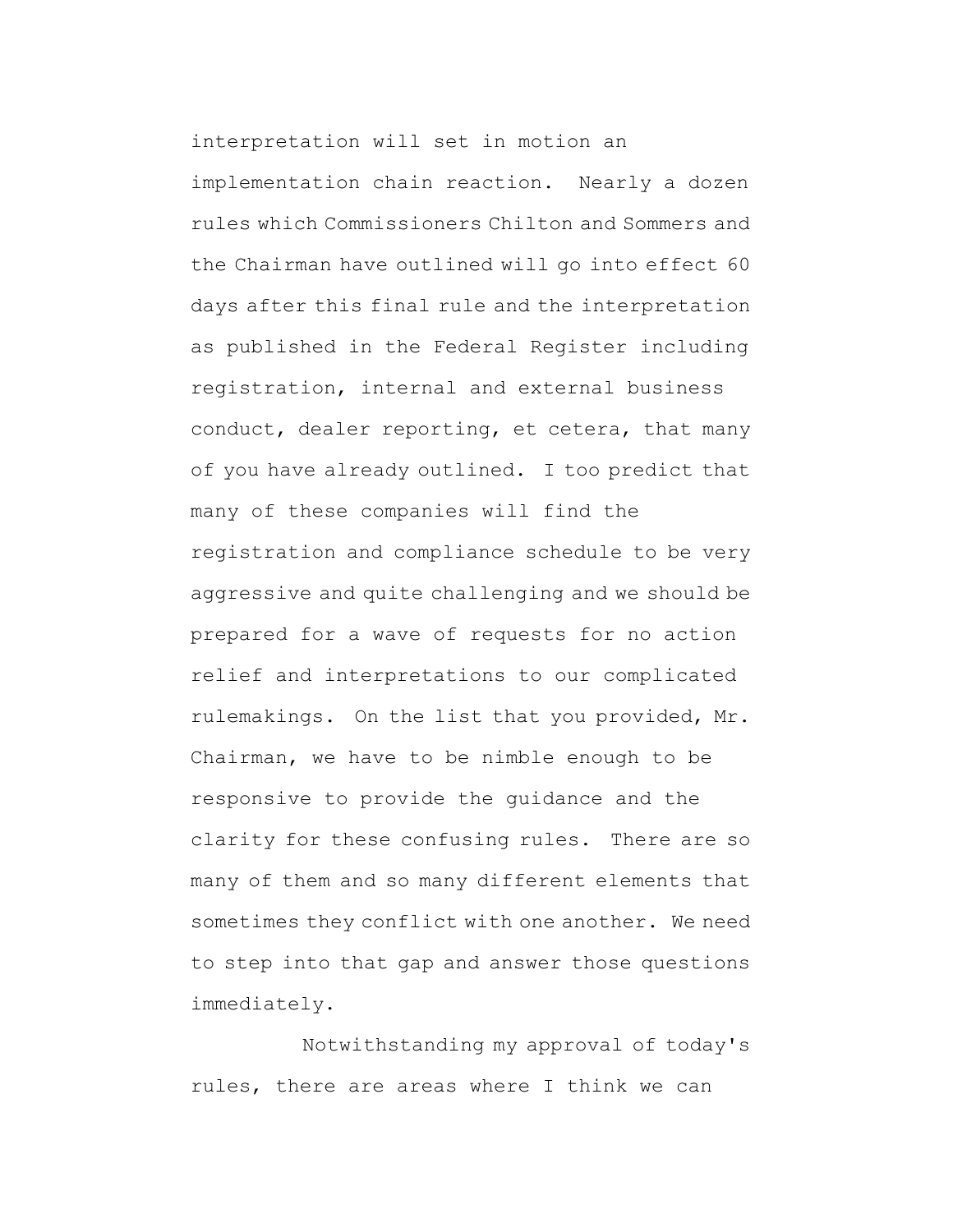improve such as provisions on exemptive relief for counterparties dealing with municipal utilities and the availability of the one-pot margining regime which I think you left off of your list, Mr. Chairman. I know you're passionate about it, so let's make sure you get right on it. Both the final rules implementing the end-user exception and the clearing of swaps and the proposed pass- through clearing exemption for certain cooperatives are good policy solutions. I'm pleased that in the final rules we have provided legal certainty for clearing by small financial institutions as defined in Section 2(h) of the Commodity Exchange Act and the new Commission Regulation 39.6. I voted against the proposal of the end-user rule because we failed to fully address the issue of excluding small banks, farm credit institutions and credit unions from the definition of financial entity which would permit them to take advantage of the end-user exemption consistent with congressional intent. To paraphrase Senators Dodd and Lincoln, these small financial institutions did not get us into the crisis and should not be punished in the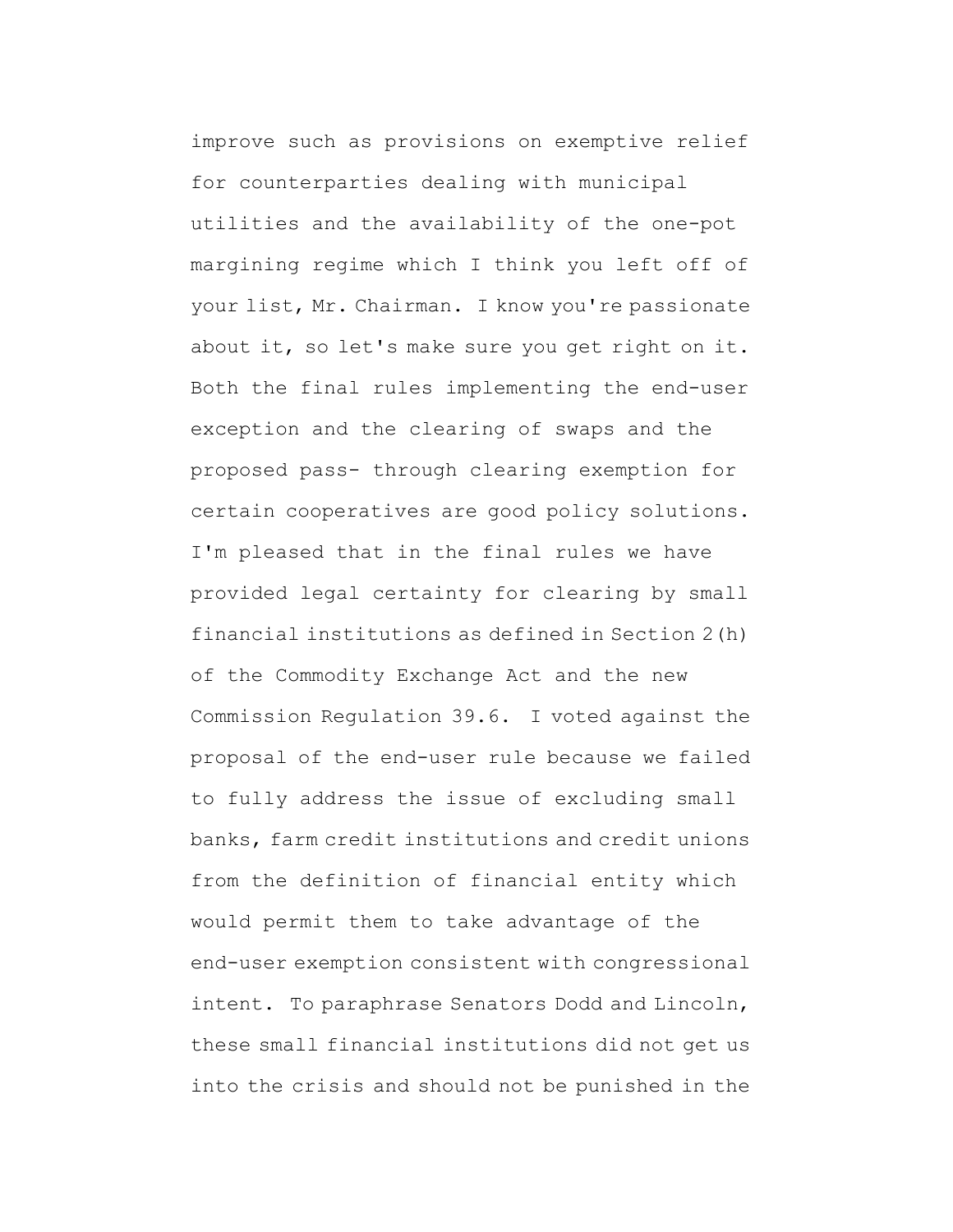implementation legislation that was meant to restore vibrancy to our financial markets. I applaud the coordination of the staff at the SEC and the Commission in jointly preparing approximately 600 pages to further define and interpret the term swap. Today's final product definition rule and interpretation will not subject forward transactions with embedded options to the swaps requirement under Title VII, and provides for the same transactions that satisfy a seven-part test. In essence, these transactions with embedded optionality can satisfy this test and qualify the forward exclusion if the predominant feature of the transaction is actual delivery. I am pleased that the final rule and the interpretation include an expansion of the Commission's interpretation of the forward contract exclusion to cover swaps in energy and other types of nonfinancial commodities. In order to meet these varying customer demands, national gas and electricity suppliers frequently enter into commercial transactions with embedded optionality as to the volume of energy that is physically delivered.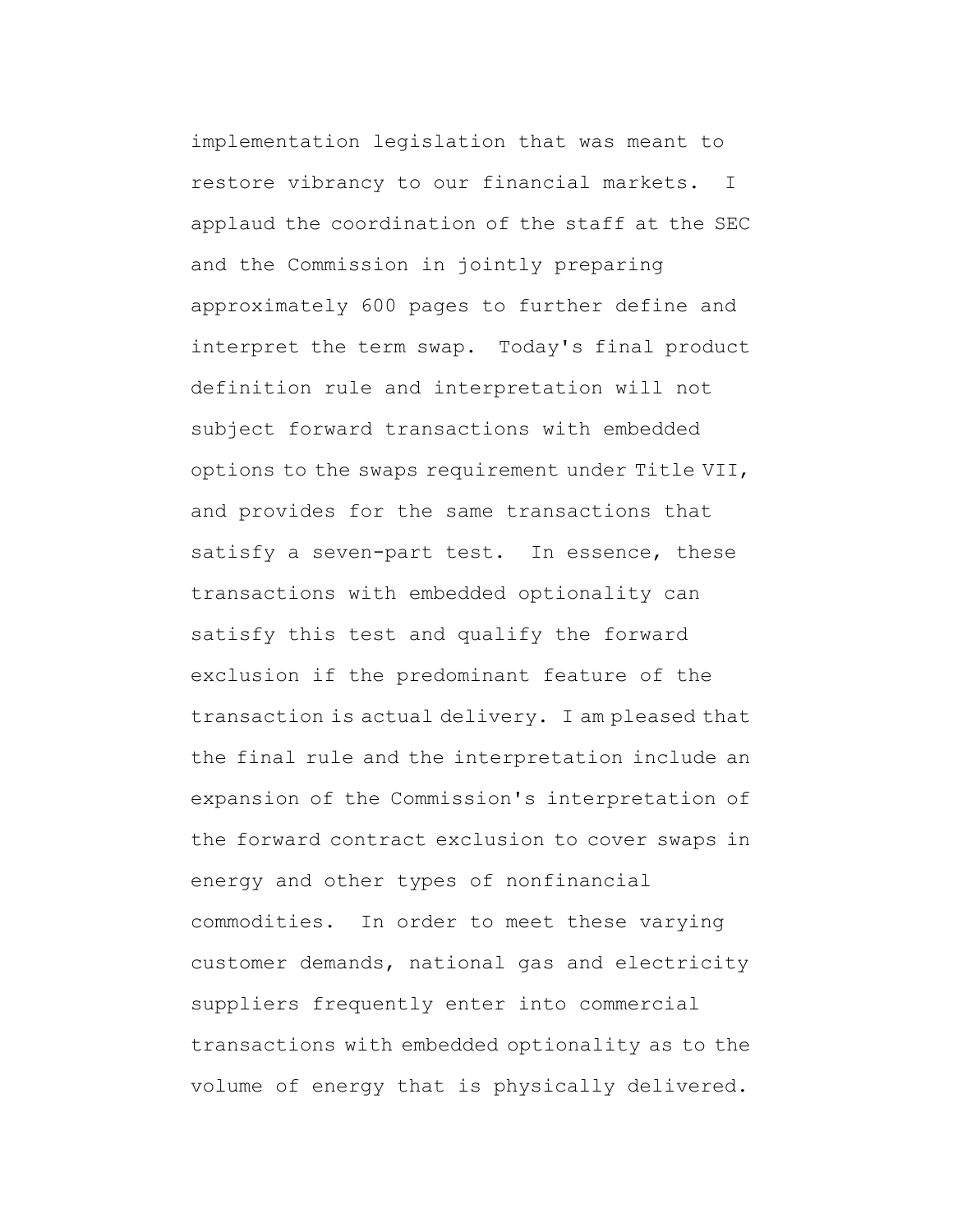Since the publication of the final rule and interpretation will be the first time that the general public sees certain elements of this test, I believe that it is appropriate that the Commission seek further input to determine whether the test makes sense and does not frustrate the normal operations of end-users which this rule does.

As I noted earlier, I have a couple of concerns which I believe the Commission should address as soon as possible. The fact that the Commission is finalizing relief for small financial entities and proposing exemptive relief for cooperatives highlights the difficult situation that we have created for municipal utilities. Municipal utilities fall under the definition of special entity under Section 4(s) of the Act and were incorporated into the entities rule. In my dissent to the entities rule I criticized the swap dealer definition primarily for its focus on the activities-based approach as an entity itself. Oddly enough, the special entity sub-threshold focuses on the entity or rather the special entity but does so in a manner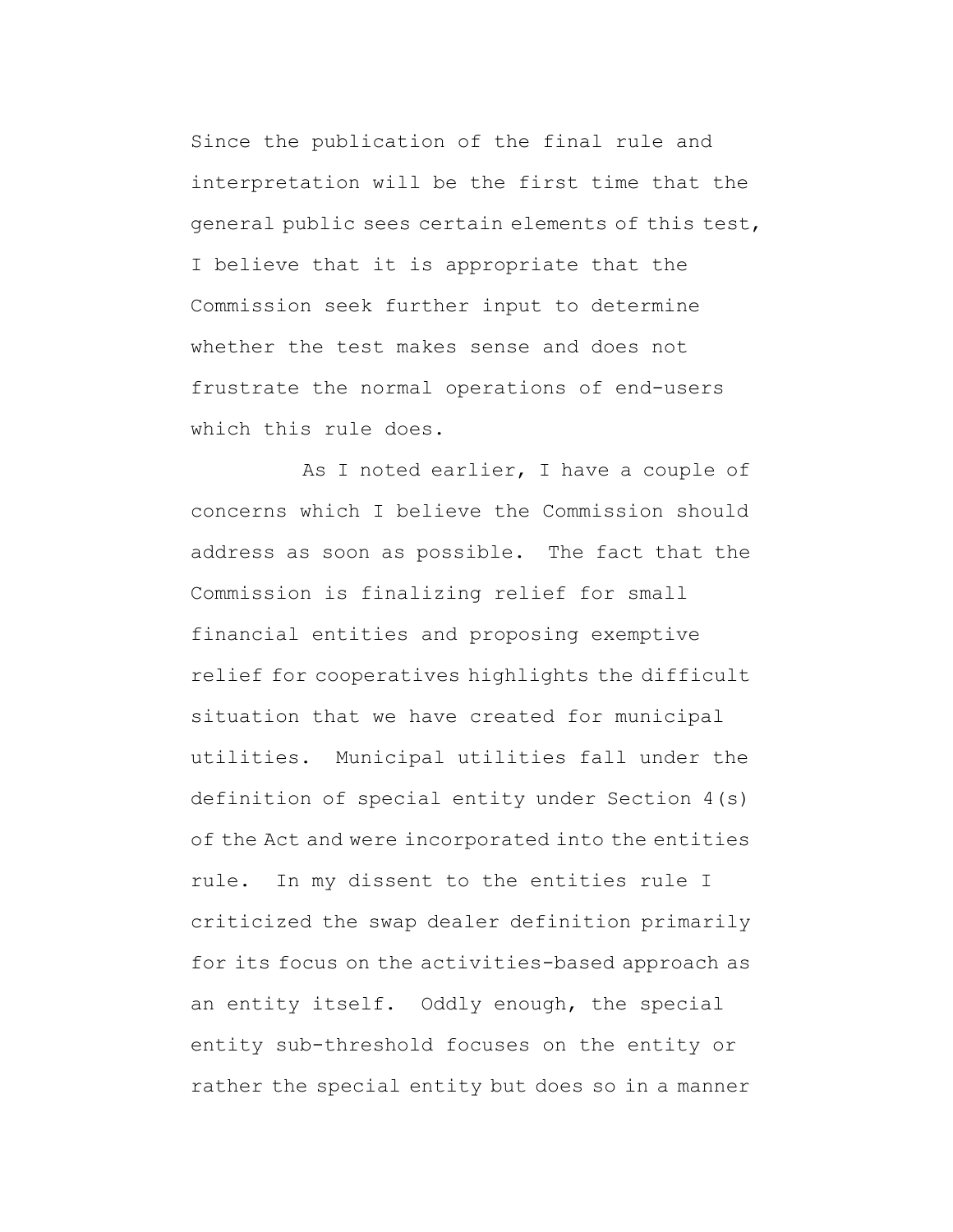that completely ignores the nature and the activities in which they engage. Municipal utilities primarily execute swaps with nonbank firms in regional electric and natural gas industries in order to manage their operational risk. Given the size of their operations, a single 100 megawatt trade could exceed the \$25 million threshold provided in this rule. This could drive many nonbank firms away from dealing with municipal utilities in order to avoid the swap dealer designation. This will lead to less competition and pricing for hedging activities with these municipal firms. When you consider the commercial end- users in general and municipal utilities in particular did not cause or advance the financial crisis of 2008, it is difficult to justify imposing increased operational costs. Large municipal utilities like the Los Angeles Department of Water and Power are financially sophisticated organizations. Affording them protections more suited to small towns is like putting training on Lance Armstrong's bike, a nice gesture but not really necessary. The Commission should remove the regulatory burden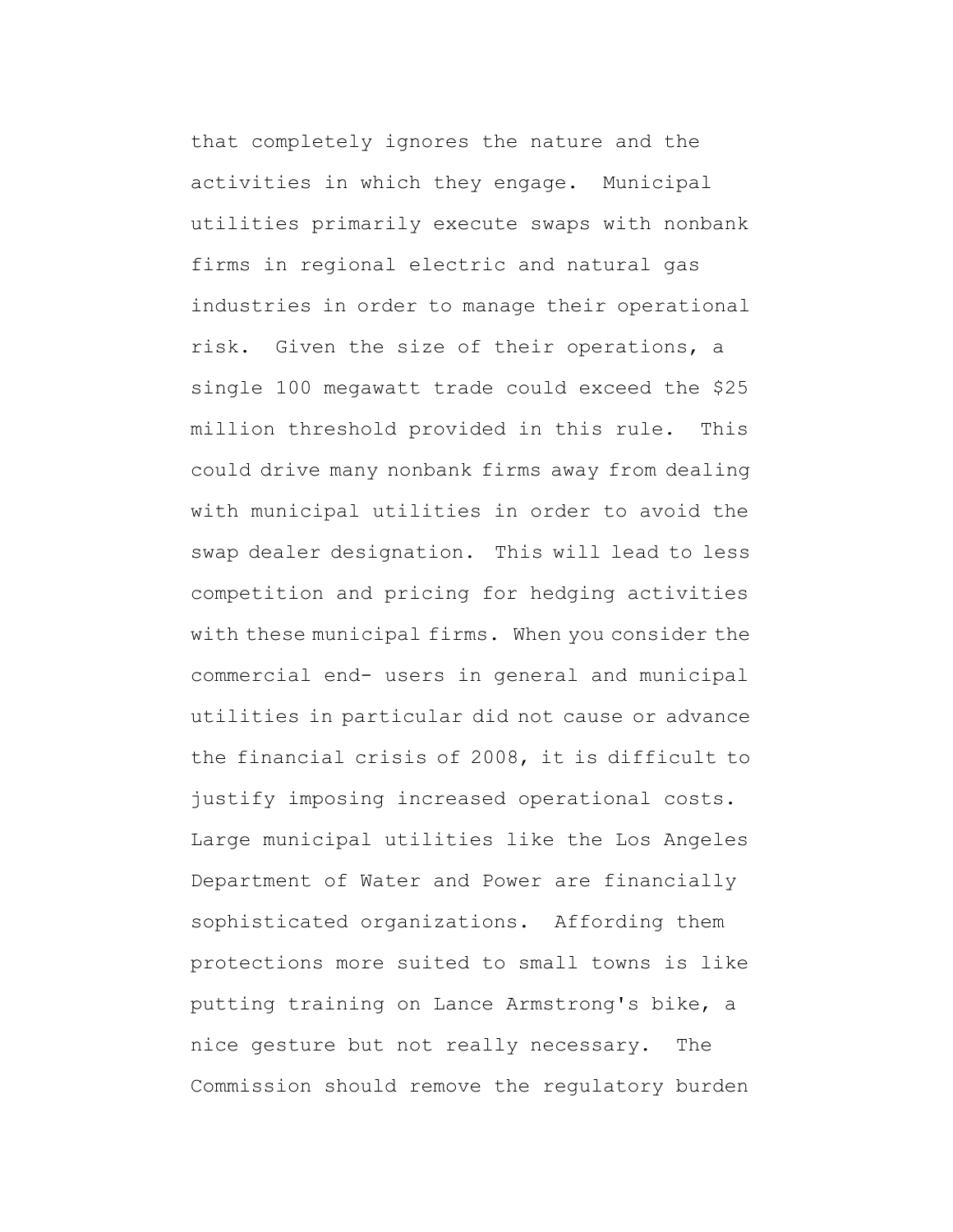now being imposed on municipal utilities. This could be done by a new rule under Section 1(a)(49)(B) of the Act or at minimum providing some guidance to ensure the nation's largest power providers are not limited to whom they can trade and deal with.

Finally, building off of the momentum and collaboration between the definition and the SEC in the final products rule and interpretation, it is now time that the agencies propose a one-pot margining methodology to provide capital efficiency as envisioned by Congress. Section 713 of Dodd-Frank gave both the Commission and the SEC the authority to grant exemptions to allow futures commission merchants and broker-dealers to maintain customer funds in a single omnibus account which is much more capital efficient. A solution to this problem is long overdue and both commissions need to work together to implement a formal process to approve portfolio margining regimes. The Commission should set a goal of formally completing the rule by the time the clearing mandate becomes effective.

Again let me thank the teams for their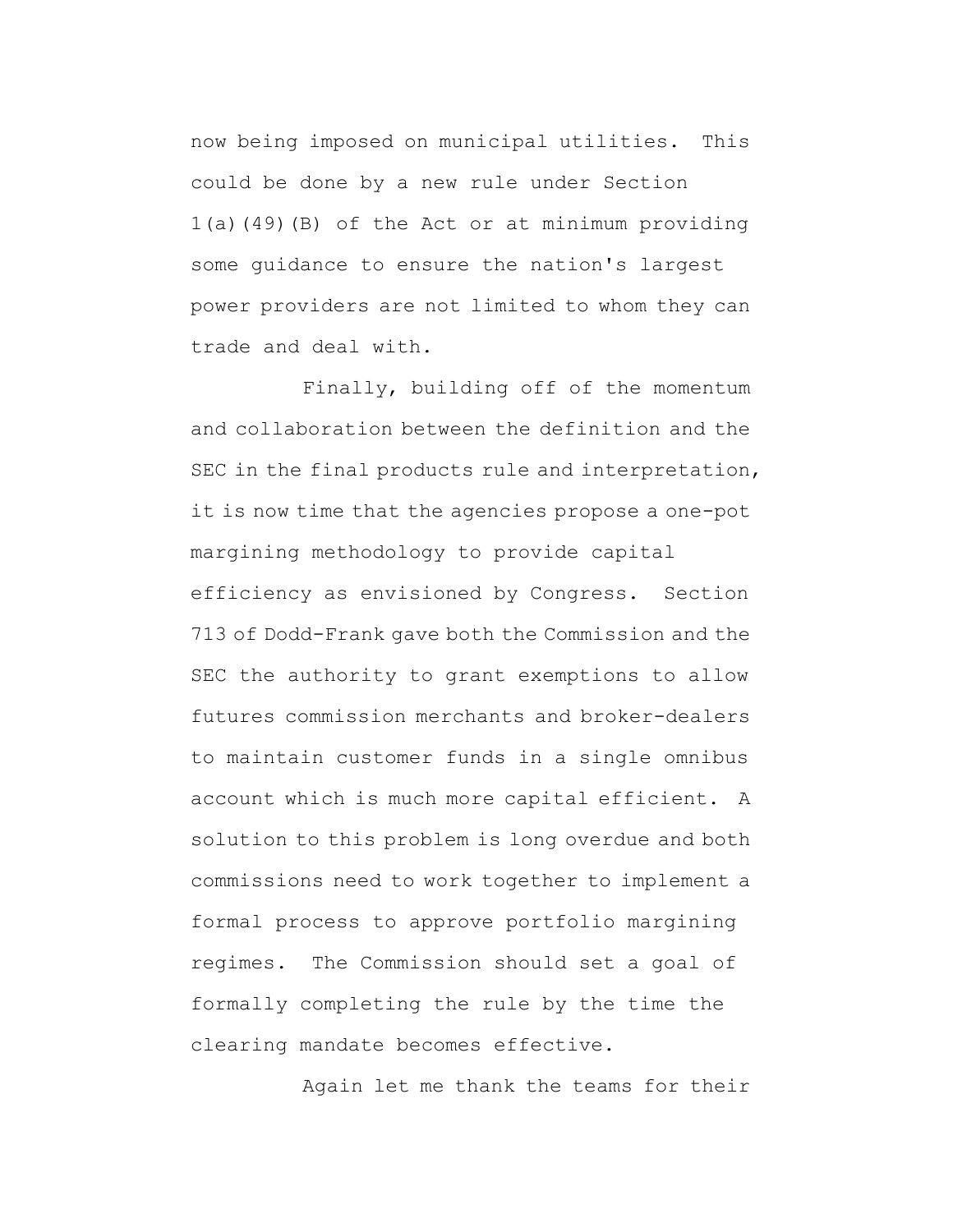hard work, patience and willingness to consider options and I'm glad to support both rules today. Thank you.

CHAIRMAN GENSLER: Thank you, Commissioner O'Malia. Commissioner Wetjen?

COMMISSIONER WETJEN: Thank you, Mr. Chairman. I'd like to commend the staff as well for all their hard work on these rules before us today.

Congress tasked the commissions, two agencies with different statutory responsibilities and different histories, with jointly resolving key definitional issues that affect the scope of their respective mandates under Dodd-Frank. In a number of areas this has proved to be quite a challenge as the staff well knows, but the persistence and dedication of the professional staff at both agencies have produced a set of recommendations that I am pleased to support today.

Although the product definitions are important in their own right, they are even more significant because so many other aspects of the Dodd-Frank regime depend on them. The other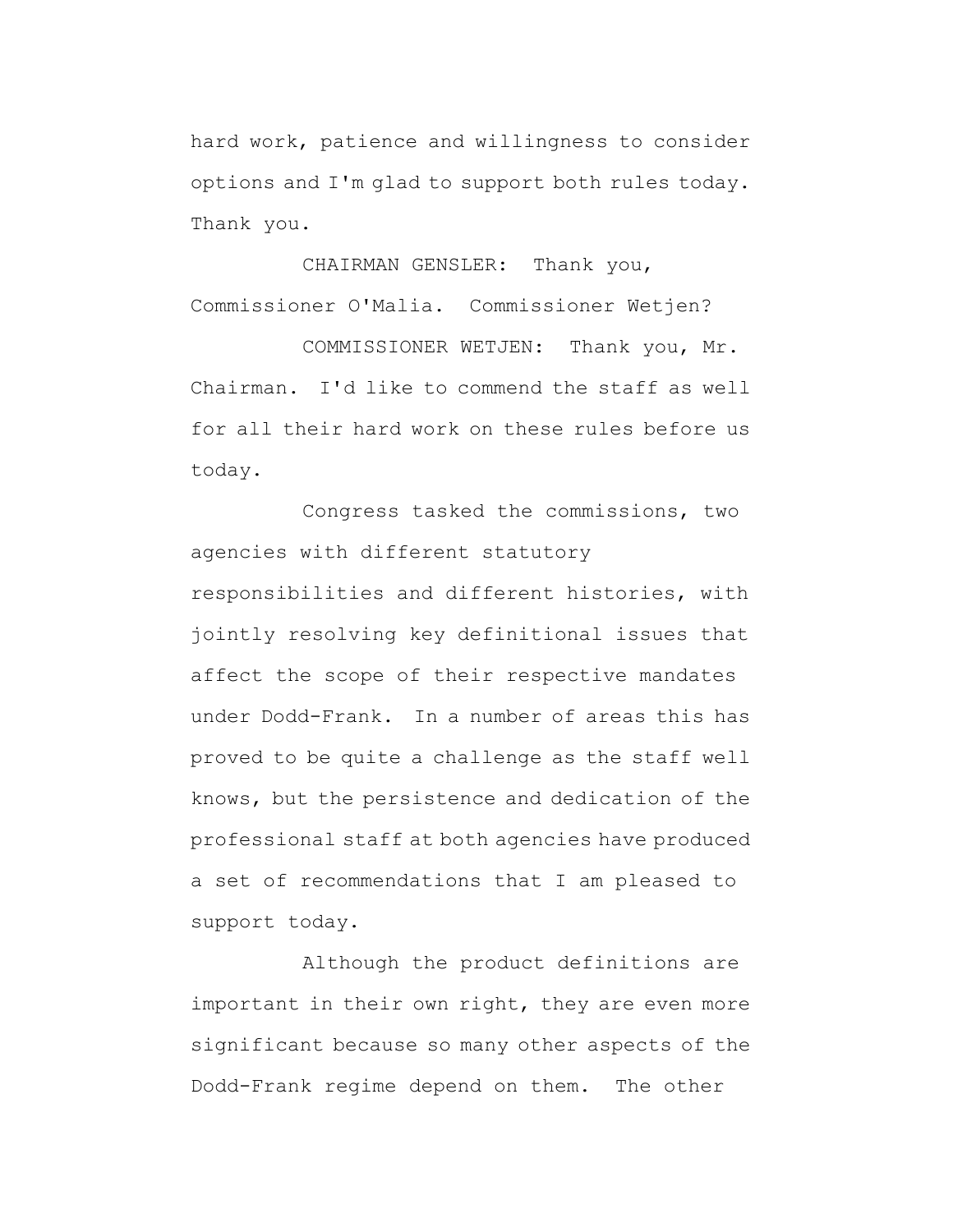Commissioners have spoken about this at length. One headline yesterday read, "Floodgates on U.S. Derivatives Reforms Set to Open." Another stated, "Swap Definition Vote Set to Trigger Dodd-Frank Overhaul Cascade." Perhaps more than any other one rule, the final product definitions will enable us to fully usher in Dodd-Frank's important regulatory reforms for the swap markets. Swap dealers and major swap participants will be required to register and the Commission's compliance dates for certain transaction level requirements such as external business conduct standards and real-time reporting will take effect for transactions with U.S. persons. The Commission's spot month position limits for swaps referencing certain energy and agricultural commodities also will be effectuated. In short, the new swap regulatory regime is aging to become a reality. This regime will better protect American taxpayers from future financial crises. The regime and its implementing rules inevitably will short of perfection, but clearly its hallmarks, greater reporting as well as central clearing, will reduce systemic risk and bring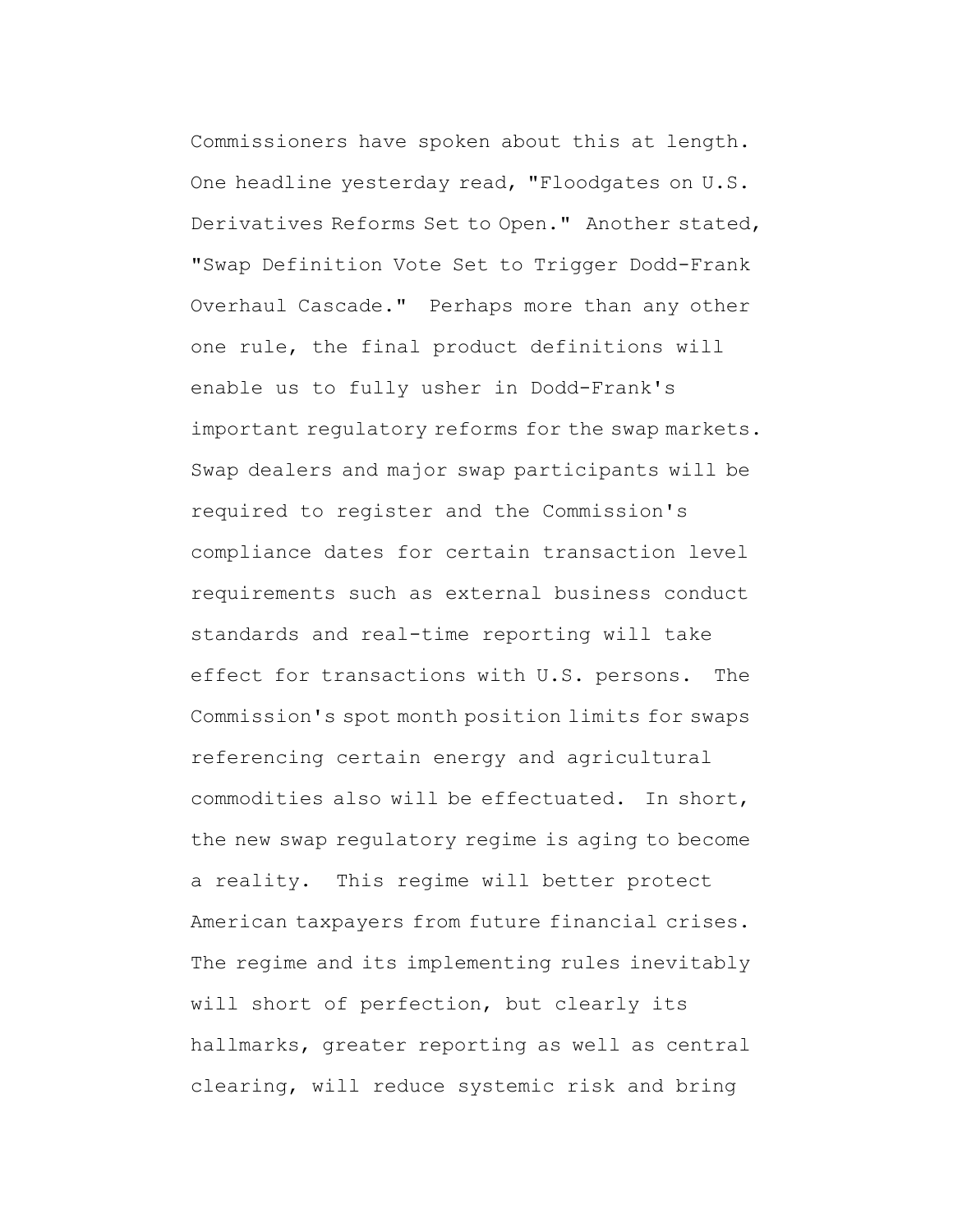needed improvements to these markets that are so vital to the U.S. economy. And I believe that with greater consensus at the Commission supporting these implementing rules become more effective rules in the long run. As we complete the rulemaking process and pivot to implementation, it is appropriate for the Commission and its staff to remain open to public feedback on the compliance schedule that we are imposing. An approach at looking at the implementation of each final rule in isolation can underestimate the compliance challenges that lie ahead.

Turning to the product definitions themselves, I do believe they strike a proper balance. On the one hand, they provide an insurance that forward contracts and certain consumer and commercial transactions which have never considered to be swaps and which I am convinced Congress did not intend to be regulated as swaps are not swept up by Dodd- Frank. On the other hand, I am confident they are comprehensive enough to prevent relevant derivatives products from escaping the new regulatory structure through inadvertent loopholes. I reiterate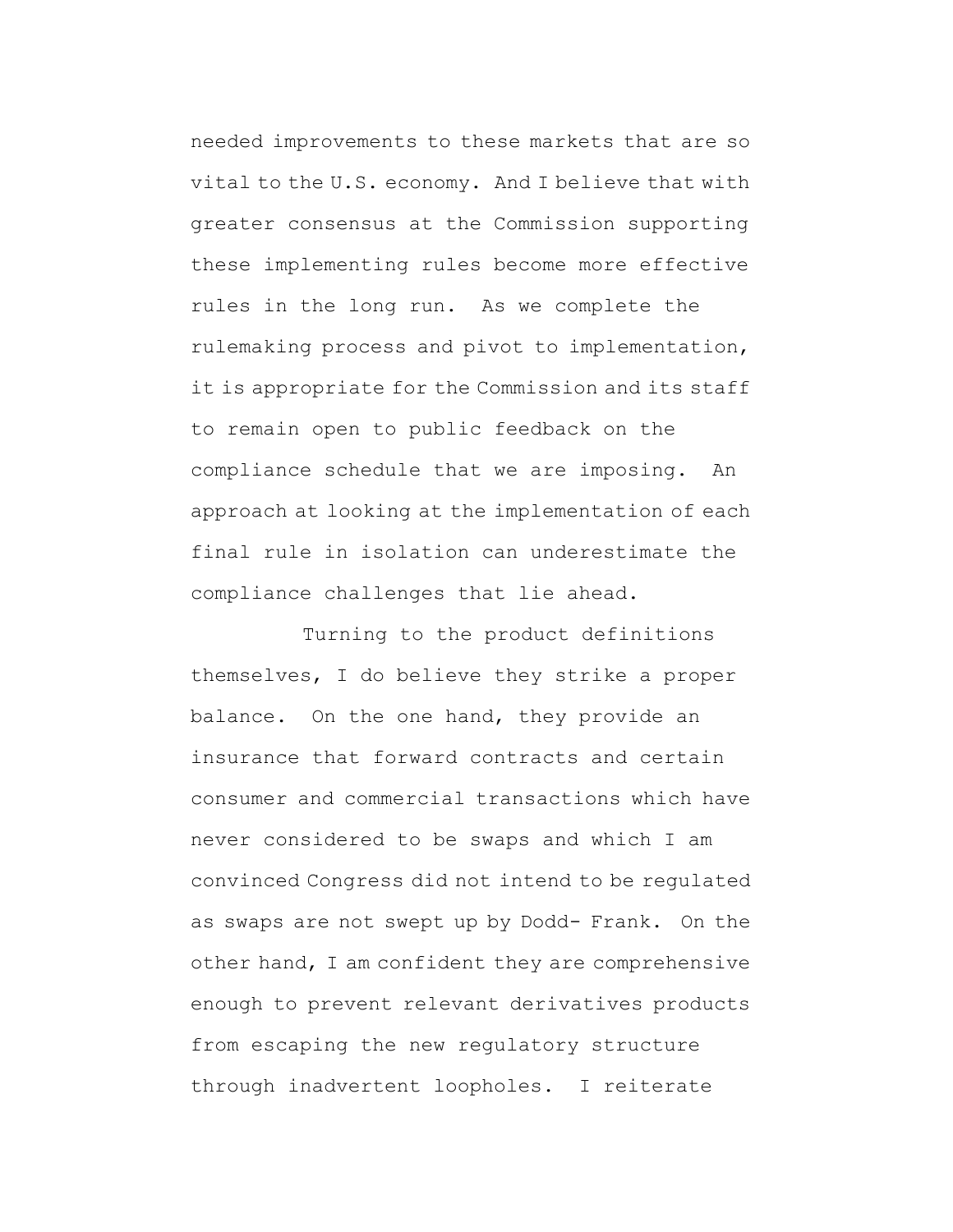however my prior comments that our rulemakings must provide clarity. As I noted when the Commission finalized the entity definitions, it may not be possible to always come up with a bright-line test, but the lines we draw must be bright enough to provide sufficient clarity to market participants. I support the final product definitions release, but I am concerned that certain aspects may not meet that standard of clarity. In particular, I worry that the interpretation for forward contracts with embedded volumetric optionality in its seven-factor test could needlessly complicate commercial practices that I do not believe Congress intended to bring under Dodd-Frank. Accordingly, I thought it was essential for the release to pose further questions and request additional public comment on this topic and I thank the Chairman and my colleagues for accommodating these changes to the release. I look forward to reviewing the comments to make sure that we adopt the right interpretations. We also will be providing relief for users of trade options that meet the definition under the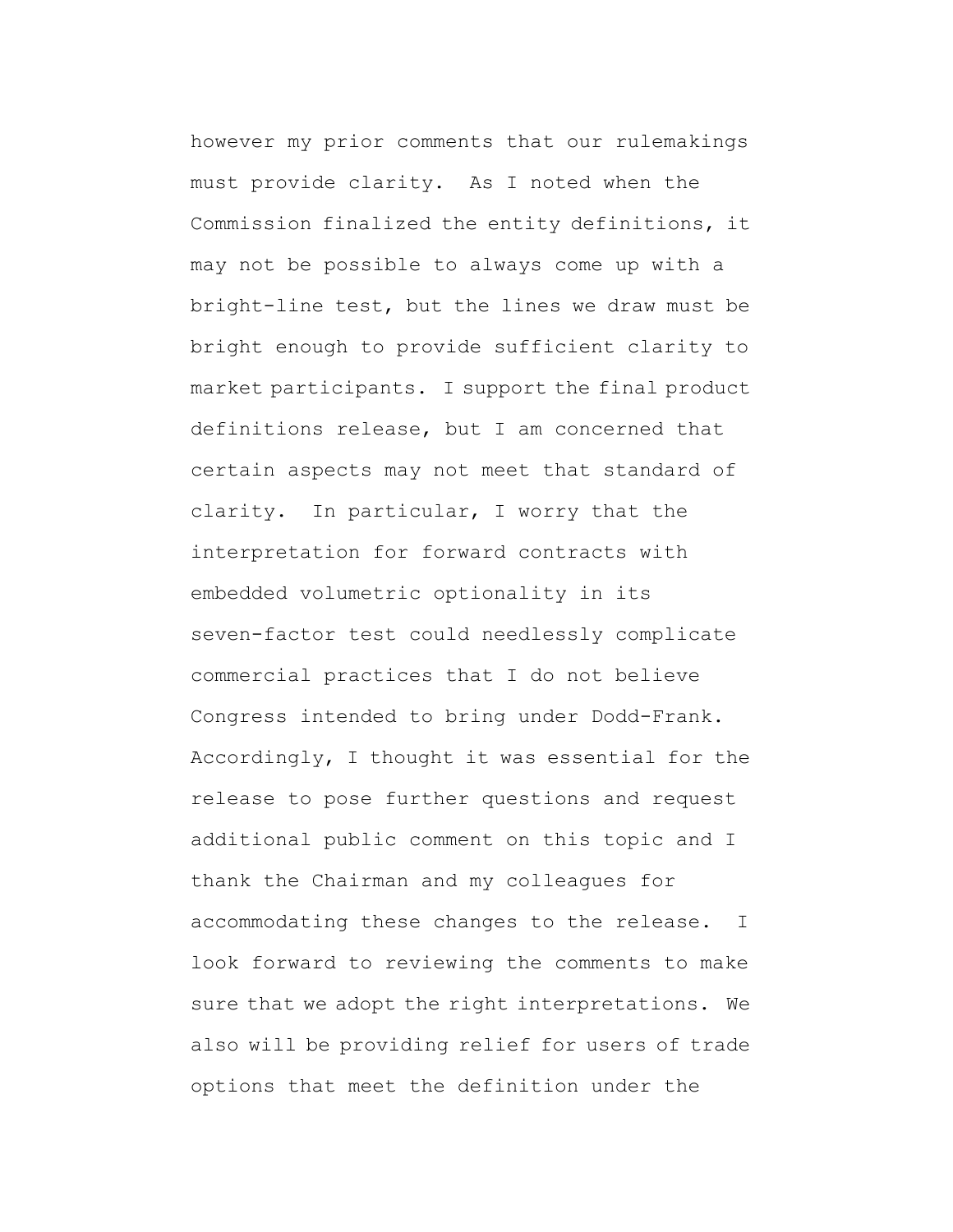Commission's recent interim final rule. This will allow the Commission to better consider the comments responding to that rule alongside those responding to today's release and will give market participants more certainty about the Commission's treatment of this important tools for risk management in the meantime. Again, I thank the Chairman and my fellow Commissioners for their flexibility in agreeing to this adjustment. Both of these rules will be better for it in the end.

Similarly, there is one comment that we have heard and which I have much sympathy for but which we have not accommodated well enough in this rulemaking. Several commenters told us that while it is important to know which products will be regulated as swaps by the Commission and which products will be regulated as security-based swaps by the SEC, it is equally important that the analysis for making that determination be simple and straightforward to apply. Unfortunately, that is not the case for some of the final rules that we are adopting today. The complexity of these rules is due in part to the lack of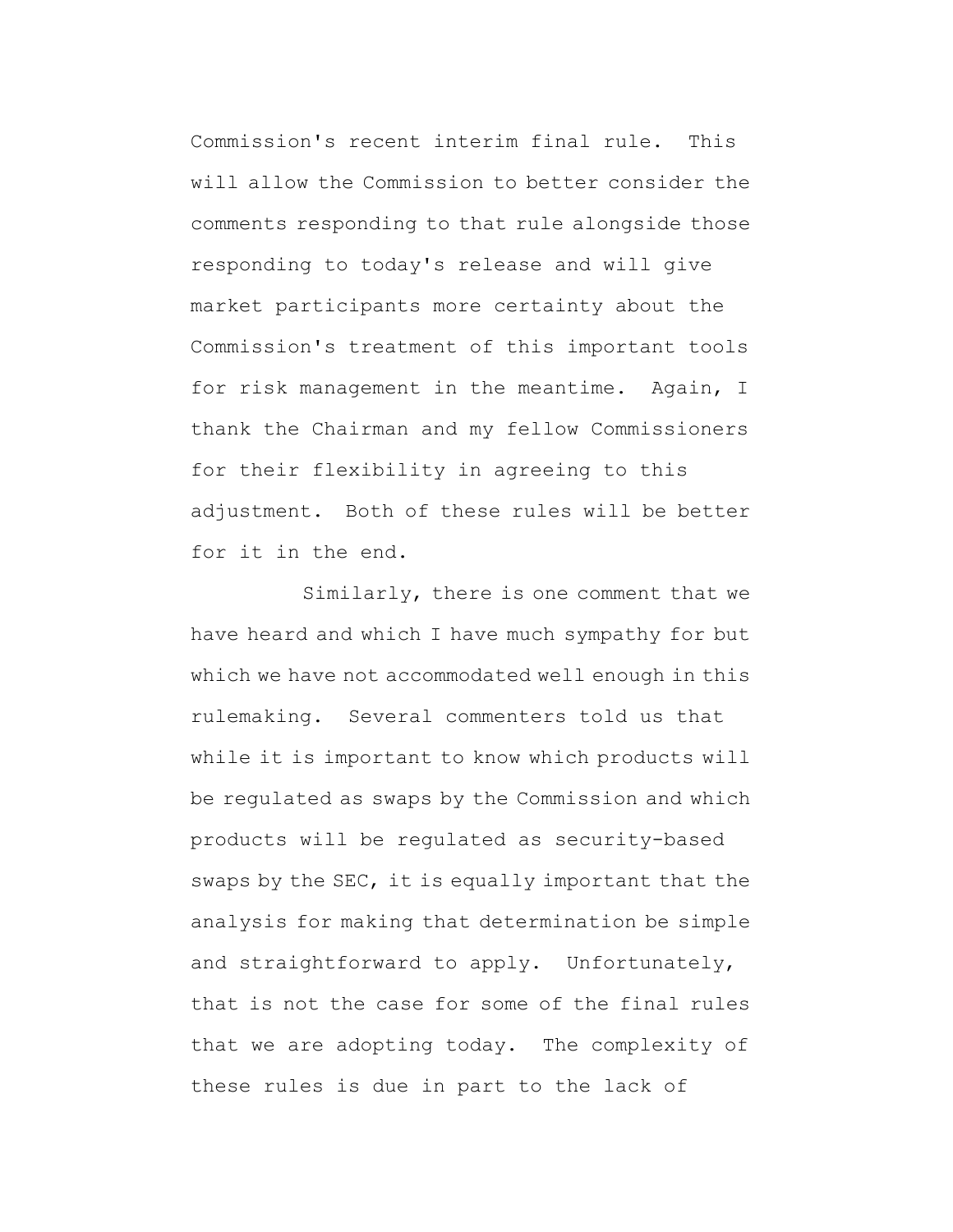information that the Commission and the SEC have in our possession regarding these previously unregulated products. It is my hope that as both agencies obtain data and develop experience with these products that we will not hesitate to revisit the tests we are adopting today to craft more streamlined rules that are tailored to the nature of these products. In the meantime, I encourage market participants to follow the guidance provided in the release. It advises that they may seek informal guidance from the agencies' staffs or use the process that we are establishing in these rules for seeking formal guidance from the agencies when there is uncertainty as to the results of a product analysis under today's rules. Such requests for guidance will enable us to assist market participants in applying these definitional rules to specific types of products. I also am pleased that the clearing mandate which is a centerpiece of Dodd-Frank's reform for the swap markets also is on the verge of becoming a reality with the Commission's adoption today of the end-user exception. The Commission already has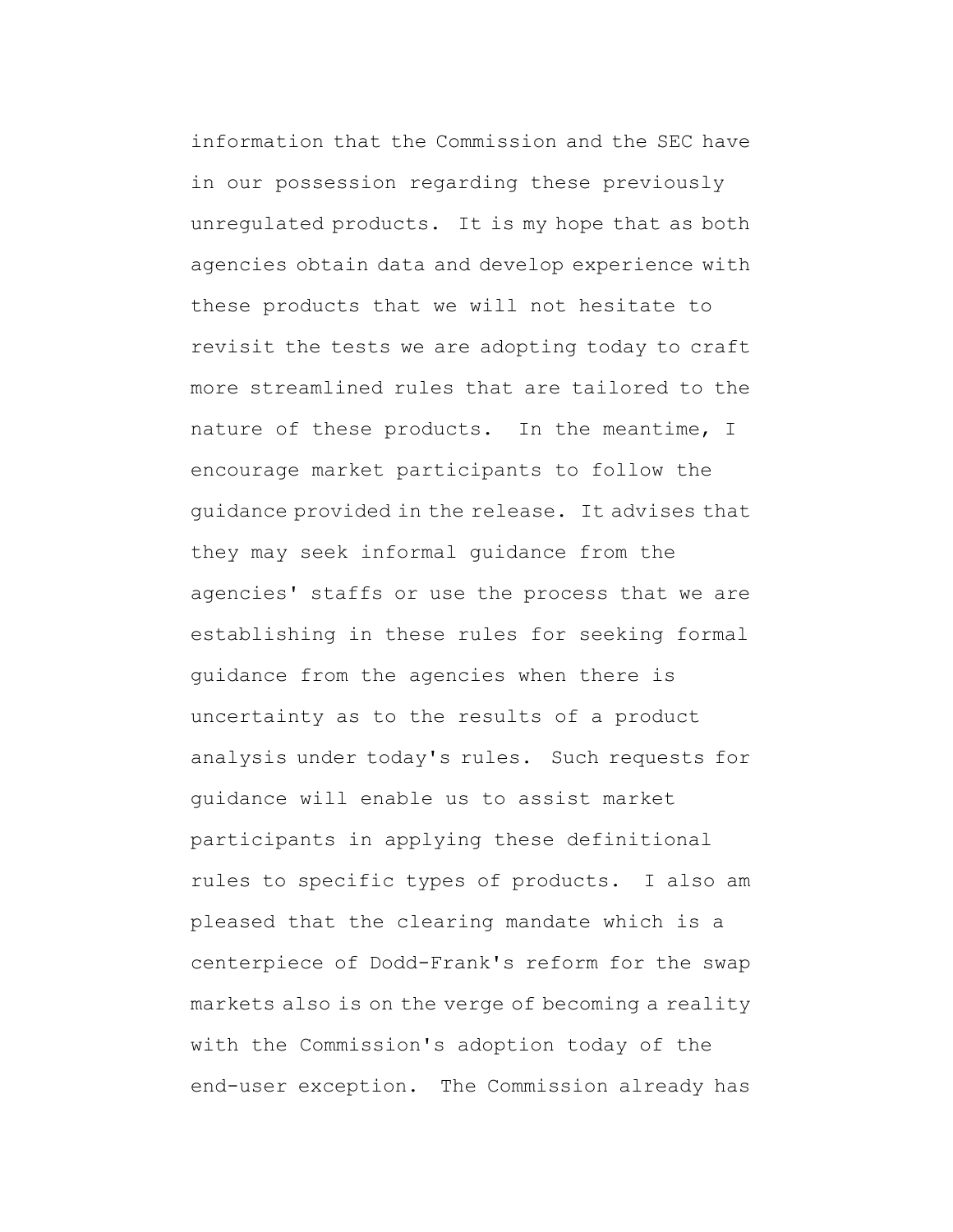adopted rules governing derivatives clearing organizations, customer clearing documentation, timing of acceptance for clearing and clearing member risk management. We expect to issue our first proposed clearing requirement determination and a final compliance and implementation schedule in the very near term. Also before us is a proposed clearing exemption for certain swaps entered into by cooperatives. I support both of these recommendations. Mandatory clearing is important, but the risk-reducing benefits of clearing comes with certain costs. Congress was clear in its determination that those costs should not be borne by end-users that use swaps or hedge or mitigate their commercial risks and I believe that the rulemakings before us today implement the end-user exception in an appropriately balanced manner. They allow end-users to elect the exception without compliance burdens yet ensure that the Commission can monitor the use of the exception for abuse.

Thank you again to the professional staff for your hard work on the rules before us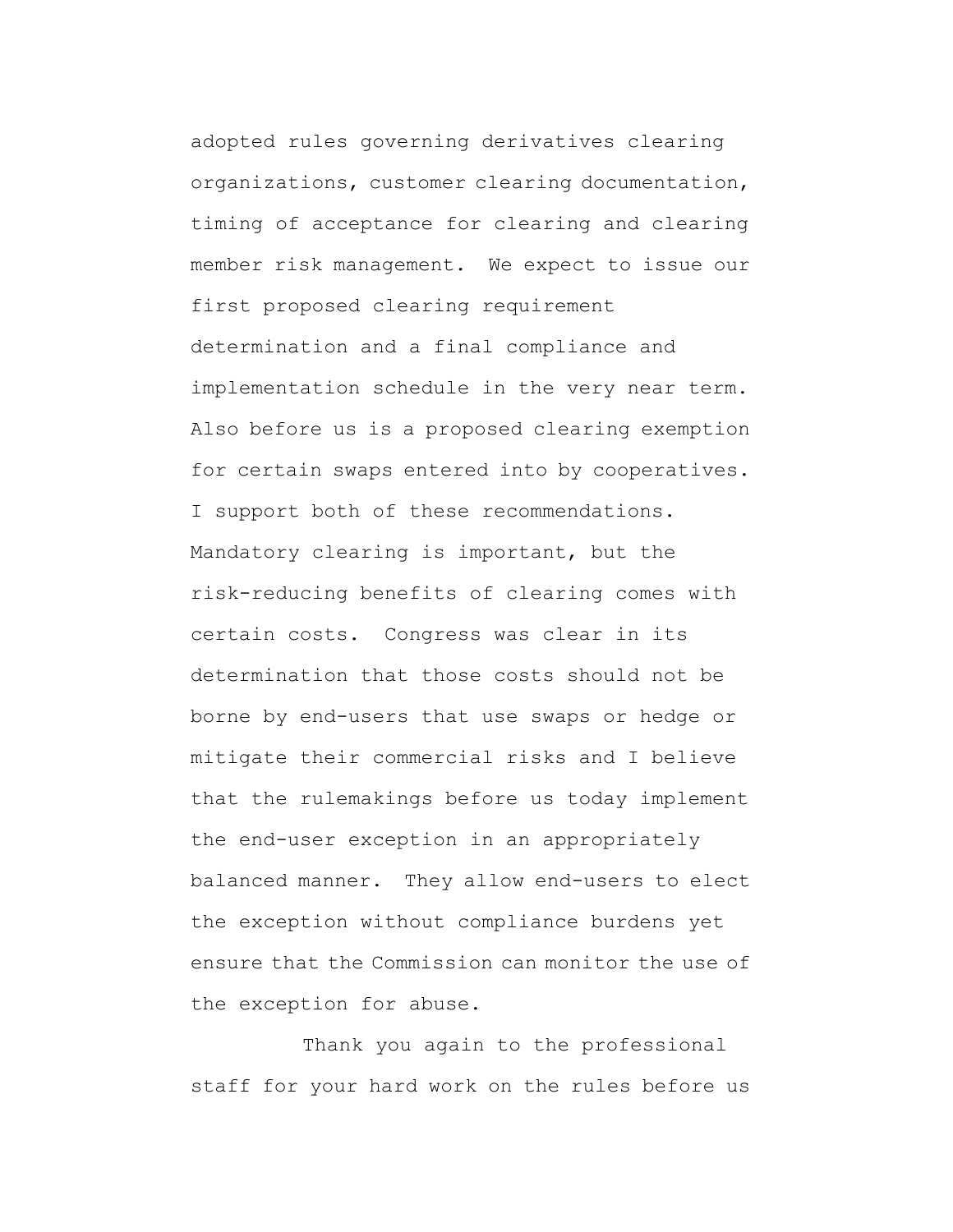today. I will address a few additional issues in my questions later.

CHAIRMAN GENSLER: Thank you, Commissioner Wetjen. I want to thank all of my fellow Commissioners because these three documents today have really been collaborative documents and each of you have put a lot of time, effort and good judgment into these as the public could even see going on as we delayed the start of the meeting here. Everybody said that the next two or three months is going to be critical, but it goes well beyond that two or three months and as we pivot, if I can quote your words, Mark, from rule-writing to implementation there is going to be a lot of questions, this has already occurred for the last nine or twelve months, a lot of questions as Commissioner Sommers said even on Part 20, large trader reporting. We do look forward to the public asking our excellent staff questions and where appropriate for us to smooth this transition rather than stick firm to some date if there are issues that come to fore on certain provisions from certain market participants. We want to work with you. We are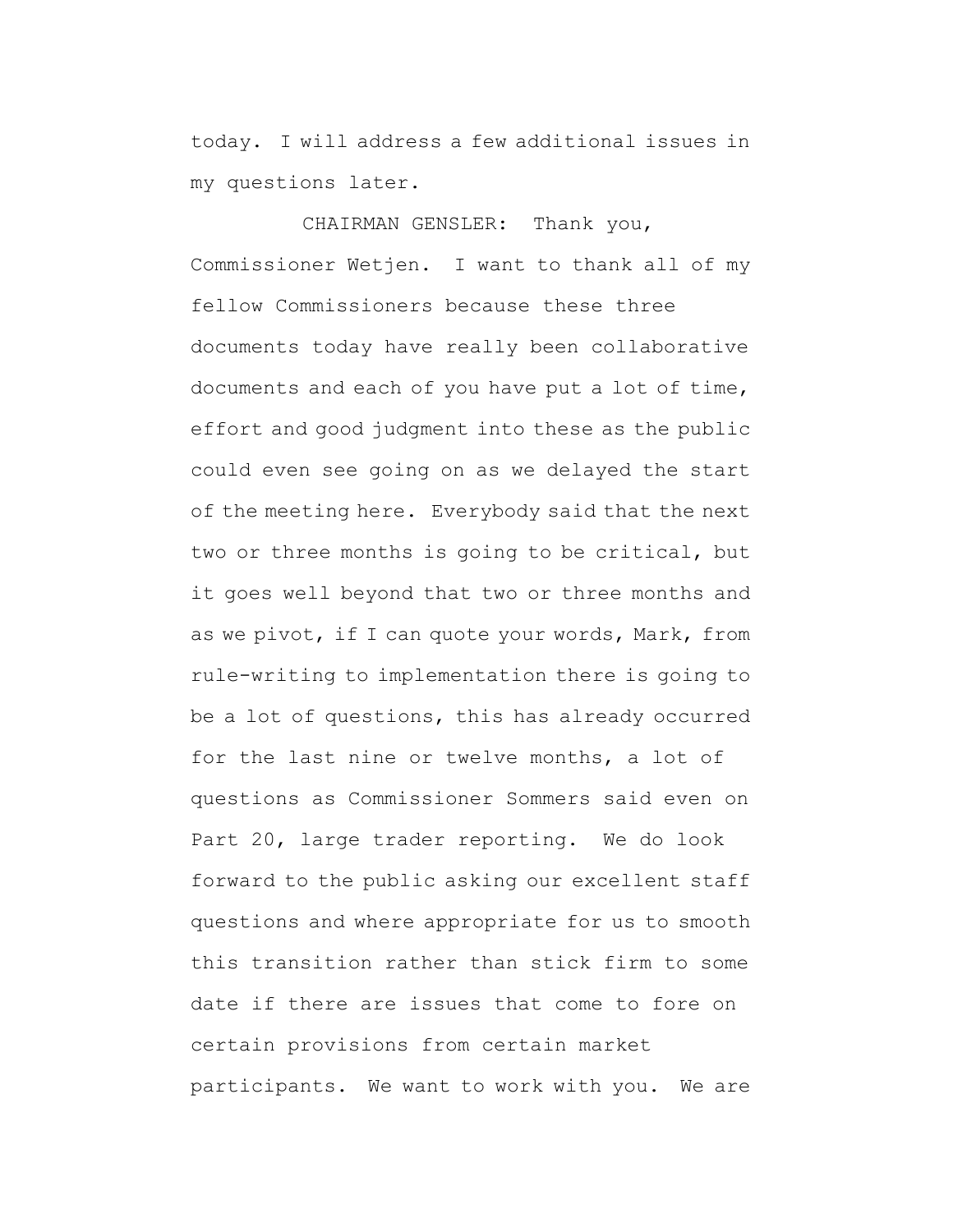limited by funding and I will say this, we would have been far better off if we had more staff onboard right now, but we will do our best and I think it is appropriate and I agree with every Commissioner who said implementation we want to work smoothly, work with market participants and hear the issues. What was the word used, Commissioner Sommers? The glitches and cracks that we'll find. And to Commissioner O'Malia, I think there are many things you have agreed on on policy, in fact probably 90-plus percent we've agreed to, but on this portfolio margining we very much are in synch, and maybe working on this great effort of joint collaboration with the Securities and Exchange Commission on the products rule and the entities rule and others, we can build on that and try to do this portfolio margining but it does take two commissions and two staffs.

With that I think I will turn it over to Julian Hammar and Lee Ann Duffy who have been leading this team for many moons, with David Aron and Steve Kane to present the staff recommendation on the joint rule with the SEC on further defining swaps and other products.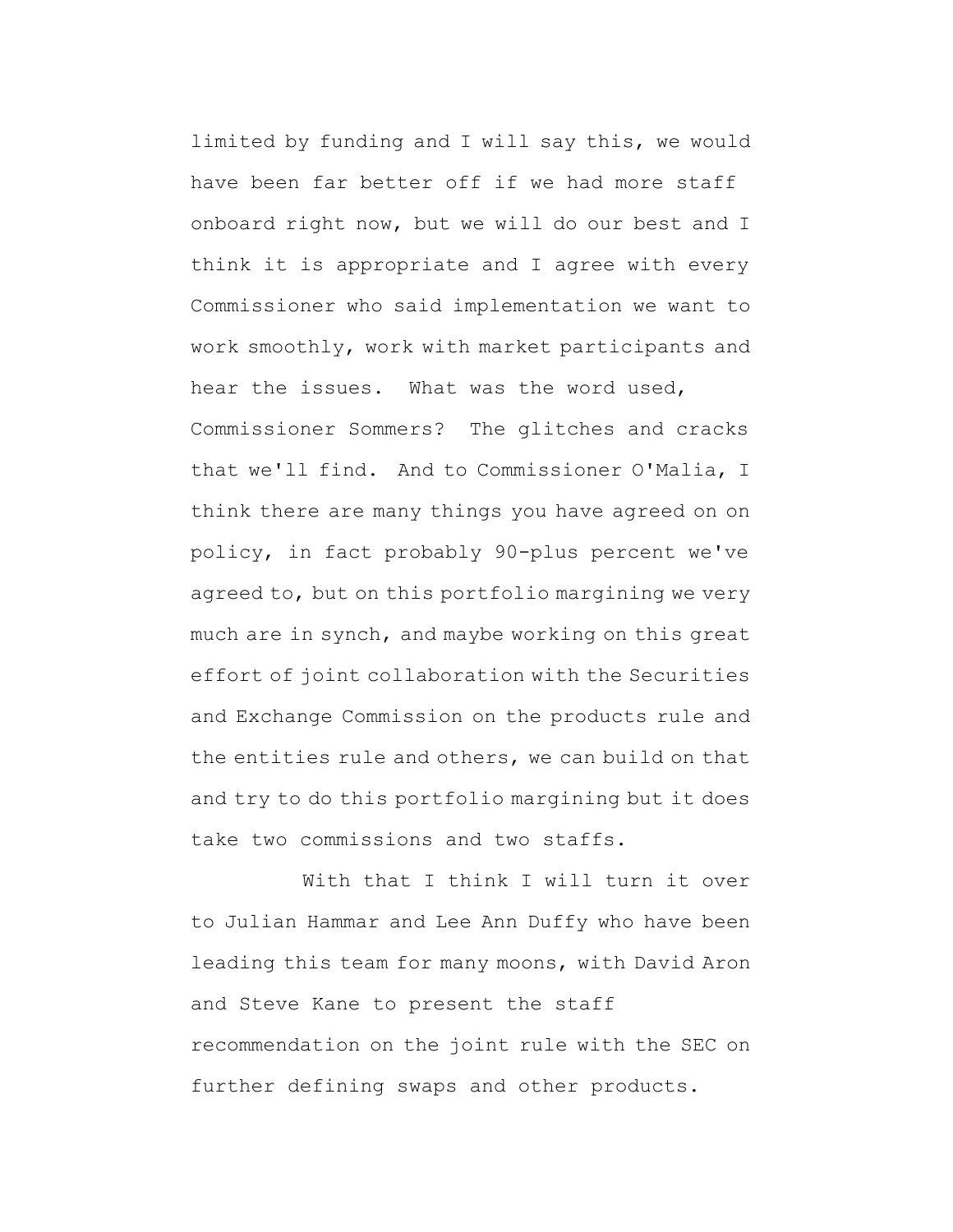MR. HAMMAR: Good morning. Today staff is recommending that the Commission adopt final rules and interpretations that further define the term swap, security- based swap and security-based swap agreement, providing for regulation of mixed swaps and addressing books and records requirements for security-based swap agreements. As the Chairman mentioned, this is a joint rulemaking with the Securities and Exchange Commission.

I'd like to thank my CFTC colleagues on the definitions team who are with me here today including from OTC Leon Duffy and David Aron, from the Chief Economist's Office Steve Kane and members of the team from other divisions including Kathy Banner, Ken McCracken, Jason Schoeffler, Rose Troya, Somi Song, and our SEC colleagues including Robert Cook, Brian Bussey and the SEC team for their contributions to this final rulemaking.

In developing the final rules and interpretations, we reviewed more than 140 comments in response to the Notice of Proposed Rulemaking that the Commissions issued last year.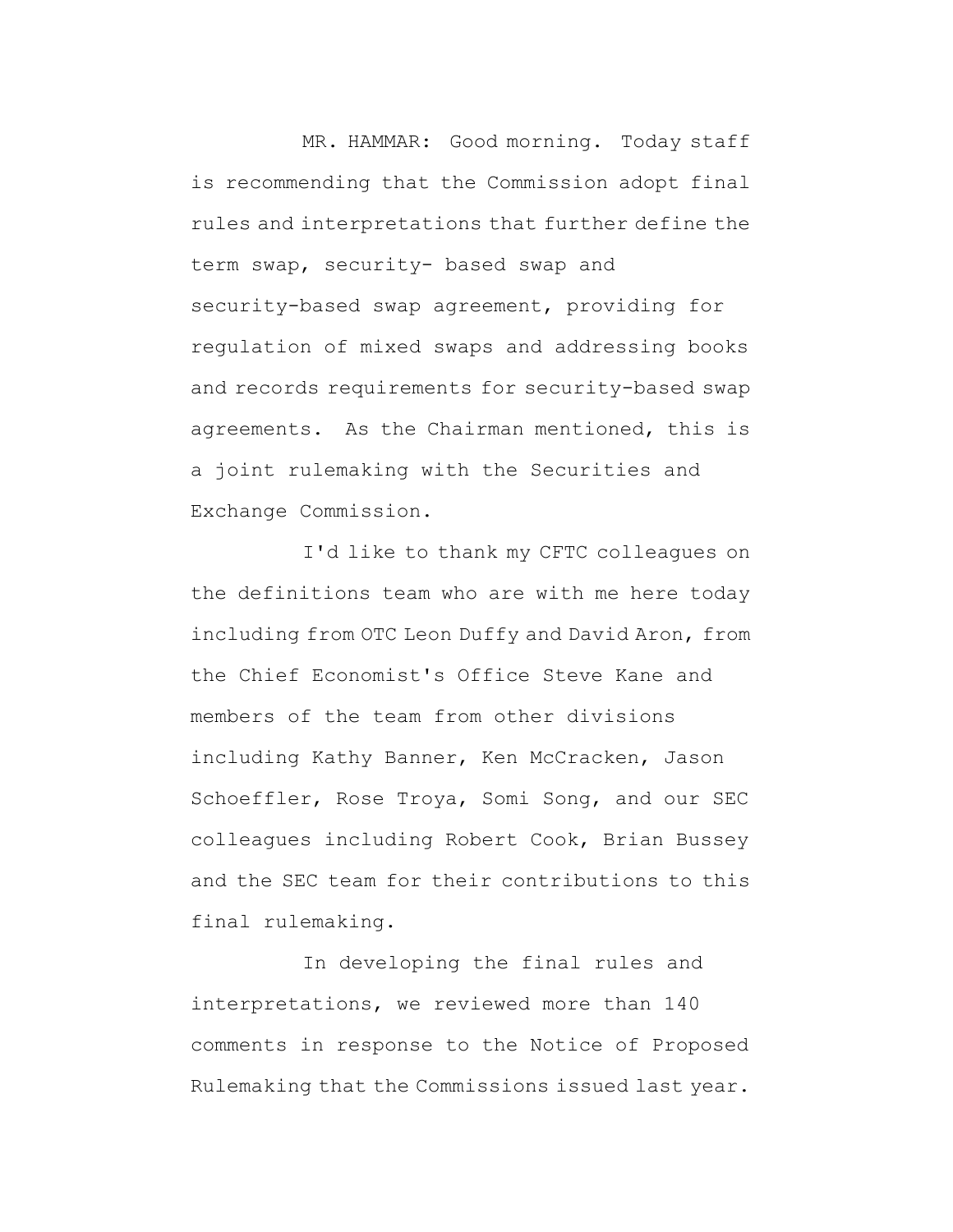We met with market participants, trade associations and other members of the public. We had many meetings with our SEC colleagues and consulted with staff of the Federal Reserve as well as the prudential regulators, the Treasury Department including the new Federal Insurance Office, as Commissioner O'Malia mentioned, the Office of Management and Budget considerations and the Environmental Protection Agency with respect to environmental commodities.

All of the comments and consultations we've had have been very informative. Although the overall framework of the final rules is the same as what was proposed, as a result of these comments and consultations, staff is recommending a number of changes and clarifications to the proposal that we believe have improved the rules and interpretations.

As the Commission is aware, the Dodd-Frank Act contains detailed and specific definitions of the terms swap and security-based swap which were designed to comprehensively cover previously unregulated derivatives including interest rate swaps, currency swaps, commodity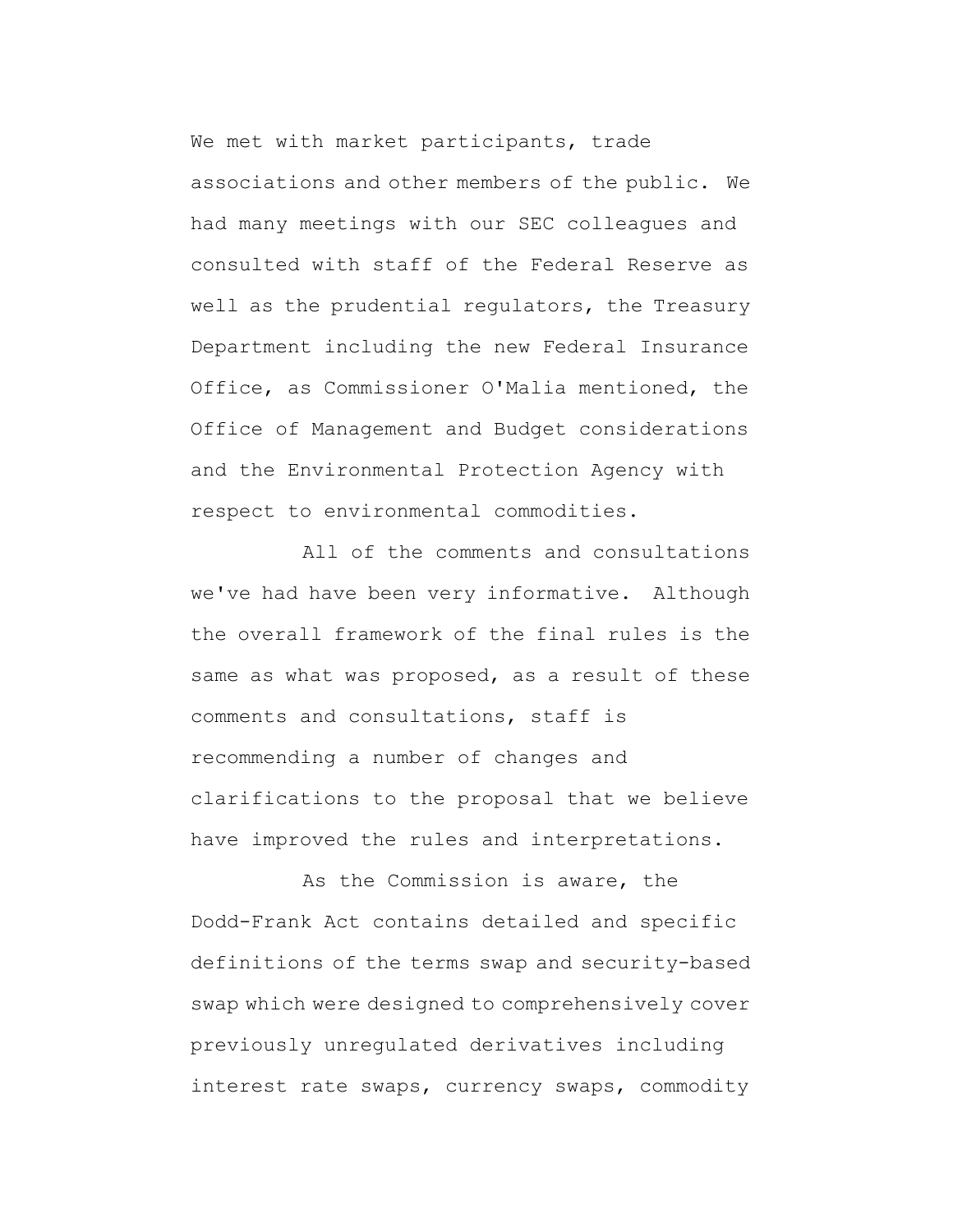swaps, equity swaps and credit default swaps. Many commenters pointed out, however, through the rulemaking process that expansively certain parts of the statutory definition could cover products such as insurance that traditionally have not considered to be swaps and nothing in the legislative history of the Dodd-Frank Act suggests that Congress intended such products to be regulated as swaps or security-based swaps. The proposal addressed these concerns by clarifying that certain products are not swaps or security-based swaps and this approach is maintained in the final rules.

With respect to insurance, the final rules provide a safe harbor for traditional insurance products that are provided by regulated insurance providers and will not be regulated as swaps or security-based swaps. Contracts that satisfy either the product test or are included of enumerated traditional insurance products in accordance with the provider test will not be considered swaps or security-based swaps. In response to comments, the final release would increase the number of products included in the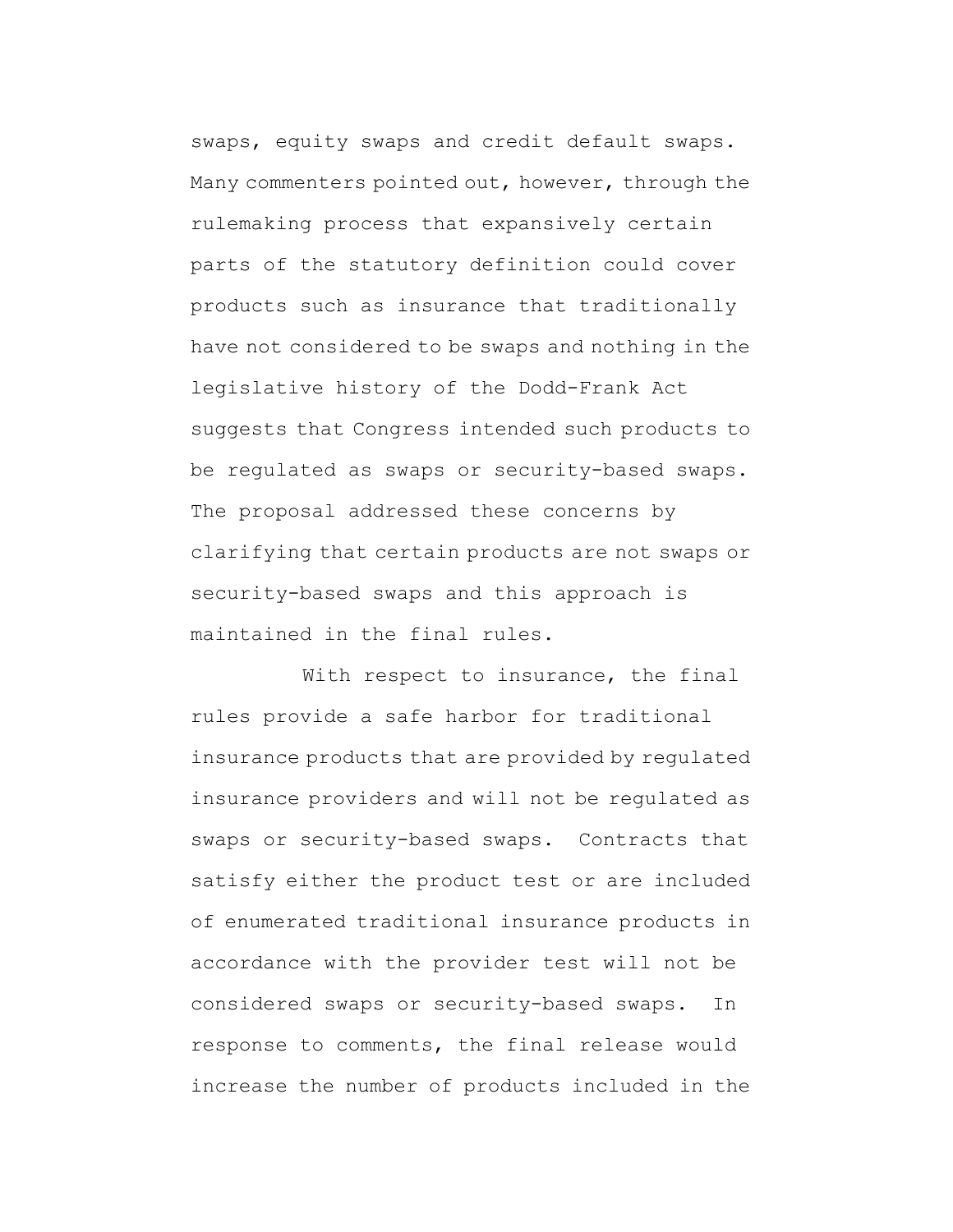enumerated list and included in rule text rather than interpretation as was proposed. The final release clarifies that a contract that does not fall within the safe harbor is not necessarily a swap or a security-based swap, but that further analysis of the facts and circumstances is required. The release also includes an insurance grandfather provision for existing insurance contacts which will not have to be run through these tests and the rules as a result.

The proposing release also requested a comment on the treatment of guarantees of swaps and security-based swaps. The final release includes an interpretation by the CFTC that a guarantee of a swap is an integral part of the swap and therefore the term swap includes guarantee of such swap to the extent that a counterparty to a swap position would have recourse to the guarantor. Staff is preparing a separate release that deals with the regulatory consequences of this interpretation including applicable reporting requirements. The SEC interprets guarantees of security-based swaps to be securities under federal securities laws. The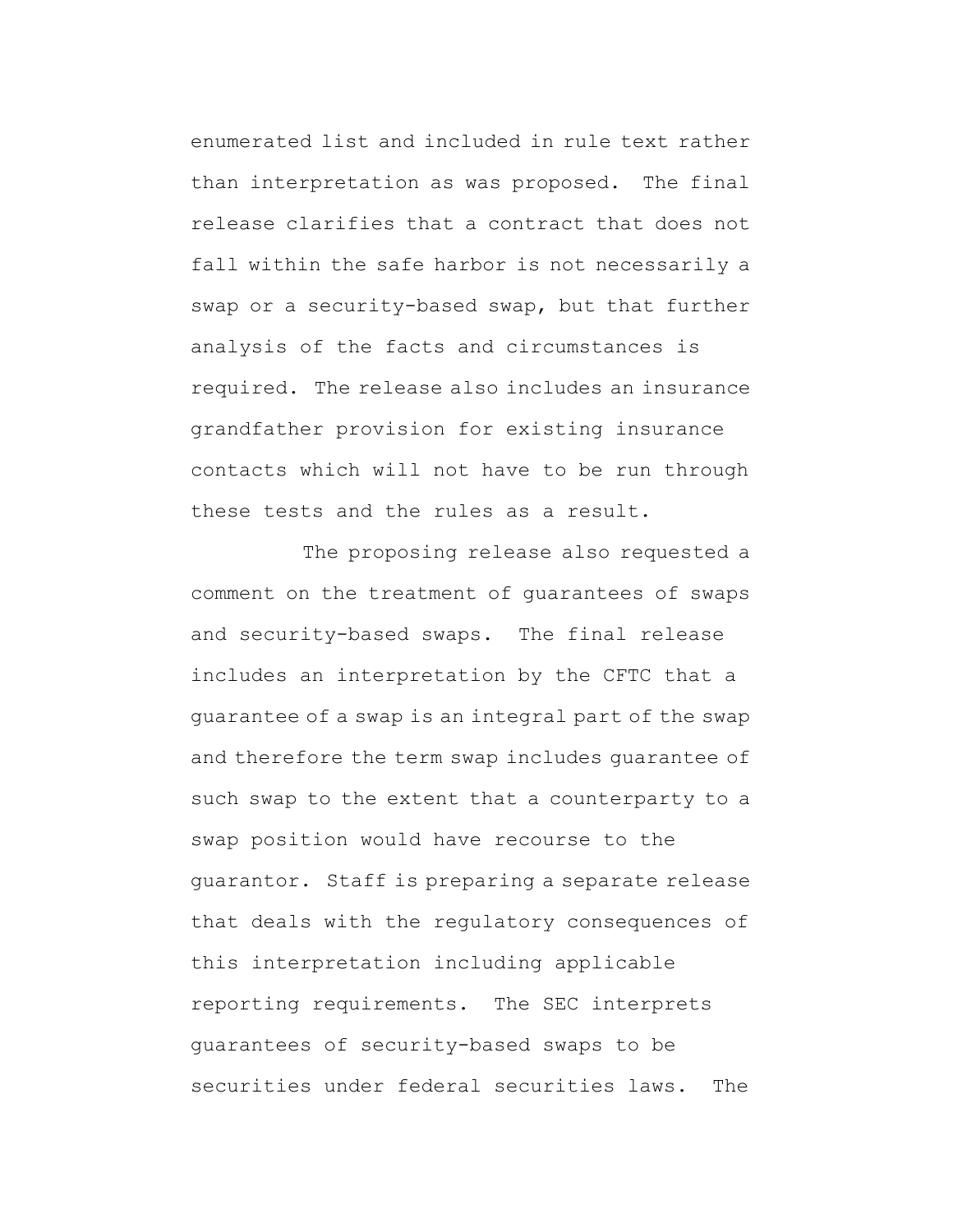SEC plans to address reporting requirements for guarantees in a separate rulemaking.

In addition, the proposal included interpretation clarifying that certain consumer and commercial arrangements that historically have not been considered swaps or security- based swaps such as mortgage rate locks and contracts to purchase nonfinancial commodities like home heating oil should not be considered swaps or security-based swaps. The final release retains the interpretation, but in response to comments, expands lists of transactions that are not swaps or security-based swaps. To name a few, these include certain residential fuel storage contracts, consumer options to buy, sell or lease real or personal property and certain consumer guarantees of personal obligations like credit cards and auto loans. The proposal includes an interpretation clarifying the scope of the forward contract exclusion for nonfinancial commodities that is included in the statutory swap definition. Forward contracts, that is, contracts for deferred shipment or delivery are excluded from futures regulation. The Dodd-Frank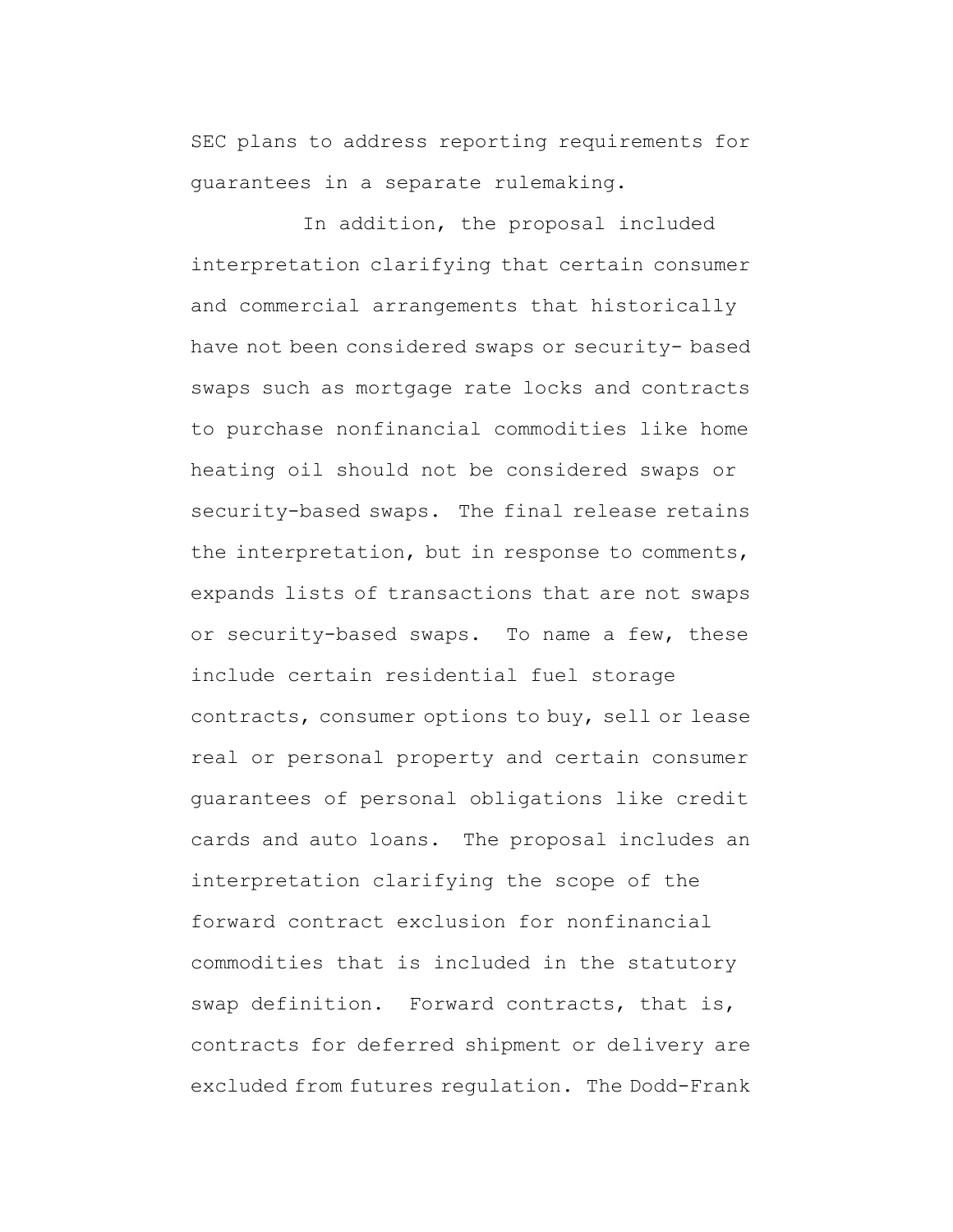Act excluded from the swap definition "any sale of a nonfinancial commodity or security for deferred shipment or delivery so long as the transaction is intended to be physically settled." Although the working of those forward exclusion is slightly different than the forward exclusion applicable to futures because there is legislative history in the Dodd-Frank Act indicating that Congress intended that the Commission interpret the two exclusions in the same way which was supported by commenters, staff recommends that the Commission consistently the two exclusions as was proposed. The final interpretation further clarifies that book out transactions in nonfinancial commodities that meet the requirements specified in the Brent interpretation and are effectuated through a subsequent separately negotiated agreement should qualify for the forward exclusion from swaps and futures. Because the interpretation extends the Brent interpretation to all nonfinancial commodities, the final release as proposed withdraws the 1993 energy exemption which applied to energy commodities other than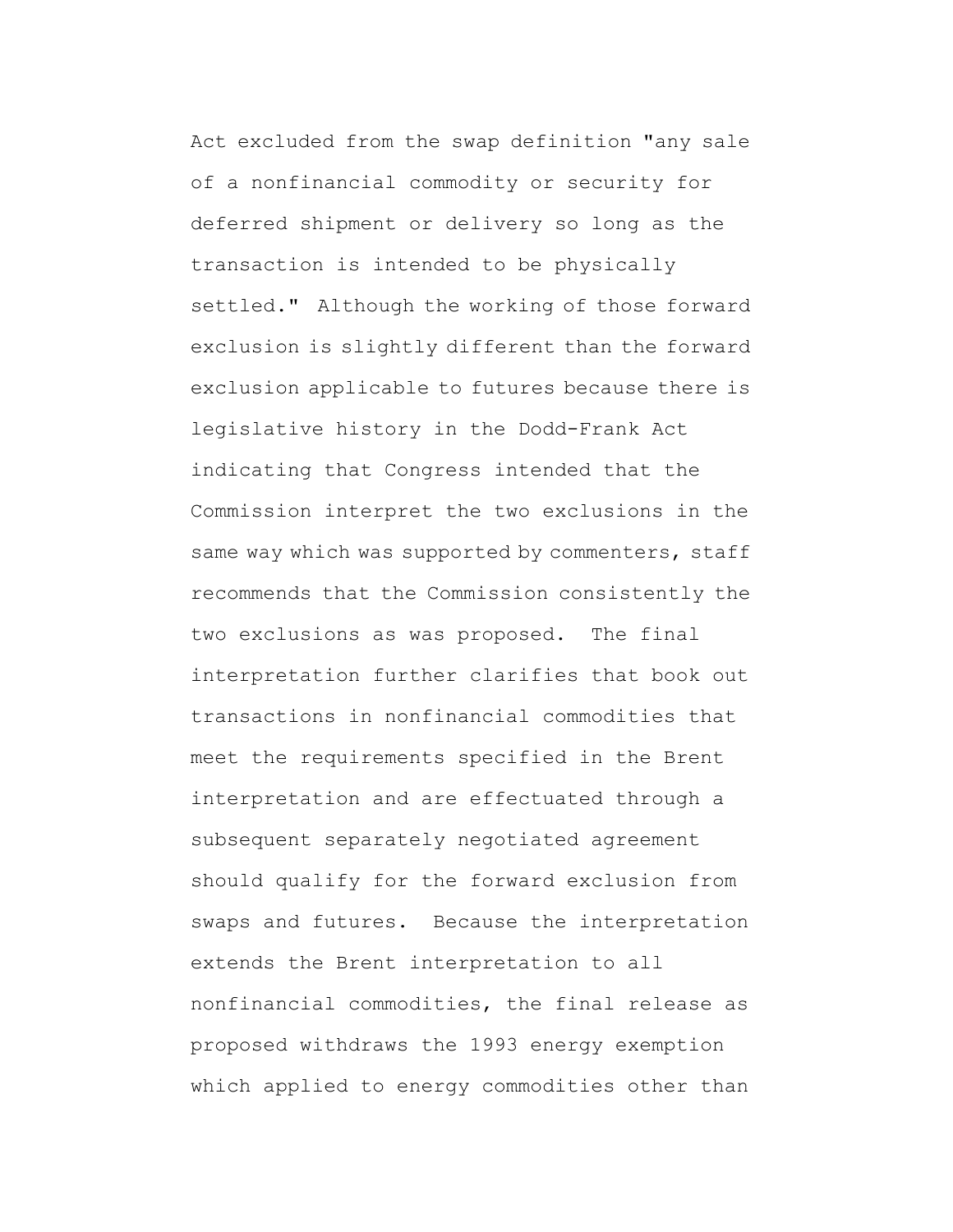oil, but in response to comments clarifies that the alternative delivery procedures mentioned in the energy exemption continued to apply. Also in response to comments, the final release provides a number of clarifications with respect to the forward exclusion. It clarifies that oral book outs are permissible under the Brent interpretation if they are followed by written or electronic confirmation. It also includes an interpretation of the term nonfinancial commodity which generally means an agricultural or exempt commodity that can be physically delivered. Under this interpretation, contracts involving environmental commodities such as allowances, offsets and renewable energy credits may qualify for the forward exclusion. As Commissioner Wetjen mentioned, interpretation concerning forwards with embedded volumetric optionality which is in response to a wide range of contracts discussed by commenters is also provided. Commenters in the energy industry in particular asserted that many of their transactions contain volumetric optionality meaning optionality as to the amount of the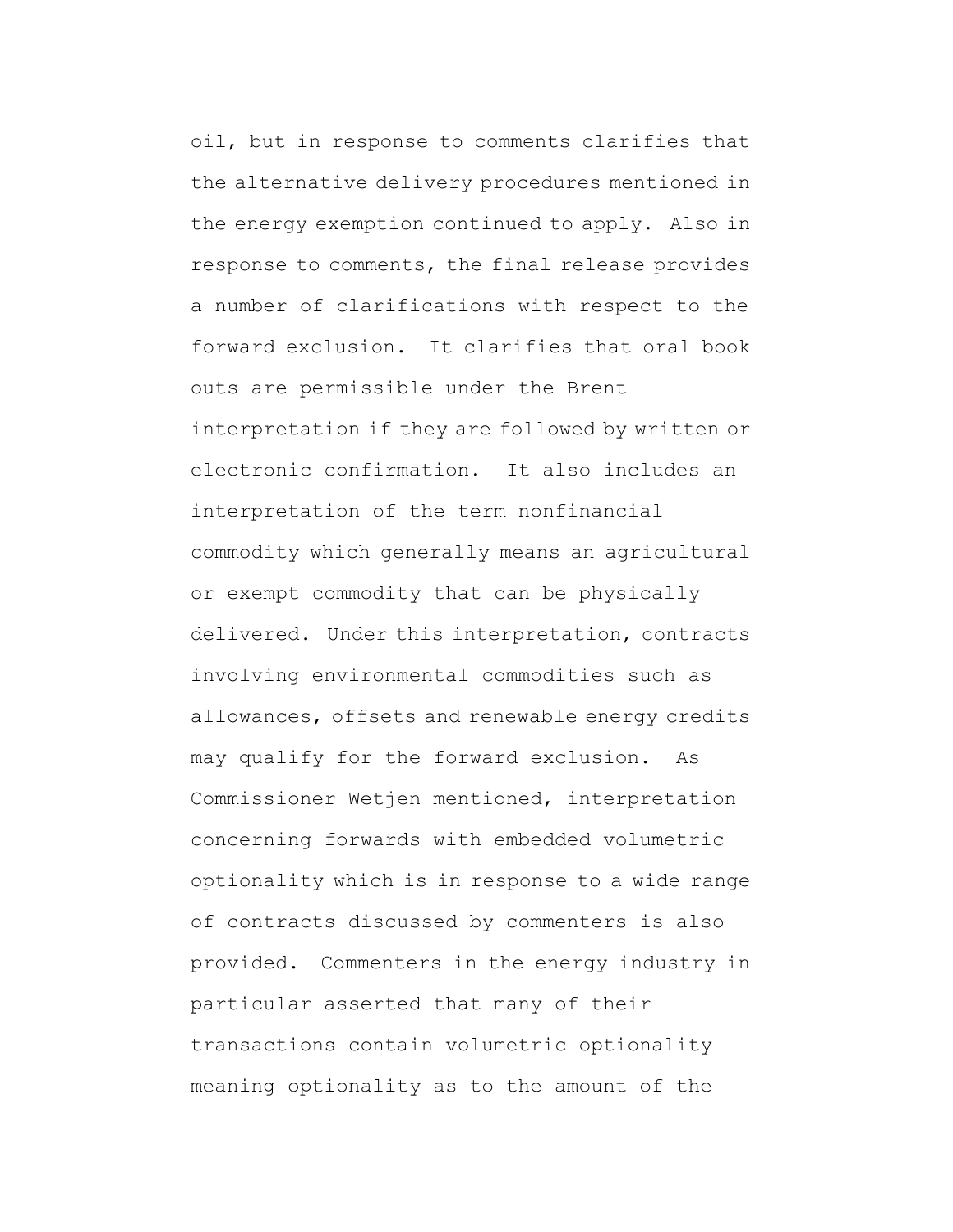commodity that can be delivered and should be considered forwards, while prior CFTC guidance restated in the proposal covered price optionality only. Under the final interpretation, if among other things the volumetric optionality in a contract is due to physical factors or regulatory requirements beyond the control of the parties, it may qualify for the forward exclusion. Because this is a new interpretation for the CFTC, the release includes request for public comment on this interpretation and questions. Other guidance addressed certain types of contract in response to comments as well as certain typical contract provisions such as liquidated damages and renewal evergreen provisions that do not disqualify transactions for the forward exclusion.

While as I mentioned at the outset that the definition of swap and security-based swap are comprehensive, the final rules clarify that a few types of transactions in particular are swaps or security-based swaps. For example, foreign exchange forwards and swaps are defined as swaps subject to the Treasury secretary's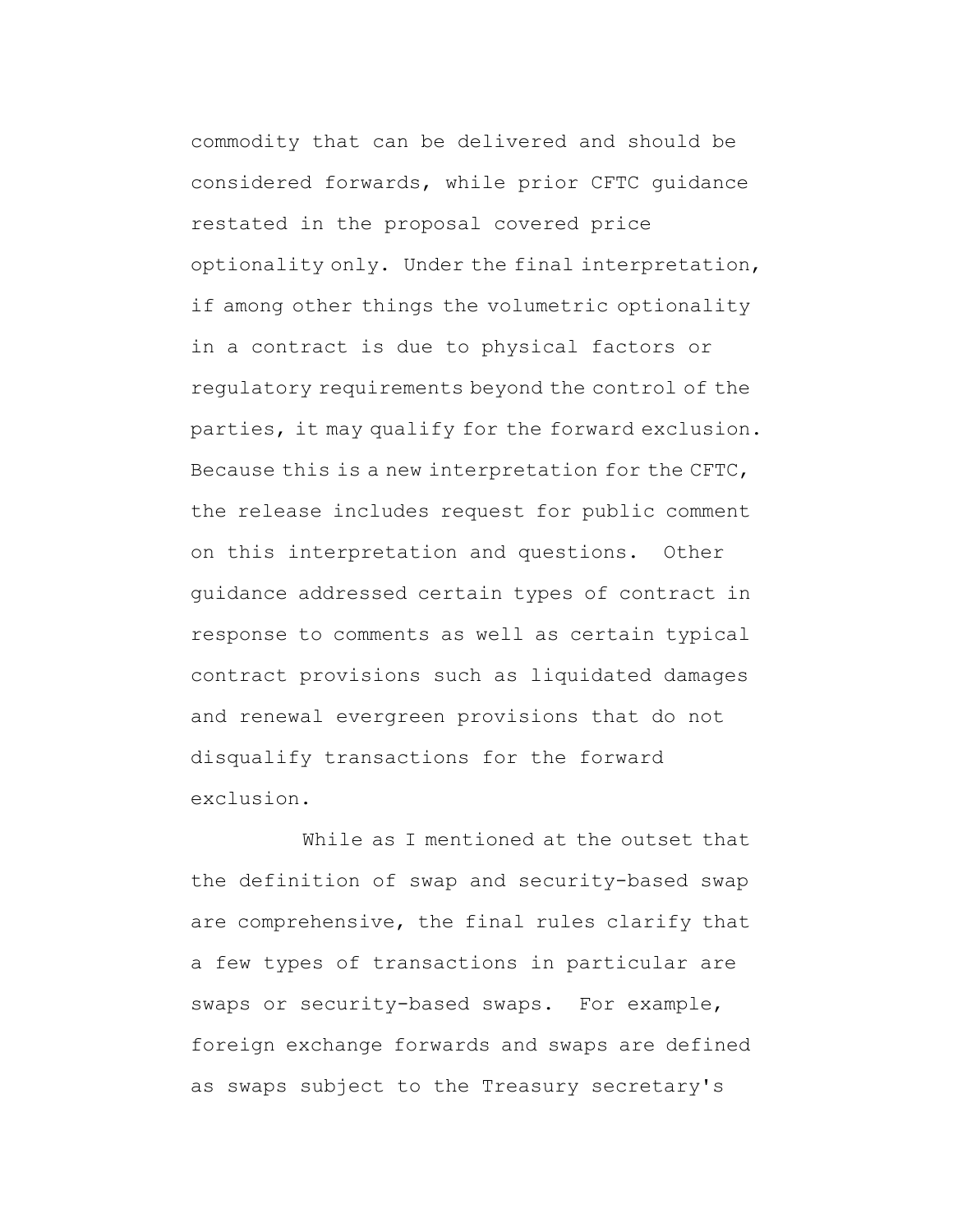determination to exempt them from the swap definition. Even if the Treasury secretary determines to exempt them, however, the statute provides that certain provisions of the CEA apply to FX forwards and swaps. The final rules reflect this and as proposed clarify that certain FX products do not fall within the definitions of FX swap and FX forward so that they are not subject to Treasury's determination to exempt. These products include foreign currency options, nondeliverable forwards, foreign exchange currency swaps and cross-currency swaps. The final rules and interpretations also add as proposed certain non-FX products to the swap definition such as forward -- agreements. In response to comments, the final release adds an interpretation concerning certain FX spot transactions that are not subject to the CEA and a clarification that retail forward certain options subject to the CEA's retail FX regime are not swaps or security-based swaps. The final release then turns to the relationship between swaps and security-based swaps. The release principles from the proposal about how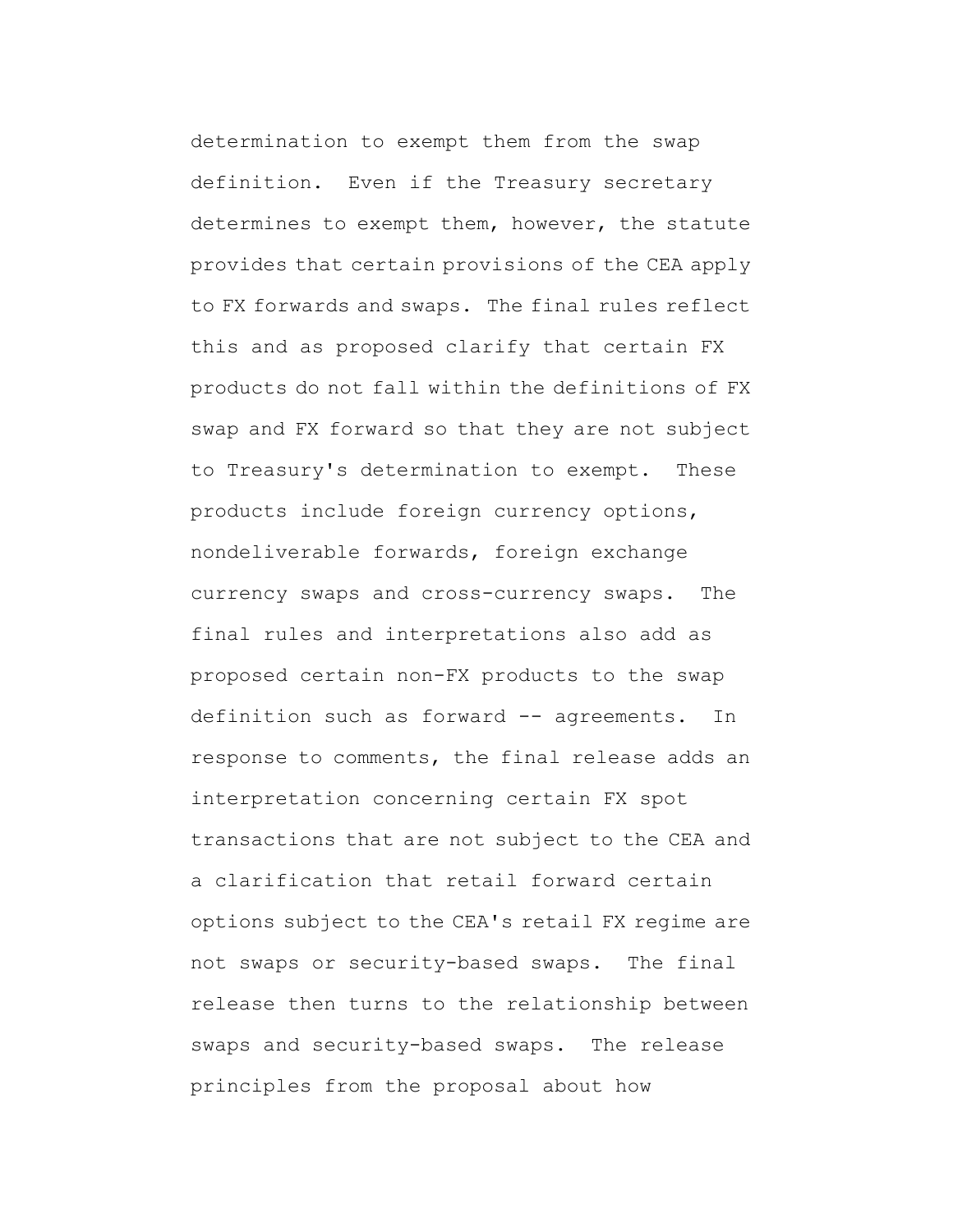transactions that are subject to Title VII of the Dodd-Frank Act which are referred to in the release as Title VII instruments are to be classified as swaps, security-based swaps or mixed swaps. It also retains clarifications about how Title VII instruments are classified in specific areas such as interest rates, monetary rates and yields. Additional guidance is provided in response to comments that total return swaps on two or more loans generally are swaps and that one type of TRS, a quanto equity swap, is a security-based swap. The release also addresses Title VII instruments based on futures contracts which generally are swaps subject to CFTC regulation. The proposal requested comment on the appropriate classification of Title VII instruments based on futures on foreign sovereign debt that have been exempted for purposes of futures trading by the SEC. In response to comments, the final release includes rules which provide that if certain conditions are met, these instruments will be swaps under the CEA..

The release then turns to the term narrow-based security index in the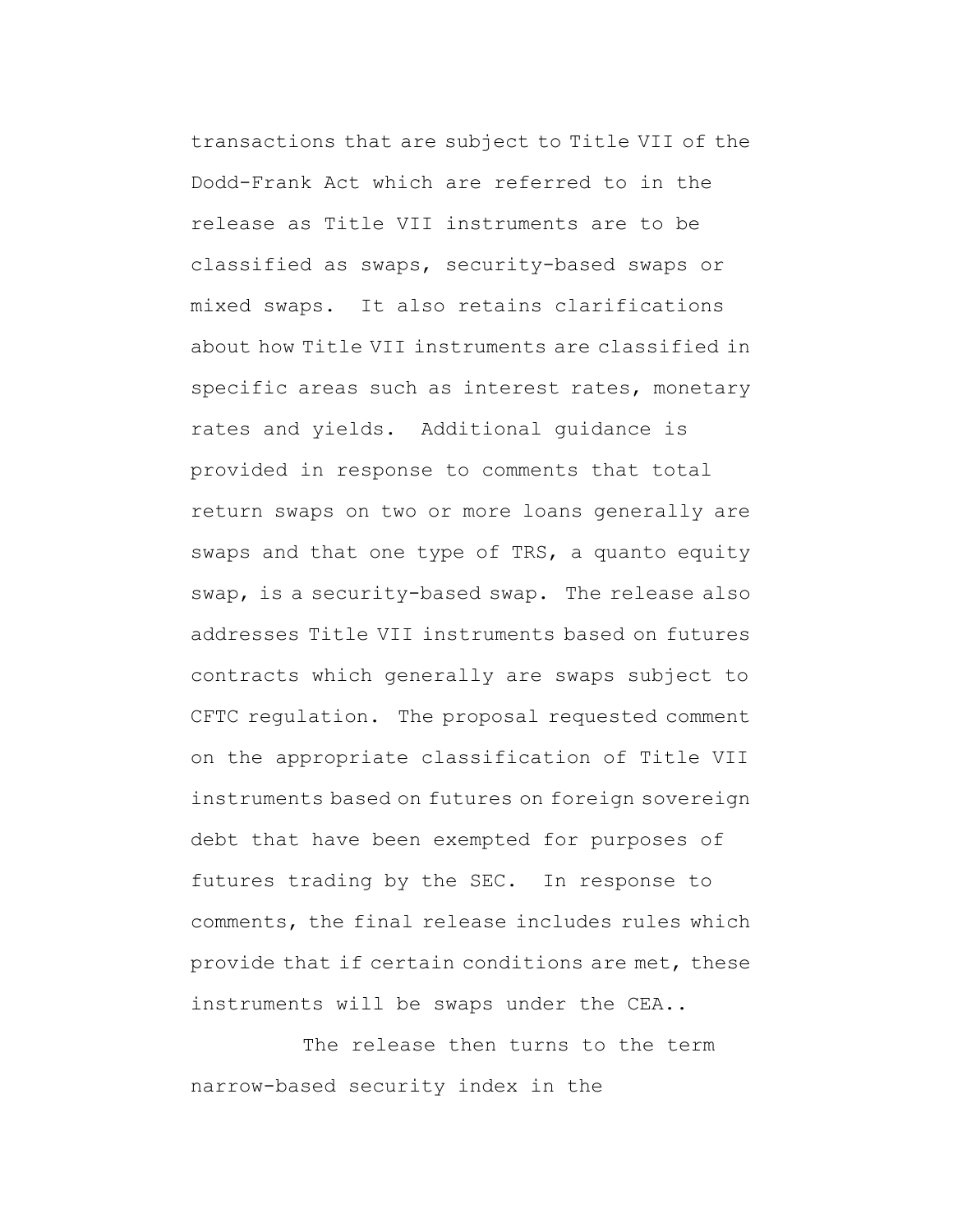security-based swap definition. In general, with respect to Title VII instruments and security indexes, the CFTC has jurisdiction over such instruments on broad-based security indexes, while the SEC has jurisdiction over Title VII instruments on narrow-based security indexes. The final rules clarify as proposed that the existing criteria for determining whether a security index is narrow based in the past guidance of the Commissions regarding those criteria in the context of security futures apply to Title VII instruments. Credit default swaps are also subject to this same jurisdictional division. CDSes on broad-based indexes are regulated by the CFTC, while CDSes on narrow-based indexes as well as CDSes on single names or loans are regulated by the SEC. The final rules retain the new CDS focus criteria from the proposal for determining whether a CDS is based on an index that is a narrow-based security index. A couple of clarifications though have been made in response to comments such as that the criteria apply to loan index CDSes if the reference entity borrowers are issuers of securities, and certain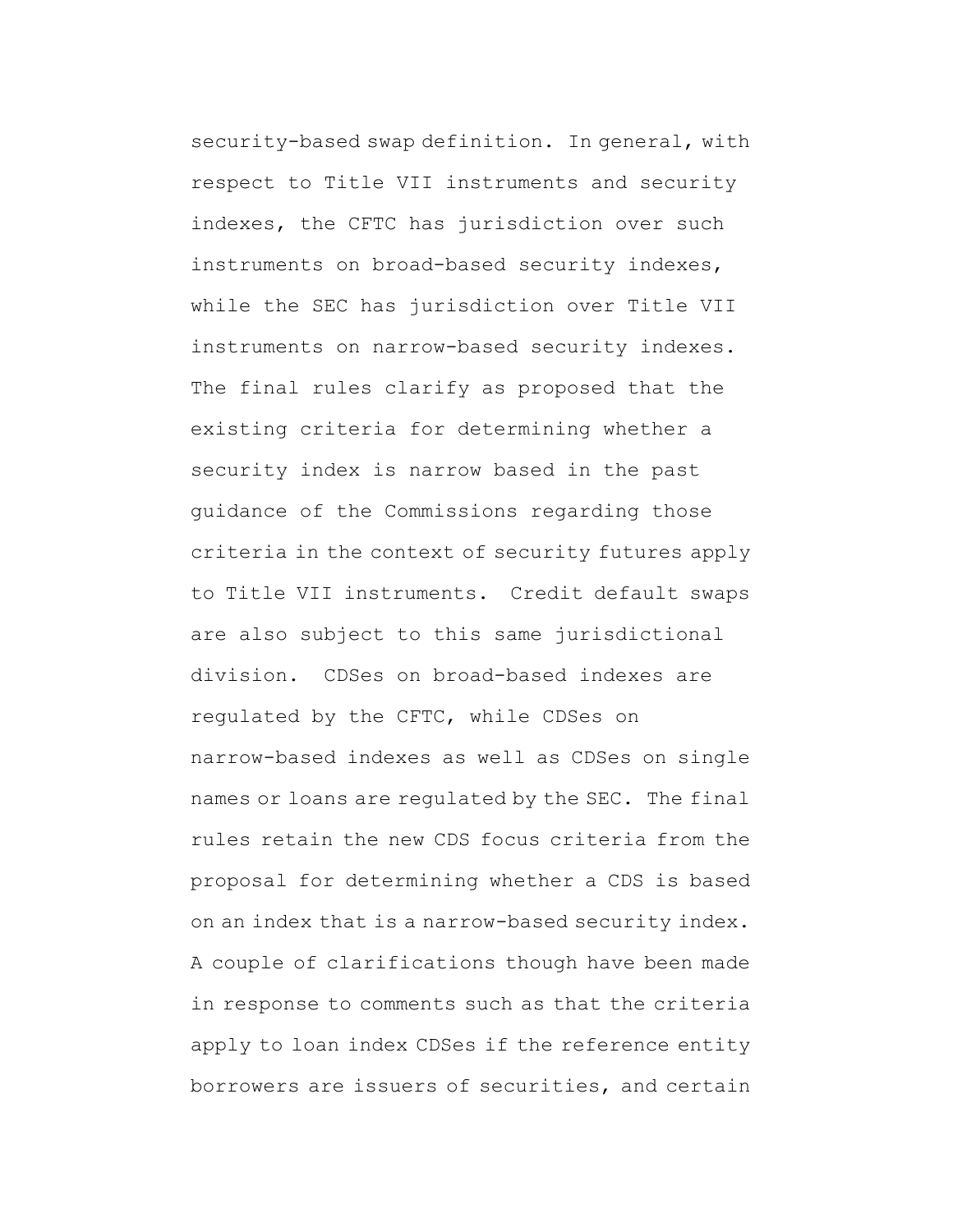technical adjustments to the rules have been made. The release does not make any substantive modifications to the proposed rules with respect to mixed swaps, security-based swap agreements, the process for members of the public to request a joint interpretation from the Commissions or the CFTC's anti-evasion rules, although the CFTC is providing additional anti-evasion guidance in response to comments. The team and I would welcome any questions you may have. Thank you.

CHAIRMAN GENSLER: Thank you very much, Julian, for that presentation. And thank you everybody for that. The Chair will now entertain a motion to accept the staff recommendation on this final rule.

COMMISSIONER SOMMERS: So moved.

CHAIRMAN GENSLER: The motion being made and seconded, I support the final rule. I had a couple of questions. David Aron, does that button say something important for us?

MR. ARON: No. It's just 7 U.S.C. 1a(47), the citation of the swap definition.

CHAIRMAN GENSLER: 7 U.S.C. 1a(47). And you had that button made up?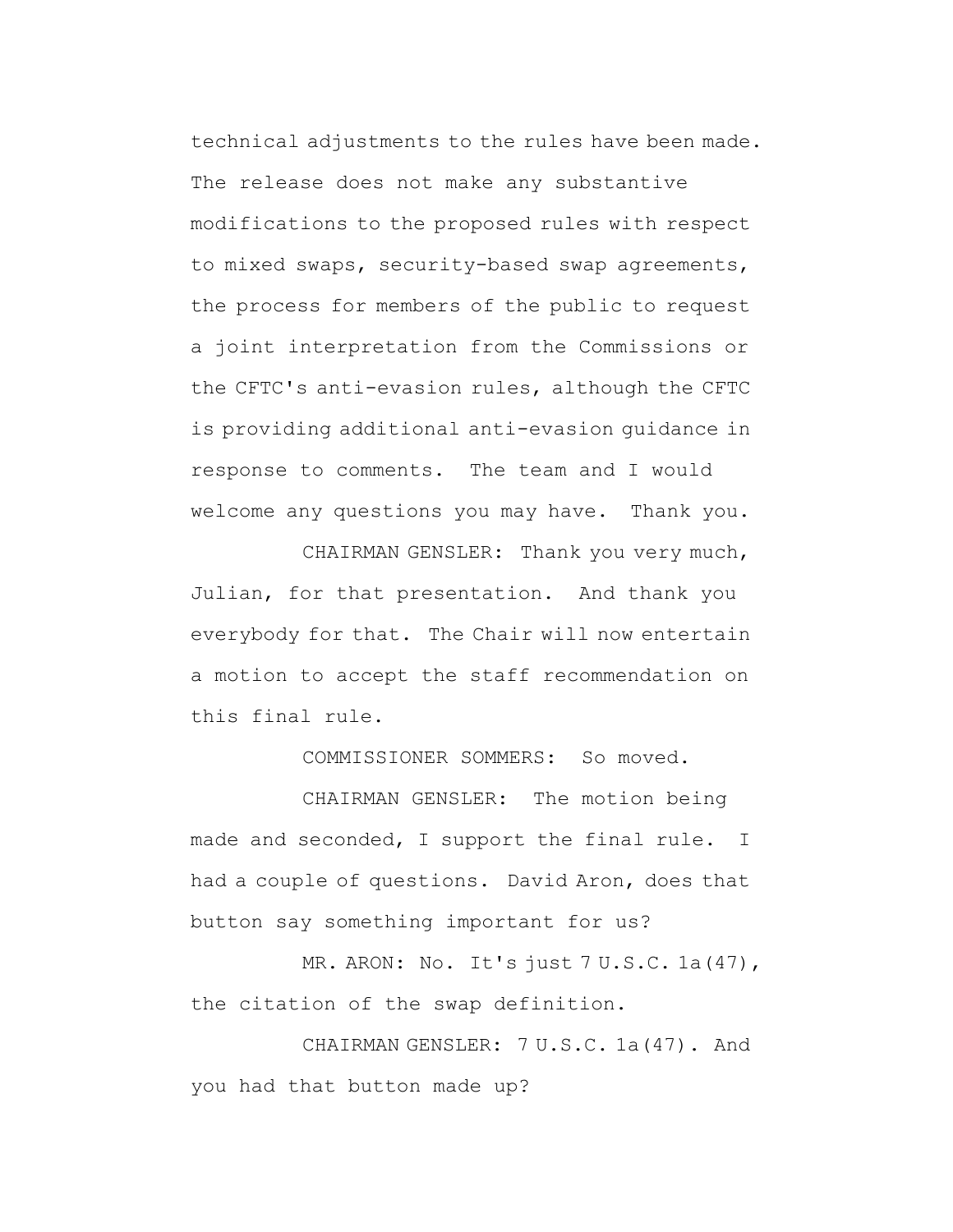MR. ARON: I also had this button made up for Julian.

CHAIRMAN GENSLER: Mr. Swap.

MR. HAMMAR: I refuse to wear it.

CHAIRMAN GENSLER: Thank you. Before I say that I support this, I wanted to ask a couple of questions about some things we did in the past. You mentioned, Julian, the energy policy statement? I'm trying to remember exactly the words.

MR. HAMMAR: The energy exemption.

CHAIRMAN GENSLER: The energy exemption. With this vote that we're likely to take shortly, the energy exemption goes away because of the intersection of Dodd-Frank and this? I want to confirm is that correct?

MR. HAMMAR: That's correct.

CHAIRMAN GENSLER: Then I don't remember the footnote, but I want to confirm on the record again that the swaps policy statement that was done by this Commission in the late 1980s was superseded by Dodd-Frank, but what footnote is that? Footnote 228 I'm told says that Dodd-Frank supersedes it. Is that correct?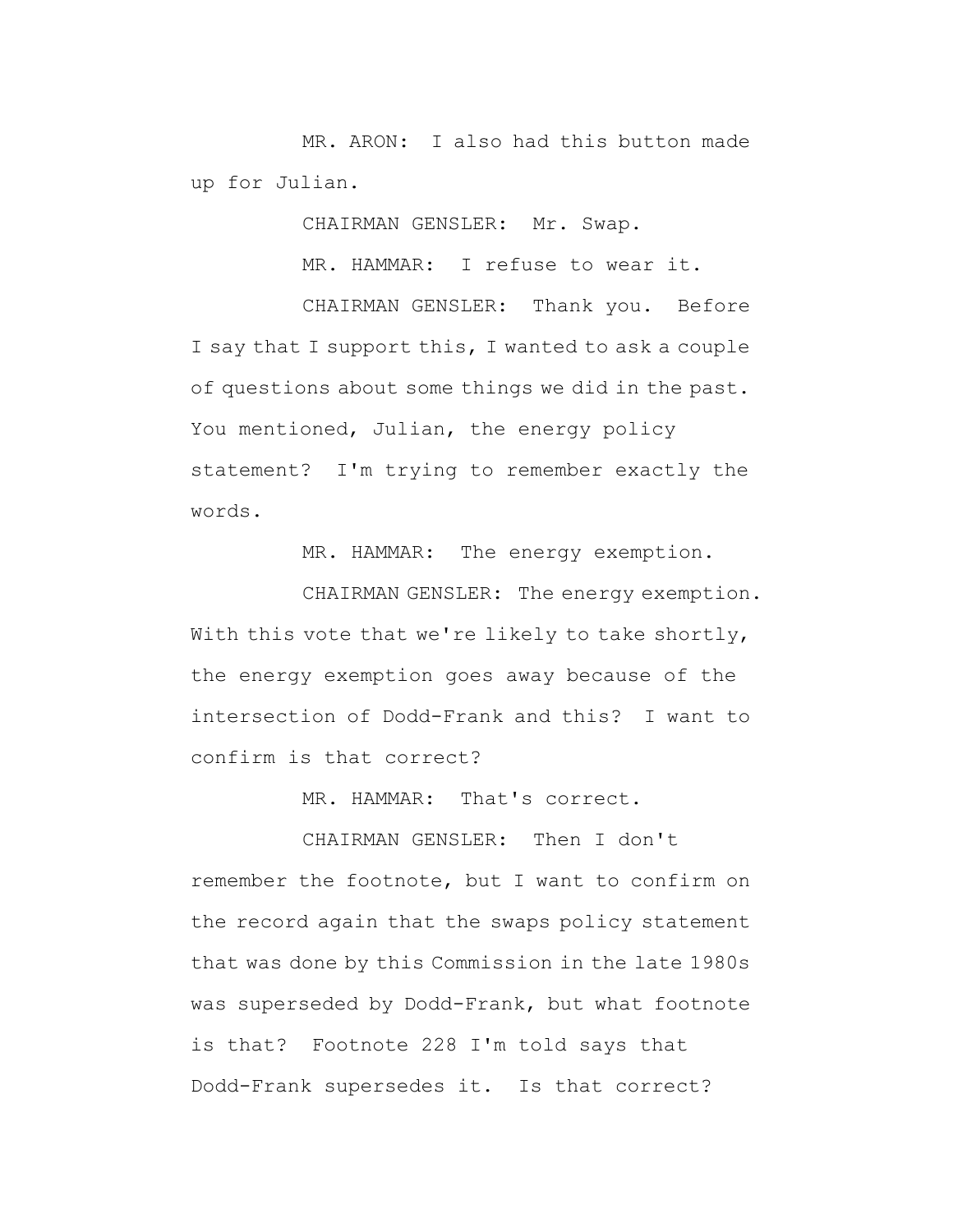MR. HAMMAR: Correct.

CHAIRMAN GENSLER: By superseding it, that means in essence by act of Congress that it goes away. Is that correct?

MR. HAMMAR: That's right.

CHAIRMAN GENSLER: If somebody is looking for guidance, now they look here for guidance as opposed to those two provisions?

MR. HAMMAR: That's correct.

CHAIRMAN GENSLER: I support the final rulemaking. To implement Dodd-Frank reforms required us to further define the word swap and I'll have a longer statement for the Federal Register. We've worked by closely with the Securities and Exchange Commission with consultation with the Federal Reserve on these final rules. I think the statutory definition laid out by Congress was quiet detailed, but I think these final rules and interpretations are consistent with that which was detailed by Congress and we sought significant public comment starting with an Advanced Notice of Proposed Rulemaking and then a proposal and then of course this final rule and 2 years of meetings and input.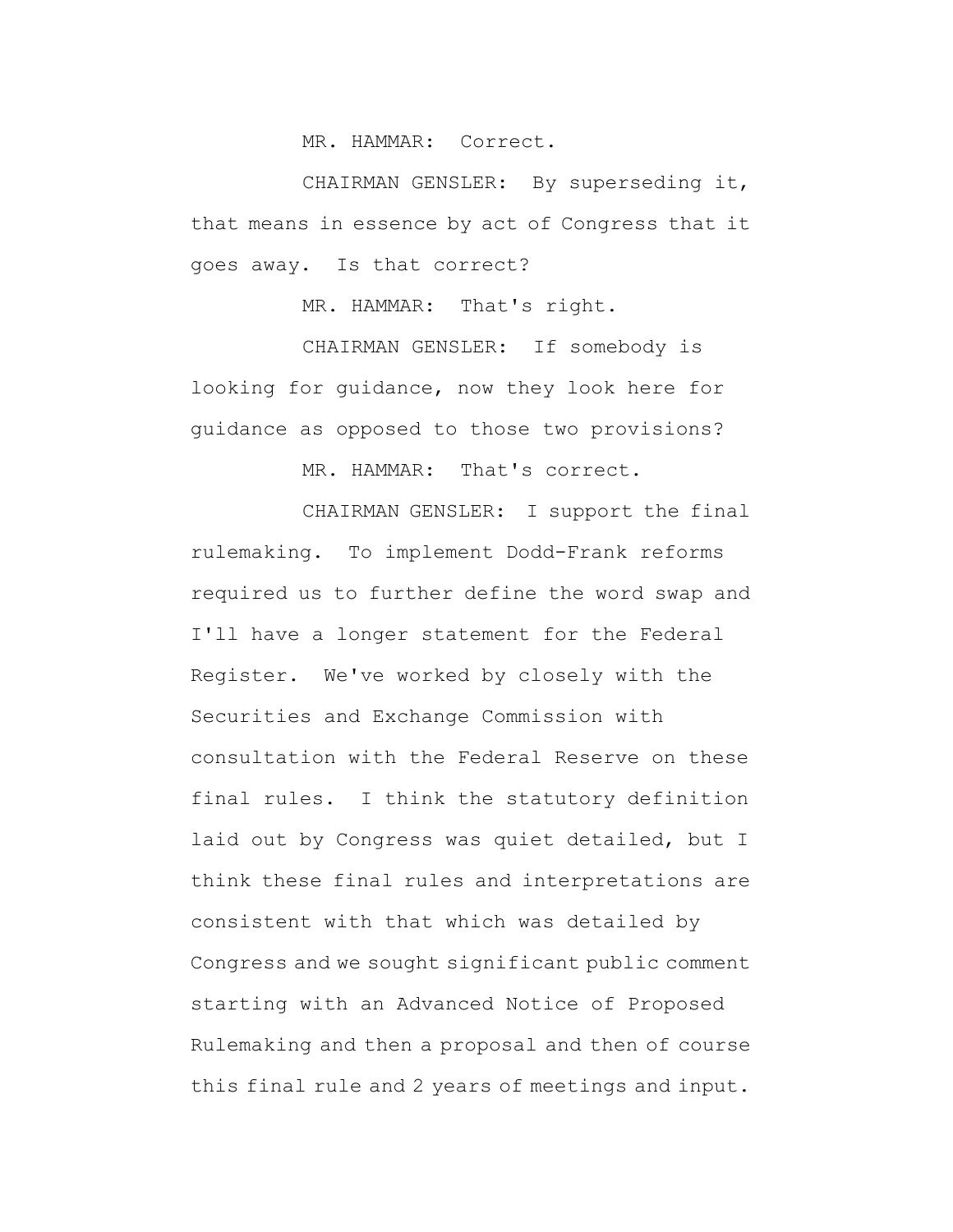Interest rate swaps, currency swaps, commodity swaps including energy, agricultural and metal swaps, broad-based index swaps such as index credit default swaps that have been in the news recently around the JP Morgan Chase's chief investment officer, they're all swaps and will come under this significant reform that this agency has been tasked by the Congress to do. This is the day that many members of Congress and this Commission see as fulfilling the mandate that you asked us to fulfill to bring this reform to life. In preparing this final rulemaking, we've gotten excellent comments from the public and are trying to provide guidance where we can, but there is no doubt going to be more questions in the future.

One area is that the CFTC does not regulate forward contracts. That's under the Commodities and Exchange Act. And over the decades there have been a series of orders and interpretations of cases that market participants have come to rely on regarding that exception for the difference between futures and forwards and forwards with embedded options. And consistent with that history and he Dodd-Frank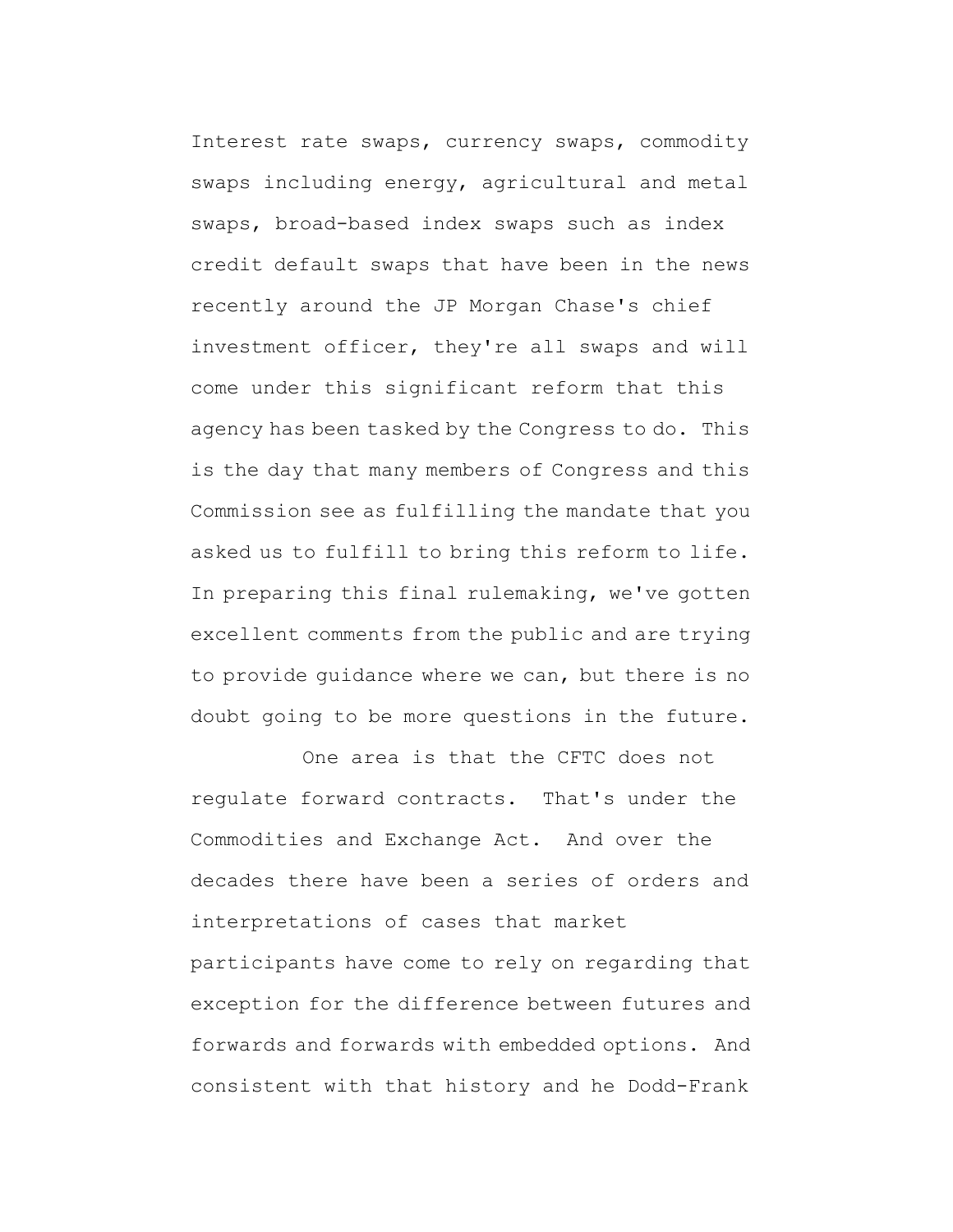Act as Julian said earlier, excluded any sale of nonfinancial commodity or security for deferred shipment or delivery so long as the transaction is intended to be physically settled. That's a quote from statute. I believe that what we're doing today, the interpretation and the exclusions therein, are consistent with our precedent and consistent with what Congress laid out. But in response to many commenters, we provide a lot of increased clarity on the forward exclusion from futures regulation. The final release also provides guidance regarding something called forwards with embedded volumetric options, a mouthful again, something that probably 2 years ago I did not focus on I would say when we started this exercise. But they're used within the electricity markets, and there were a lot of comments particularly from the electricity markets that we addressed and I think they were good comments. I hope when people take a look at this final release that they see that we've been thoughtful in what we've done, but we've also asked for some further comment as well.

Consistent with Dodd-Frank, insurance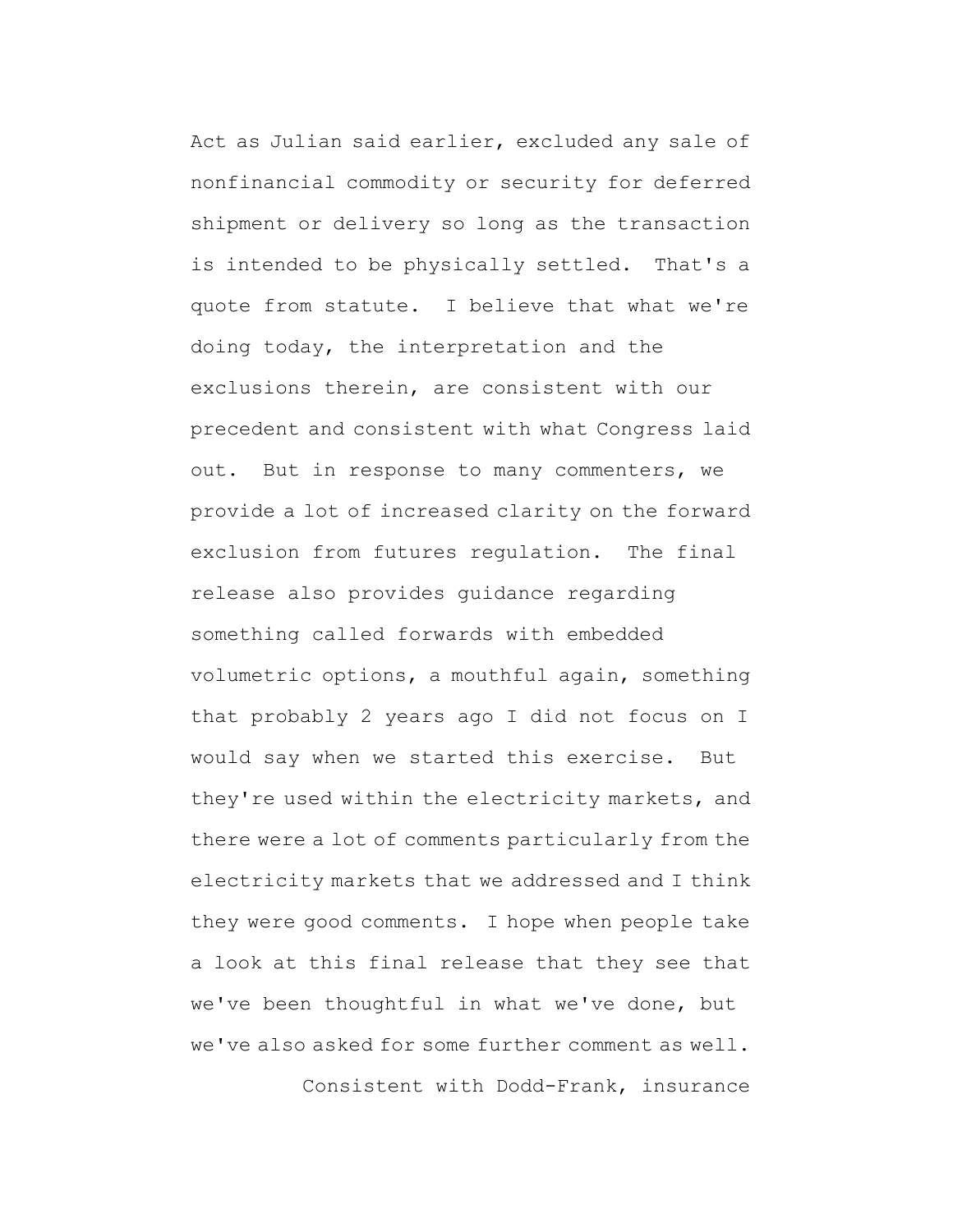products will not be regulated as swaps, and I think Julian did an excellent job laying that out. We also have addressed consumer commercial transactions, and have taken care of in this release my favorite one that when I guarantee my daughter's credit card or debit cards, I have two girls at college, that apparently is not a swap. Julian, can you confirm? I want to make sure.

MR. HAMMAR: That's correct.

CHAIRMAN GENSLER: This was a special comment that you did take care of. Thank you. I think some public members also beyond me raised that. It provides also clarity with the distinction between a swap and a security-based swap. As Commission Wetjen said, there still may be questions out in front of us. The rule provides for a process of requesting joint interpretations in circumstances where you have questions. And there have been a lot of years where market participants have come to the SEC and CFTC and have asked is this a future or a security, maybe it's a swap or a security- based swap? We've laid out a process. I think it's a good process. I think it will address what has been some frankly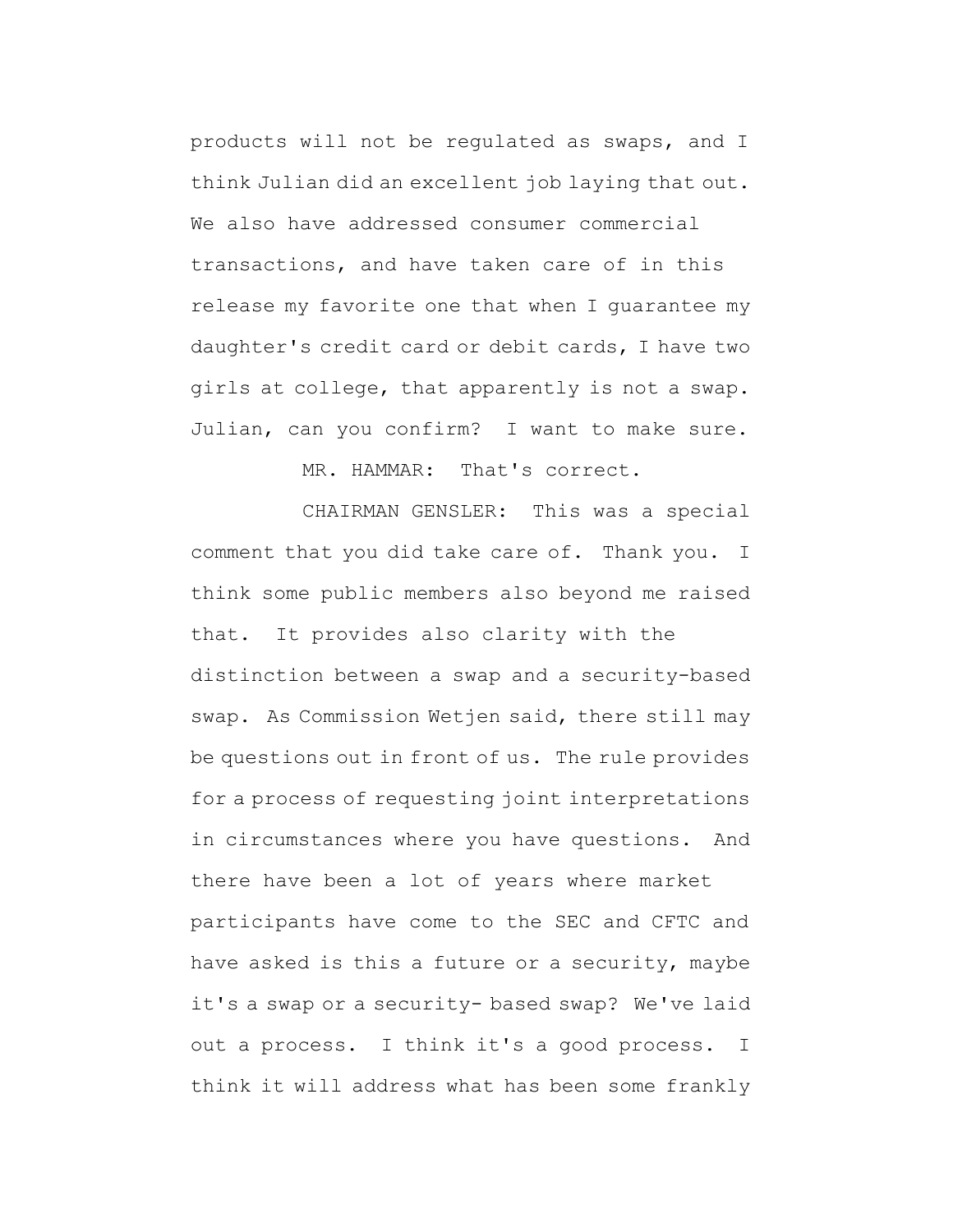frustration of market participants over the years. The working relationship with the SEC is terrific know but that doesn't mean that it will always be as terrific so that we did lay out a process to address that. Lastly, the final release also has specific provisions to guard against transactions that are willfully structured to evade Dodd-Frank.

Again I want to express my appreciation for the dedication and work of Chairman Shapiro and her fellow Commissions at the SEC as well as the staff, Robert Cook, Brian Bussey, Amy Starr, Donna Chambers, Kristie March, Andy Schoeffler, Wenchi Hu, John Guidorz and Sara Otte. It has been a true partnership. I also want to thank the hard- working staff here of Julian Hammar and Lee Ann Duffy who have been co-leading this. I would say Terry Arbit, you're now on this side of the stage but you were our first team lead on this and we couldn't have gotten here without the work you've done, Terry on this; Eric Juzenas, Steve Case, David Aron and so many, many others. I particularly want to come back to Chairman Shapiro. It's been a remarkable partnership and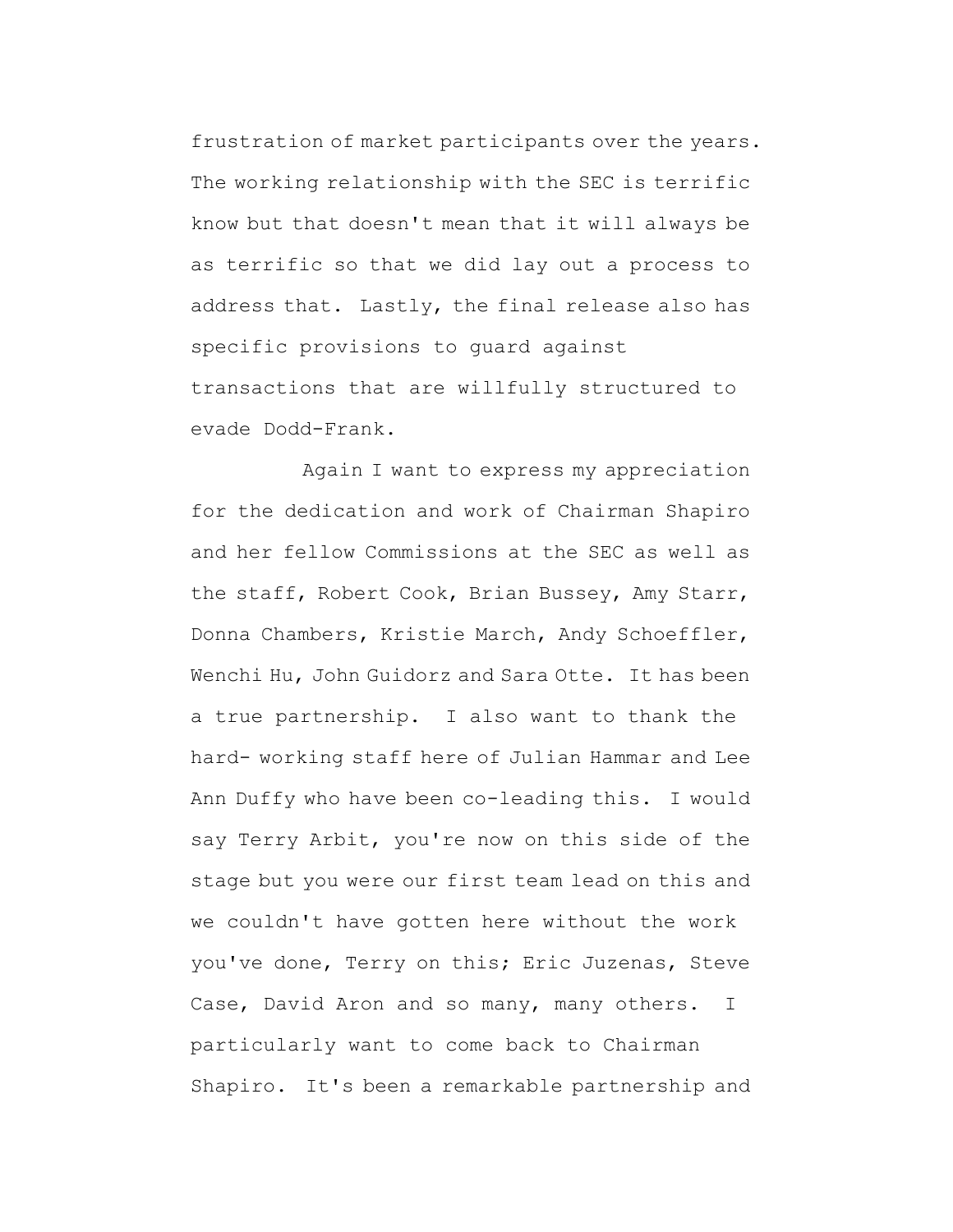these two joint rules are the first two final rules that the SEC is doing on derivatives, and though there are -- I think the Commissioners at the SEC put a lot of other things a little bit to the side and helped us get this over the line. They didn't necessarily have to do that and I am deeply appreciative that they worked with us to get this hopefully across the line. With that I turn it over to Commissioner Sommers.

COMMISSIONER SOMMERS: Thank you, Mr. Chairman. I have a couple of questions on the nondeliverable Forex forwards. My understanding of the way a deliverable versus a nondeliverable Forex forward would work is that they're pretty much functionally equivalent. So my question for the team is how we've drawn this distinction and why we've drawn this distinction between the deliverable versus nondeliverable.

MR. HAMMAR: The way a nondeliverable forward contract works is that it's cash settled usually in U.S. Dollars, so in one currency, but the statutory definition of foreign exchange forward requires an exchange of two currencies so that because there is no actual exchange under a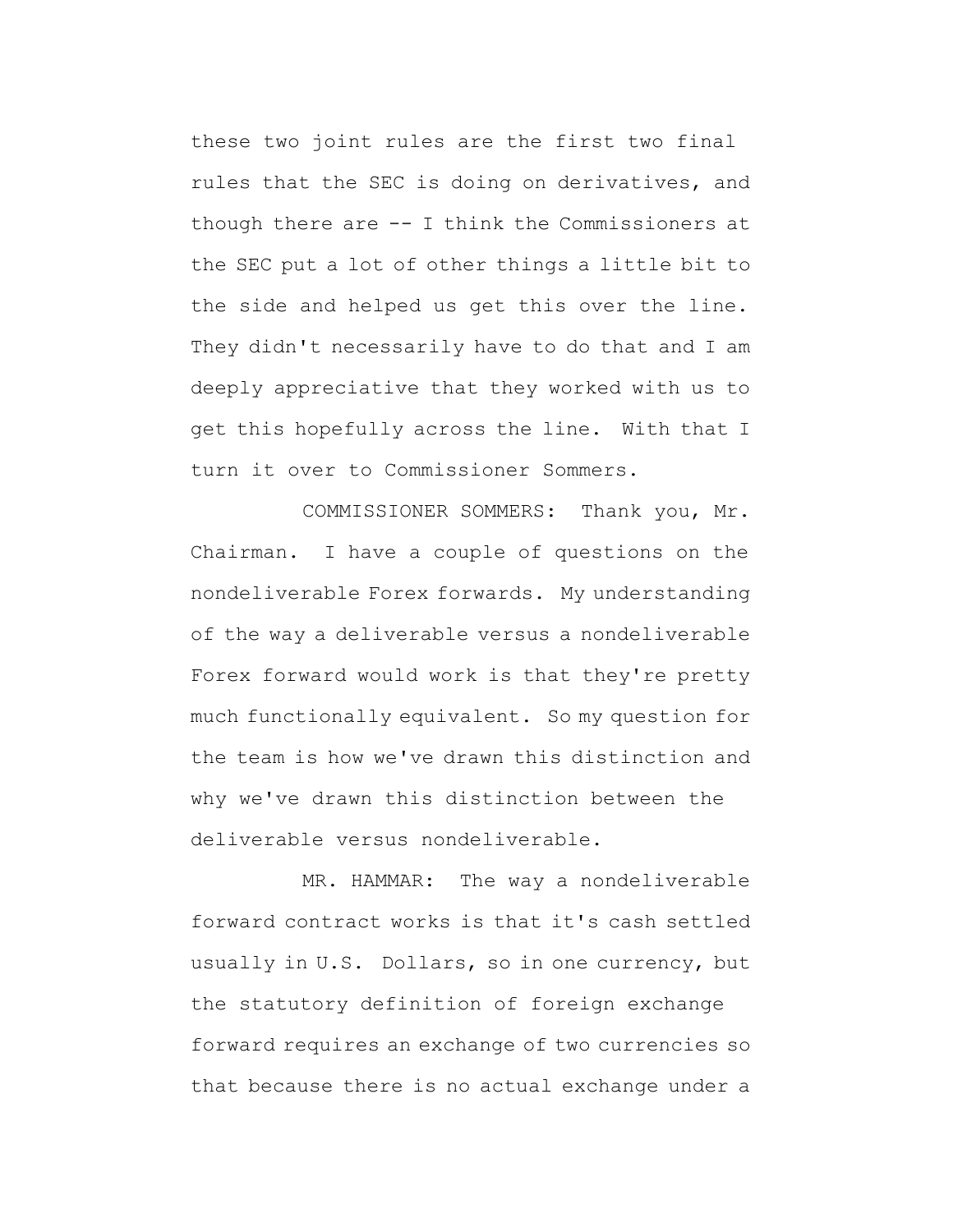nondeliverable forward, staff didn't think that we had the authority to further define an NDF as a foreign exchange forward, but they do meet the swap definition. That said, the comments did express concerns about competitiveness of U.S. Companies with respect to markets where NDFs are traded and they're primarily in many countries that have currency controls. The biggest one I think is Korea. It may be something that the Commission could address later in terms of a 4(c) petition or something like that if it's determined that some Dodd-Frank Act requirements wouldn't be suitable for NDFs. But as a definitional matter, we didn't believe we had the legal authority to say that they're not swaps.

COMMISSIONER SOMMERS: Thank you for that explanation. I would say that without some sort of more concrete evidenced of congressional intent in this area that I would be hopeful that this is something that we will continue to look at and may be able to down the line fix. My other question is related, whether or not we know how other global regulators will treat these types of products and if they have any intention of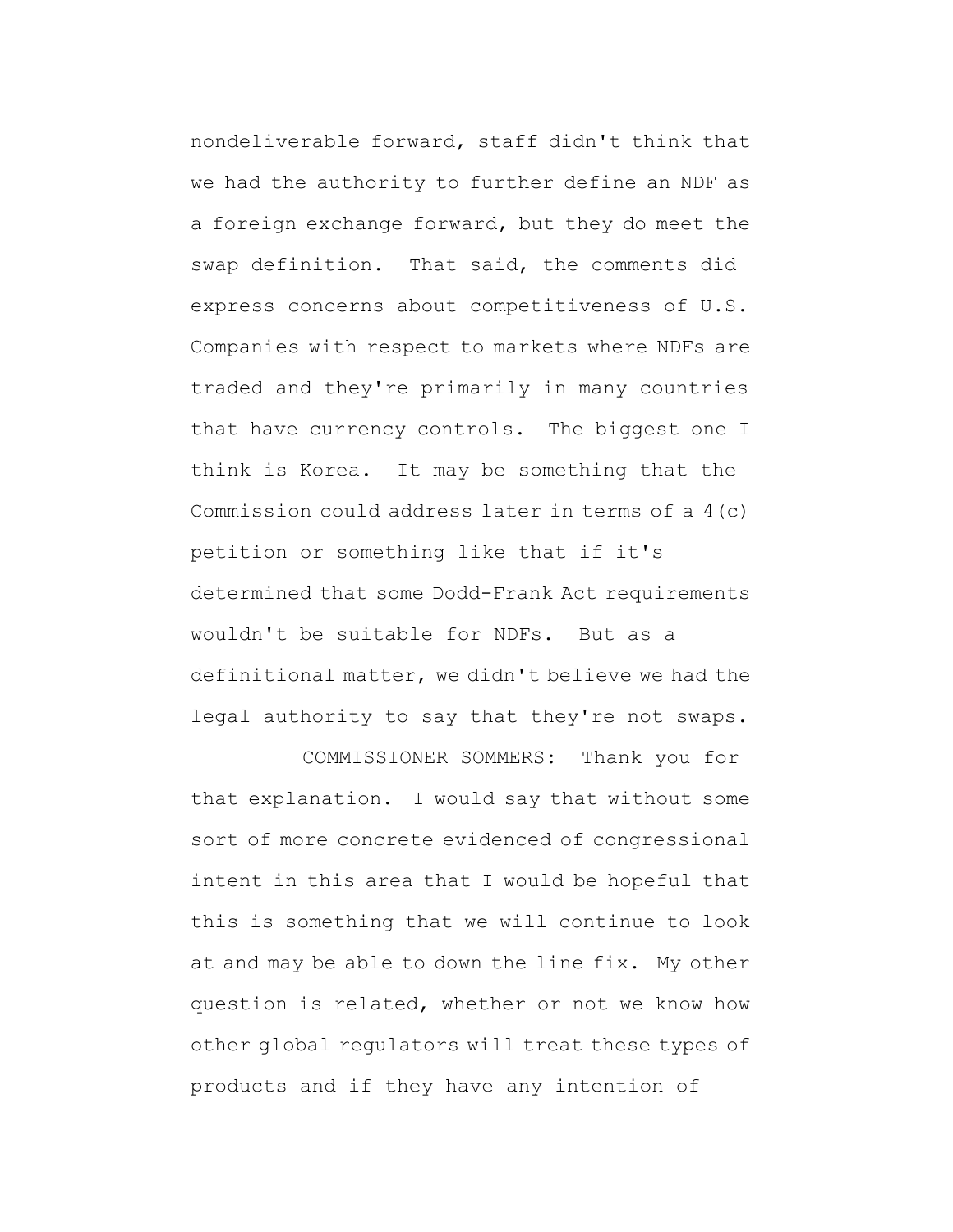treating them in the same way.

MR. HAMMAR: I'm not sure if we know they will be treated, although anecdotally as seen from articles and so forth that NDFs seem to be part of the discussions in terms of people wanting to clear them all over the world.

MR. ARON: I want to add that on functional equivalence, there are a number of products that are functionally equivalent like if there is going to be a swap cleared and traded on an exchange then it's pretty similar to a futures, but yet we have pretty different regulatory regimes and then the narrow-based index versus broad-based index there is a line at 9 and 10 and the SEC regulates them one way and we regulate them a different way, futures can be decomposed into options but we have different authority over those, so there has to be a line somewhere and these fall on the swap side.

COMMISSIONER SOMMERS: I don't disagree with that. However, I'm not sure if I agree that that's a very good reason for this. The other question with regard to this issue is obviously the Treasury decision on whether to exempt swaps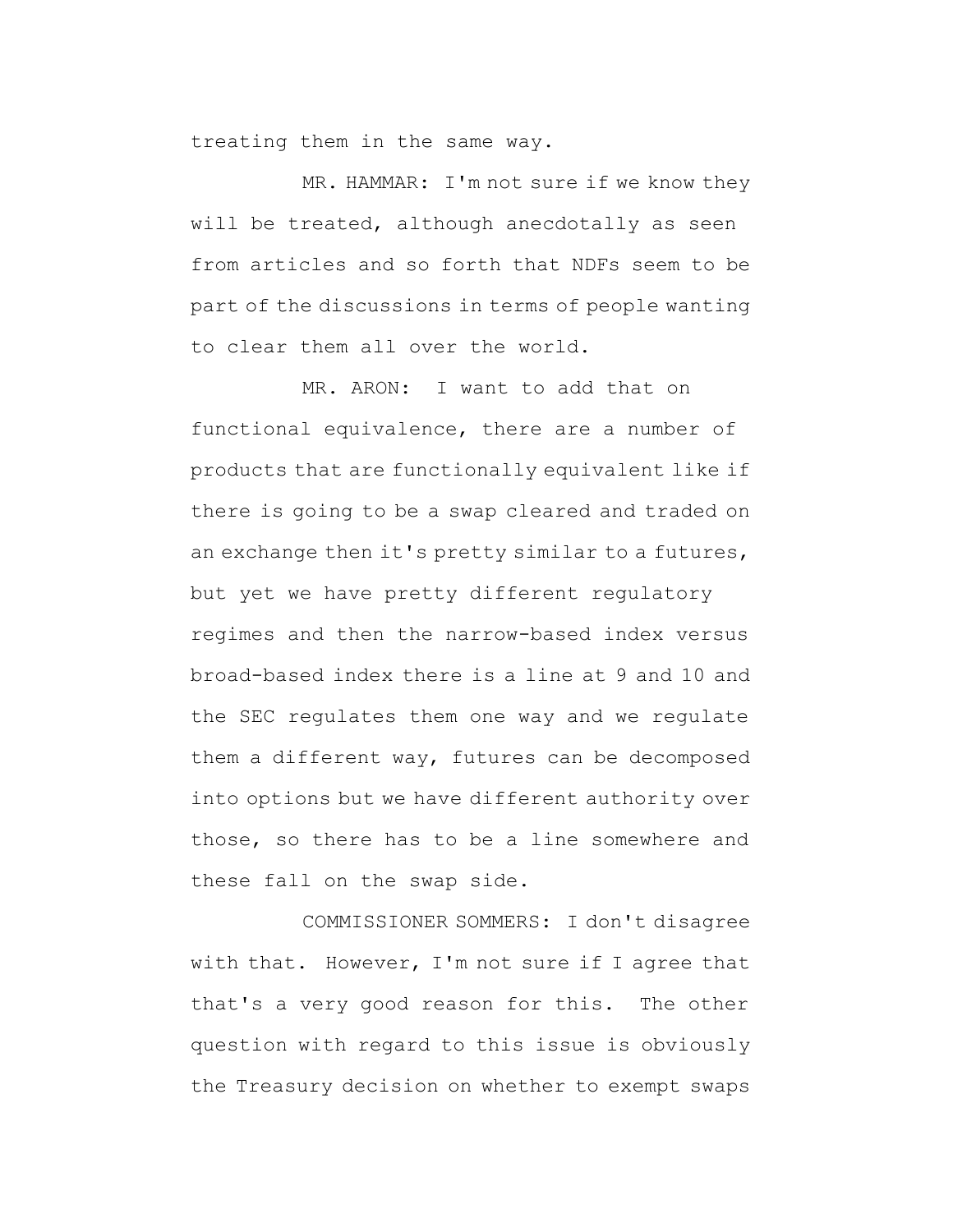and deliverable forwards would have a great impact on this. Do we have any idea about Treasury's timing on their decision?

MR. HAMMAR: First I would say that Treasury did agree with us with respect to NDFs. In in their proposed determination they did indicate that NDFs would not be covered by the secretary's determination. I think our understanding is that they will be considering the final exemptive determination shortly after action on the product definitions is taken by our Commissions.

CHAIRMAN GENSLER: Commissioner O'Malia?

COMMISSIONER O'MALIA: Channeling Commissioner Chilton, I hope this isn't a clown question. Julian, you mentioned a 4(c) exemption for NDFs. How do we provide a 4(c) if you said the statute doesn't allow for it?

MR. HAMMAR: That would be an exemption say from the substantive requirements applicable to swaps that we can exempt from -- and then from the definition.

COMMISSIONER O'MALIA: Certain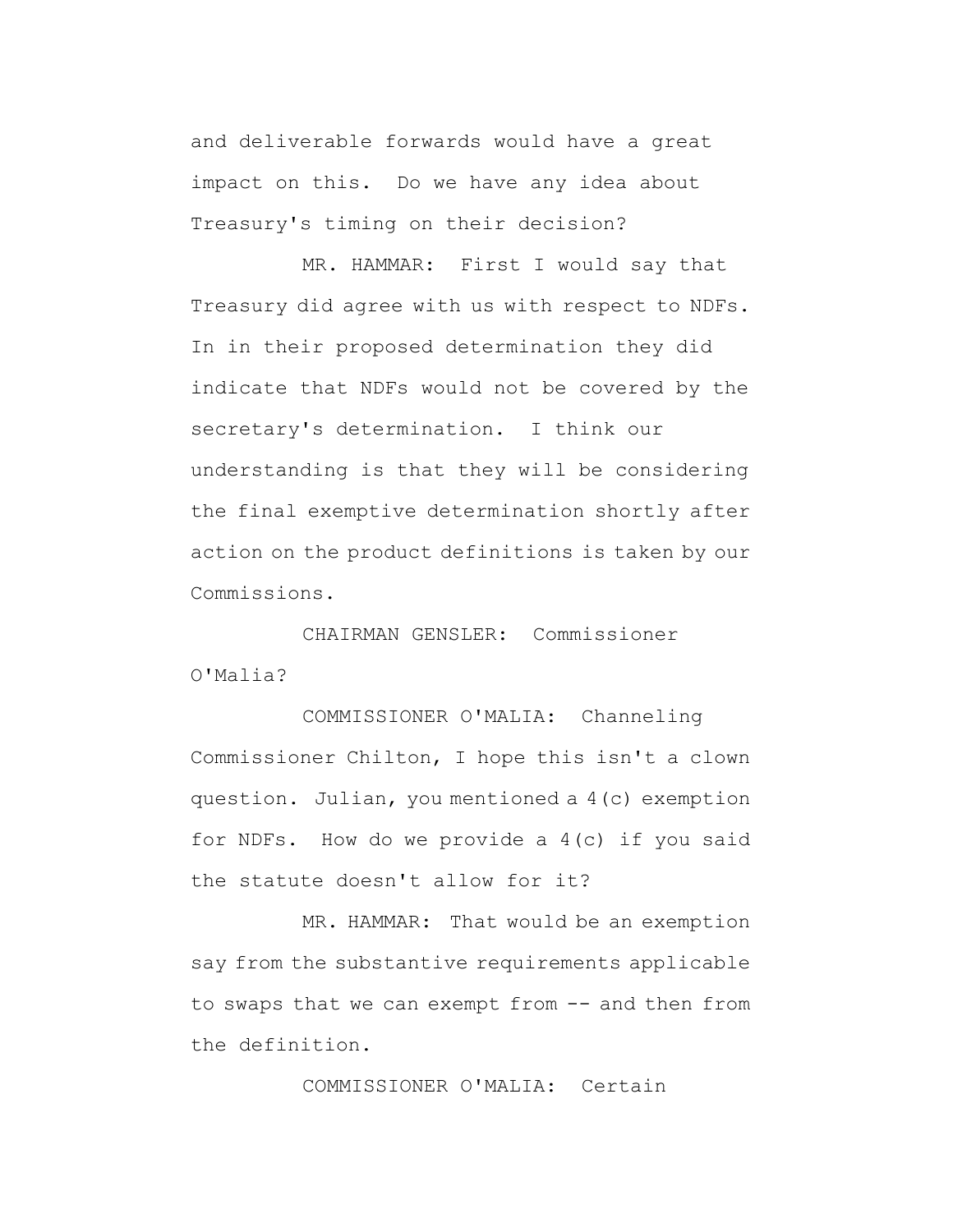clearing requirements or other things?

MR. HAMMAR: Right.

COMMISSIONER O'MALIA: In my question I'm going to focus on the forward contracts, and in what we've laid out here in this interpretation there's a bit of a process here and I'm going to run through a couple of process questions and you can lay out what it's going to be so that everybody will understand what this does. We've added several questions to the end of the forward exclusion discussion regarding the zero delivery volumetric options. Going forward, please explain the process by which the Commission will address comments received in response to these questions. And will there be any particular time period that the public has to respond to these comments, what will be the result of process and when can they expect a result? What is the turnaround? They're going to submit comments and we're going to review them. Then what happens? Are we going to take further question or what? And what is the controlling legal authority in the meantime?

MR. HAMMAR: We have put in a 60-day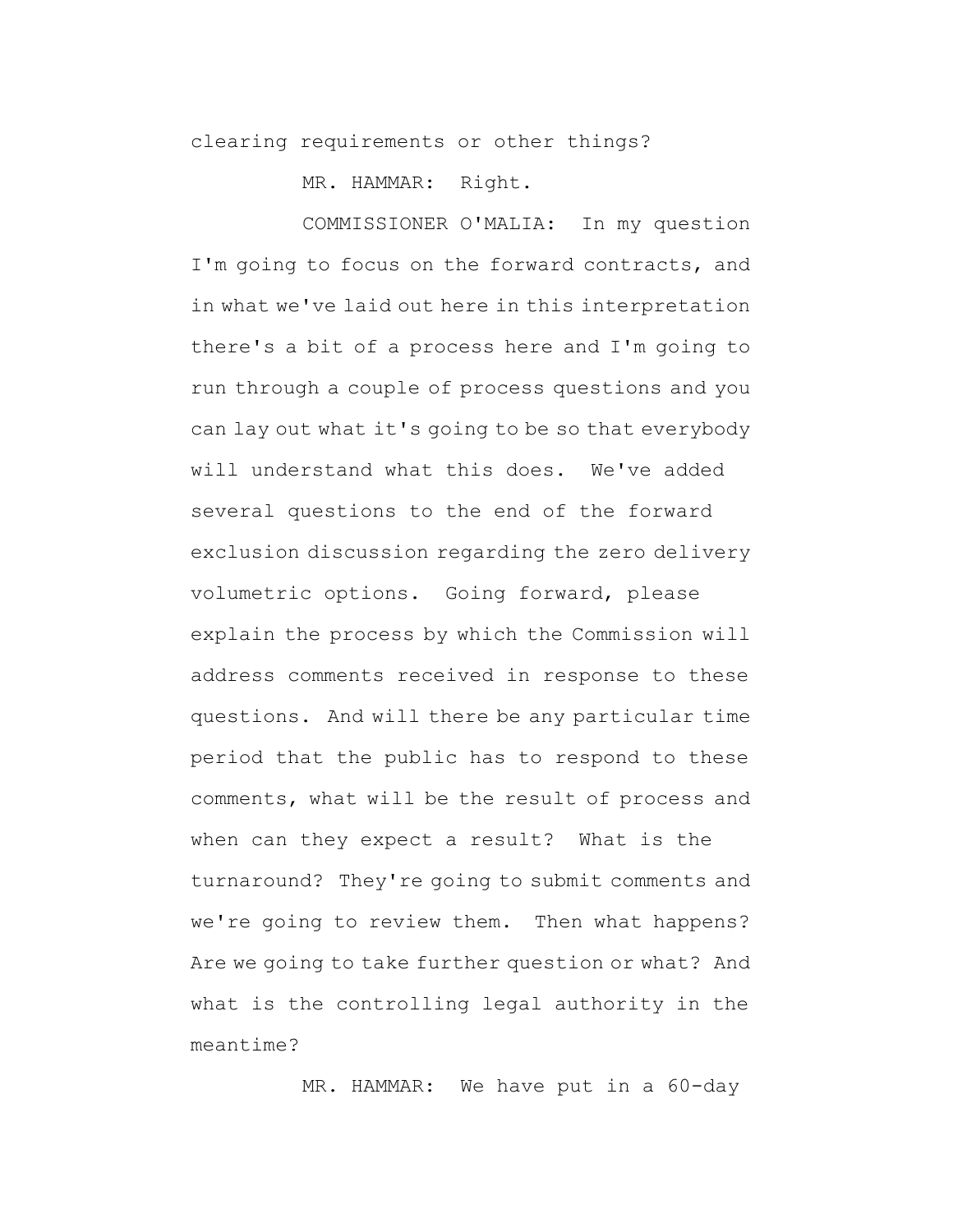comment period for people to comment on the questions. We think it is an interpretation of the Commission so market participants can rely on it. Since the Commission hasn't talked about volumetric optionality before and we did have a lot of comments from the electric industry and so forth about these types of contracts, they will be able to rely on it. What we're trying to do with this request for comments is to make sure that we're getting it right because it is a new interpretation for us. But it would be 60 days and we'll take a look at the comments that we receive and it's up to the Commission on how you want to take action on it, but we'll make a recommendation and I think we'll go from there.

COMMISSIONER O'MALIA: But we will be making a recommendation based on essentially a final interpretation or is that not certain?

MR. HAMMAR: You could say it's like an interim final interpretation, but the Administrative Procedure Act doesn't have such a thing it's my understanding because interpretations aren't subject to notice and comment, rules are, but that doesn't mean an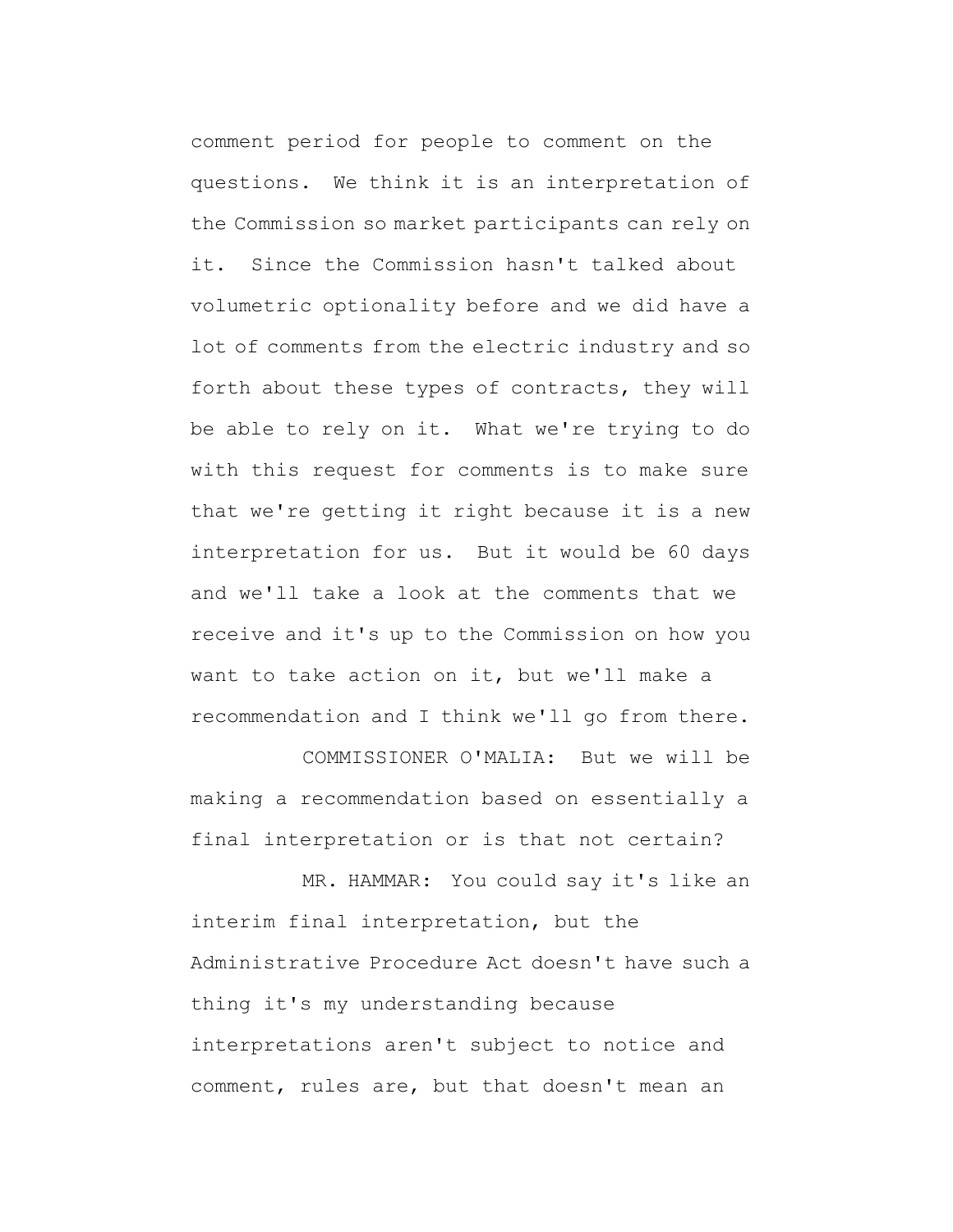agency can't ask for comment on an interpretation and that's what we're doing to try to get it right.

COMMISSIONER O'MALIA: In the interim, what type of relief if any will the Commission be willing to provide market participants on these issues? Is this something where we're going to wait for the comment period to end, formulate our final guidance and them move forward within the 60-day period because all of this implements after the comment period? All of this is final. That happens to occur on the same date.

MR. HAMMAR: The relief will go into effect at 60 days so they'll have that relief. If we need to make adjustments to it, we'll try to make adjustments as quickly as possible.

COMMISSIONER O'MALIA: Steve, I know you've worked on this cost-benefit analysis and we've made some improvements to this one. Can you briefly highlight how we've made some of these improvements in general, and was it as painful as people thought it might be?

MR. KANE: There were two really substantive changes we made. We had to consider not just the assessment costs of whether it's a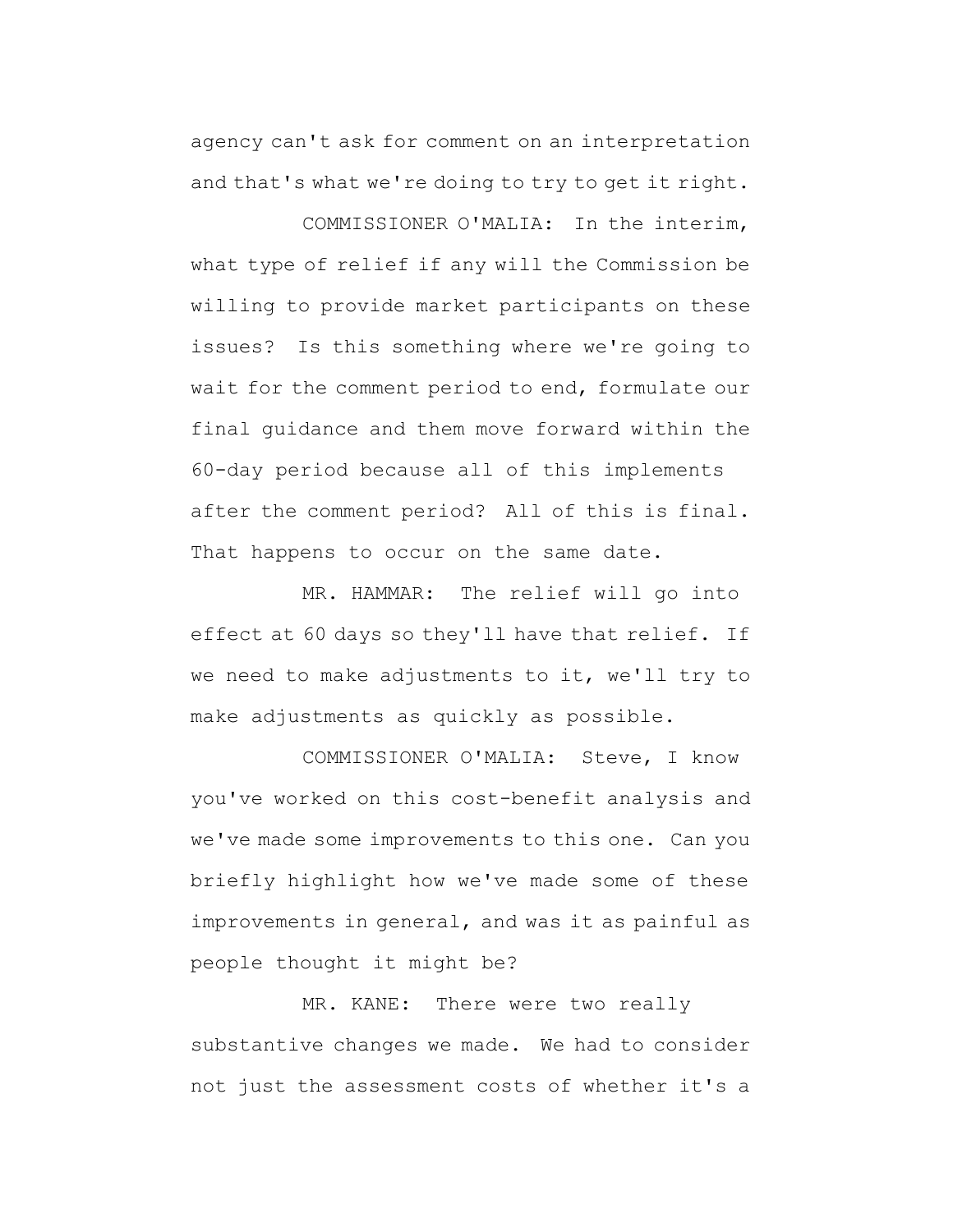swap or not or a security-based swap, we also had to consider the programmatic costs to consider the rules that were effectuated, by product definitions being effectuated and also the subsequent rules that come. So we had to take all of Title VII and consider it in total in this rulemaking, that was something we hadn't done before and then of course the baseline being the status quo.

COMMISSIONER O'MALIA: I think the baseline is critically important. It wasn't Dodd-Frank that made us do it. In determining our estimates, it's actually the current baseline.

MR. KANE: Let me say to clarify that we did the baseline, the status quo for informative purposes. We still feel that we're bound under 15(a) in our discretion which would be starting where the statute starts.

COMMISSIONER O'MALIA: Is this a major rule?

MR. KANE: It's a major rule because it effectuates major rules.

COMMISSIONER O'MALIA: What economic impact does it have? It's a \$100 million annual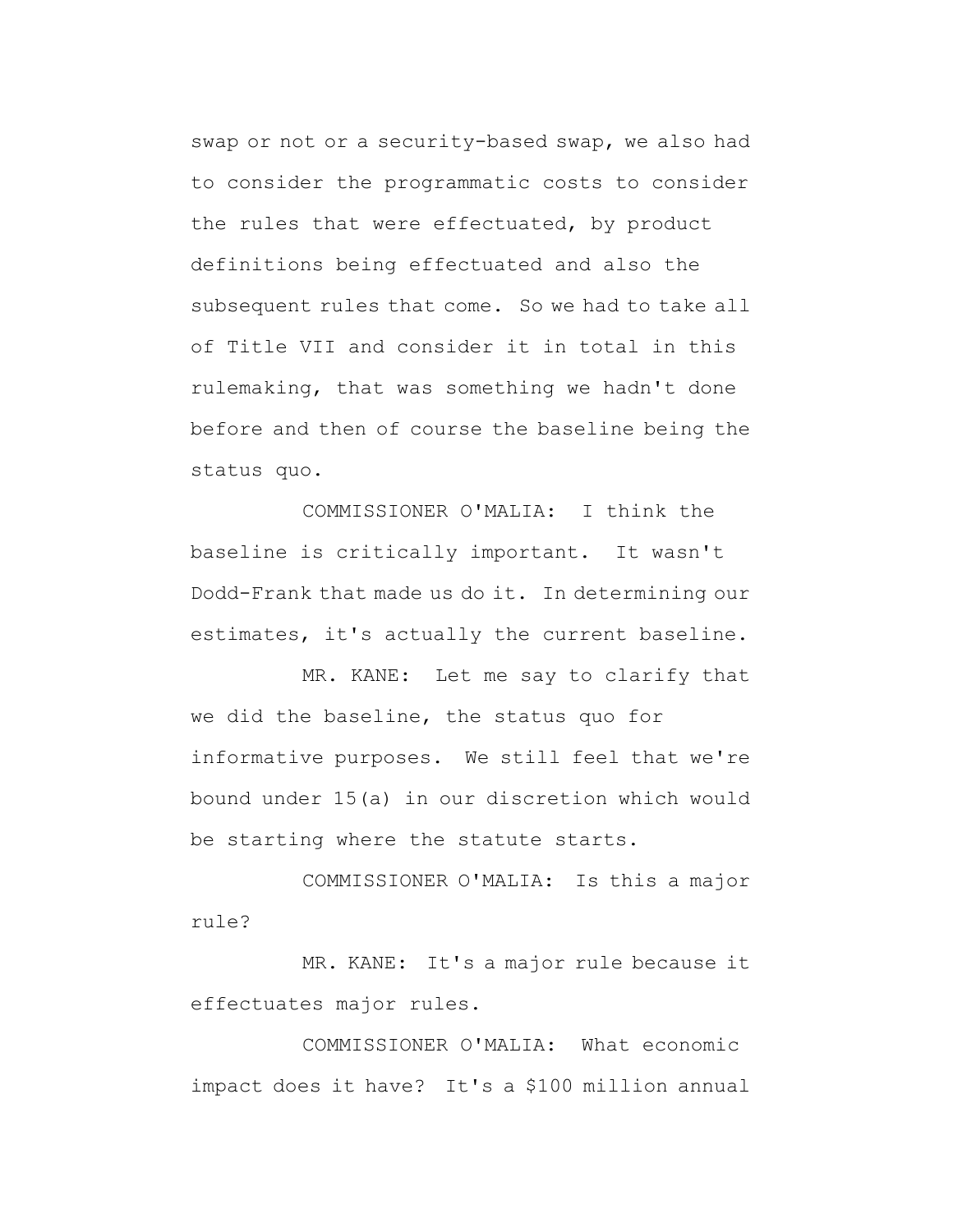economic impact at a minimum? Is that what the determination was?

MR. KANE: Yes.

COMMISSIONER O'MALIA: And each of the other rules like the external business conduct, internal business conduct, all of those are major rules as well. Right?

MR. KANE: We checked a few of the rules. If any single rule that's effectuated is a major rule, then it forces this one to be a major rule.

COMMISSIONER O'MALIA: Thank you.

CHAIRMAN GENSLER: Thank you, Commissioner O'Malia. Commissioner Chilton?

COMMISSIONER CHILTON: Thank you. I want to thank staff for our hard work. It's been a long one. You've been working on this for months and months and I know it's been a pain and I've been part of that pain so that I understand. I feel your pain.

I wanted to thank Terry Arbit who was one of the good attorneys when I was going through the confirmation process, when Jill and I were going through, and Terry really helped me out and did a good job. He's helping Commissioner Wetjen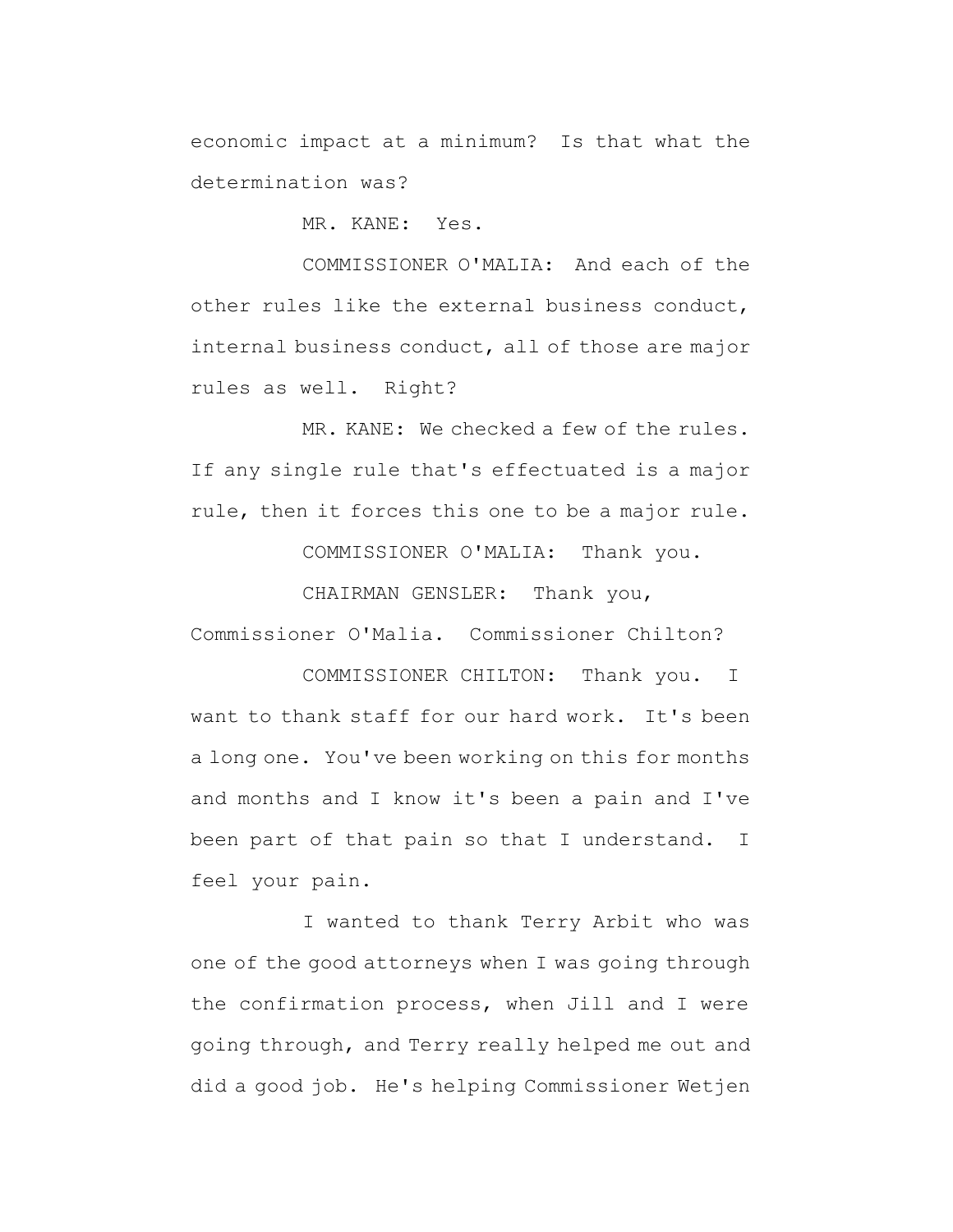now. He made a bunch of I think very positive technical changes that make this rule read better. So I'm thanking Terry and his boss Commissioner Wetjen for those technical changes.

I do have some questions about the technical generically. There is this issue that I want to get to in a moment that my colleagues have talked about, the forwards with volumetric optionality. As the Chairman said, it's a mouthful. But save that from the other things, the other technical. The SEC after months and months, and I don't have to go into how long it took and why it took so long. They voted on it on Friday, it was 5-0, they passed this thing that we've been waiting for that I've criticized them for at times and we got this thing. Then we had all of these subsequent to the passage. We had all of these very good technical changes. It's a pretty document. It reads better. But one question I had is, are there any policy questions again absent the forward issue? Are there any policy issues that are addressed of any significance, Julian, in the technicals or are they merely technicals?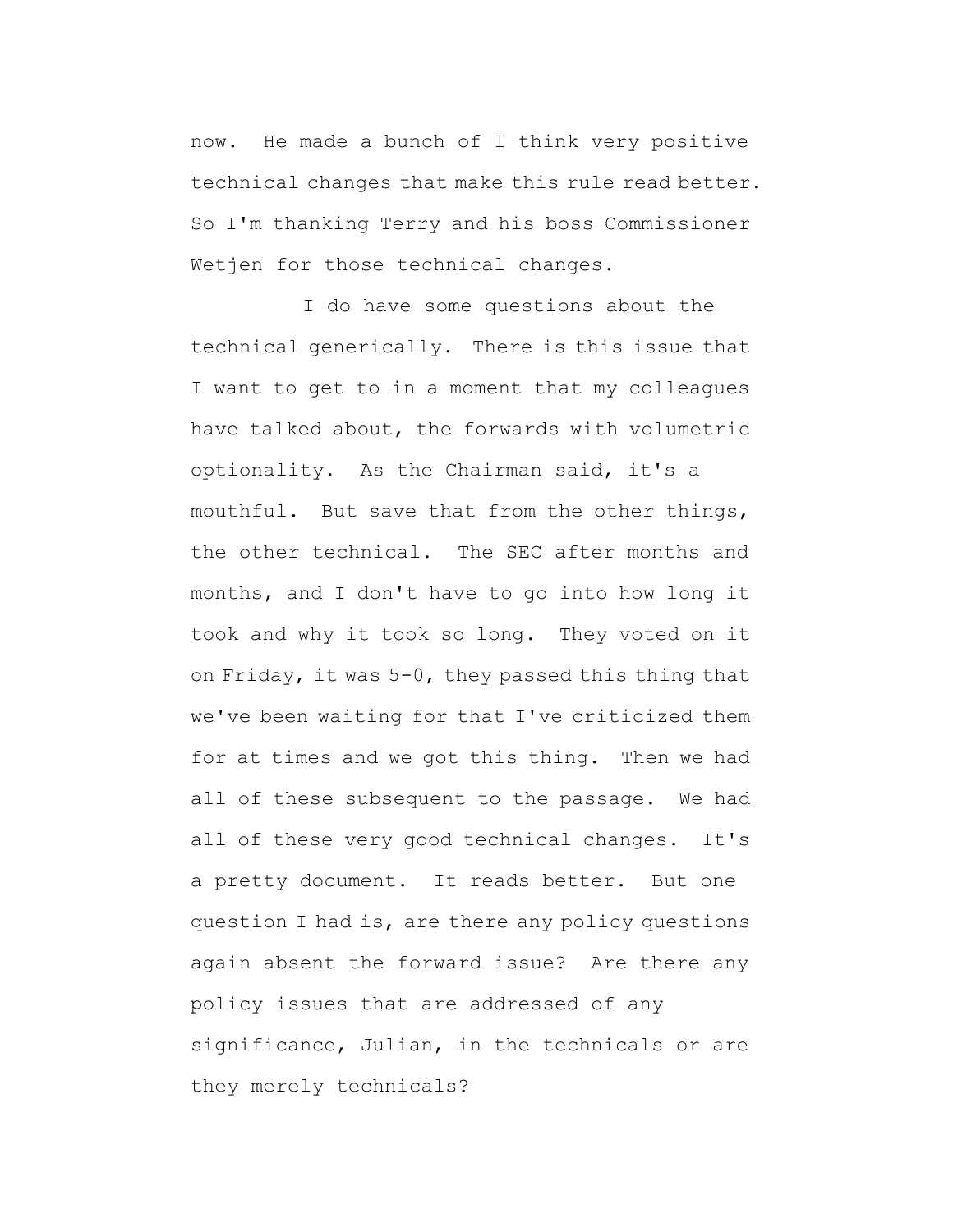MR. HAMMAR: I would say they are technicals.

COMMISSIONER CHILTON: What we've done in the past on some things that are de minimis in nature and make something better and look pretty is that we've used delegated authority and we've dealt with it many times in interpretative guidance. I'm going to get to the forwards issue, but with regard to the technicals, we do these technicals, we put them in the rule, then the guys that I've been complaining about for 8 months who finally did the rule, we're sending it back to them again. It's like how many times do you got to be punched in the guy? Maybe they don't care about this stuff is what I'm told, the SEC. This is so far in the weeds on our bus, CFTC's bus, the SEC doesn't care about it, and I'm told by staff that our staff really believes that the SEC will just do this. It might happen by osmosis. It just might happen. But I'm a little skeptical. So that's one issue. Notwithstanding that I think these technicals are very good technicals and it reads better, and prettier is not the best word I'm sure, but it's what I came up with now, so very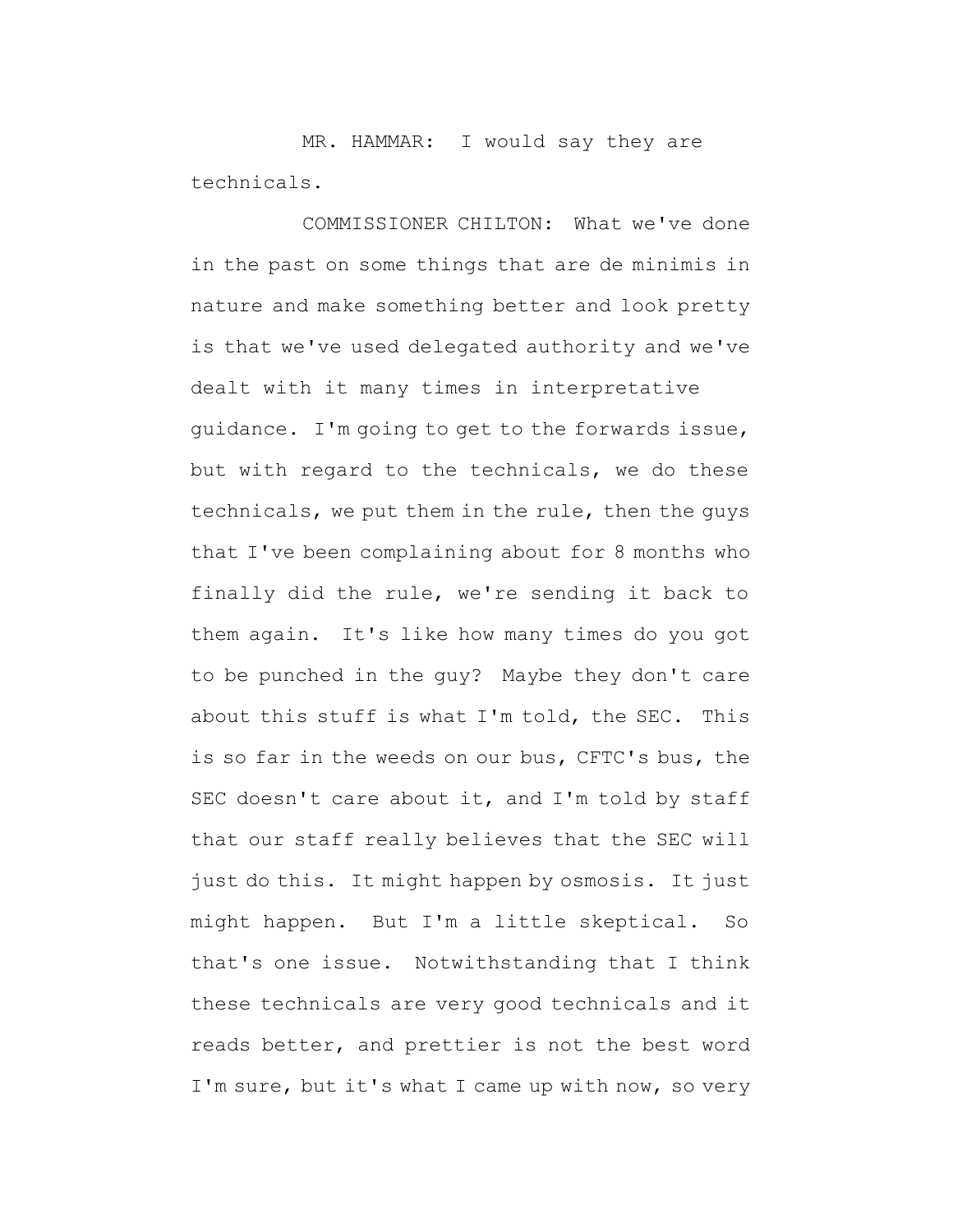pretty.

Now this forwards with volumetric optionality. That's the policy change here. I've talked with the folks who've come in and talked with Commissioners about the importance of forwards and I agree they're important. I agree they should continue. And as my colleagues have talked about, they are not on our bus. Forwards aren't our jurisdiction. So that's the law. They're not ours. But I'm a little concerned that if you go back to the financial crisis, complexity in financial products is really what got us. People didn't know what was what. Things were unleveraged. I'm a little concerned that these good forwards, the forwards that had been used for legitimate purposes, are going to morph sort of chimerical. Remember the mythological creature with the lion's head, the goat's body and the snake's tail? They're sort of going to morph. They don't necessarily have to, but that's what I want to ask a couple of questions about, Julian. What we're doing in here, and follow me if you will, guys, is we are excluding all forwards. An exclusion is different than an exemption. Yes,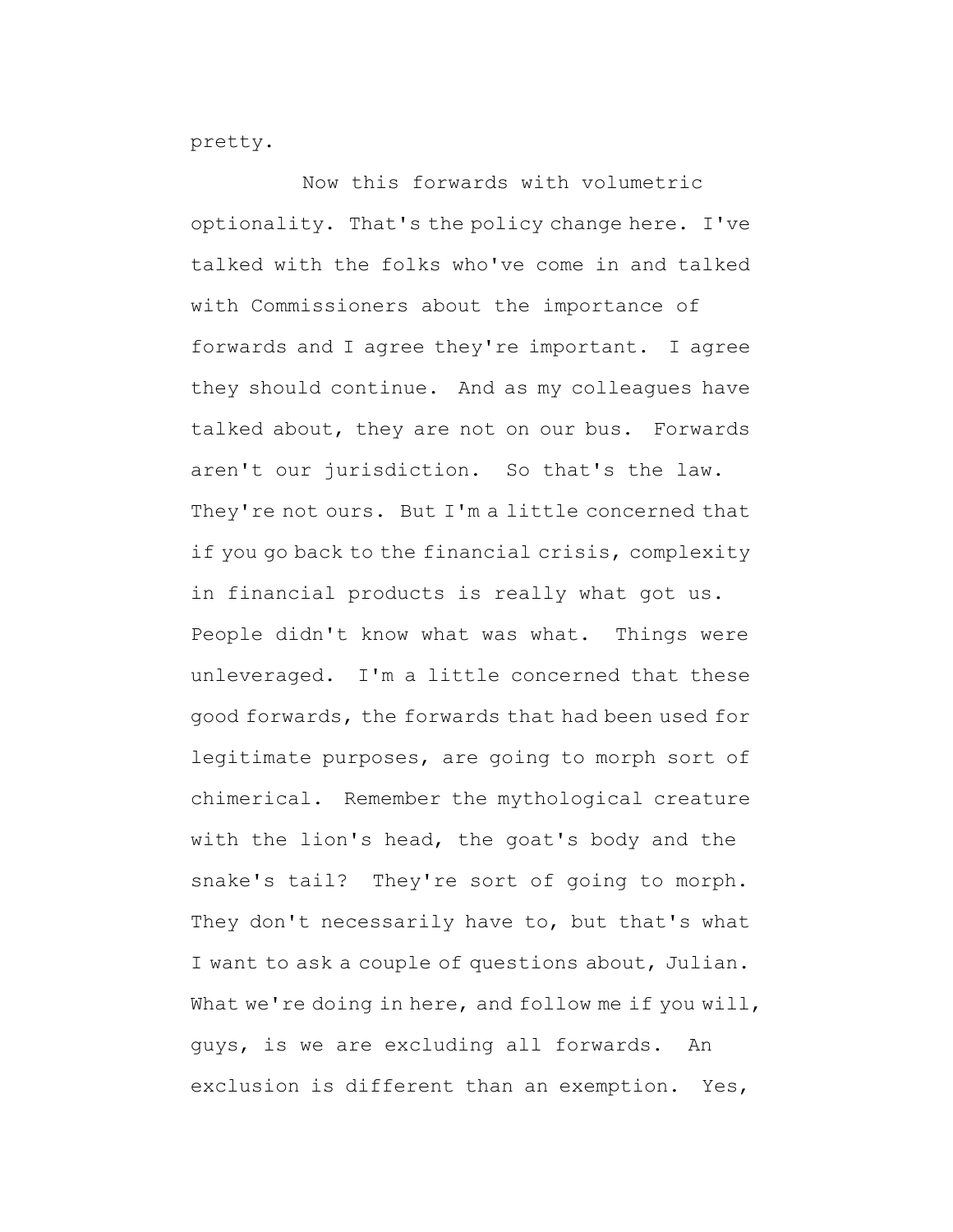an exemption. An exemption is you could still have bells and whistles. So we're exempting you, but you got to report, you got to do this, whatever bells and whistles we determine to put on. And exclusion is you're off the bus. You might say but you just said that the law said that forwards aren't on your bus. So why do you have a problem with it? It's because of the potential chimerical nature of what the forwards could become. Again, I want forwards. I want them to be able to use them. I understand they're important. But I don't want to create some chimerical product or I don't want to open the door for the possible creation of a chimerical product that is a forward yet has embedded as part of the contract a commodity option and a commodity option is on our bus. That's ours. The question really comes to delivery of the physical product. Julian, what happens if a forward which again is off our bus contains some optionality and it does not deliver for some reason? I'm not saying it's some nefarious reason. It could be an emergency. It could be for some other reason. You described, Julian, when you were talking about I think the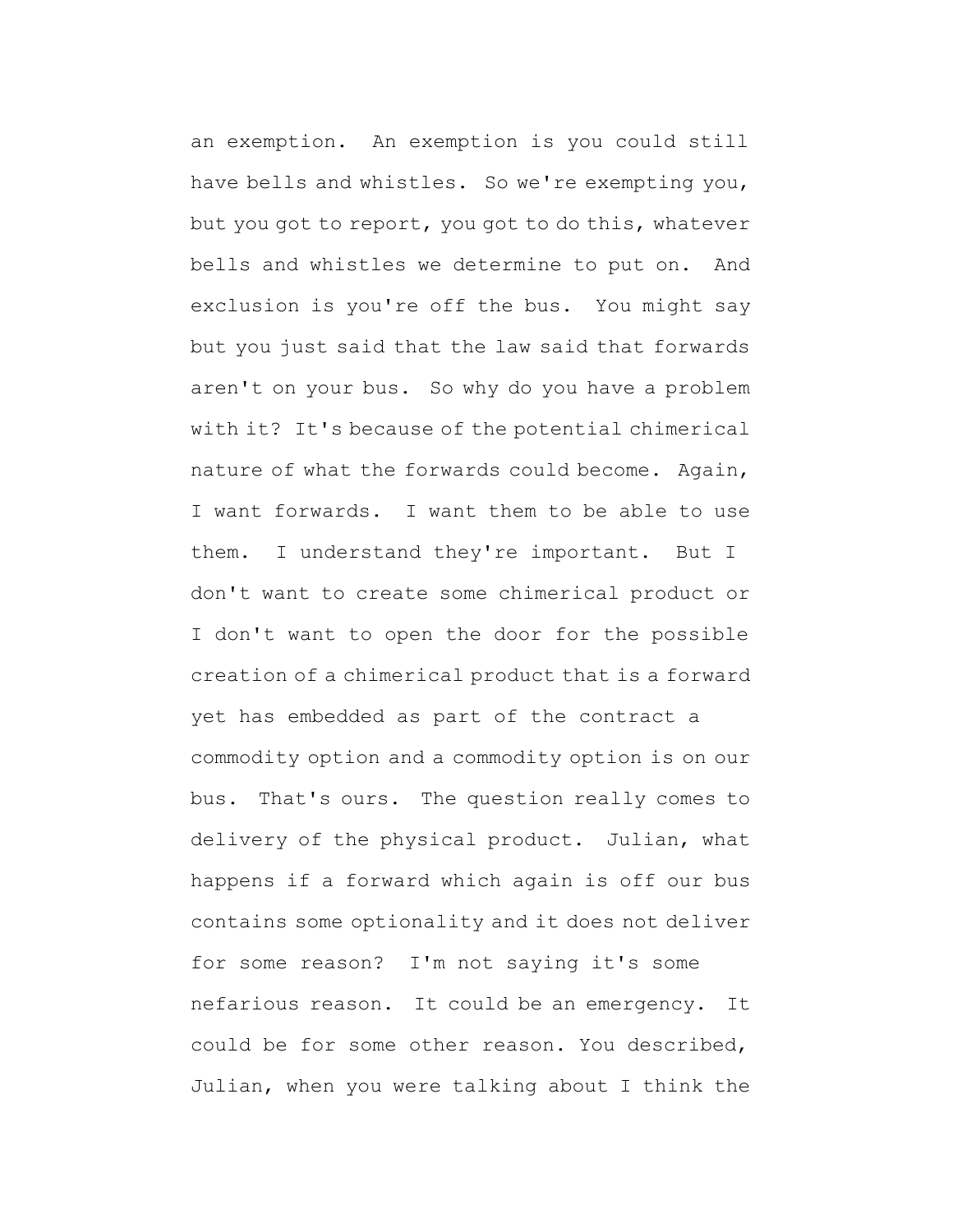seven factors or a couple of the factors, but if there is a failure to deliver, if they book out this forward and they don't take delivery because to me it looks like a swap then again on our bus, a swap, but if it's forward and it doesn't take delivery, what happens?

MR. HAMMAR: We have to take a look at the particular facts in question. With respect to a book out, that would be okay under the Brent interpretation guidance if it's between commercial participants and it's a separately subsequent negotiated agreement meaning it can't be an automatic thing that you and I can just say on delivery. We both separately have to agree that delivery can be cancelled. I guess what you're getting at is in the context it's really that former case where if the contract says you can cancel it, and what we are saying in this release is that actual delivery is important, but at the same time we're also saying the seventh element of the seven-part test which says that if there is volumetric optionality, it has to be due to physical factors or regulatory requirements beyond the parties' control. What we were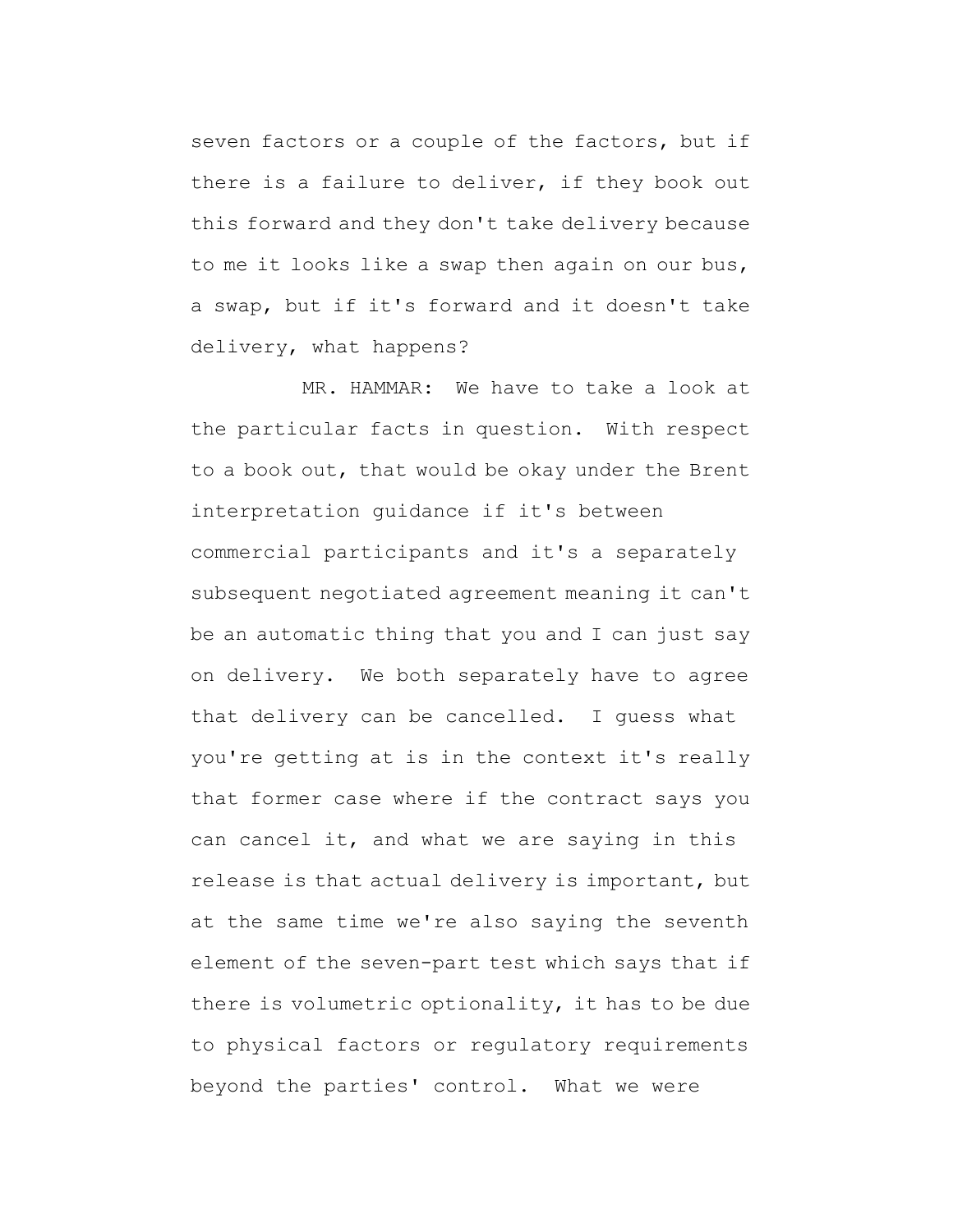thinking of was contracts particularly with electricity where you have things like heat waves like we've just been experiencing or the weather which cause varying demand. Or these are things like the RTOs and ISOs may require companies to curtail their power usage from the grid so that we have optionality there and that would be the regulatory types of requirements we were thinking of. Under that seven-part test the overall facts and circumstances, the Commission's traditional way of looking at forwards, still applies so we will still be looking at the facts and circumstances.

COMMISSIONER CHILTON: Thank you. If I'm a commercial and I enter into a forward and embedded in there may be my commodity option to buy at certain prices, et cetera, and at the end something happens, there's a heat wave and I don't need it, I can get out of it. And it seems like a totally reasonable circumstance and there are others I'm sure that people would describe too. Again if it's forward it's totally off the Dodd-Frank bus. No margin. No capital requirement. No reporting. No enforcement.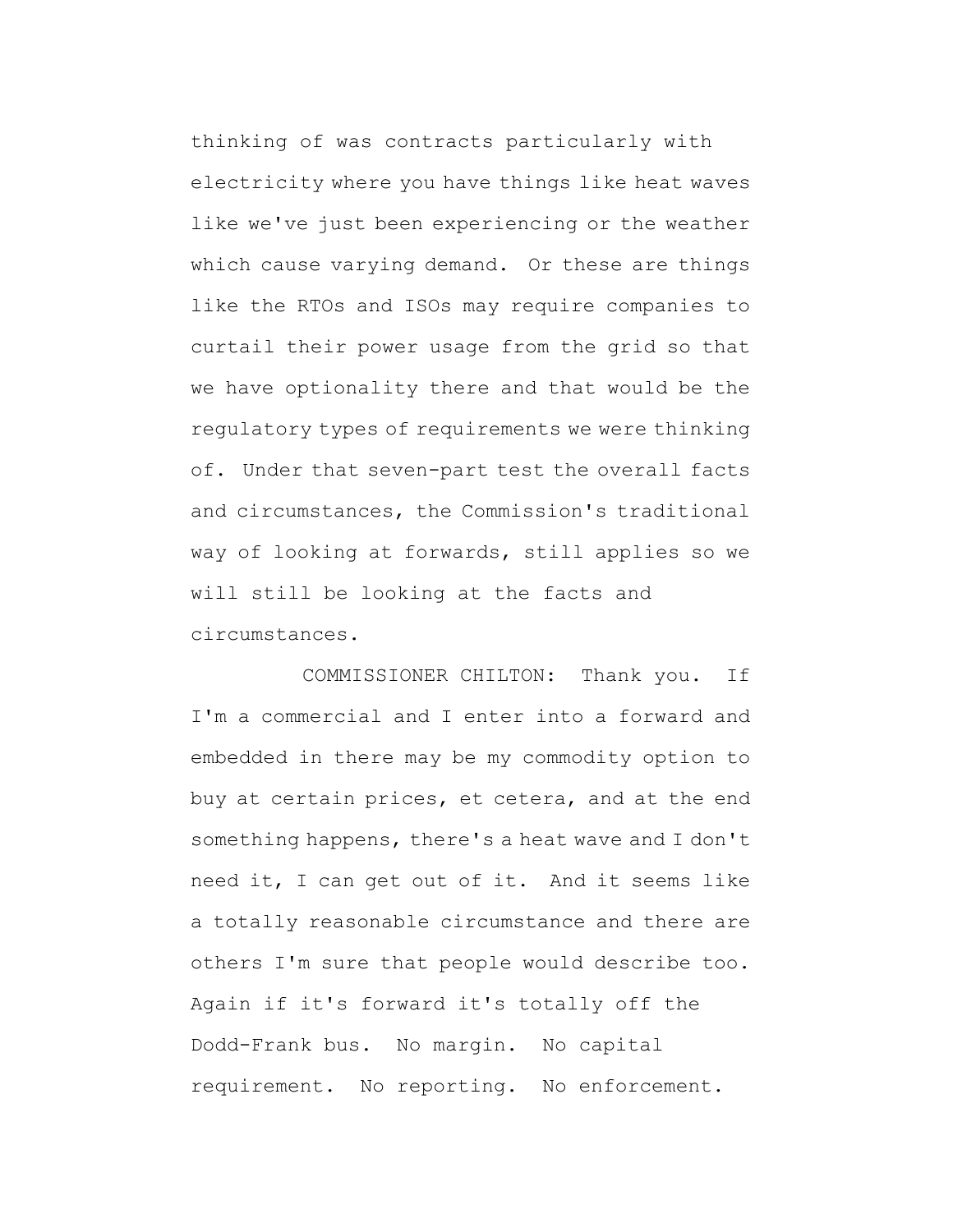Nothing. Totally off. Here's what we know. There are attorneys out there hawking ways around Dodd-Frank. Somebody I know went to a conference the other day, and this has come to us, we're going to tell you how to get around it, not this thing specifically. But we know that that's part and parcel of our society. That's what happens. Here is my second question, Julian. What if I decide I want to get out of it because I can make more money or I won't lose as much money or whatever the circumstance is that didn't have anything to do with the weather? You just said that we would frown upon it or it may not meet the test, but is there a requirement if I get out of it, if I book it out the forward that's off our bus? Is there a requirement that I tell the agency I've gone ahead and I've booked this out? What if 10 percent of my forwards are booked out, or 20 percent or 30 or 50? Is there any requirement on the commercial to report to this agency whether or not they've booked out and not taken delivery?

MR. HAMMAR: No, but that is consistent with the Commission's prior interpretation of Brent.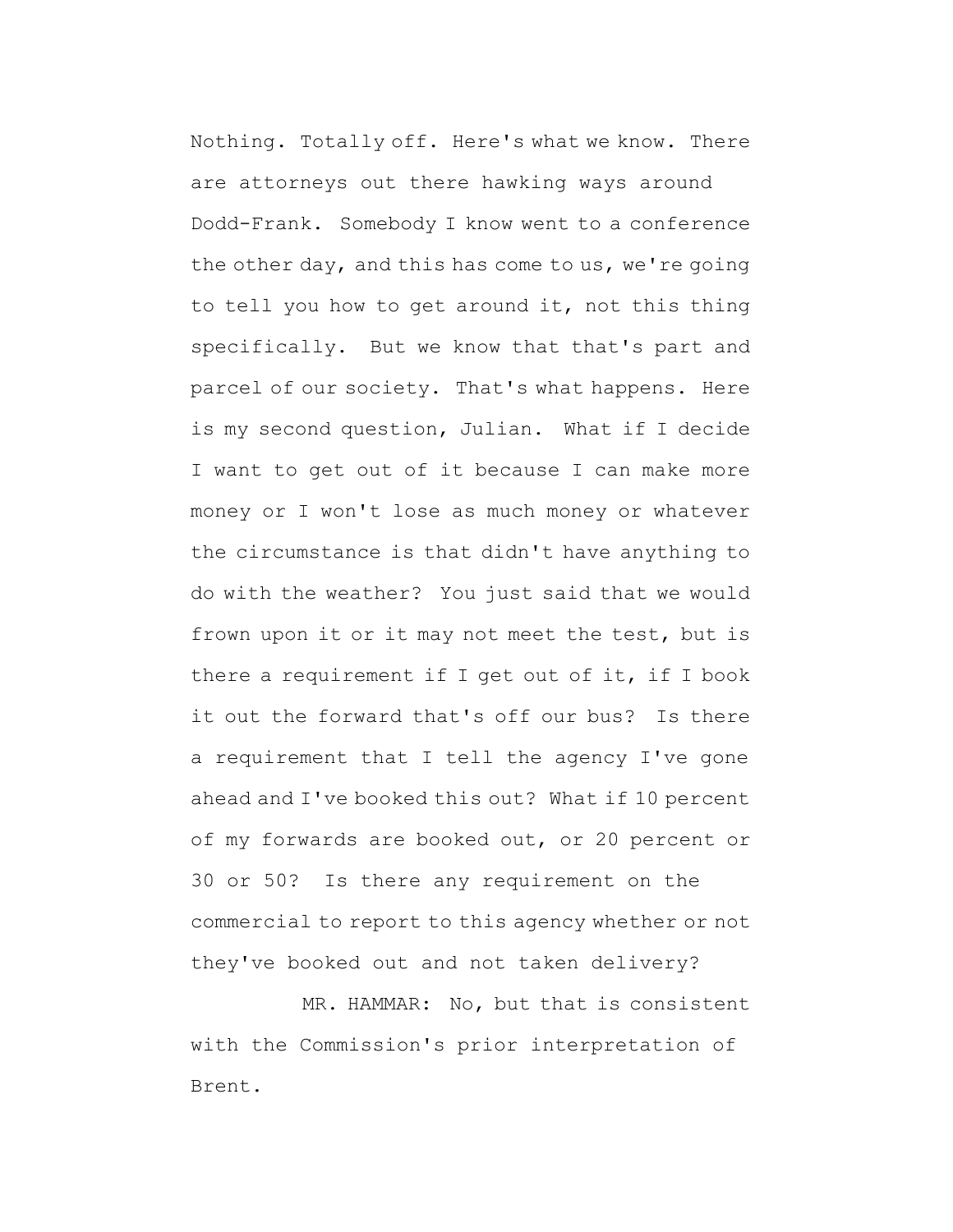COMMISSIONER CHILTON: There is no requirement here. Okay.

CHAIRMAN GENSLER: Are you meaning to use the words booked out or cash settled? Because booked out in the Brent interp means something different I think than just cash settled.

COMMISSIONER CHILTON: Don't take physical delivery. Don't take physical delivery. Your answer is the same. Right?

MR. HAMMAR: Yes, that's right. Why if it's booked out there is no reporting requirement. It just as I say has to be done through a subsequent --

CHAIRMAN GENSLER: Julian, that's booked out. Booked out means moving the transaction to another party as contrasted to purely cashed settled, a cash settled option where somebody has a choice.

MR. HAMMAR: That's right.

CHAIRMAN GENSLER: That's different than booked out isn't it?

MR. HAMMAR: That's correct because a book out is a separate agreement, whereas what you just described as a cash settlement would be part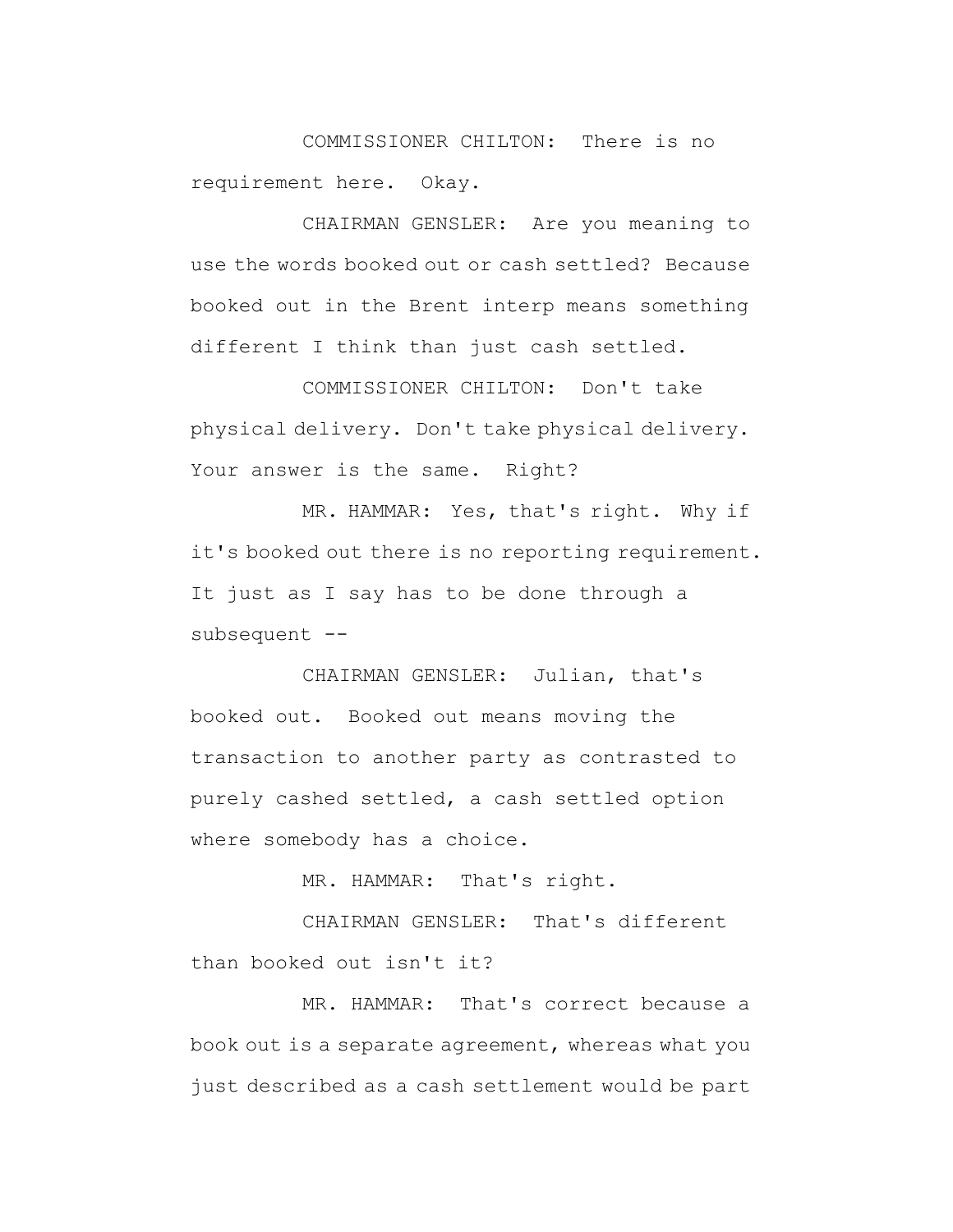of the contract.

COMMISSIONER CHILTON: A book out could also be internal, our own. You could have another contract where you wouldn't take physical delivery but you could do something else so you could just do it internally yourself. The point in either one of these is that it's not taking physical delivery.

CHAIRMAN GENSLER: Yes, but I think his answer would be different if it's not a book out. If it's just purely a cash settled option, isn't that a swap?

MR. HAMMAR: Yes. That's correct.

CHAIRMAN GENSLER: I know that the public listening might think what's the difference between a book out and a cash settled option, but there is some distinction back to this Brent interpretation of 20-some years ago is there not?

MR. HAMMAR: Right. The cash settled option would be embedded within the contract meaning that I can exercise it without having to get Commissioner Chilton's permission if I'm contracting with him. But with the Brent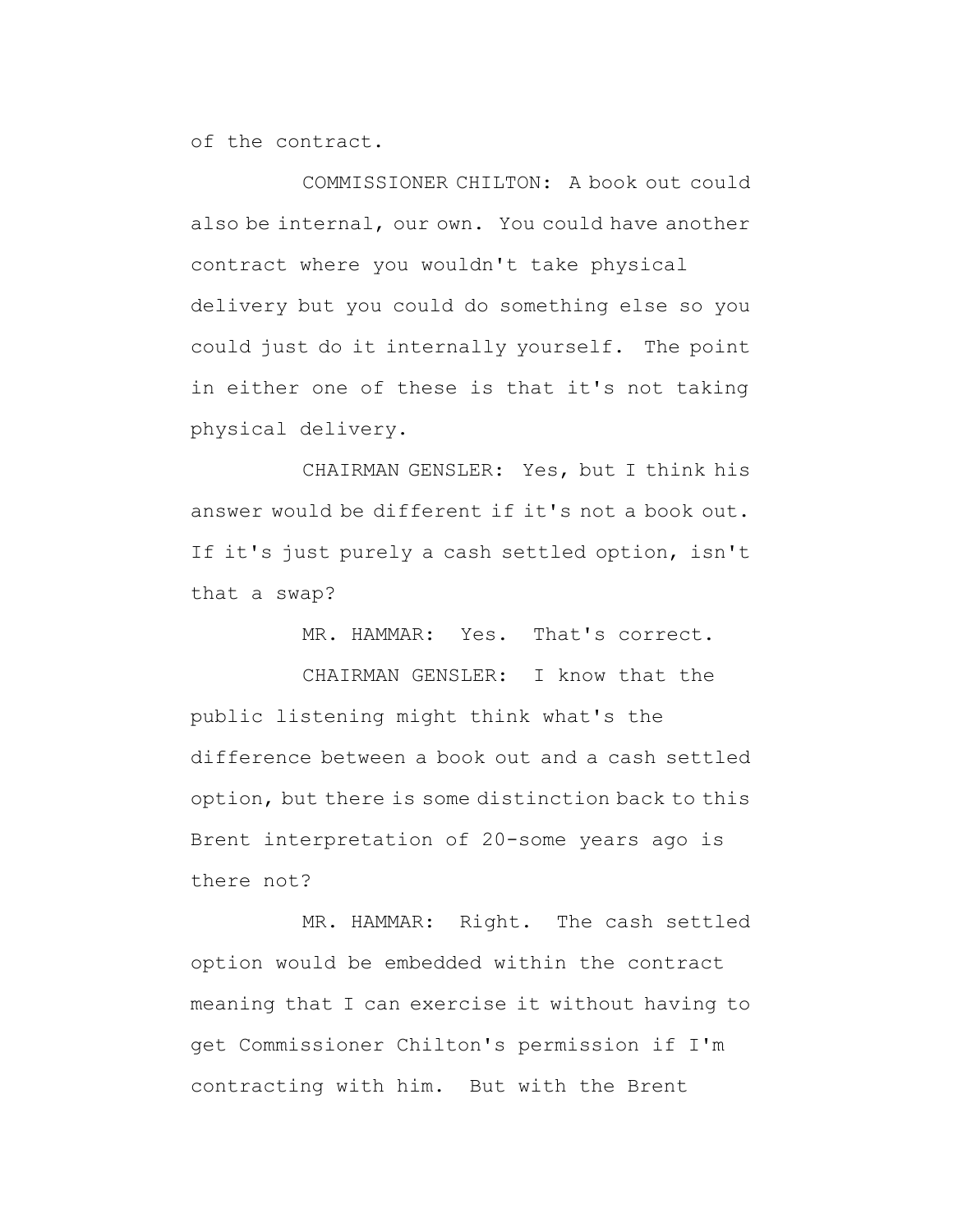interpretation, I would have to get his permission to book out the contract and cancel it.

CHAIRMAN GENSLER: I know it's like way into details that I myself sometimes get confused on, but Congress said commodity options are swaps did they not?

MR. HAMMAR: Yes, and the release says that.

CHAIRMAN GENSLER: That's what Congress said.

COMMISSIONER CHILTON: I'm saying that they would call it a forward, it would not be required, and I'm okay with a forward not being on our bus. That's the law. No problem. I like forwards. I'm okay with forwards. We've got all of these changes. We've got all of these good technical changes which are sort of the grass and I'm worried that this provision is sort of a snake in the grass, that it's lurking in there and it's going to be used. It may not, but that it's possibly going to be used, that somebody will call it a forward and then they will not take delivery, they will go ahead and use it as an evasive mechanism. Potentially it could be the new Enron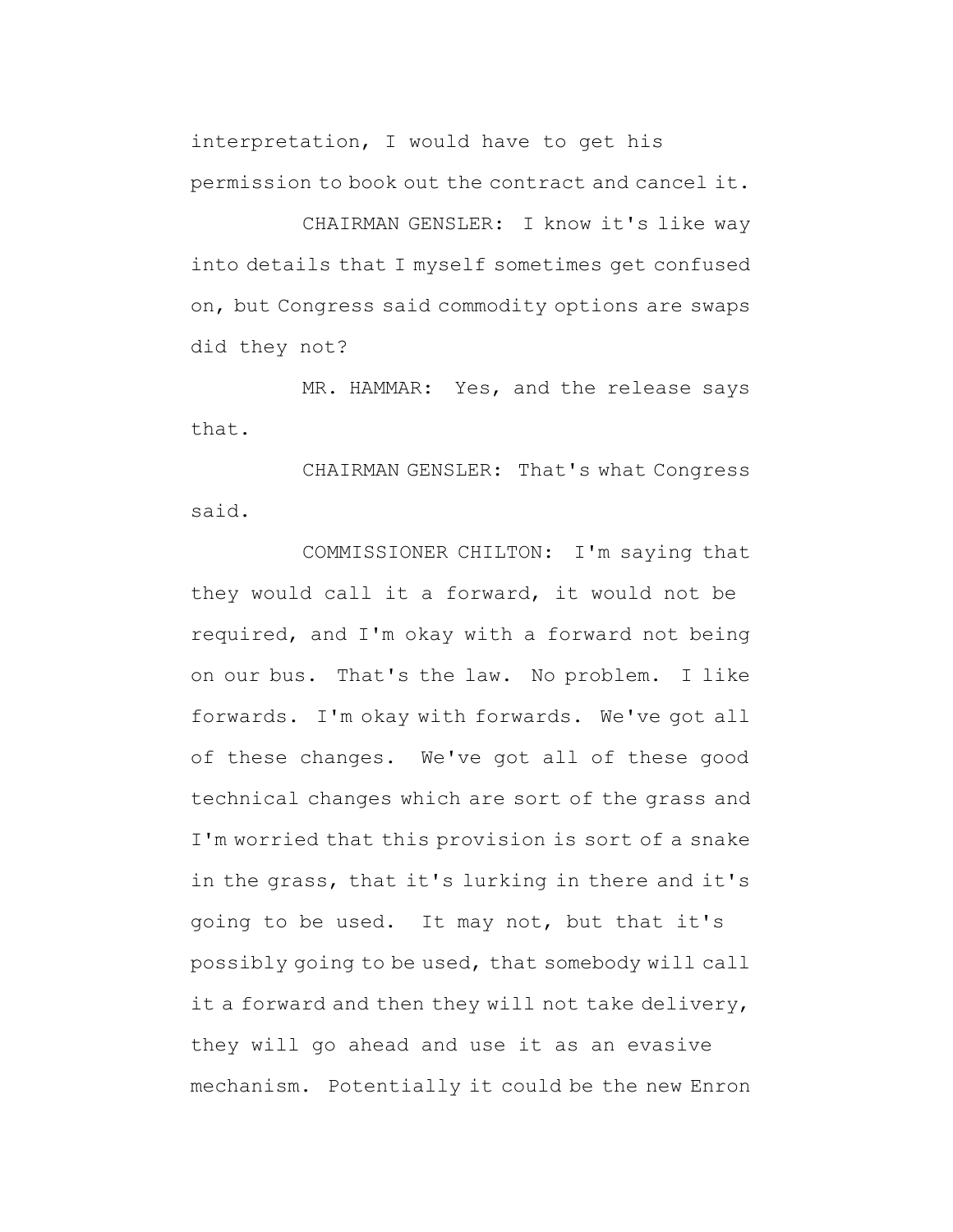loophole and I think that's just icky. I'm not sure what to do about it, but it's a concern I have and I don't think we're reached the right balance on it.

CHAIRMAN GENSLER: I'm going to turn to Commissioner Wetjen, but could I ask two technical questions? I don't know if anybody from the Division of Enforcement is here. Julian, you and Lee Ann are going to get this one. As to our jurisdiction over forwards, is it not the case that we still have antifraud and antimanipulation authority over commodity contracts entered into in interstate commerce? Here's Dan Berkovitz. Dan, you can come up to the mike too because I want to make sure we have something on the record for all future enforcement actions. I would not want a bunch of really thoughtful lawyers in this audience thinking we gave up something and I want to make sure that the record is clear to all those attorneys out there in the world.

MR. BERKOVITZ: Antimanipulation authority extends to the commodity itself.

CHAIRMAN GENSLER: Could you say it louder and closer to the mike?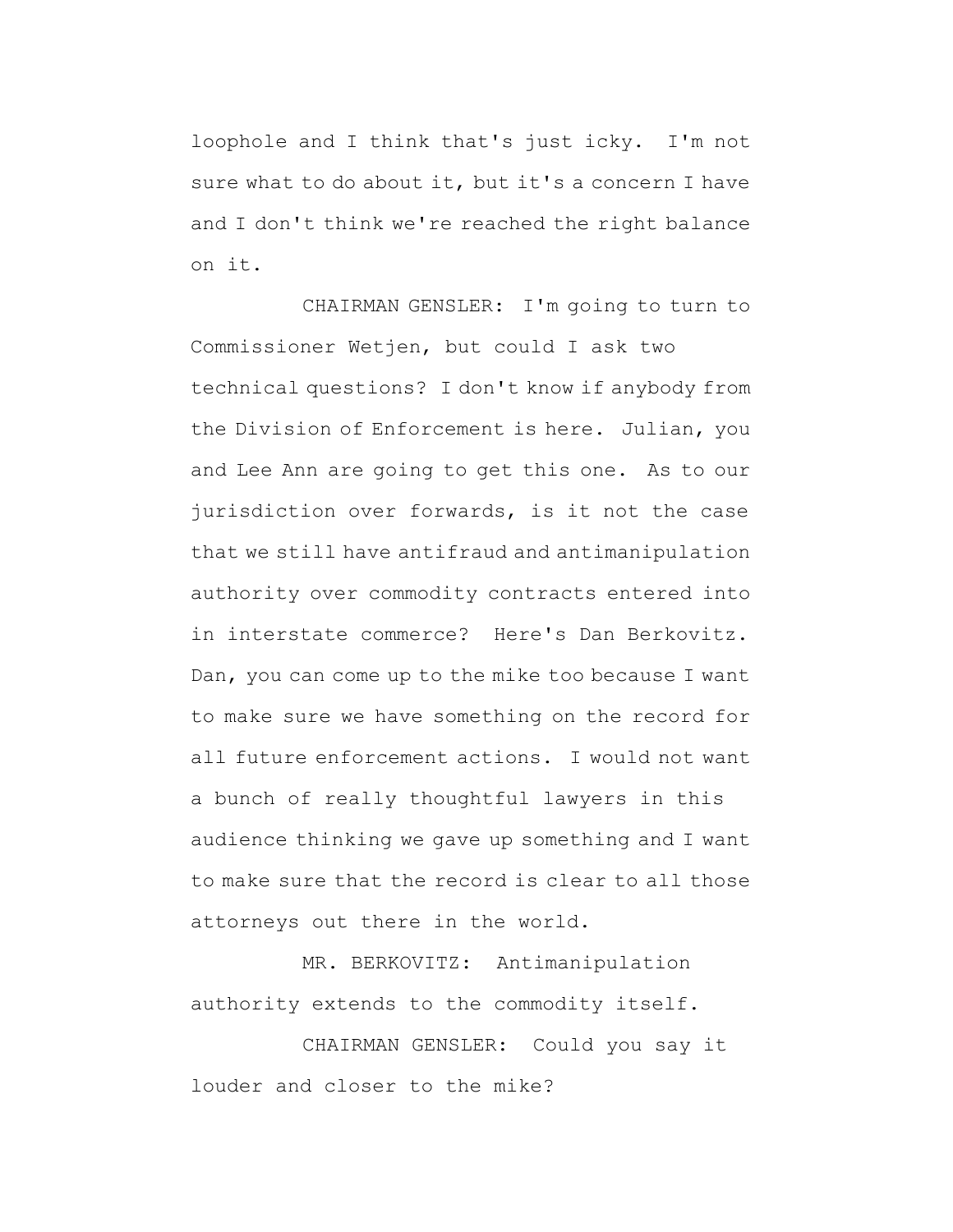MR. BERKOVITZ: The Commission's antimanipulation authority extends to involving the commodity itself in addition to the futures and the swaps.

CHAIRMAN GENSLER: I want you on the record as the General Counsel, it extends to forwards?

MR. BERKOVITZ: Yes, it would.

CHAIRMAN GENSLER: I want to make sure that there is something that is still on our bus. It might still leave you with that feeling of icky, but I just wanted to make sure.

COMMISSIONER CHILTON: It does. First of all, thank you. I appreciate that and appreciate Mr. Berkovitz's statement. For us to take an enforcement we sort of got to get some information and if it's not required that they report, these forwards that have turned into swaps, again there may be a legitimate reason for some of them, but I'm worried that all of a sudden we're going to see chimerical products that are created in using this little provision which I think is trying to fix a good thing, trying to deal with forwards in an appropriate way, but I think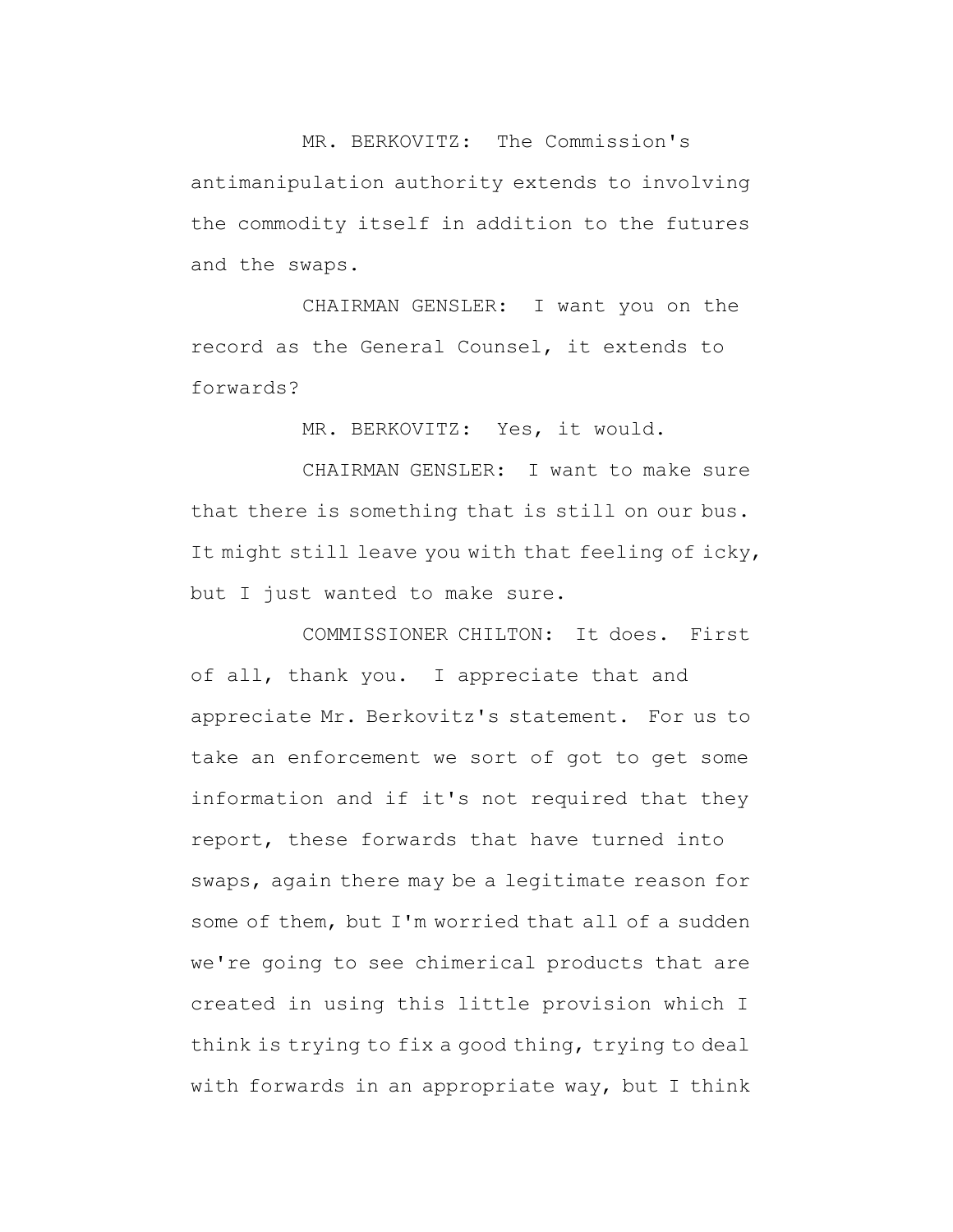we've missed the mark on it and that it could be expanded. That's exactly the type of thing that happened in 2008. There were lawyers out there last week talking about ways around this. If we don't get the information, if we're not even getting it as a baseline on our radar screen, how the heck would we do any enforcement to begin with or why would we do any enforcement? How would we be alerted? So that's my concern.

CHAIRMAN GENSLER: The current concern being valid, I want to make sure I have something on the record. Phyllis Cela who is the Chief Counsel and Deputy of the Division of Enforcement, the question is, are forwards under our enforcement authority for fraud and manipulation, et cetera?

MS. CELA: Yes. Section 6(c)(1) and Rule 180.1 which the Commission promulgated recently both address contracts of sale of a commodity in interstate commerce which would include forward contracts. And in the antimanipulation provision, 9(a)(2), there is also price manipulation for commodities in interstate commerce which forwards would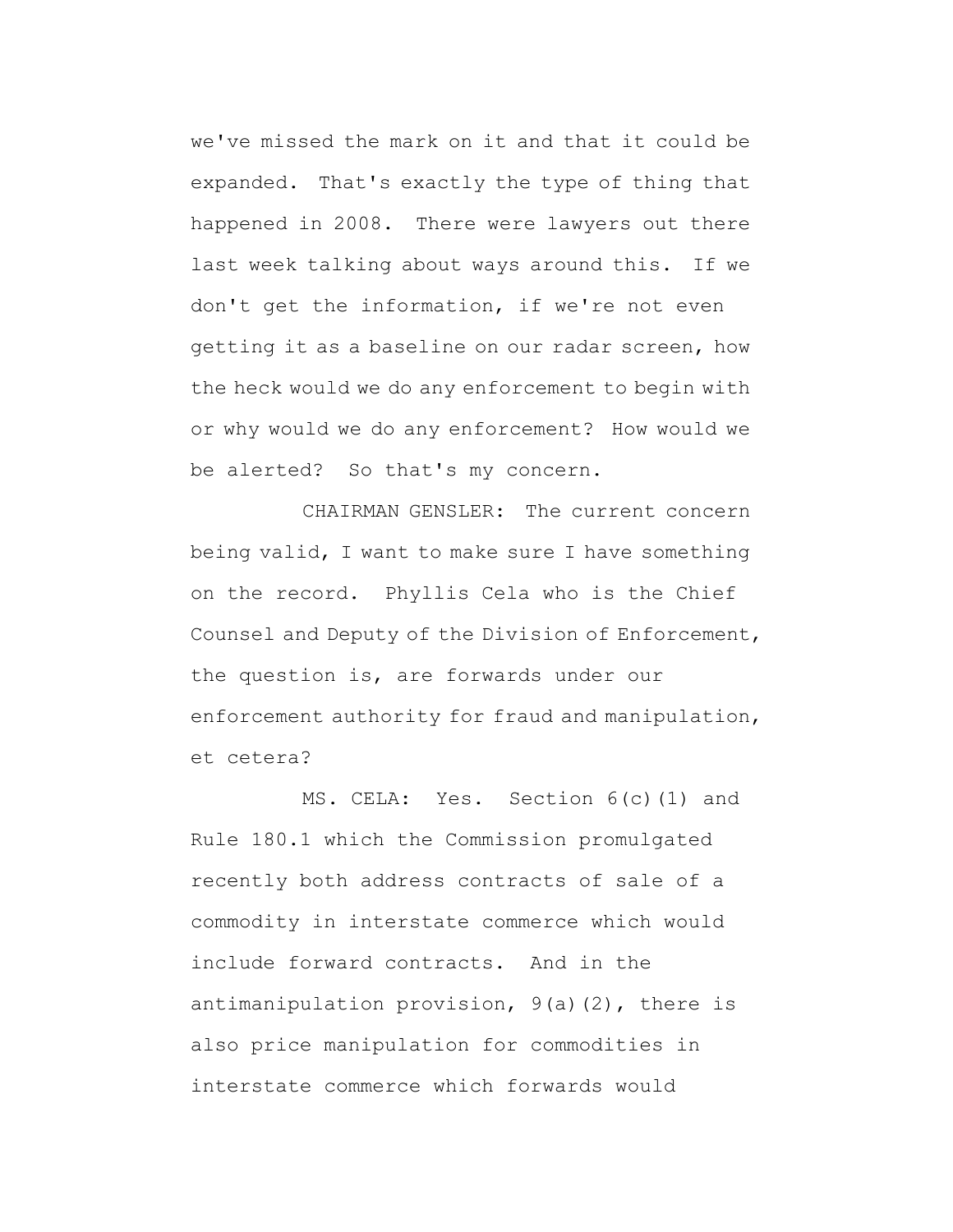include.

CHAIRMAN GENSLER: I'm not taking away from your concern, but I want to make sure that's for the public.

MR. ARON: There is also the whistleblower authority. I don't know if that totally addresses your concern, but that may be one way we could get information about if people are intentionally trying to evade.

CHAIRMAN GENSLER: Commissioner Wetjen?

COMMISSIONER WETJEN: Thanks, Mr. Chairman. Thanks to the team. I also want to add my thanks to Terry Arbit who has been helping me shortly after I became a Commission and he's been extremely valuable in helping me work with you guys and the SEC and the rest of my colleagues here on this particular rule, so I wanted to thank Terry.

Originally I wasn't going to ask this, but in light of the recent discussion here on the dais I figured I would. We do have a section in this rule and in the preamble discussion concerning antievasion, do we not, Julian?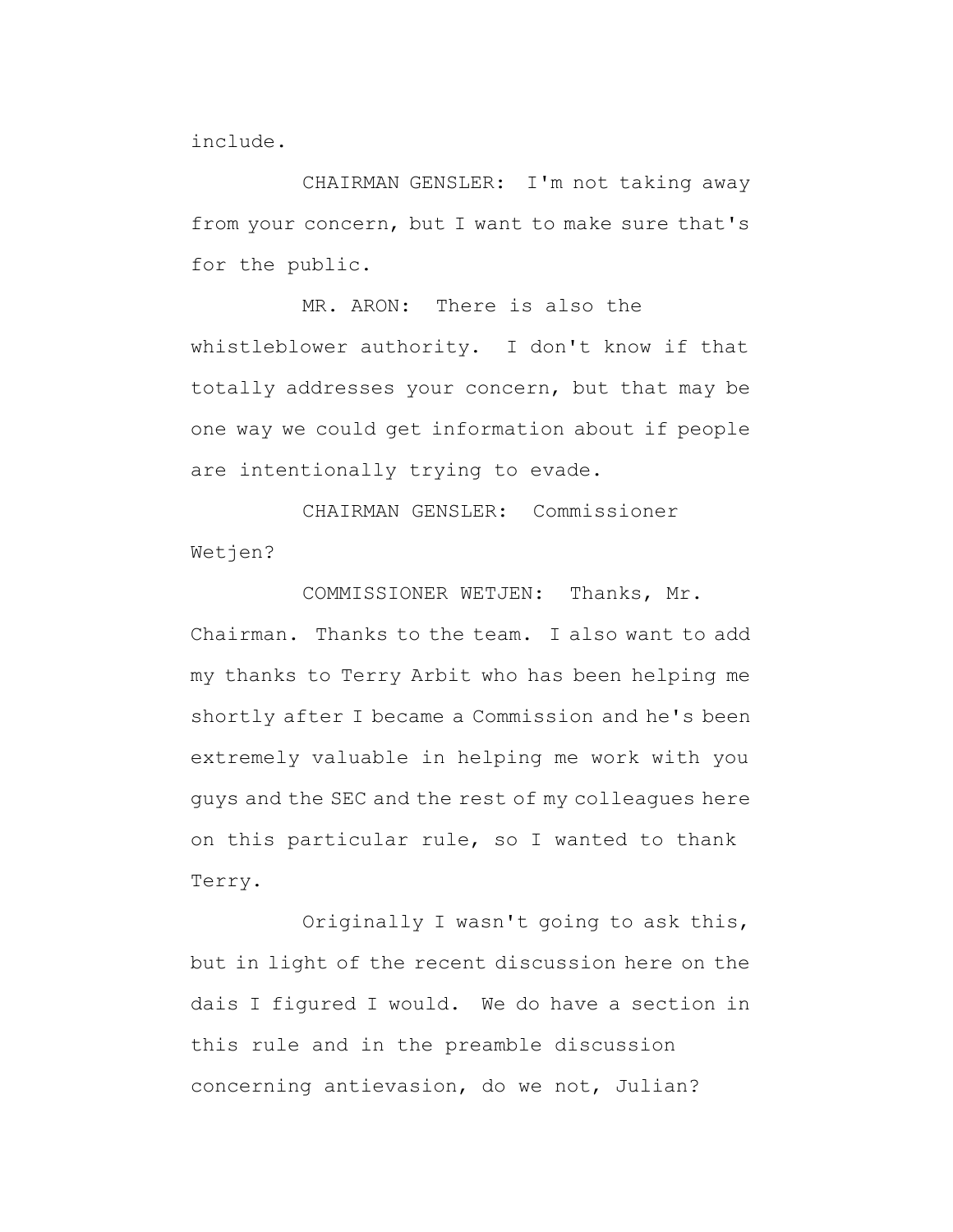MR. HAMMAR: Yes. That's correct.

COMMISSIONER WETJEN: I think there were some important changes made I believe from the proposal or changes to the proposal that now appear in the final concerning a seenter (?) requirement. Isn't that correct?

MR. HAMMAR: Yes, that is in there.

COMMISSIONER WETJEN: Isn't it also the case that if someone were to try and create a so-called chimerical product that was designed to evade or was designed to qualify as a forward rather than a swap and it was willfully in order to avoid the swap regulatory regime, couldn't the Division of Enforcement bring an action against the parties to that instrument?

MR. HAMMAR: Yes, that's correct.

COMMISSIONER WETJEN: The one other question I had is a follow-up to a question that Commissioner O'Malia asked. He asked about what kind of relief we're providing in this release. What are people going to do in the meantime while we go out for comment in particular on these questions concerning the forwards with embedded volumetric optionality? One of the other things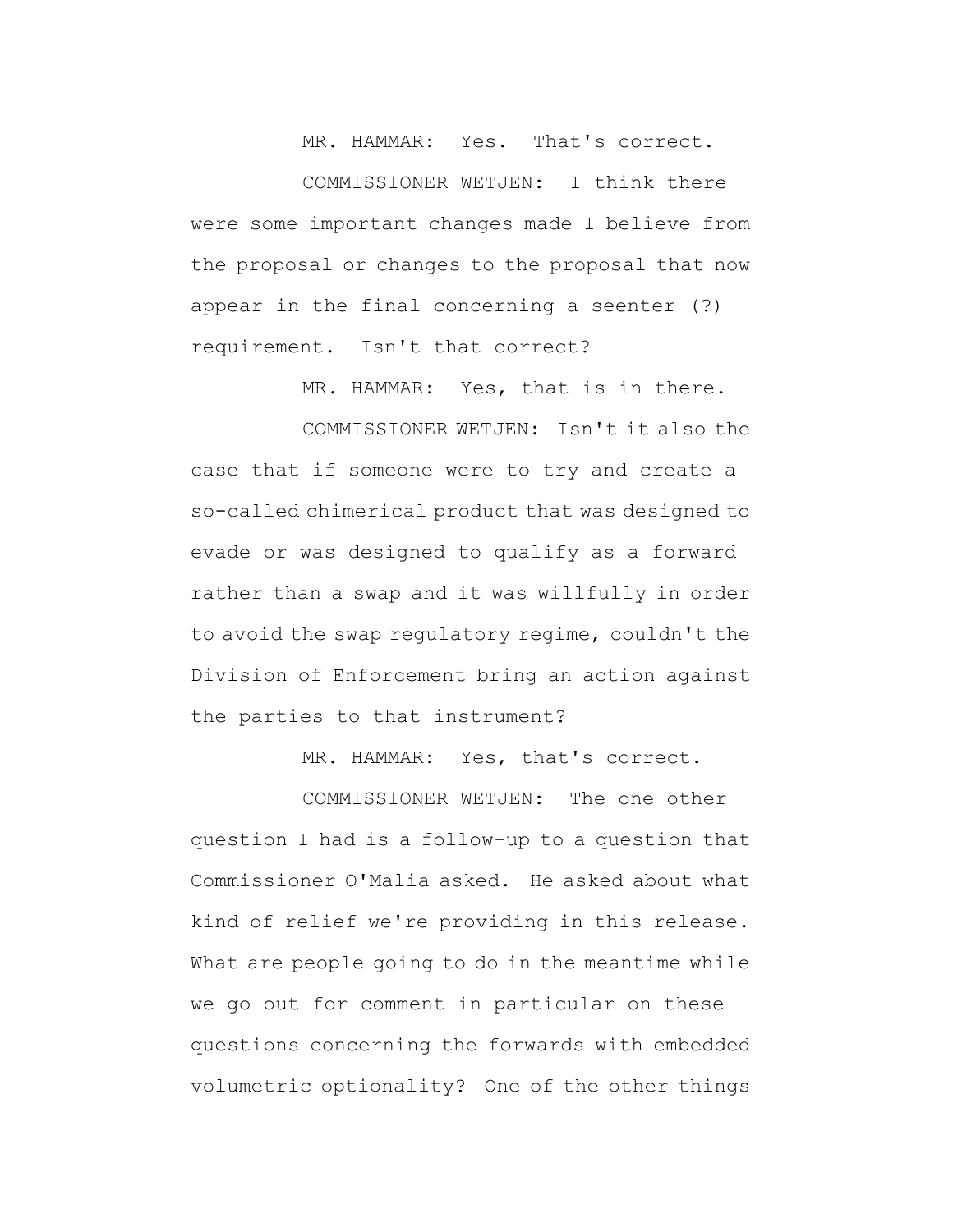I mentioned in my statement as well is that I think one of the other things we do here in this release is we also provide some relief under the trade option interim final rule that we recently passed and I wondered if you could walk us through that.

MR. HAMMAR: The release mentions that CFTC staff will be preparing no action relief with respect to the trade option exemption until December 31 of this year.

COMMISSIONER WETJEN: I wanted to ask this question too because again I think it responds in some respects to some of the concerns raised by Commissioner Chilton. The idea here with both this release and extending the compliance date for the trade option rule is so we can gather more information. We have a series of questions laid out in the interpretative guidance concerning the seven-part test that we put together in the release. But I think we're making very, very good policy here and we're referring in particular to some of these types of instruments or contracts we don't know that much about including capacity contracts, transmission services agreements and tolling agreements.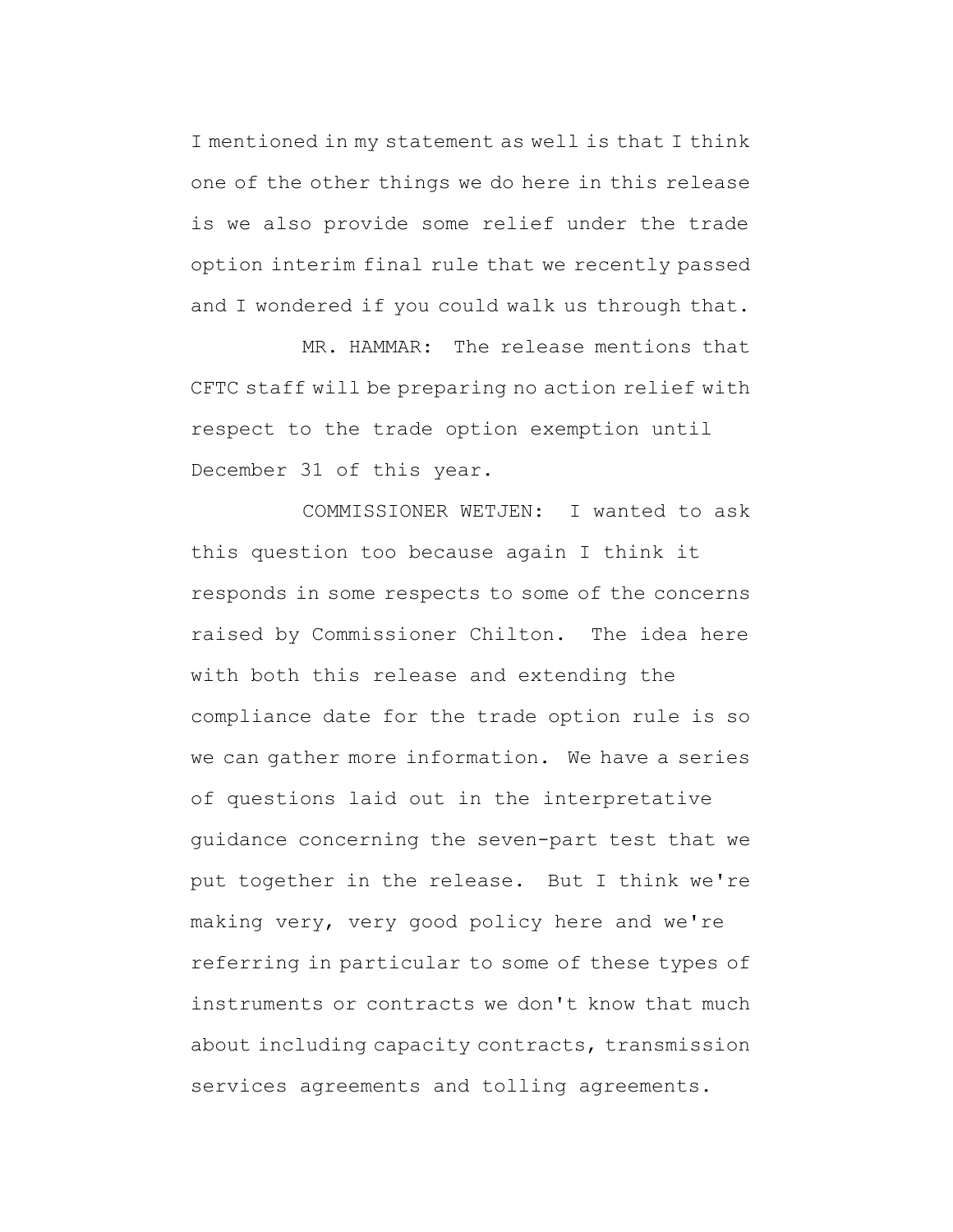These are three in particular that we mention in our release and they are ones that we don't have a lot of information about, but they're ones that are used quite frequently by market participants in the electricity field as you alluded to. By asking for comments about our guidance, we are acknowledging that we need to learn more about more and in some cases some of these agreements might be forwards, in other cases they might be trade options and depending on which column you're in, the instrument is going to be treated differently. In the case of forwards it's excluded completely as Commissioner Chilton and others have mentioned. But I think this is actually very, very good policy because we're looking at these two rules together, we're reviewing the comments to both rules together and the Commission is going to try and sort out based on those comments whether or not the seven-part test is right enough and accurate enough and if it's not we can adjust. Certainly once the rule becomes effective as we just discussed, there is this antievasion authority that can be relied upon if it's quite clear to the Commission that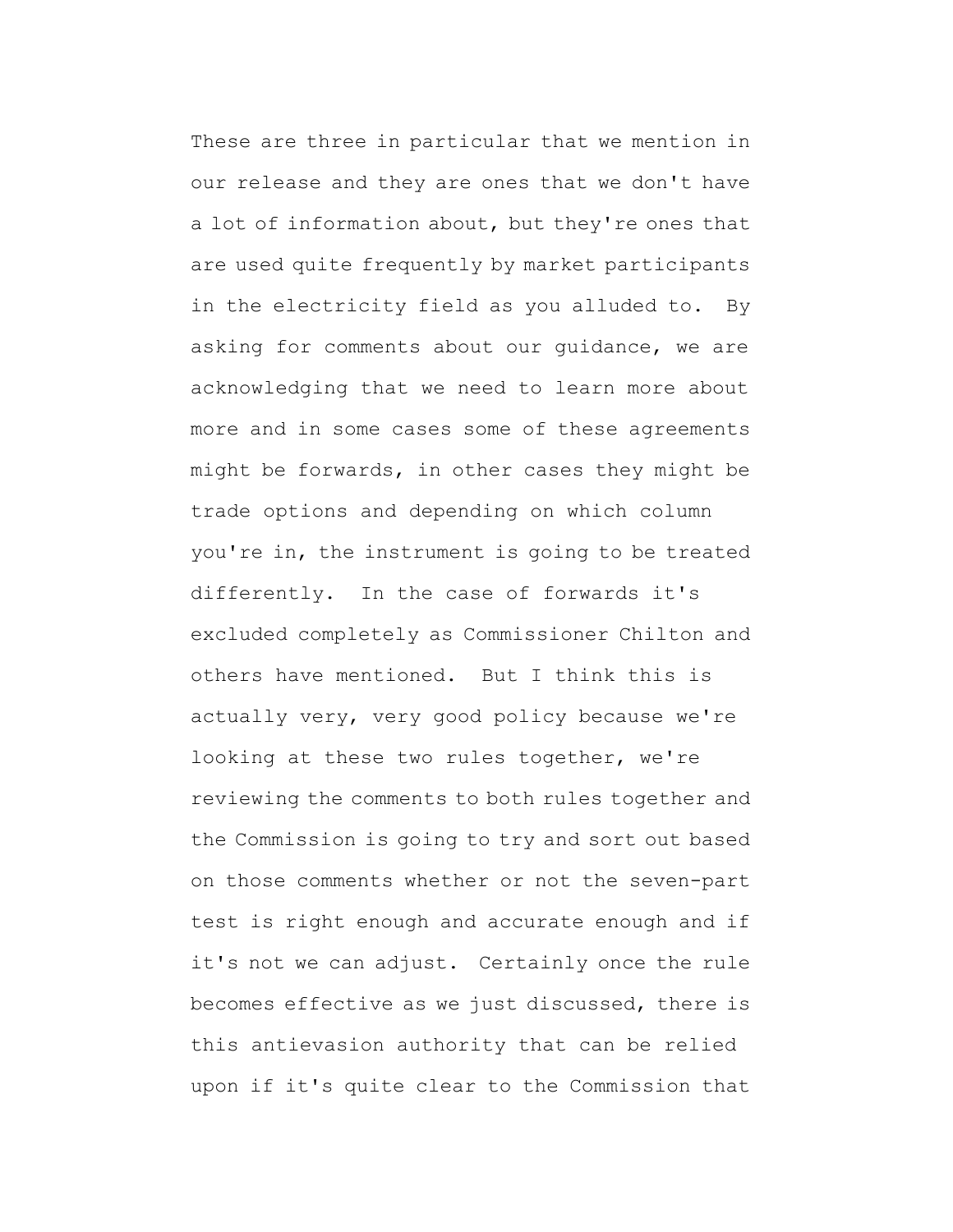someone is purposefully designing an instrument to avoid regulation by the Commission. I also think that, Commissioner Chilton, some of your concerns are very good ones, but I think that they are well addressed in the release. I think that's all I have on this rule, but thanks again to staff. I appreciate your help.

CHAIRMAN GENSLER: Thank you, Commissioner Wetjen. May I ask one? If a contract, electricity, natural gas, oil, any physical product, meets five or six parts of the seven- part test but not all seven, is it still a swap?

MR. HAMMAR: It wouldn't satisfy the forward exclusion.

CHAIRMAN GENSLER: So it's a conjunctive that's an "and," one, plus two, plus three, all the way down to seven?

MR. HAMMAR: That's right.

COMMISSIONER WETJEN: Or it could be an option too.

CHAIRMAN GENSLER: It could be an option, but Congress says an option is a swap and then we by another release said trade options might get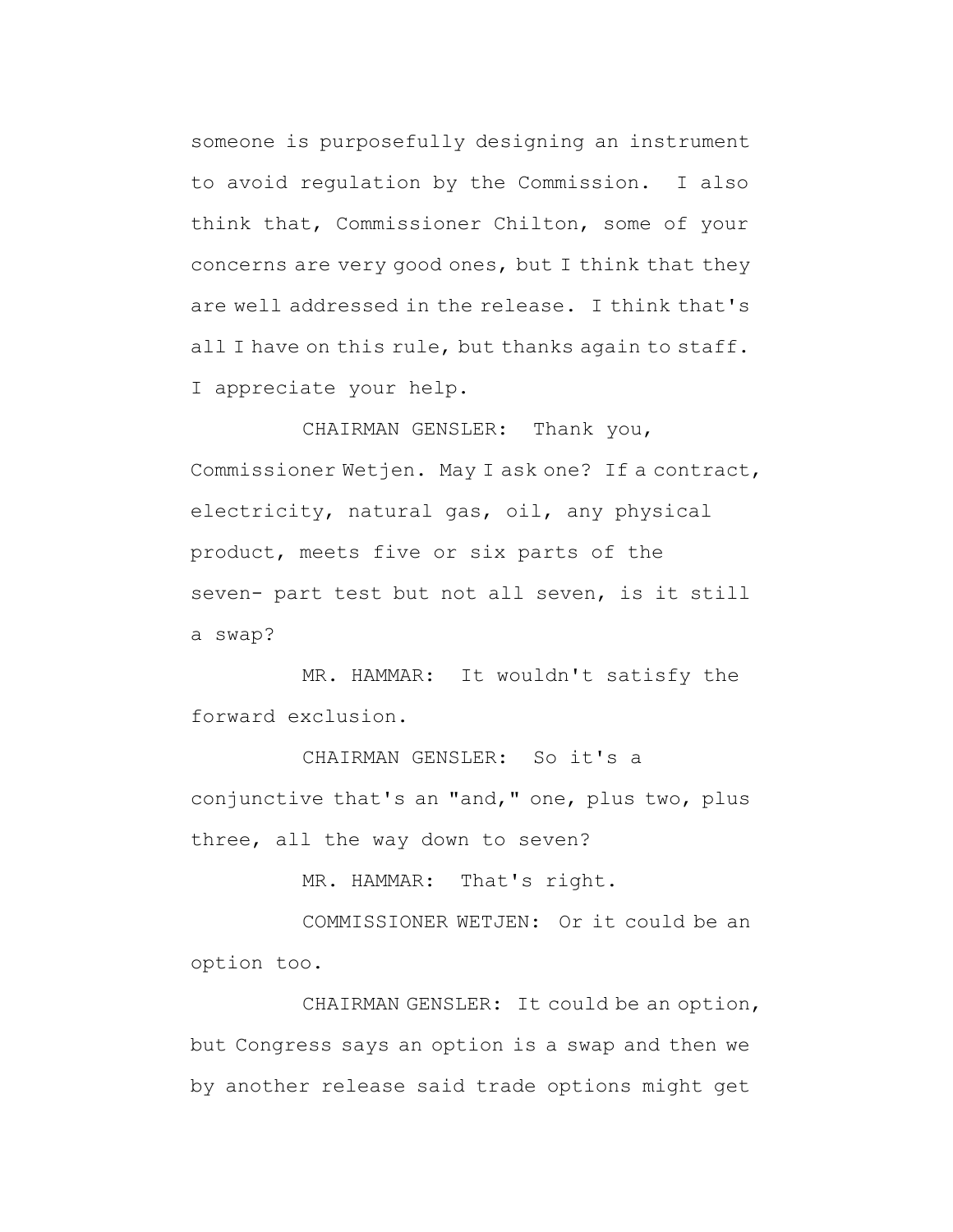limited regulatory treatment. Is that correct?

MR. HAMMAR: That's correct.

CHAIRMAN GENSLER: So Congress defined options as swaps, but we by other regulatory treatment said it's under limited treatment of enforcement authority, some reporting position limits and a couple of things for swap dealers if I remember. Is that right?

MR. HAMMAR: Yes.

CHAIRMAN GENSLER: Thank you. Are there any other questions? Mr. Stawick, if you wish to call the roll.

> MR. STAWICK: Commission Wetjen? COMMISSIONER WETJEN: Aye.

MR. STAWICK: Commissioner Wetjen, aye. Commissioner O'Malia?

COMMISSIONER O'MALIA: Aye.

MR. STAWICK: Commissioner O'Malia, aye.

Commissioner Chilton?

COMMISSIONER CHILTON: No.

MR. STAWICK: Commissioner Chilton, no.

Commissioner Sommers?

COMMISSIONER SOMMERS: Aye.

MR. STAWICK: Commissioner Sommers, aye.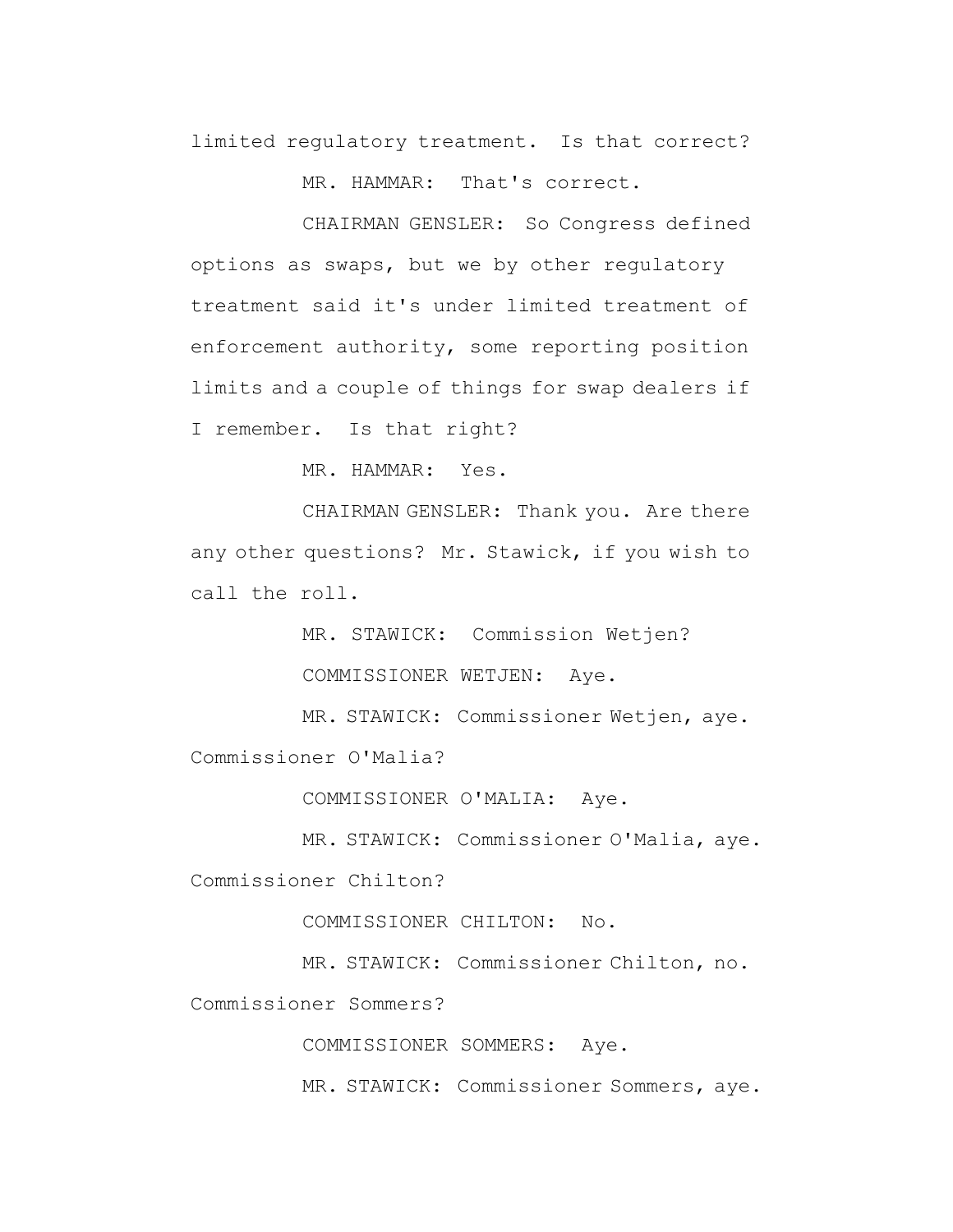Mr. Chairman?

CHAIRMAN GENSLER: Aye.

MR. STAWICK: Mr. Chairman, aye. Mr. Chairman, on this question the yeas are four, the nays are one.

CHAIRMAN GENSLER: The ayes having it, then we will be sending it along with the SEC to the Federal Register. I probably at some point have to have a vote on technical amendments. Should I do it now or should I do it later?

MR. STAWICK: You may do it at any time.

CHAIRMAN GENSLER: I ask for unanimous consent to accept on this and the other two things we'll do today, technical amendments absent objection. Thank you very much. We'll hand it over to Erik and others on the clearing and risk team. I'd like to welcome Ananda Radhakrishnan, Eileen Donovan, Erik Remmler, Cam Nunery and Jon DeBord, many from the Division of Clearing and Risk and Cam from the Office of Chief Economist to discuss their staff recommendation on the end-user exception to clearing requirement and subsequently to this provision on cooperatives.

Ananda or Erik?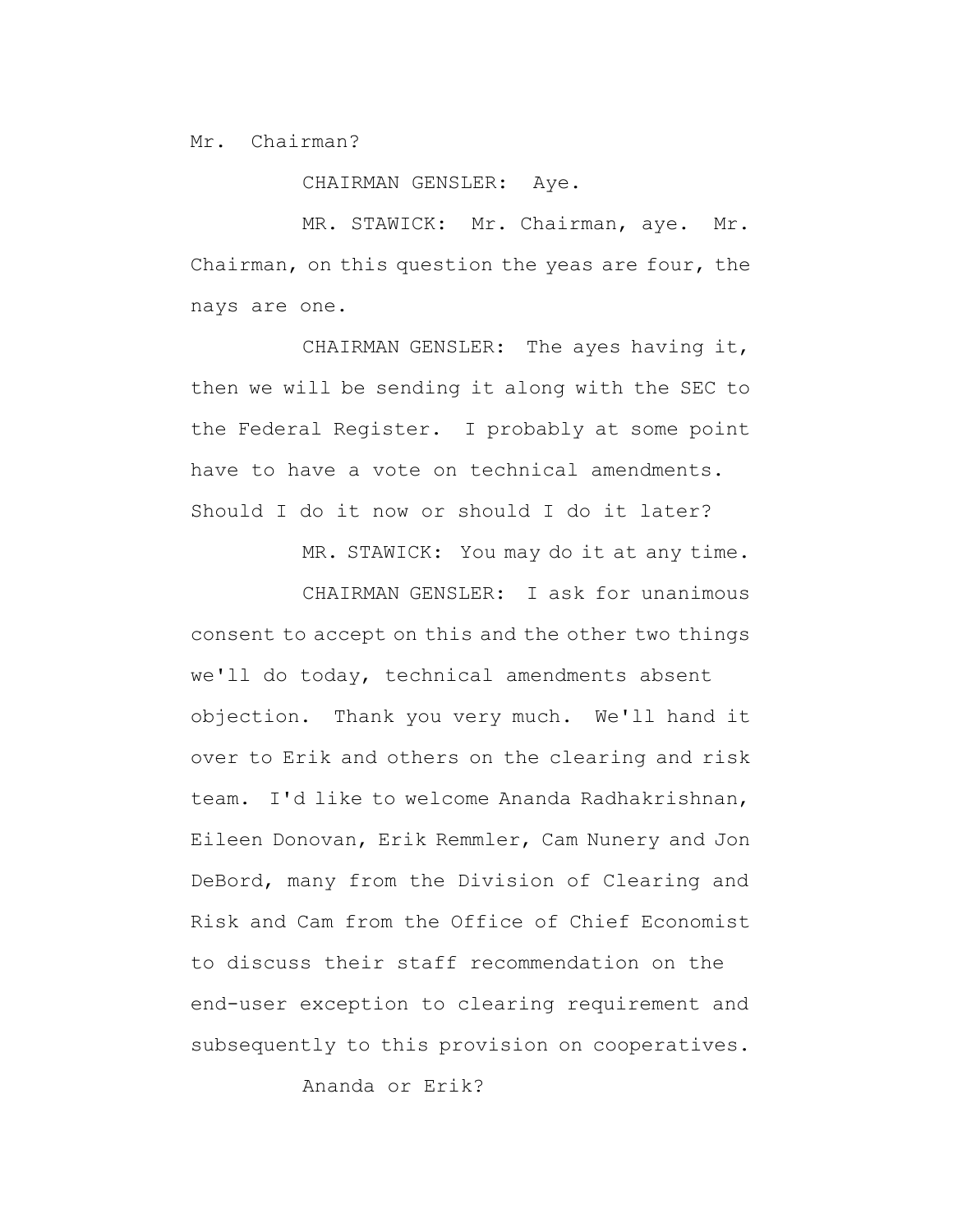MR. RADHAKRISHNAN: Thank you, Mr. Chairman, and I'd like to thank the commissioners and their staffs for their valuable comments as well as  $-$ 

CHAIRMAN GENSLER: Pull the mic just a little closer.

MR. RADHAKRISHNAN: I'd like to thank the commissioners and their staffs for their very valuable comments on this final rule and the proposed rule and for the team for their hard work. I'm going to turn it over to Erik Remmler and Eileen Donovan.

MR. REMMLER: Thank you, Ananda. Good morning, still, commissioners.

CHAIRMAN GENSLER: You may move the mic closer. I'm sure it's my hearing.

MR. REMMLER: Okay. The final rule before you now would implement what is commonly referred to as the end-user exception to the swap clearing requirement in the Dodd-Frank Act. Before I get into the particulars of the rule we would like to recognize the hard work and contribution of the staff of the Division of Clearing and Risk as well as of the Offices of the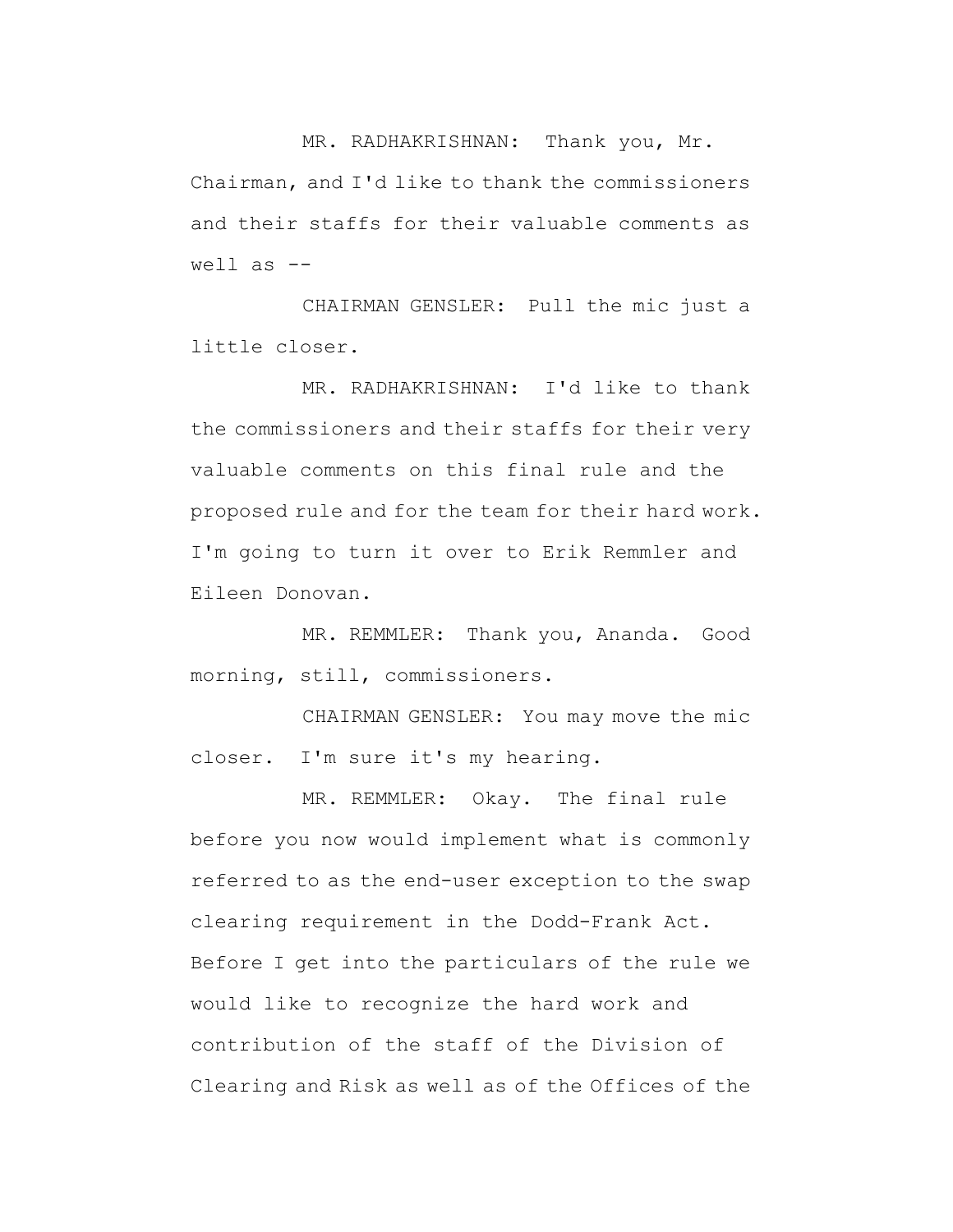General Counsel and the Chief Economist. Finalizing this rule was truly a team effort and all of the folks who worked on it contributed significantly to making it a better regulation.

This rule was originally proposed and published for public comment on December 23, 2010. The Commission received over 2,000 comment letters and held over 30 meetings with interested parties, all of which are posted on the website.

The statutory background for this rule

is that in Section 723 of the Dodd-Frank Act requires that any swap that is entered into by two parties must be cleared, if required, by the act unless the swap is submitted  $--$  I'm sorry, it is unlawful for parties to engage in a swap unless they submit the swap for clearing to a derivatives clearing organization. The Dodd-Frank Act also establishes an exemption from this clearing requirement, which is codified in 2(h)(7) of the Commodity Exchange Act, for swaps entered into by non- financial entities for the purpose of hedging or mitigating commercial risk. The act defines what a financial entity is and provides limited exceptions from that definition.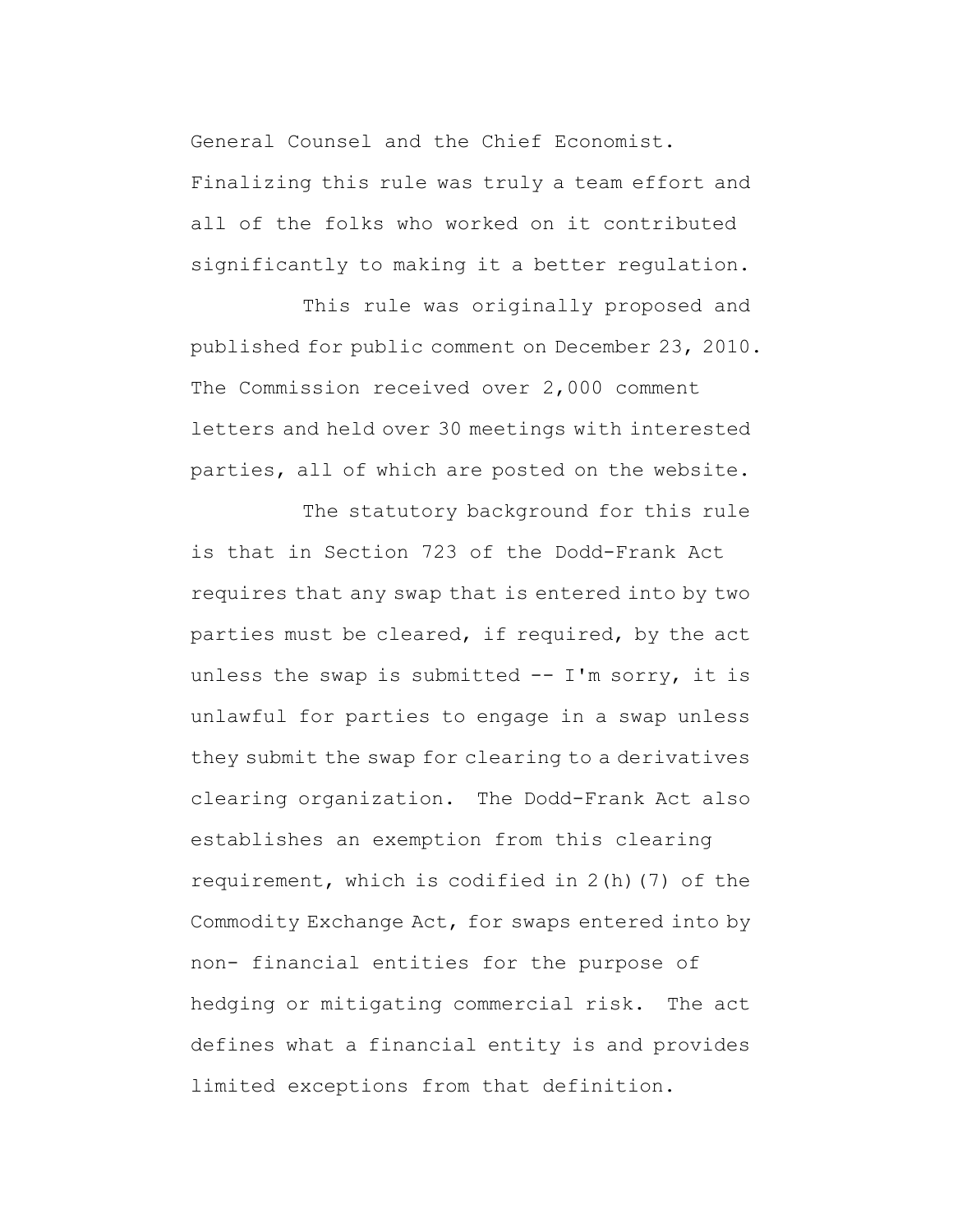It also directs the Commission to consider whether to exempt certain small financial institutions from the definition of "financial entity." In doing so, small financial institutions would be permitted to use the end-user exception as well.

Turning to the final rule before you, it has four paragraphs. The first largely reiterates the basic provisions of the exemption in the act. Paragraph B sets out the reporting requirements that would be triggered if the exemption is elected. Paragraph C provides the criteria for what is hedging or mitigating commercial risk that must be complied with to elect the exception. And paragraph D would implement a small financial institution exemption. I will address the first two paragraphs and Eileen, my co-lead, will address the last two.

Paragraph A largely reiterates the basic exception provisions of the Dodd-Frank Act and provides that to elect the exception for a swap, the counterparty must not be a financial entity as defined in the act; must be using the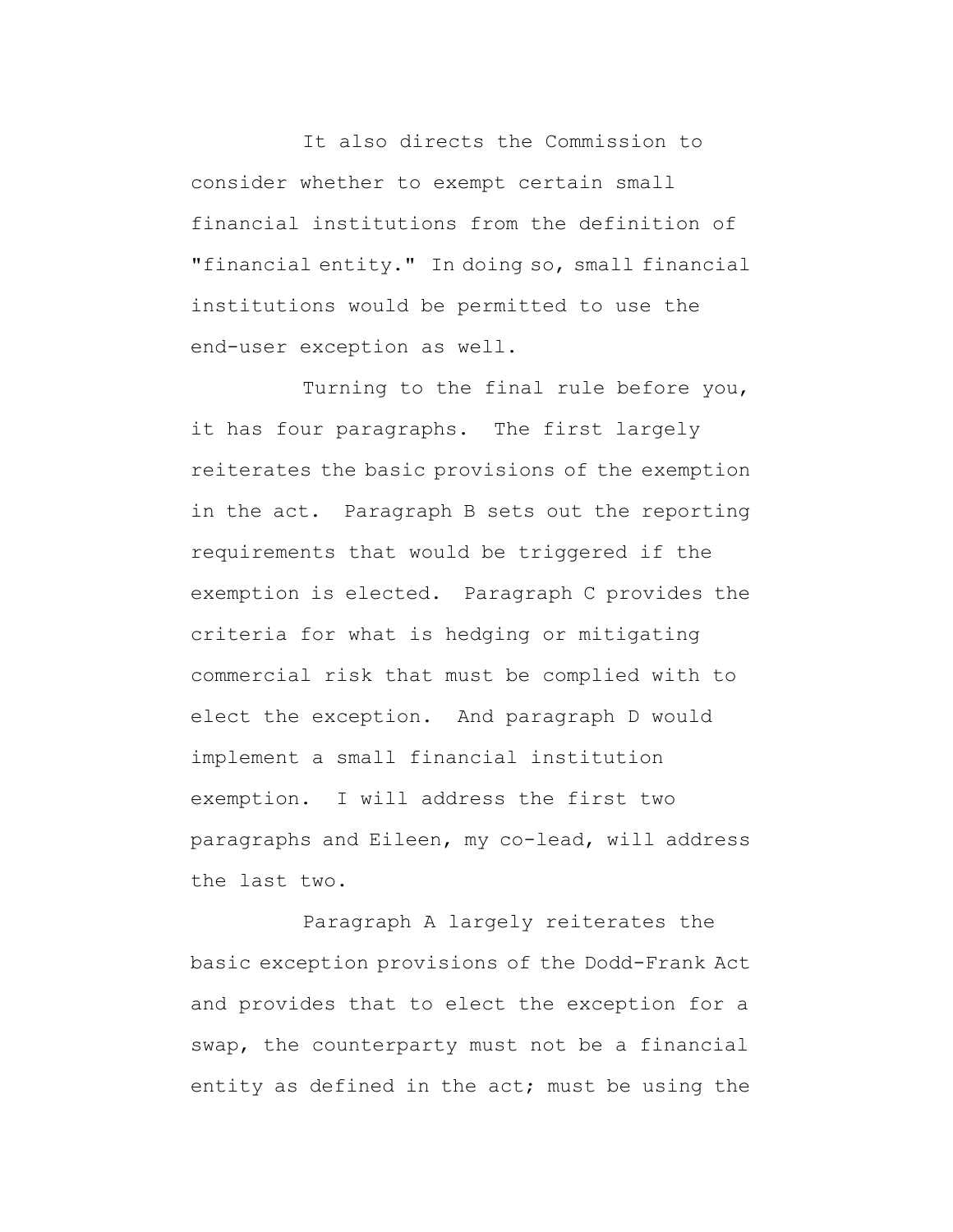swap to hedge or mitigate commercial risk, criteria for which are provided in Section C of the rule; and must report the information required by Section B of the rule.

Section B is the reporting section and it requires that on a swap-by-swap basis the parties report that the exception is being elected and who the counterparty is that is electing the exception. These two pieces of information are necessary for the Commission to know that the exception is being used..

In addition, paragraph B requires reporting of information about the electing counterparty. This reporting can be done either on a swap-by-swap basis or an annual basis. The information that must be reported regarding the electing counterparty is whether it's a financial entity and, if so, under what exemption from that definition it is using to elect the exception.

Second, the parties must confirm that the swap is hedging or mitigating commercial risk.

Next, notice of how the electing counterparty satisfies its obligations with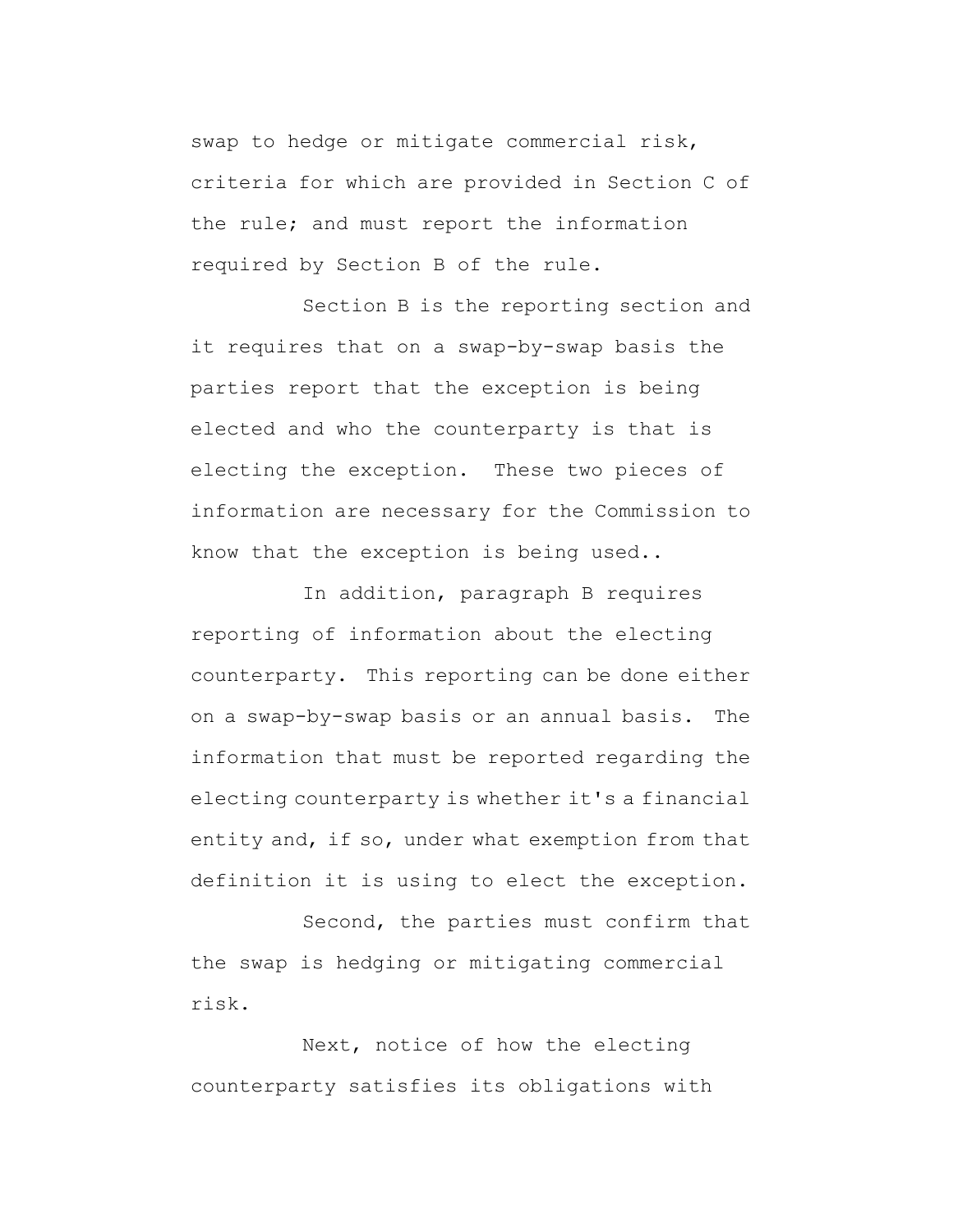regard to non-cleared swaps must be reported, which is a specific requirement in the Dodd- Frank Act.

And finally, for elected parties that issue securities or file reports under the Securities Exchange Act of 1934, the Commission must be notified whether a committee or the board of the electing counterparty has approved the decision to enter into non-cleared swaps. That reporting requirement was necessitated by Section 2(j) of the Commodity Exchange Act.

I would just point out with regard to the reporting requirements, in the proposed rule we received quite a few comments about the reporting requirements with regard to the end users, and the commenters indicated that most of these requirements will not change from one swap to the next and that periodic reporting should be allowed rather than swap-by- swap reporting. In consideration of those comments we added the option for annual reporting by the electing counterparty.

MS. DONOVAN: As Erik mentioned, Section  $2(h)$  (7)(A)(iii) of the Commodity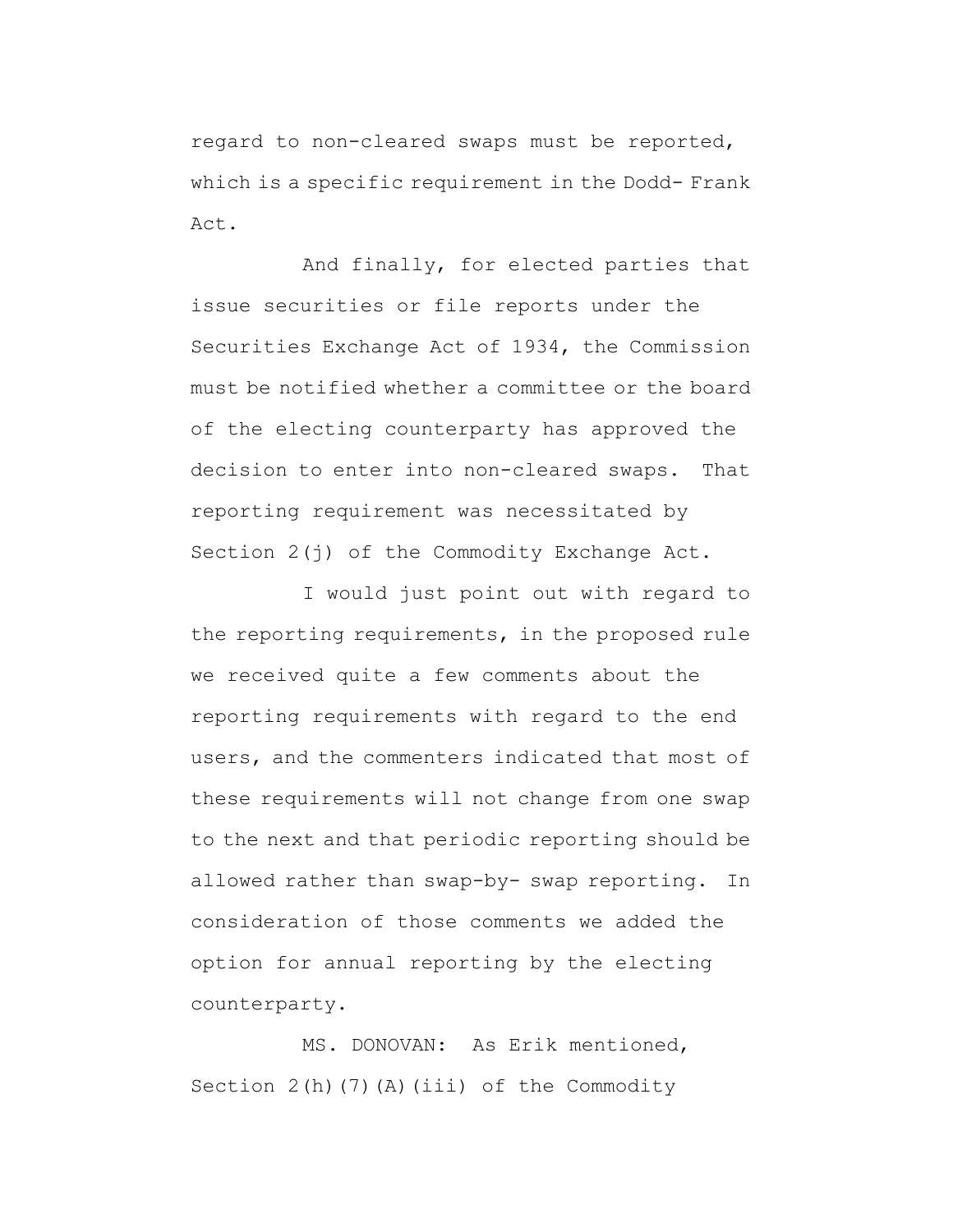Exchange Act requires that for a swap to qualify for the end-user exception the elected counterparty must be using the swap to hedge or mitigate commercial risk. Paragraph C of the rule sets out the criteria for determining whether a swap hedges or mitigates commercial risk for purposes of the exception.

The criteria are virtually the same as the criteria for hedging or mitigating commercial risk recently adopted by the Commission in connection with the definition of "major swap participant." Paragraph C lists several types of commercial risks that would qualify and includes swaps that qualify as bona fide hedging for purposes of position limits and swaps that qualify for hedging treatment under accounting standards. The rule also specifies that a swap does not qualify if it is used for a purpose that is in the nature of speculating, investing, or trading, or if it's used to hedge or mitigate the risk of another swap unless the other swap itself is used to hedge or mitigate commercial risk.

And finally, paragraph D covers the exemption for small financial institutions.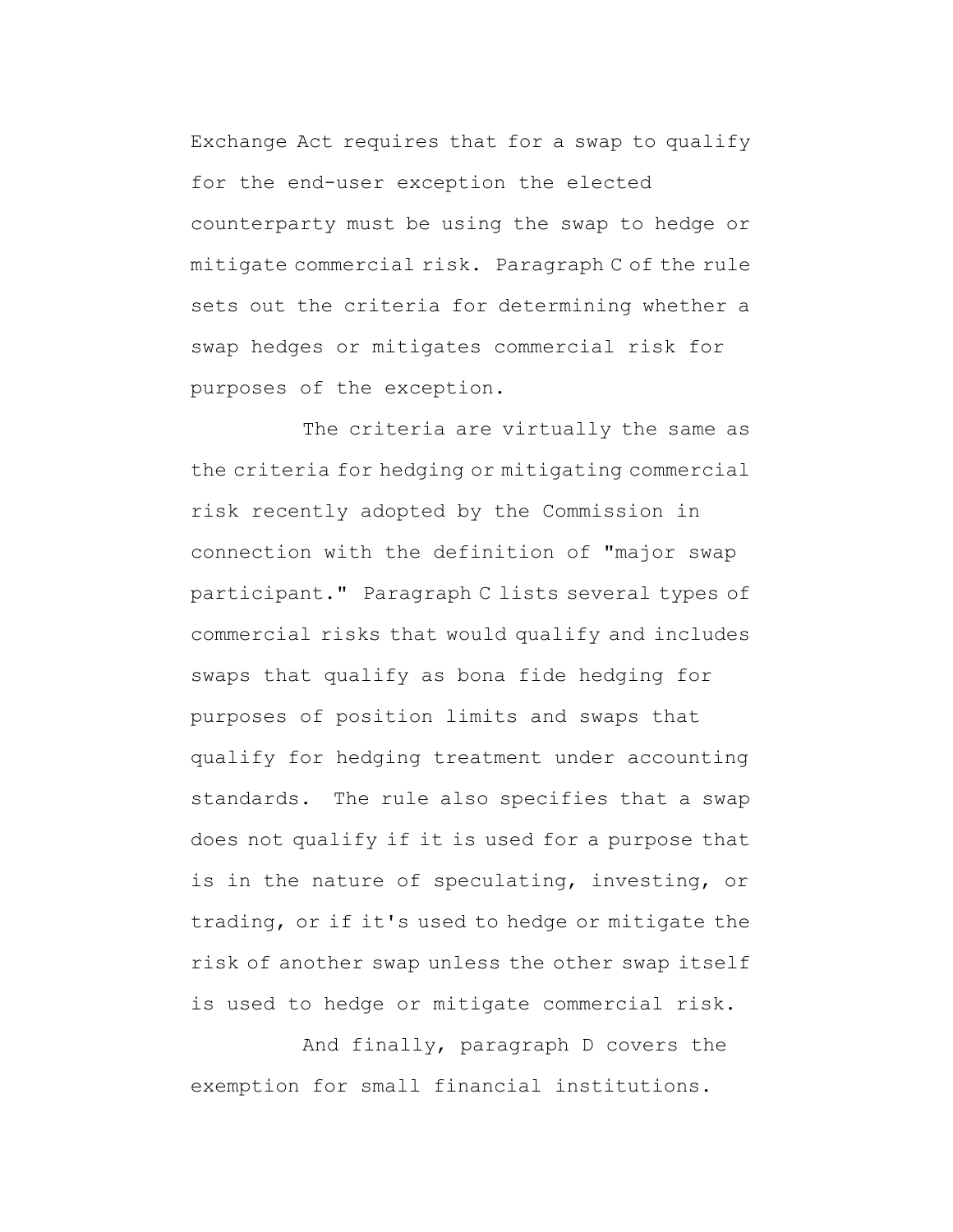Section  $2(h)$  (7) (C)(ii) of the Commodity Exchange Act directed the Commission to consider whether to exempt small banks, savings associations, farm credit system institutions, and credit unions, particularly those with total assets of \$10 billion or less from the definition of "financial entity" used in the end-user exception. While the proposed rule did not include any specific language for an exemption, the Notice of Proposed Rulemaking did request comments on a number of questions related to a possible exemption. Based upon those comments the final rule exempts banks, savings associations, farm credit system institutions, and credit unions with total assets of \$10 billion or less from the definition of "financial entity," making such institutions eligible for the end-user exception.

We welcome your questions.

CHAIRMAN GENSLER: Thank you. I'm going to move back to my seat.

The chair will now entertain a motion to accept the staff recommendation on this final rule on end-user exceptions.

COMMISSIONER SOMMERS: So moved.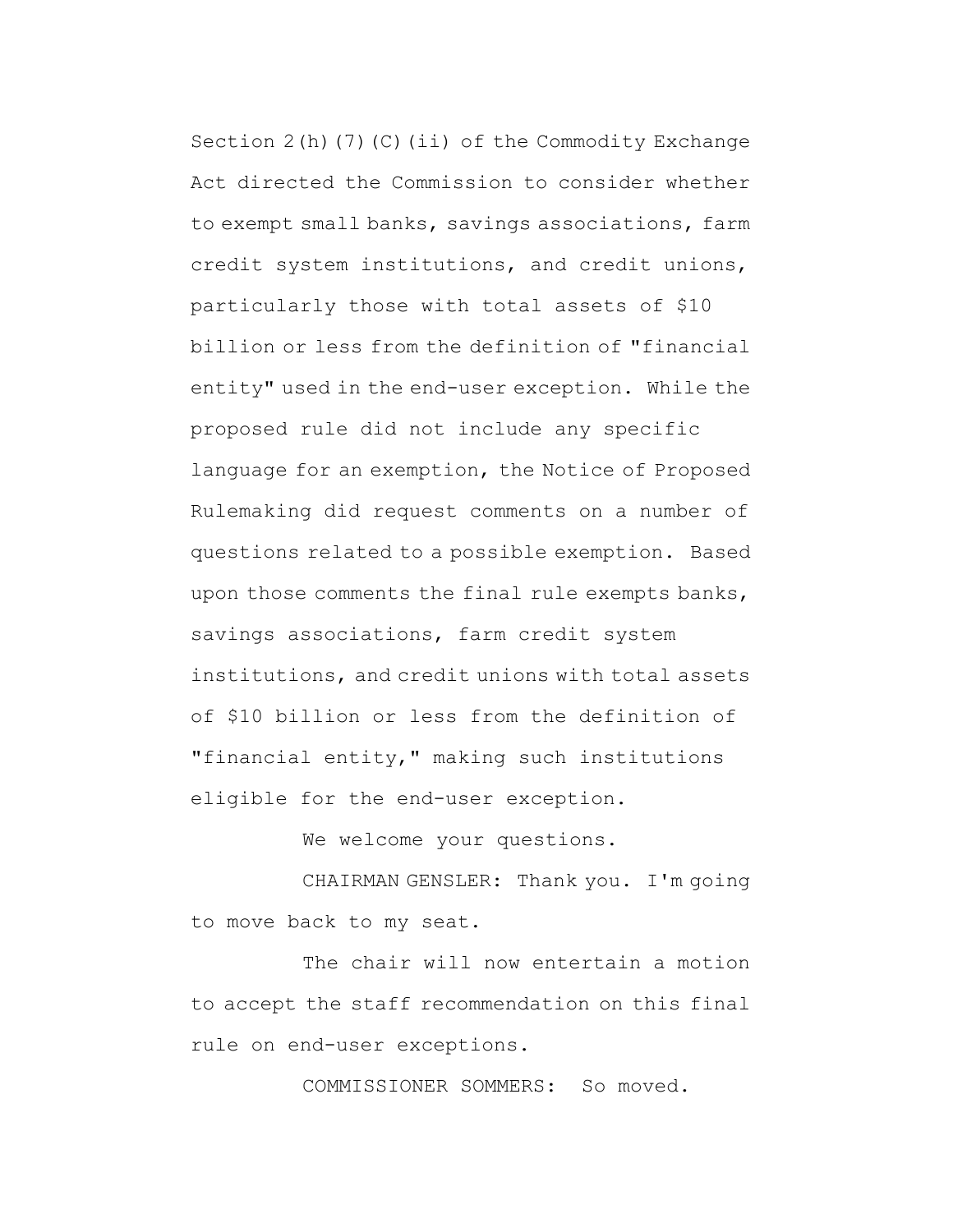COMMISSIONER CHILTON: Second.

CHAIRMAN GENSLER: I support this final rule. I want to thank the team on working this through, I think working it through with the public, working it through with five commissioners, all of whom have been very engaged on this. One of the primary goals of Dodd-Frank is to lower risk of this interconnected financial system, and swaps tie together so much of the financial system: Insurance companies, banks, hedge funds, leasing companies, but also the largest swap dealers around the globe. Based on Bank of International Settlement statistics it's estimated somewhere a little bit more than 90 percent, maybe 91 percent, of the notional value of swaps around the globe are between financial entities and other financial entities. And Congress moving forward said we've got to lower the risk of this interconnected system and bring those swaps into central clearing. But the 9 or 10 percent that's with non-financial firms, particularly those hedging or mitigating risk, are not going to be required to come into central clearing, but get a choice.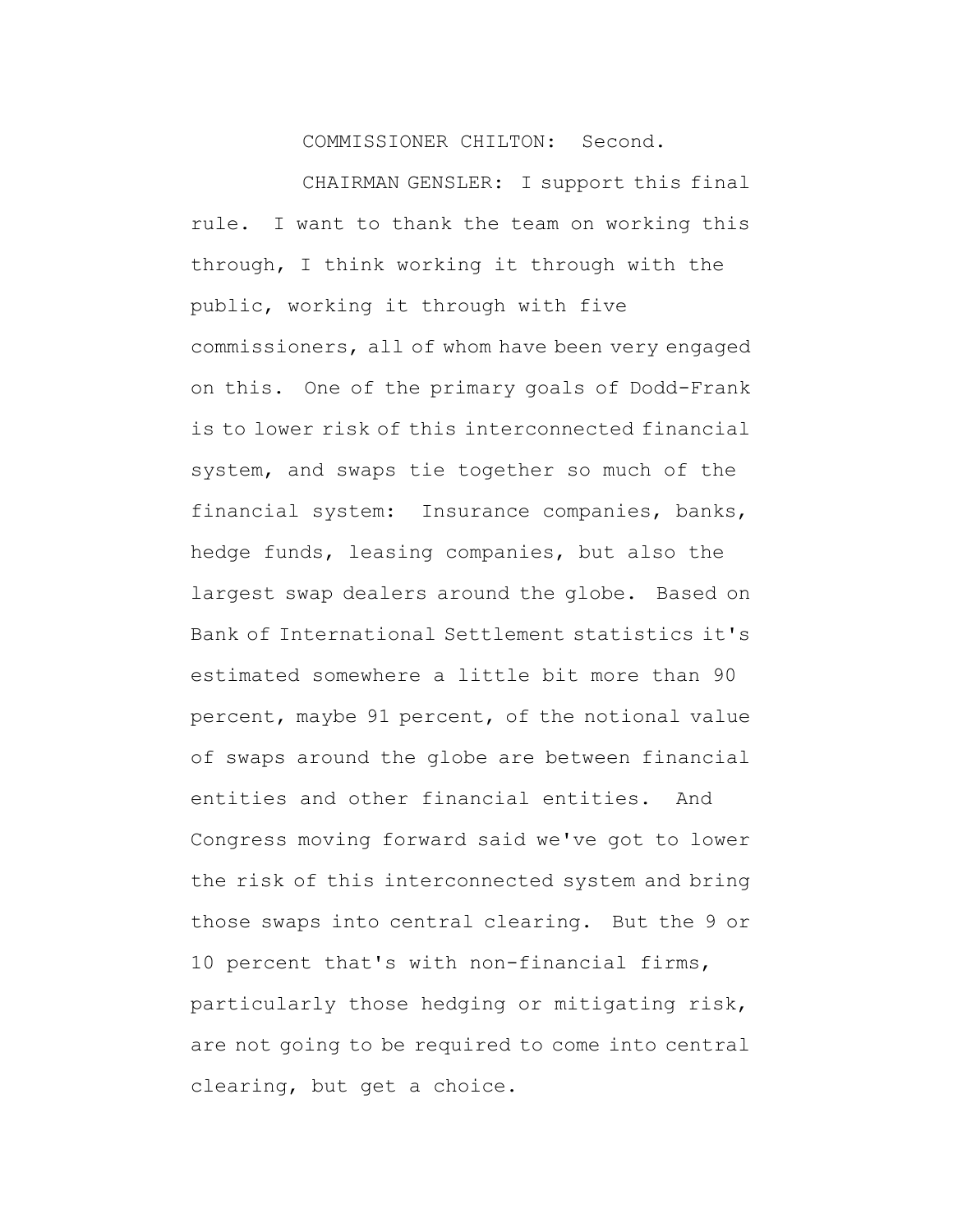Congress made that policy choice. We're supportive of that. A similar policy choice was actually made recently in Europe, in the European Parliament working with the European Commission. So I think this is a critical foundational rule to effectuate the intent of Congress that non-financial end users have this choice. Farmers, ranchers, manufacturers, other end users get the benefit of a lower risk financial system and if they want to use clearing, they can; if they don't, they don't need to.

I think we also benefited this final rule establishing clarity and clear lines. Commissioner Wetjen speaks about that in a number of rules, but I think this rule has benefited from a great deal of your input. And Commissioner Wetjen and I have spent probably three months chatting, but I think it's been very constructive and we've gotten to, you know, greater clarity in this role.

We've taken up the issue that Congress said we shall consider. When Congress says we shall consider, here we are, we have considered it in taking up this small financial institution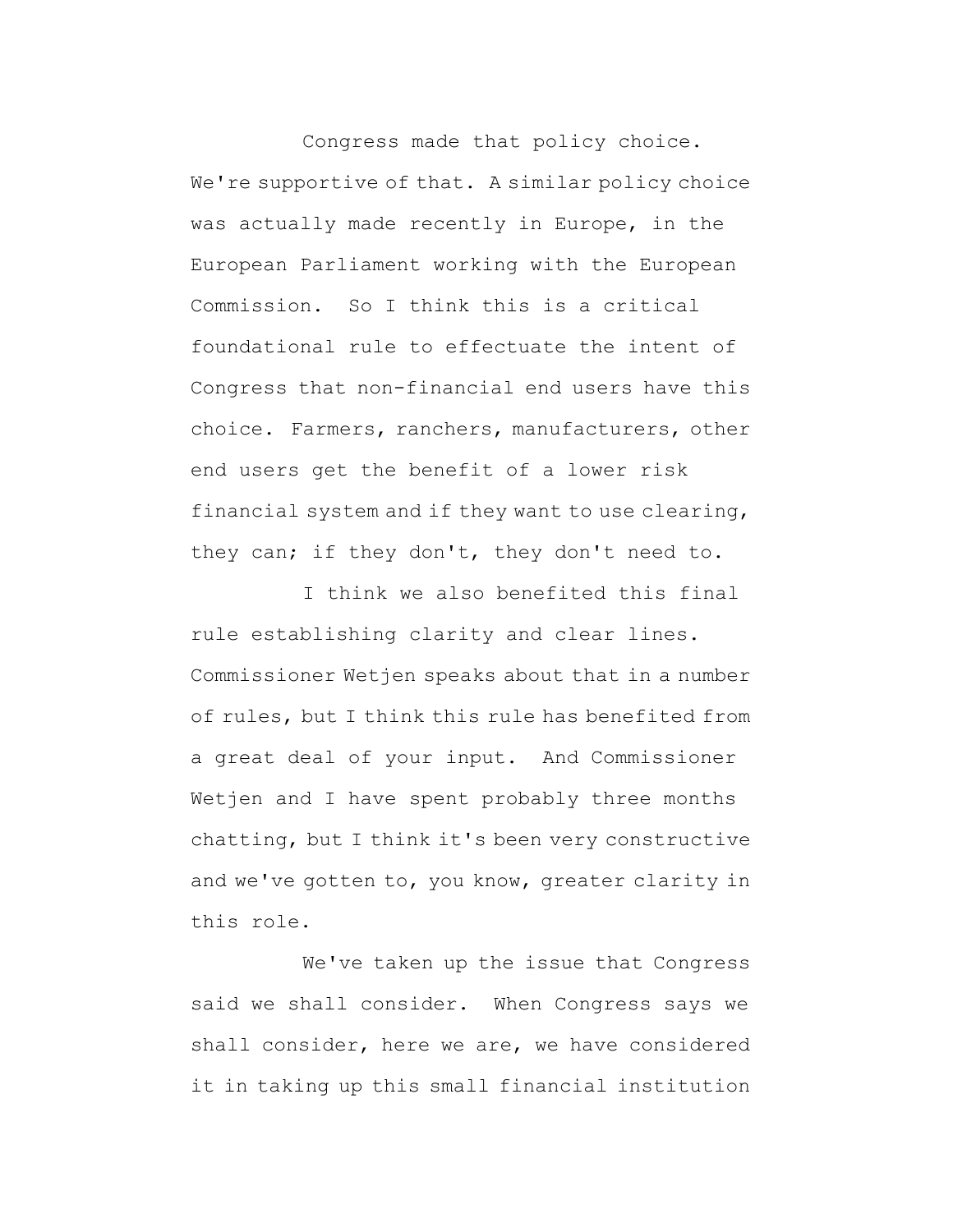exemption, the \$10 billion or less exemption for small financial institutions, including small banks, savings associations, farm credit systems, and credit unions..

So I'm going to support this rule, but I turn it to Commissioner Sommers.

COMMISSIONER SOMMERS: Thank you, Mr. Chairman. I have a couple of different questions on the captive finance companies issue. And understand that this is not an easy issue because the way the statute's written it's not perfectly clear who qualifies and I know we got a lot of comments on this. There have been a number of members of Congress who have made it clear to us that they intended for us to allow these types of companies to qualify for this exception. And in some of the comment letters we were asked to create a simple test to determine who could qualify with regard to this, the two-pronged 90 percent test. And can you explain why we didn't end up doing that?

MR. RADHAKRISHNAN: I think it's because the test is in the statute. And the issue is if you stray from the statute, then -- the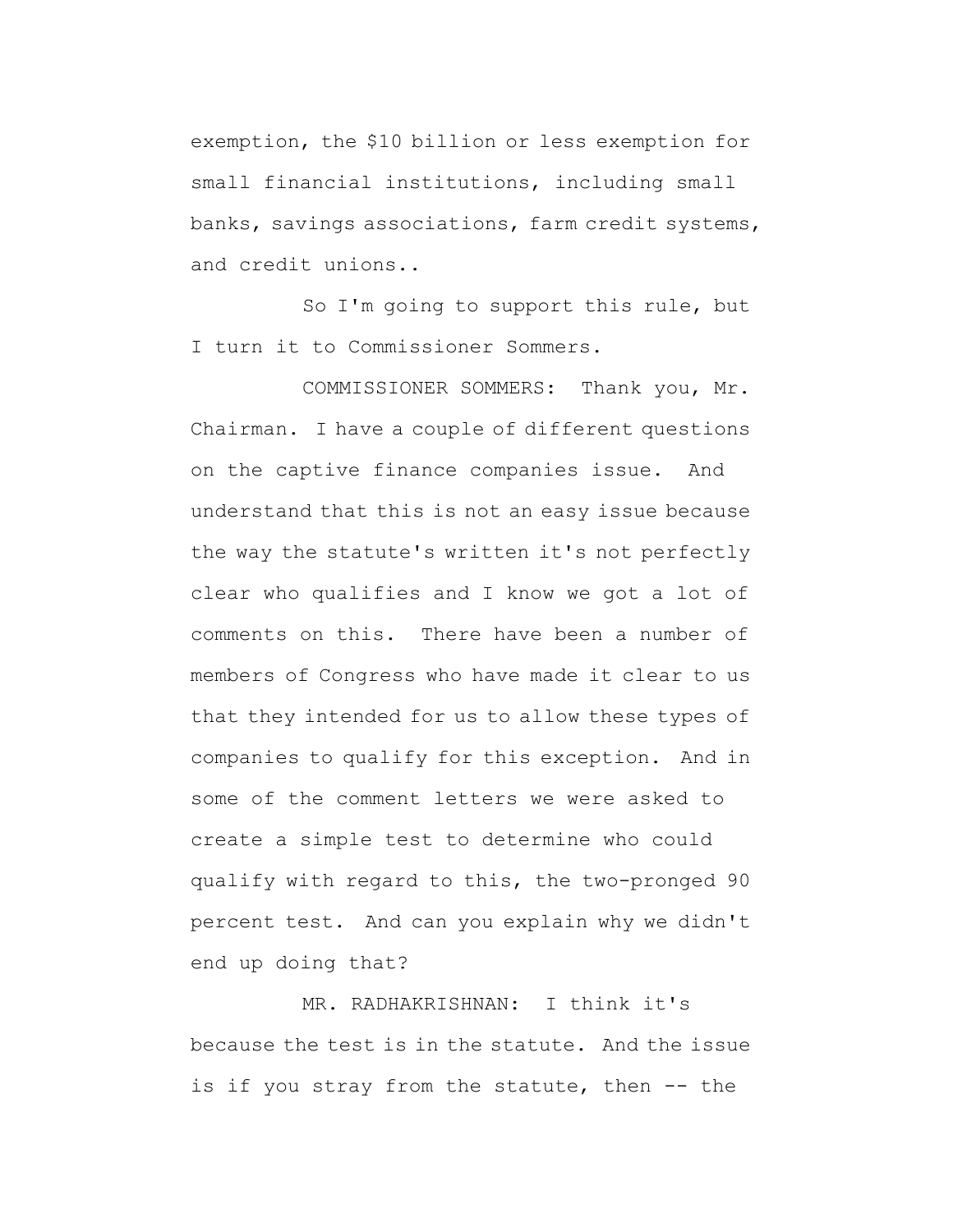question is if you stray, what line are you going to draw? If you're going to draw some other line, then you're ignoring the statute.

In our view -- well, the Division's view, the statute is very clear. It may not be perfectly written, in which my response is then it's up to Congress to fix it. And with all due respect to members of Congress who want us to do things, they're the lawmakers, not us.

And I'm really expressing a personal opinion, I'm very concerned about the Commission or the staff recommending things to the Commission to give effect to somebody's intention as expressed in a letter somewhere. We have a statute to look at and I urge the Commission not to stray from the statute.

So the statute has a two-pronged test. One, the definition of a financial entity does not include an entity whose primary business is providing financing and uses derivatives for the purpose of hedging underlying commercial risk relating to interest rate and foreign currency exposures, 90 percent or more of which arise from financing that facilitates the purchase or lease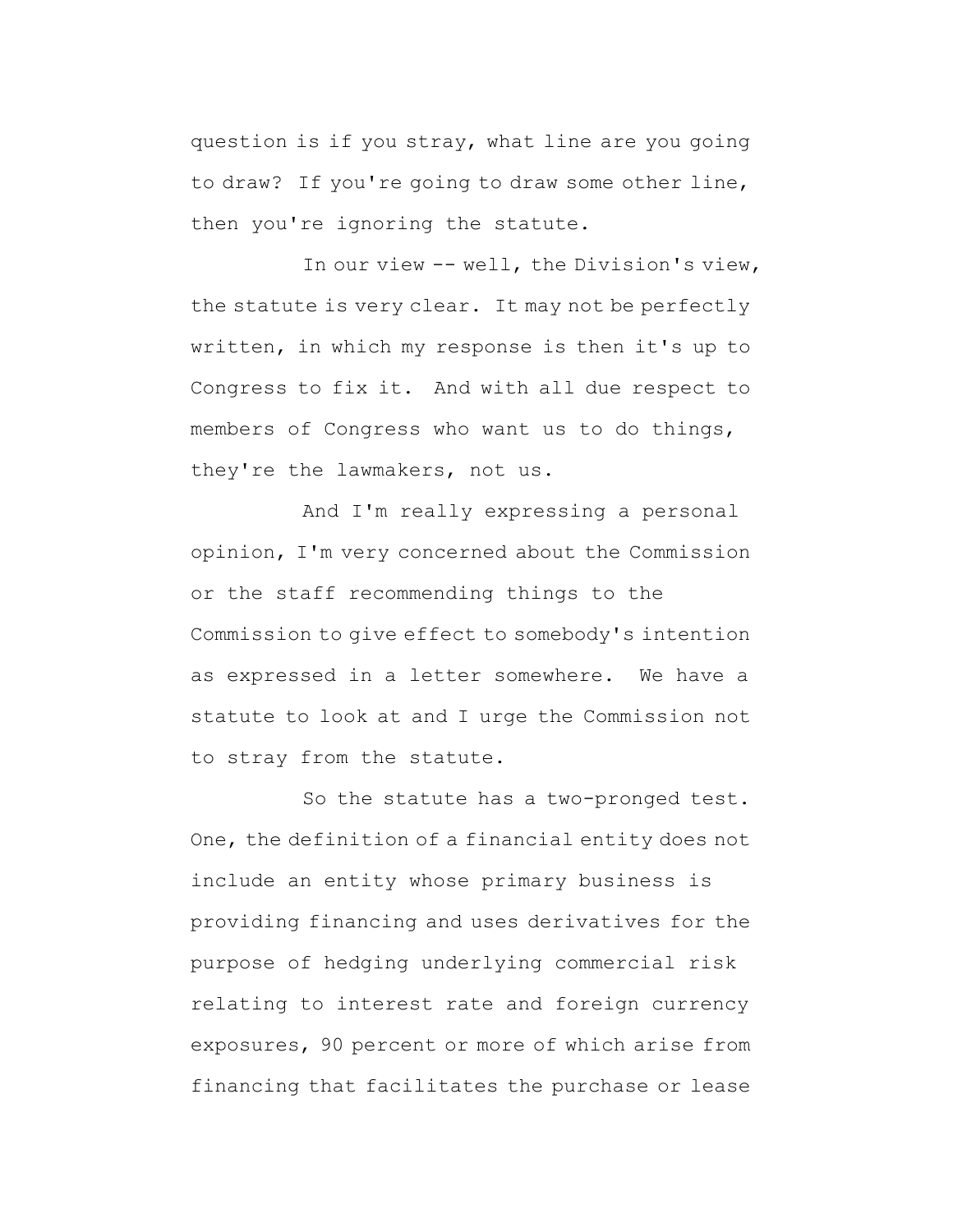of products. So the exposures, 90 percent of the exposures or more have to arise from financing that facilitates the purchase or lease of products and then 90 percent or more of which are manufactured by the parent company.

So the staff thought that that was pretty clear. It may be that this was put in for and benefits certain companies. It is what it is. We thought that that was a very clear test and so we just didn't know what other test we could provide.

COMMISSIONER SOMMERS: And so we've chosen to read the statute as those two prongs have to be read separately --

MR. RADHAKRISHNAN: Exactly, right.

COMMISSIONER SOMMERS: -- yet you have to meet both tests in order to qualify.

MR. RADHAKRISHNAN: Right, correct. Correct.

COMMISSIONER SOMMERS: So, you know, I think that this may be an area where if we have not gotten it right, that Congress may choose to revisit because I do not disagree with you that this is not crystal clear. When you take into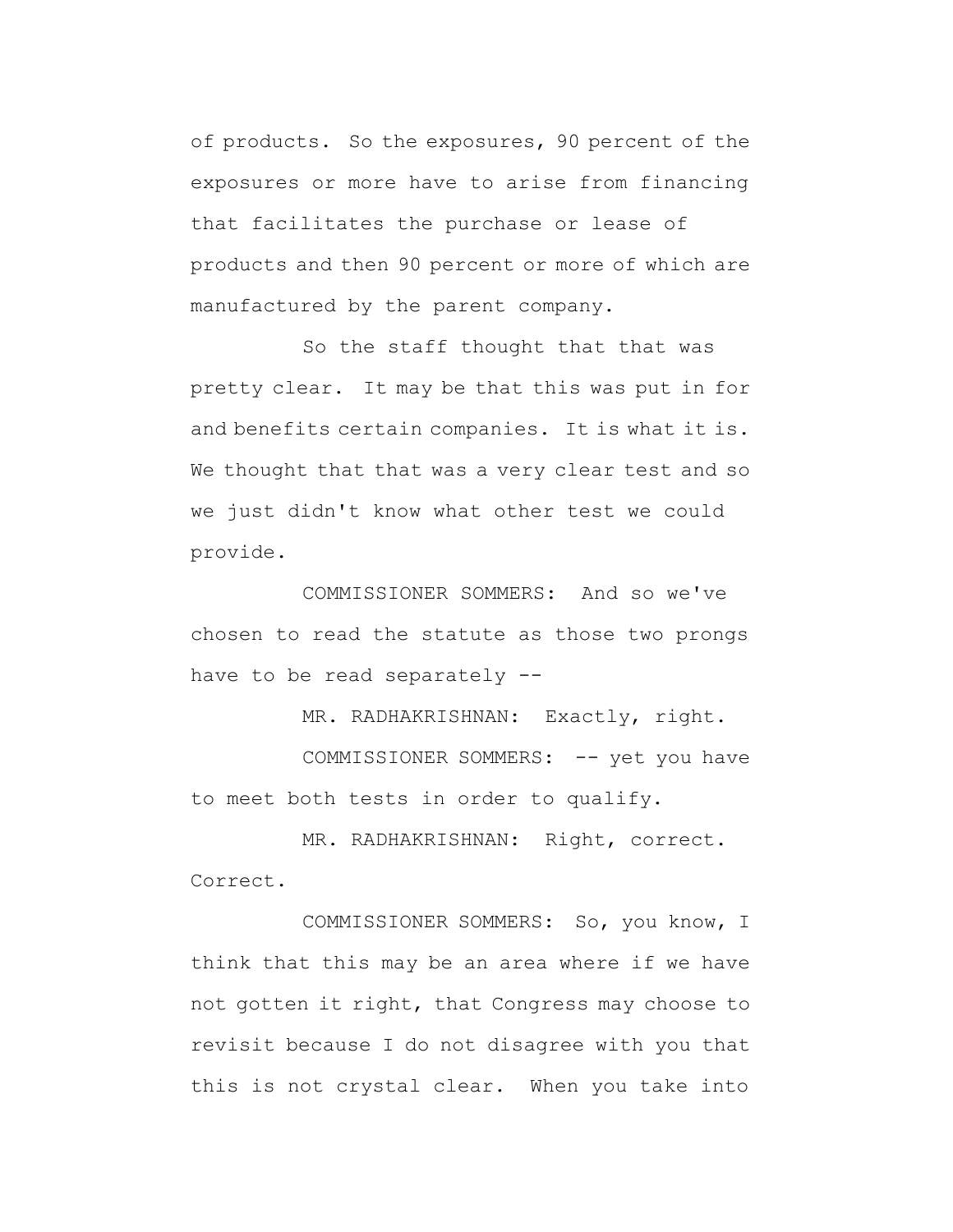consideration somebody's specific business use of this type of exception, you know, will we, on a case-by-case basis, be able to allow somebody to take advantage of this exception if it's not clear to them in reading the statute whether or not they qualify?

MR. RADHAKRISHNAN: I think there have been some people who commented about certain activities. And I think -- well, two things. One, people have invited us to just ignore one of those prongs, which I submit we cannot do. Two, some of them -- the question relates to 90 percent or more of which are manufactured by the parent company. Right?

So somebody says I got a car dealership and, you know, I got a Volkswagen dealership and a Subaru dealership. Right? But I'm in the business of selling cars, so does it apply for both of them? And the answer -- and let's say the captive company is a Volkswagen company. I'm not picking on Volkswagen, but, you know, it just happens. So can they qualify if they finance Subarus? The answer is no, they can't because it says, "90 percent or more of which are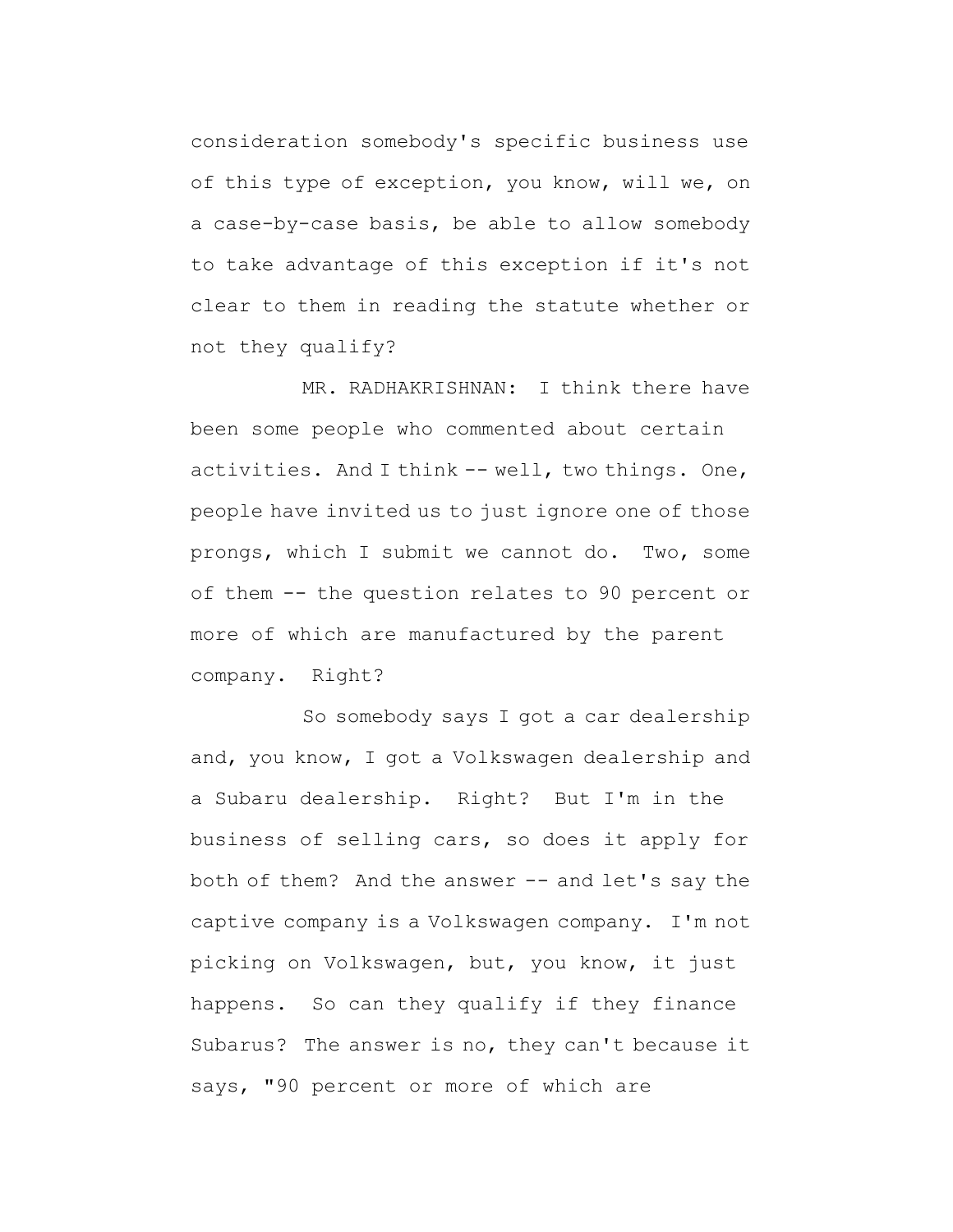manufactured by the parent company." So if you're VW Credit and you're providing financing for buying Subarus because the guy who's your dealer happens to sell both VWs and Subarus, you can't take advantage of this exception.

So basically what I'm saying is if it's VW Credit or Ford Credit, 90 percent or more of the sales have to be sales of Ford Motor cars.

COMMISSIONER SOMMERS: Okay, thank you. I do think this may end up being an issue for some people.

My next question, again, to reiterate, I'm very encouraged to know that we have included the exception for the small financial institutions. Even though we decided to stick with the 10 billion, at least it's in there.

Footnote 80 suggests that we're in harmony with the SEC on their proposal. Did the SEC also propose a \$10 billion threshold? What are we --

MS. DONOVAN: Yes.

COMMISSIONER SOMMERS: Oh, okay.

MS. DONOVAN: Yes, they haven't finalized the rule, but the proposal was taken --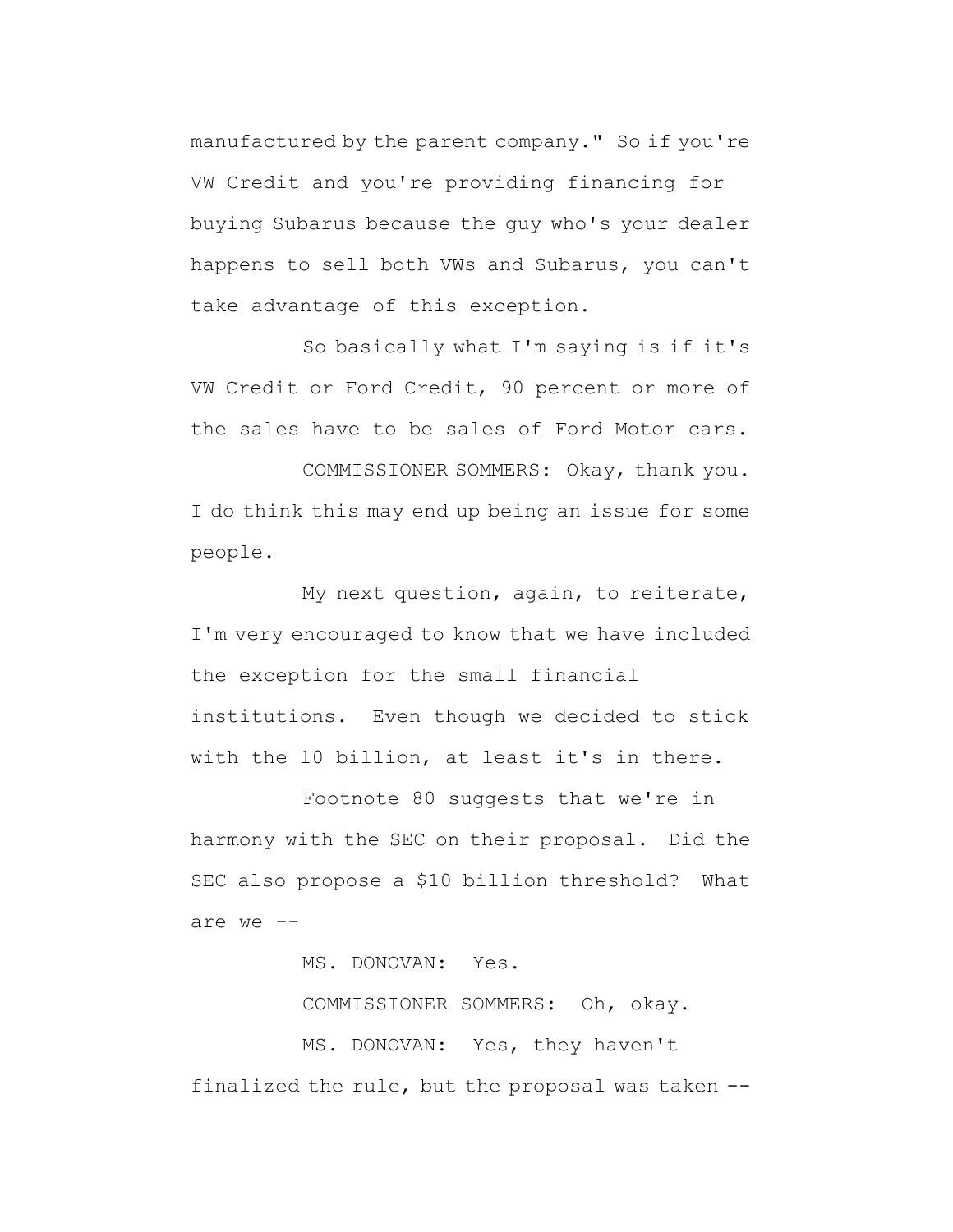COMMISSIONER SOMMERS: But their proposal was also the \$10 billion threshold.

MS. DONOVAN: Yes.

COMMISSIONER SOMMERS: Thank you. One other small issue is in the Preamble it talks about what a swap dealer would do in case of a limited designation and how they would potentially take advantage of an end-user exception if they've been deemed a swap dealer, but maybe only for one commodity. Could you explain how that might work?

MR. RADHAKRISHNAN: I think the provision you're referencing in the Preamble was talking about the need for swap-by-swap reporting of use of the end-user exception so that if a limited designated swap dealer were electing the end user exception for swaps for which it is not a designated swap dealer, the Commission would know that and would know that it's correctly electing the exception.

COMMISSIONER SOMMERS: But how, I guess, practically will that work? When somebody has been deemed by us to have the limited designation, will that be in some sort of unique entity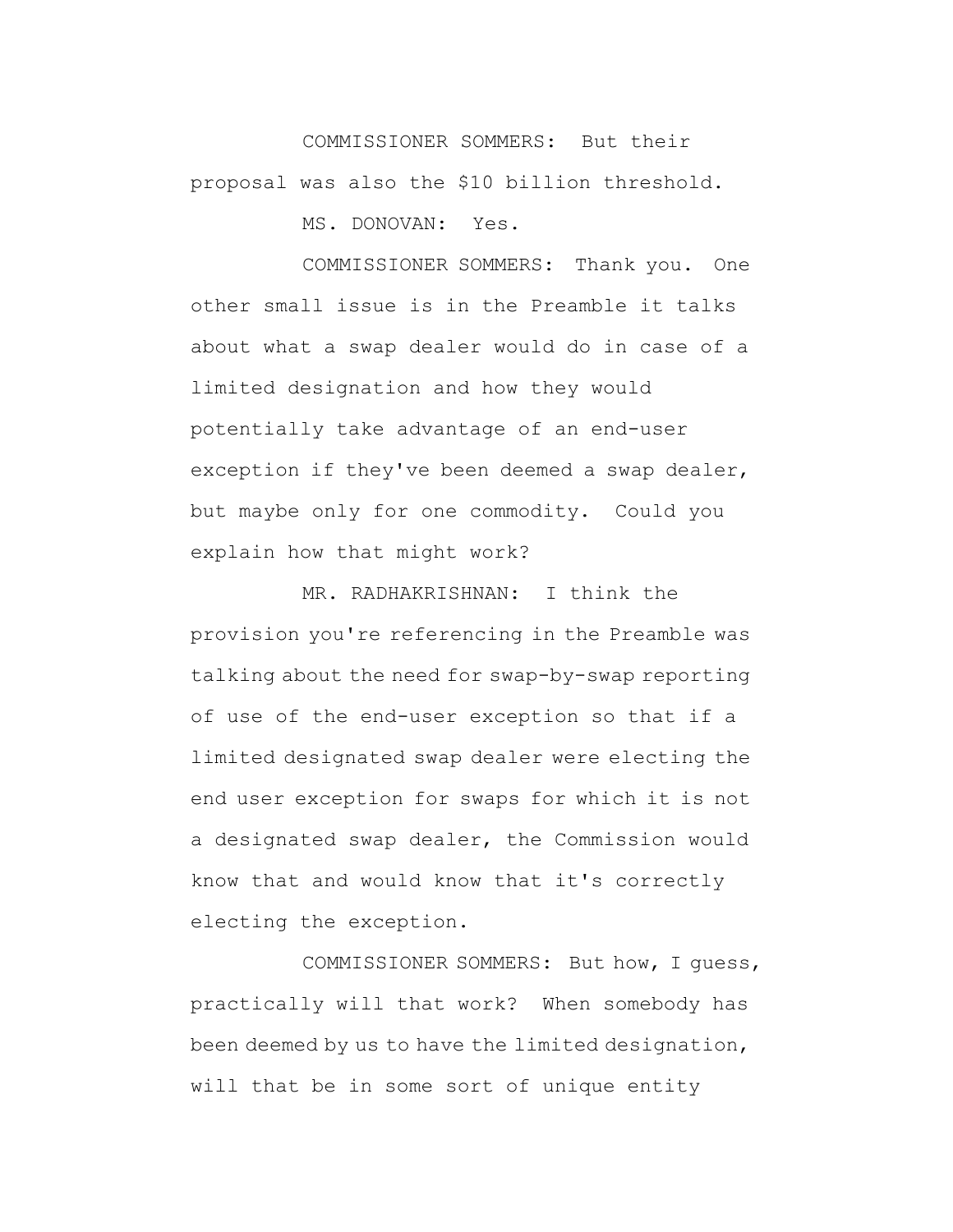identifier that they are a swap dealer for one specific commodity?

MR. RADHAKRISHNAN: I believe that is what is contemplated, yes.

COMMISSIONER SOMMERS: Okay, thank you. CHAIRMAN GENSLER: Thank you, Commissioner Sommers. Commissioner Chilton?

COMMISSIONER CHILTON: Thank you. Thanks to the team for your good and hard work on this.

Could somebody, I don't know who's appropriate, explain the difference between hedging in this context? You know, hedging runs through a bunch of the rules that we're doing. It's at the very core of, you know, the Commodity Exchange Act. So we've got it in position limits, but we also have it, you know, people talk about it with regard to the Volcker Rule. So what is the difference between hedging in this context for end users and the Volcker Rule hedging?

MR. RADHAKRISHNAN: Dan's going to answer that.

COMMISSIONER O'MALIA: Hey, Commissioner Chilton, maybe you could ask also in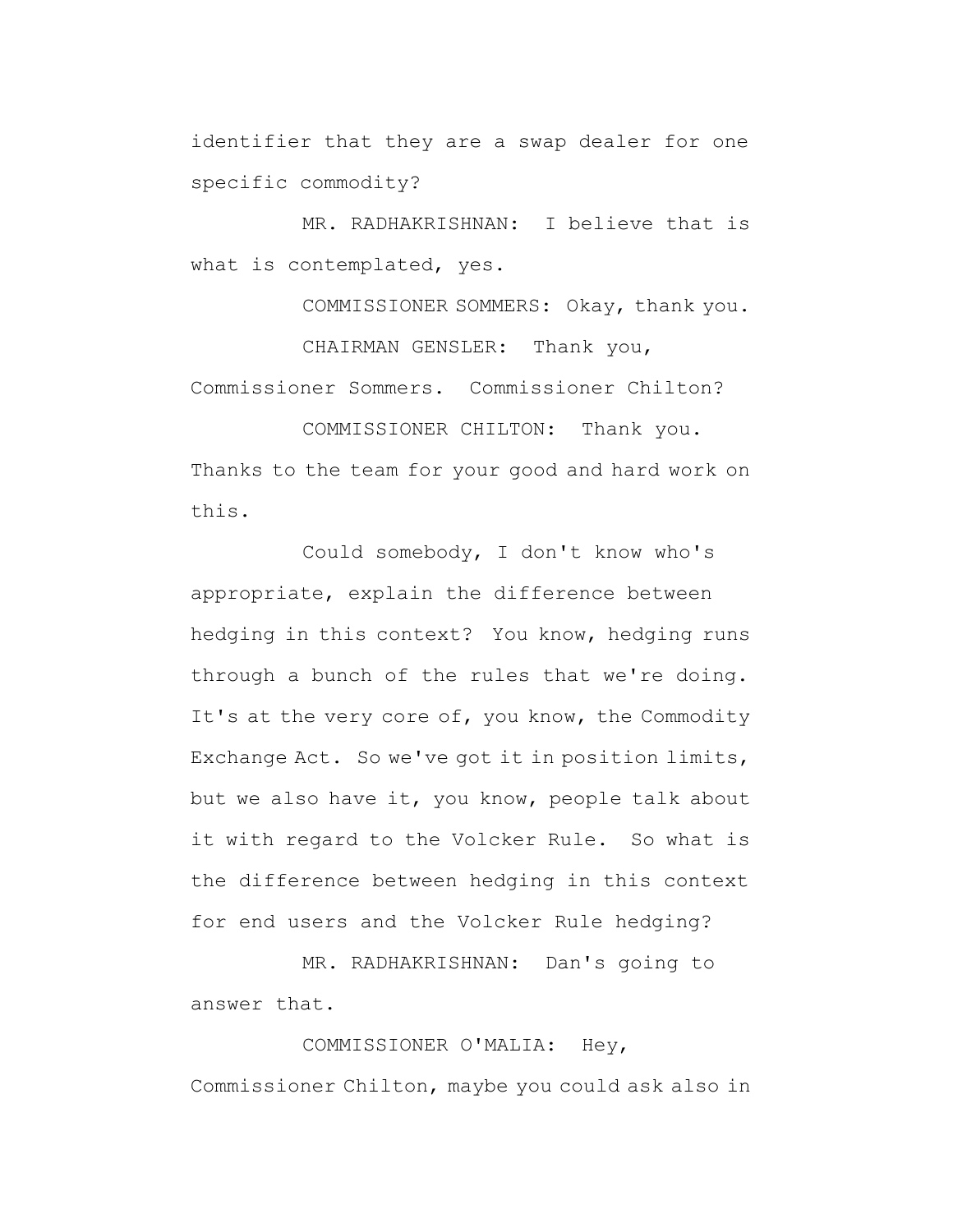the context of swap dealer definition as well.

COMMISSIONER CHILTON: Yes.

COMMISSIONER O'MALIA: Because that's a different definition.

COMMISSIONER CHILTON: Yes, correct, good addition.

MR. BERKOVITZ: In each of these instances in the swap dealer, the major swap participant, position limits is another context, which it is. The end-user exception and the Volcker Rule, the analysis starts with the actual text of the statute and see whether the words are similar or different. In the end-user exception the terminology and the phrase is, "hedging or mitigating commercial risk." And obviously, also one looks at the purpose of the statutory provision interpreting the language. So the hedging or mitigating commercial risk, this is for the purposes of the clearing exception for non-financial entities who are hedging or mitigating commercial risk can take advantage of the end-user exception.

In the Volcker Rule, which seeks to limit proprietary trading by certain financial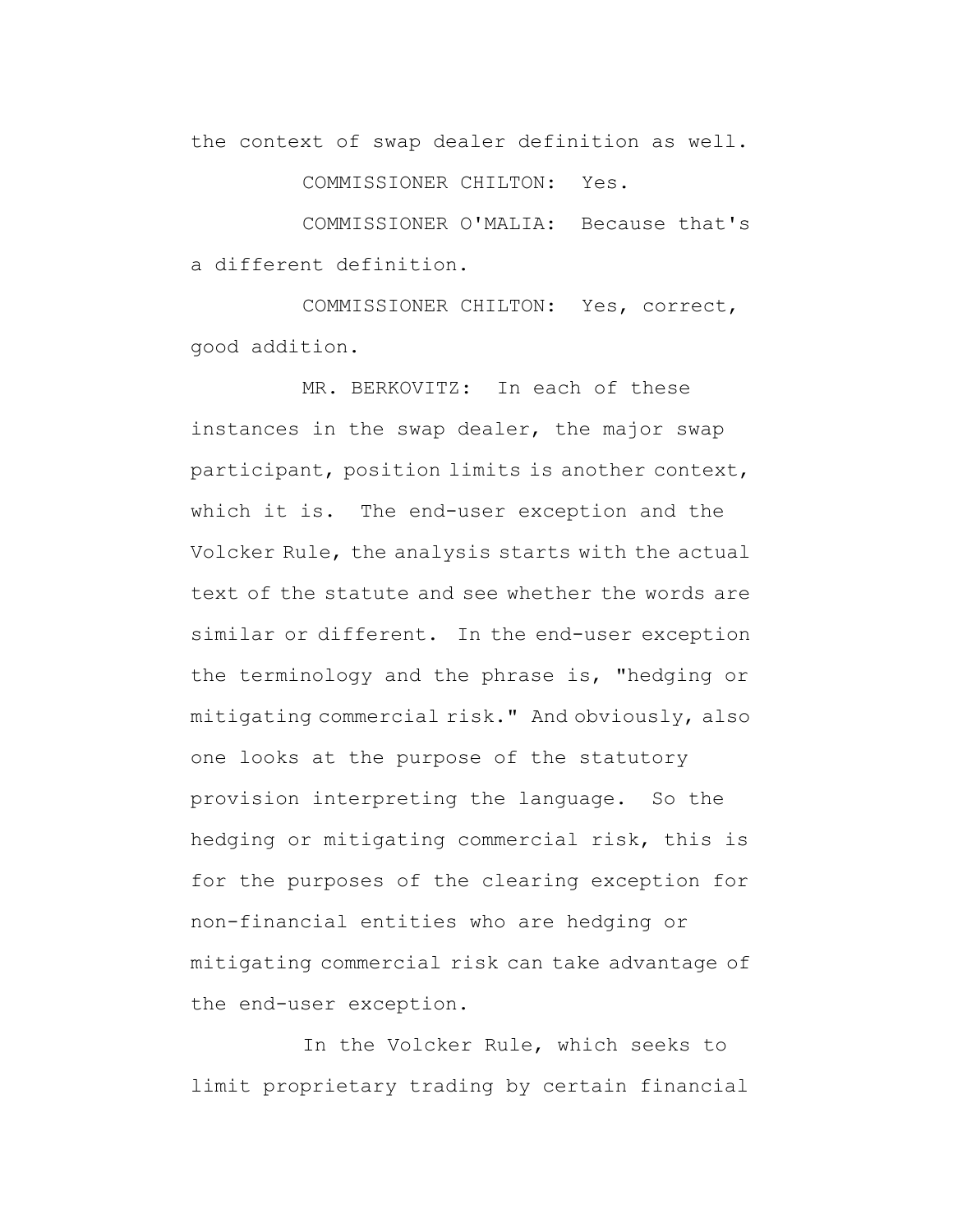institutions, there's an exception from the proprietary trading. And I'll just read the statutory language because it is very different from what we have in the end-user exception. In the Volcker Rule the exception is for "risk mitigating hedging activities in connection with and related to individual or aggregated positions, contracts, or other holdings of a banking entity that are designed to reduce the specific risks to the banking entity in connection with and related to such positions, contracts, or other holdings."

So it's a very different statutory language, it's a different statute. In fact, it's the Bank Holding Company Act versus the Commodity Exchange Act, so they're in two different contexts. The analysis under each statute would be you have to look at any specific context wouldn't necessarily be the same in both circumstances.

COMMISSIONER CHILTON: So essentially, to put in layperson's terms, commercials under the Commodity Exchange Act, they're hedging a business risk and it's a hedge when they enter into it. The Bank Holding Company Act where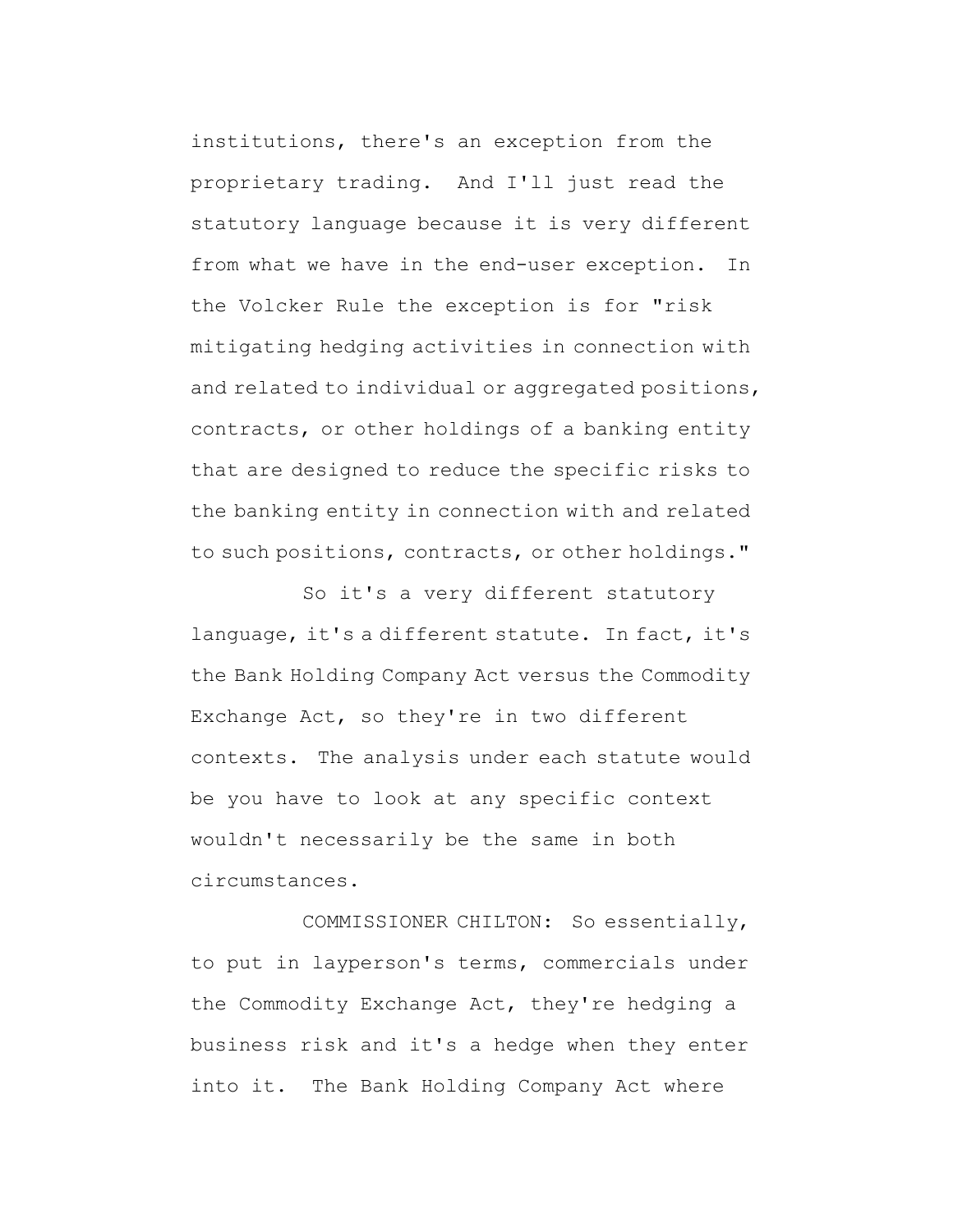Volcker is really just deals with the bank's financial institutions. And once you enter into the hedge under the proposal in Volcker, you have to monitor that hedge to keep tabs on it to make a determination whether or not it continues to be a hedge.

And the reason for the difference, also, I mean, they're two separate statutes and one's not ours, but, you know, the commercials that are hedging their risk, they're not systemic risks to our economy like financial institutions. I mean, these commercials are at the very heart of what we do and hedging your risk is like the basics of why you have a derivative industry. So is that pretty much correct?

MR. BERKOVITZ: Those are correct.

COMMISSIONER CHILTON: Thank you.

CHAIRMAN GENSLER: Commissioner Chilton, if I can engage you and maybe the staff, but I think that what we're doing here is appropriately doing a very broad interpretation of hedge or mitigate commercial risk because Congress wanted non-financial companies to get a choice. I mean, there may be occasionally a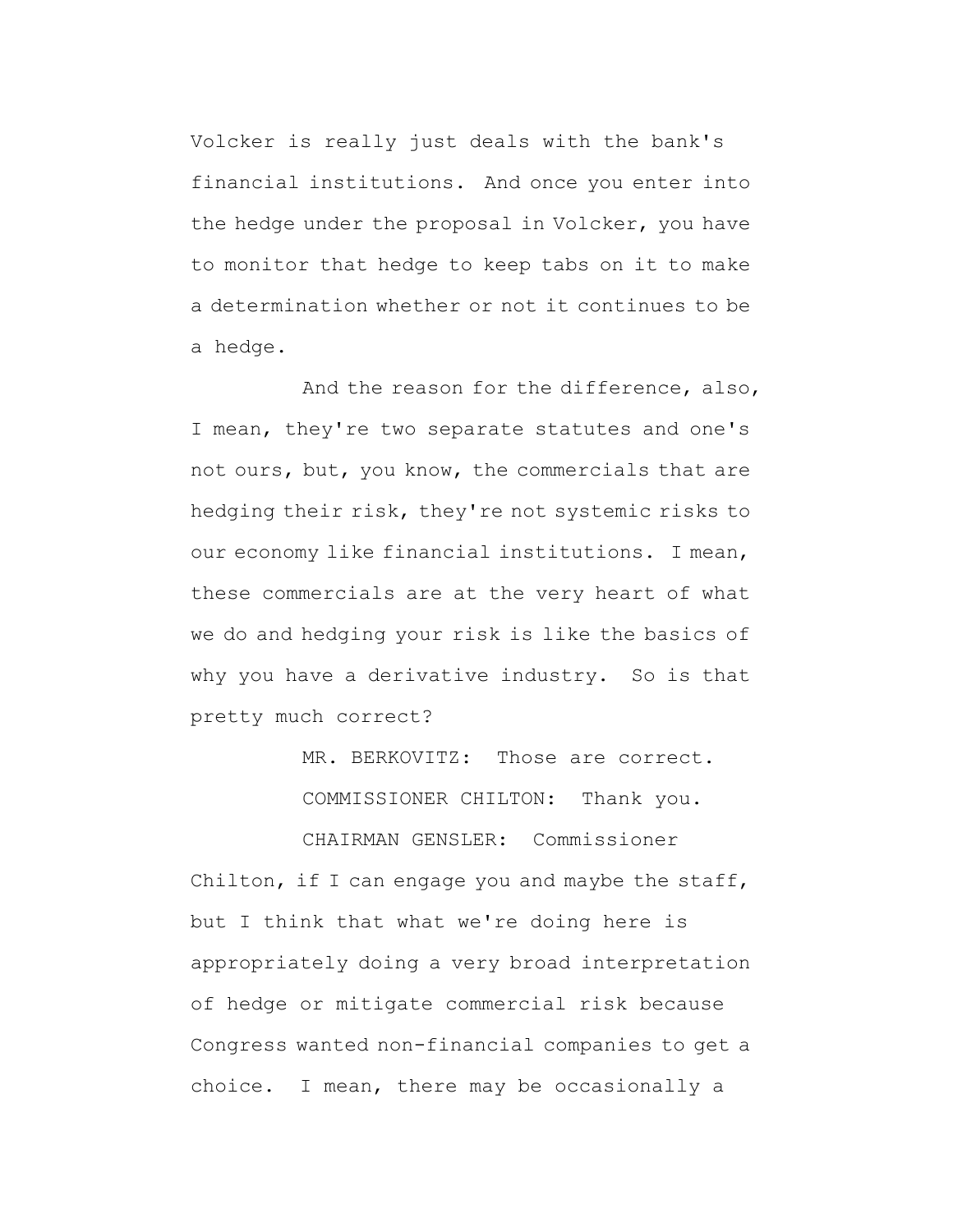non-financial company that's speculating and it's truly not hedging or mitigating commercial risk, but I think we have in front of us a very broad definition of hedge and mitigate commercial risk. I think when Congress used that word "hedge" in the Volcker Rule, they would be probably pretty disturbed with us if we had such a wide remit there that it would swallow up the proprietary trading band.

So if we had to have only one, and maybe this goes to Commissioner O'Malia's question, if we had to have only one way to define what hedging is for all three of these rules, we might not line up with congressional intent. I think congressional intent here was be very liberal with the definition so that any non-financial entity other than a true speculator can kind of meet this end user thing. I don't think that's what Congress intended necessarily in every place. Yes, but that's how I think of it.

COMMISSIONER CHILTON: Agreed.

CHAIRMAN GENSLER: Can I ask a follow-up on Commissioner Sommers' question because it just -- before I turn? In the release that we have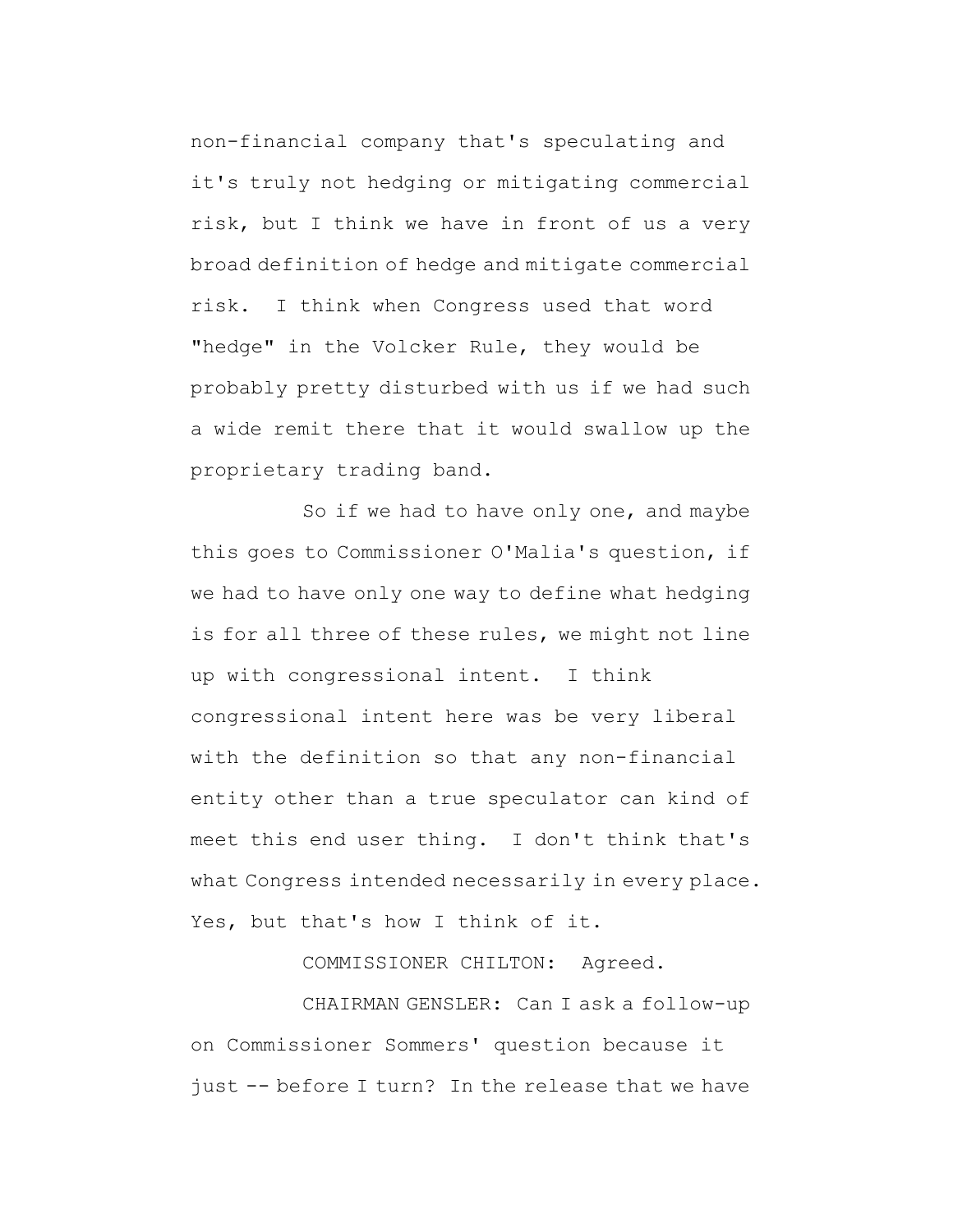in front of us, Erik or Ananda, we do, I think, address this captive finance and I think in a way that's very helpful to the commenters when they asked. I mean, they asked several questions, but the one that I was most focused on and I worked with staff on and I think a number of commissioners worked on pages 19 and 20 is that captive finance companies had asked the Commission whether "financing that facilitates the purchase or lease of products," which I think is a quote from the statute, "should be measured on a single entity or consolidated." We went through that. I think we addressed that.

And then we go further, "Captive finance companies discuss ways in which finance companies might facilitate," and they focused on the word "facilitate" in the statute and how we might interpret that word "facilitate." And I was pleased that we ended up  $--$  and one of the reasons I'm supporting this is that, you know, commenters asked, well, if you were selling the engine or the boat and the engine and the boat have to come together, how do we interpret the word "facilitate"? Because you might be selling the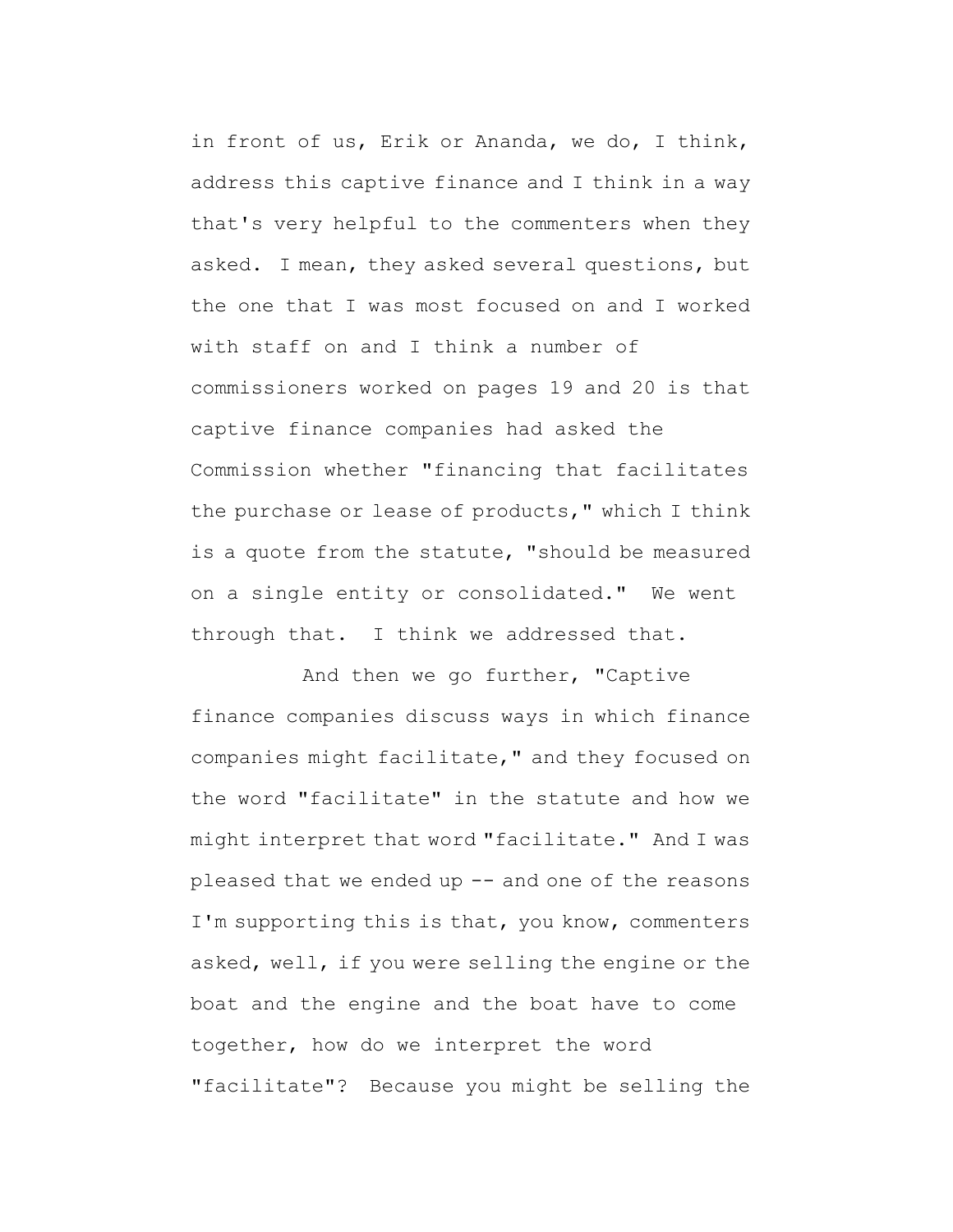engine or the boat in the financing. And these keywords are, "The Commissioner agrees," this is on page 20, "The Commission agrees that the word 'facilitates' as used in Section 2(h)(7)(C)(iii) should be interpreted broadly to include financing that might indirectly help to facilitate the purchase or lease of products."

So, I mean, that was a key provision that I think a lot of us, you know, weighed in on. It was important to a number of commissioners' offices. I just want to make sure I -- I mean, Erik?

MR. REMMLER: Yes, that's correct. In terms of interpreting the word "facilitates" in this provision we provided guidance that we would interpret it broadly. I would also add that we received a number of questions regarding what does "90 percent manufactured" mean? Does it require that the components also be manufactured? And we indicated that, no, the manufacturing would look to the final act of actually putting the product together and not that the parent corporation needs to manufacture 90 percent of all components.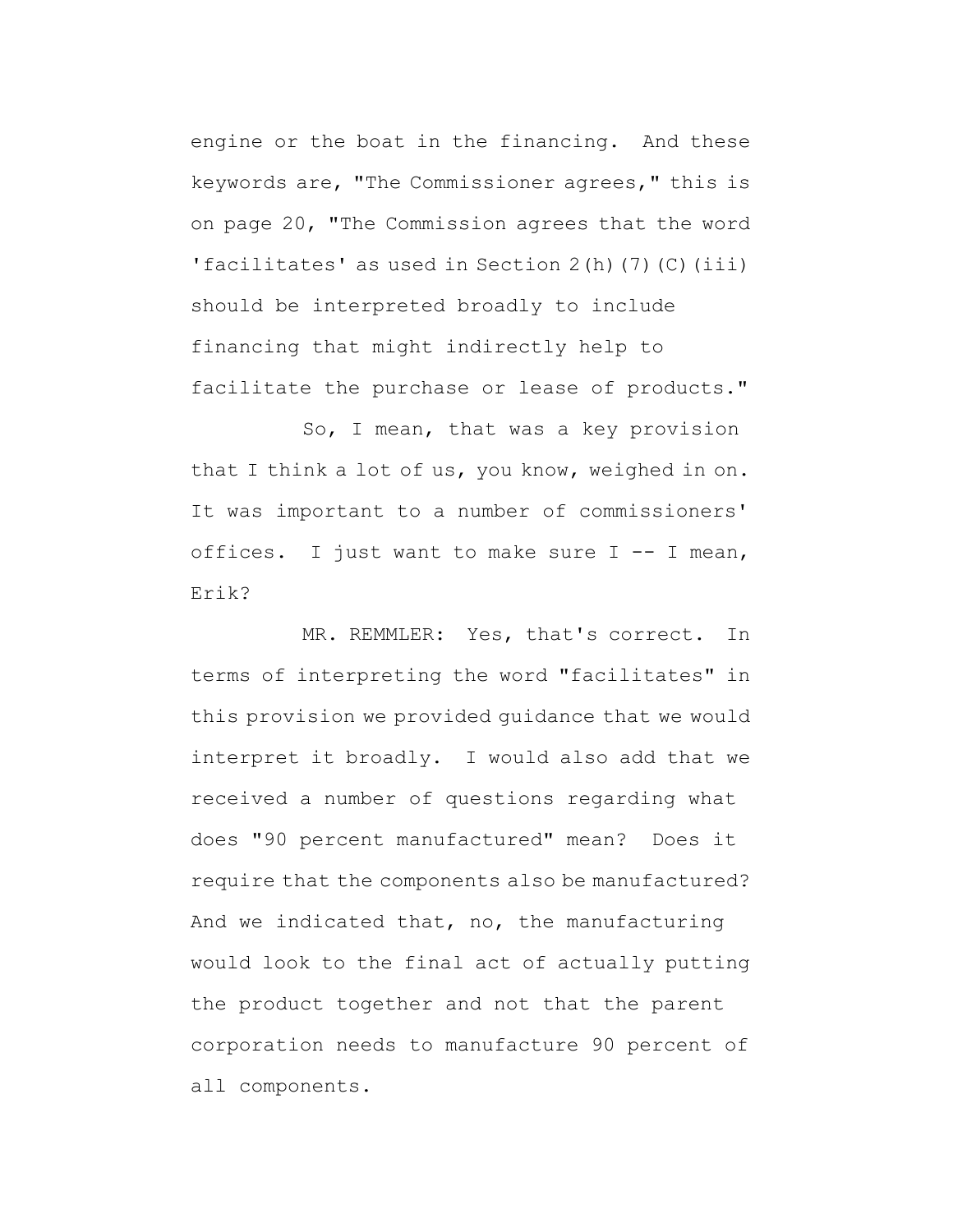CHAIRMAN GENSLER: Thank you. I'm sorry to interrupt the flow, but Commissioner O'Malia? COMMISSIONER O'MALIA: Thank you very much. I don't know whose question I'm building on, but one of them regarding the Bank Holding Company Act and this financial entity or this Treasury affiliate issue that we've discussed a little bit here..

Treasury affiliates may fall under a Bank Holding Company Act designation, one of their company's affiliates, and, therefore, we can't provide them this exclusion, is that correct, under our rules because they're not under our rules? They're under the Bank Holding Company Act, is that correct?

MR. REMMLER: In terms of interpreting what that provision, what the Bank Holding Company Act means, no, we said that that is within the jurisdiction of the Federal Reserve.

COMMISSIONER O'MALIA: I just have one other question. International financial institutions, foreign central banks, and foreign governments, according to the Preamble these entities are not subject to the clearing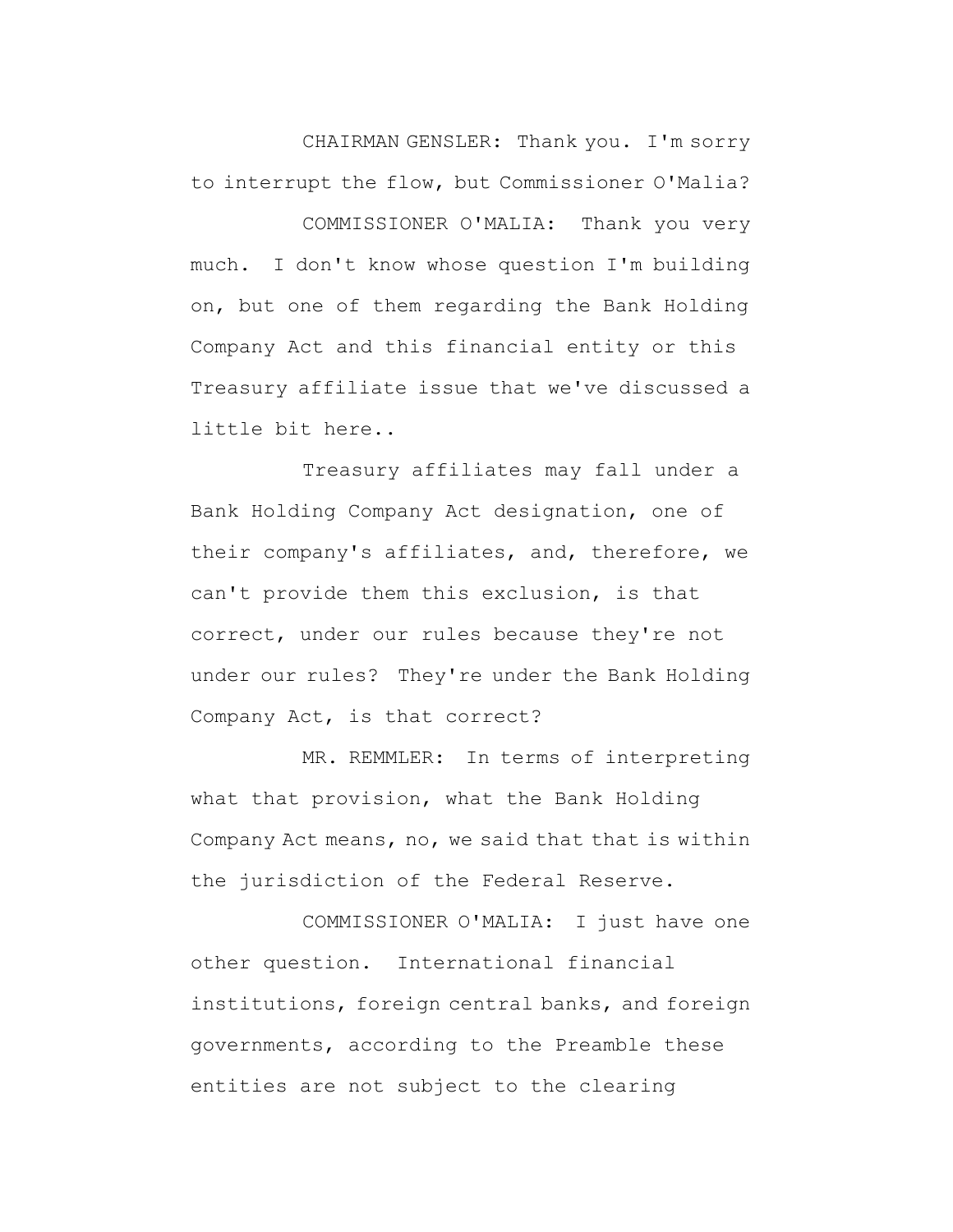requirement under 2(h). How does the inapplicability of this clearing requirements affect the applicability, if at all, of the recent cross-border guidance that we've provided? What is that relationship? Do these rules work at cross purposes or are they consistent?

MR. RADHAKRISHNAN: To be honest with you, I haven't read the Cross-Border Release, but I would suspect that if we say that these are not financial entities, I'm not sure whether the Cross-Border Release would capture them as swap dealers. This has to go to whether you got a clear or not, but.

CHAIRMAN GENSLER: Dan, you want to come up to the table as one of the key authors of the Cross-Border Release?

MR. BERKOVITZ: And I have to ask, sorry, if you could repeat the question.

COMMISSIONER O'MALIA: Sure. International financial institutions, foreign central banks, and foreign governments, under this release, the end user, these entities are not subject to the clearing requirement. And I'm just wondering is that consistent with where we are on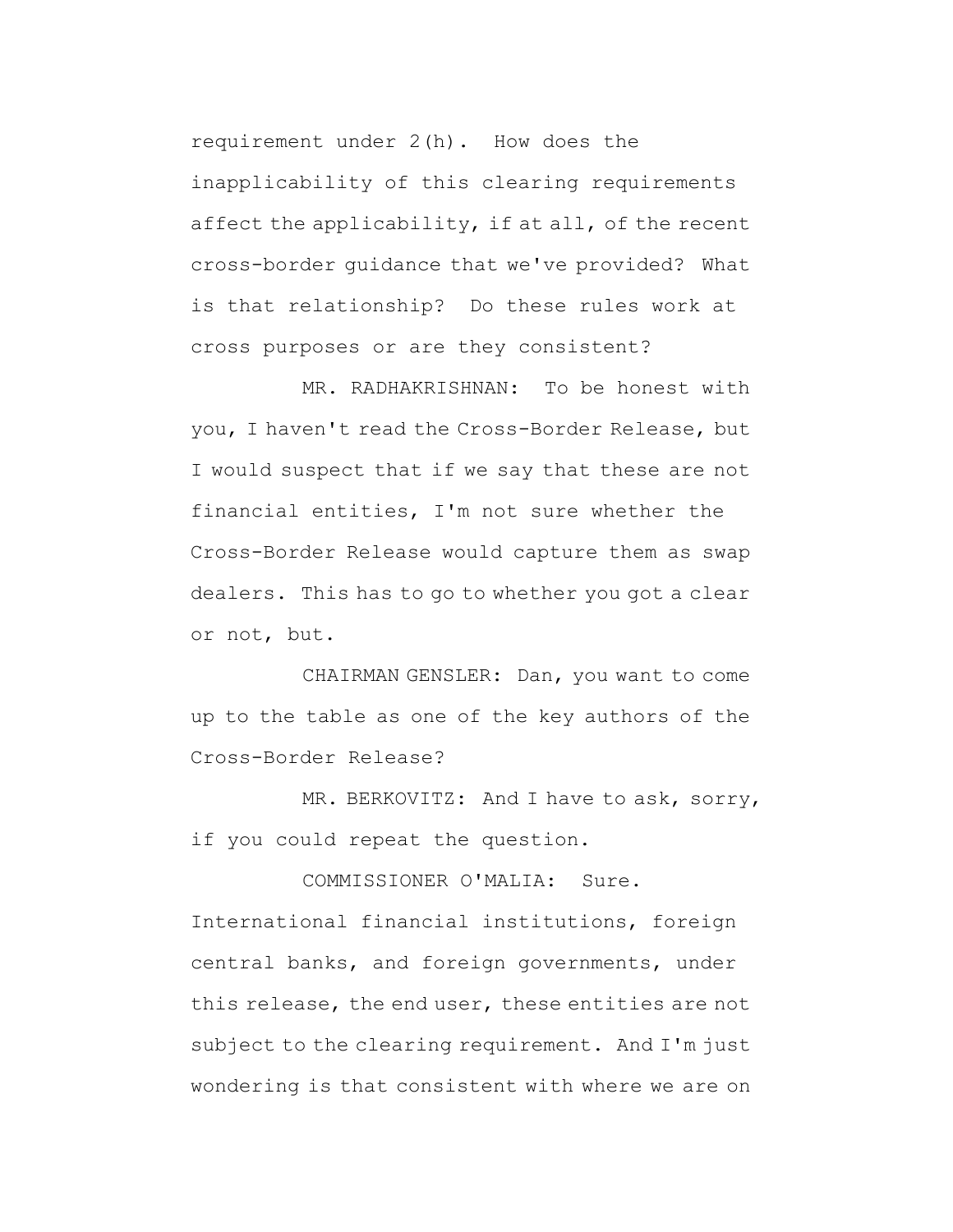cross- border?

CHAIRMAN GENSLER: I think in your first category you're reading is a term from the release that basically relates to multilateral --

COMMISSIONER O'MALIA: Right.

CHAIRMAN GENSLER: -- like the World Bank.

COMMISSIONER O'MALIA: The World Bank, correct.

CHAIRMAN GENSLER: The World Bank, the IMF.

> COMMISSIONER O'MALIA: IMF, correct. CHAIRMAN GENSLER: Et cetera.

MR. BERKOVITZ: That is consistent with what we actually did in the swap dealer definition and the entities definitions rules, where --

COMMISSIONER O'MALIA: They're exempt in that.

MR. BERKOVITZ: From that. From the registration requirement, from that..

COMMISSIONER O'MALIA: Okay. So my question was regarding the cross-border, what is it?

MR. BERKOVITZ: I'd have to check. It's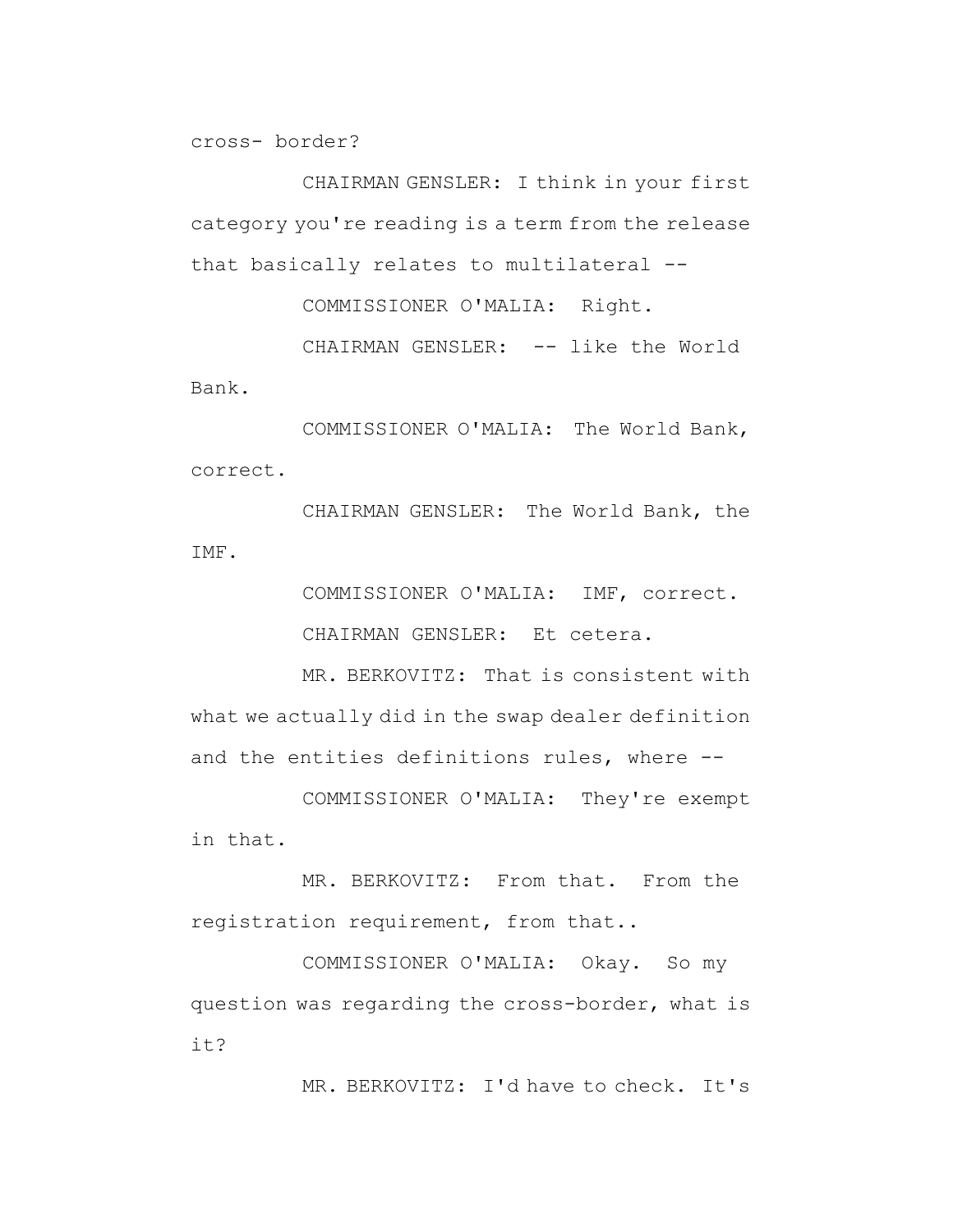not inconsistent with what we did on cross-border.

COMMISSIONER O'MALIA: Okay.

CHAIRMAN GENSLER: Yes, and I think it is -- I mean, if we're allowed to try to do this, but I think that in the Cross-Border Release if you are an international banking organization and you're dealing with a sovereign, that sovereign's not a U.S. person. I mean, that would be correct, right?

MR. BERKOVITZ: Correct. That's correct. That's correct.

CHAIRMAN GENSLER: So to use Dan's term, it's not inconsistent, but it's sort of because they're non-U.S. Persons. I think it wouldn't count towards the de minimis probably is you're doing it, you know, out of your -- you know, Deutsche Bank is doing it or somebody else.

MR. BERKOVITZ: That's correct.

COMMISSIONER O'MALIA: Thank you, Dan. That's all I have.

CHAIRMAN GENSLER: Commissioner Wetjen?

COMMISSIONER WETJEN: I want to build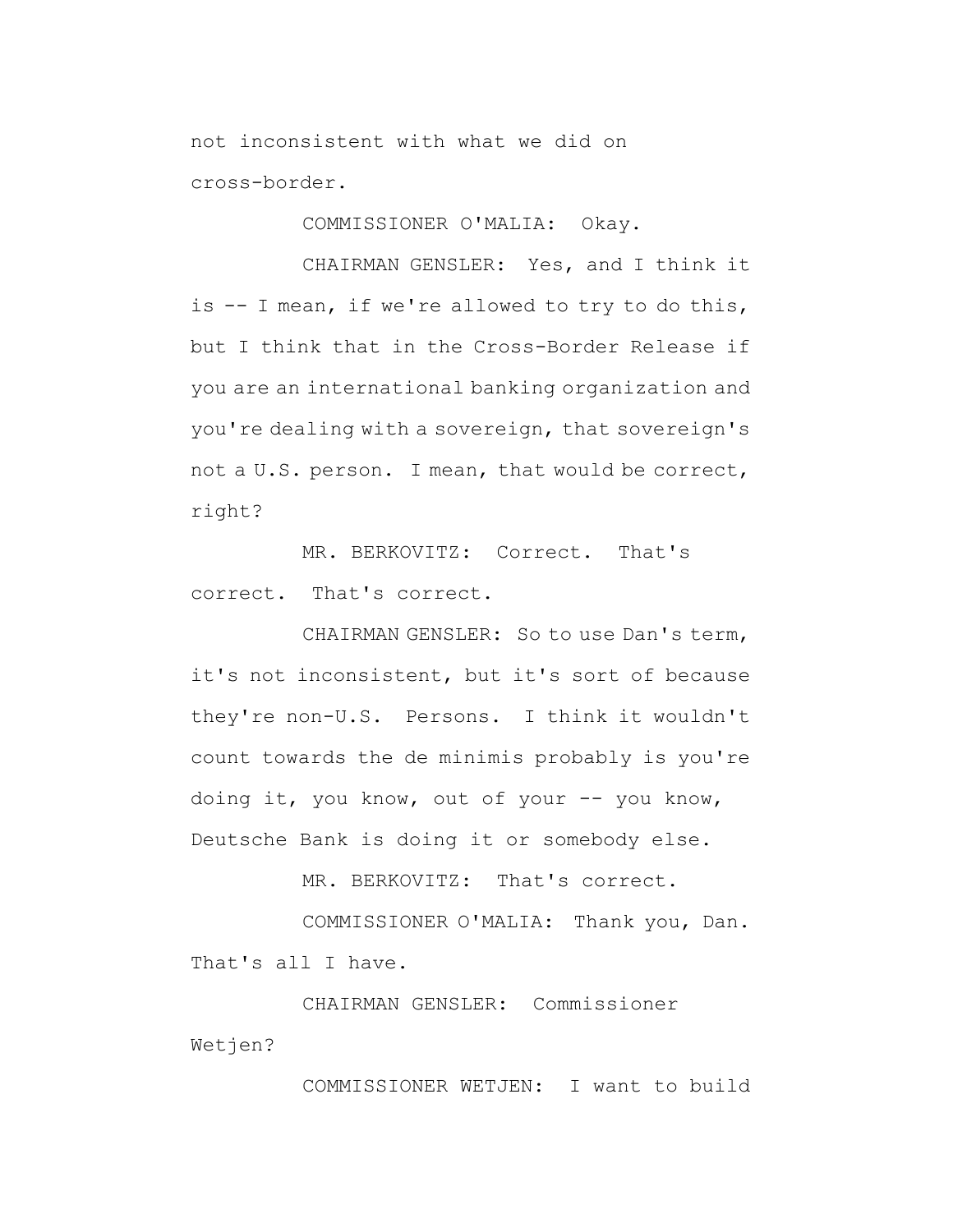on one of Commissioner O'Malia's questions. He was talking about financial entities and how they're defined under the rule. But it is the case under this rule that there are instances when a financial entity can avail itself of the end-user exception, correct?

MR. REMMLER: Yes, that's correct.

COMMISSIONER WETJEN: And does the rule provide for sufficient flexibility to provide the exception for a variety of different types of corporate structures? And to be more precise, sometimes in a corporate family the entity that's actually facing the market can take a variety of shapes and forms, but I believe it was the intent of the release to allow for any number of different forms and still provide that the end-user exception can be made available to those companies. Isn't that the idea?

MR. REMMLER: The provision in the act that defines financial entity is fairly specific and complete. And the act also provides certain exemptions from that definition that are specific, for example, the captive finance corporation company provision. This small financial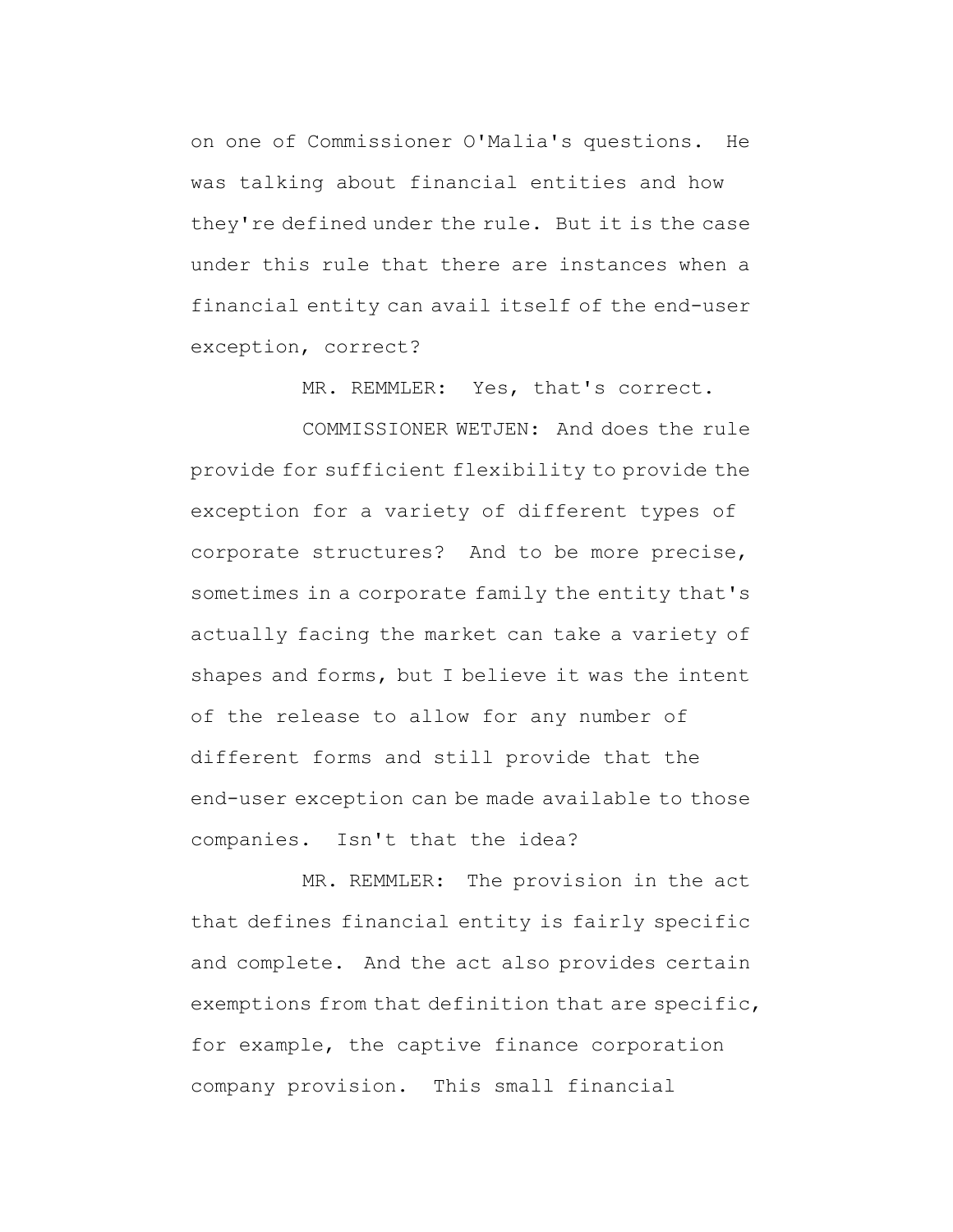institution provision that's in the rule would apply to all small financial institution with regard to -- I think you're asking more about entities within corporations that may be financial entities. Is that correct?

COMMISSIONER WETJEN: That's correct.

MR. REMMLER: Okay. Those entities, if they're not financial entities as defined in the act, but are trading for the corporate enterprise, they themselves would be non- financial entities, and if they're hedging or mitigating commercial risk could use the end-user exception. If they are financial entities and they don't fall within one of the exemptions provided in the act, then they would not be able to use the end-user exception.

There is an exemption from the definition of financial entity in the act that we haven't discussed here yet, which provides for financial entities trading on behalf of affiliates. That provision specifically says that those entities, even if they're financial entities, can elect the end-user exception if they're trading on behalf of and as agent for the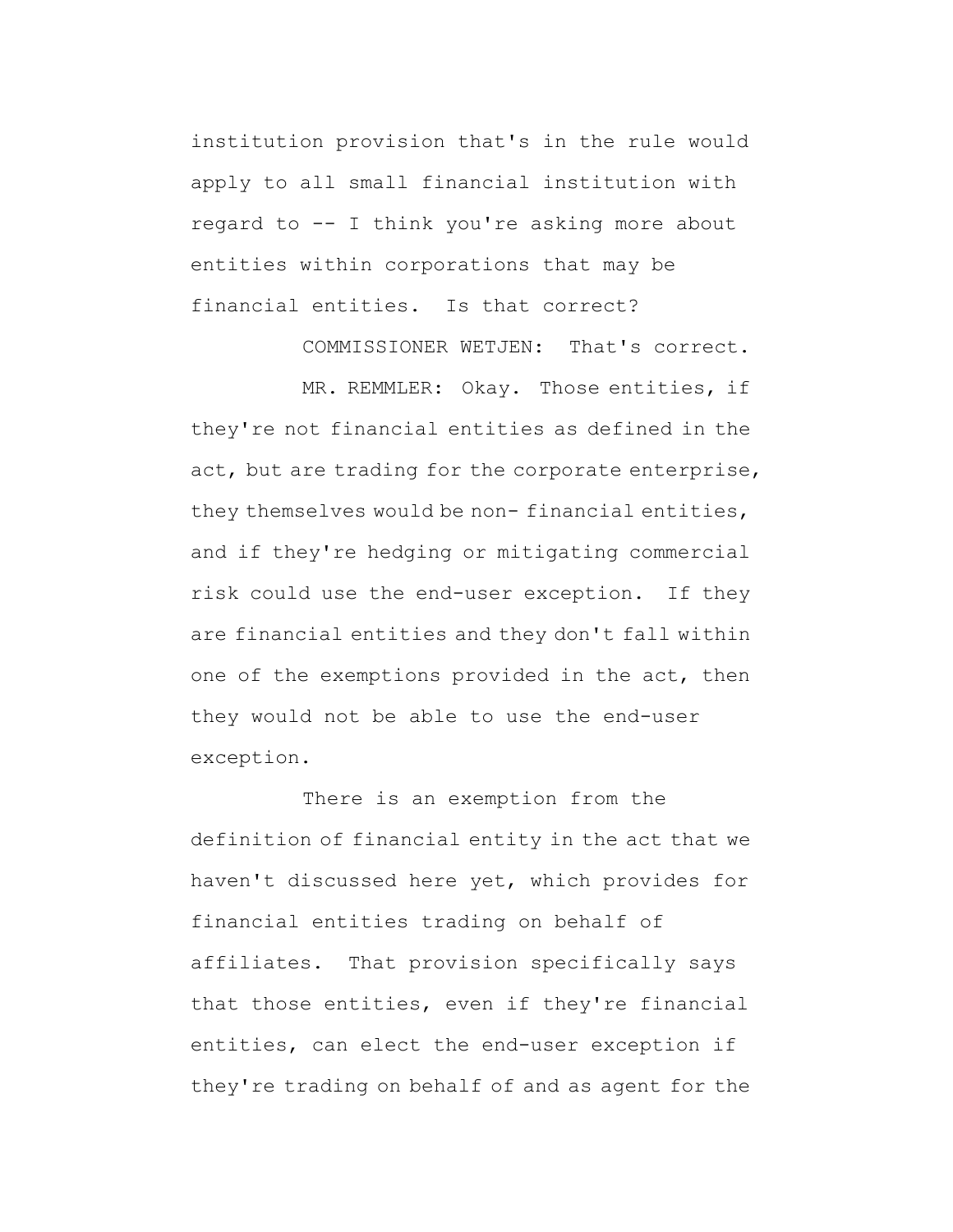affiliates.

COMMISSIONER WETJEN: Yes, that's the part of the discussion I was referring to, so I'm glad you provided that response. I don't have any further questions.

CHAIRMAN GENSLER: I thank you. I'm just going to follow on something Commissioner O'Malia said. It's not a question, but to state that it's laid out in the document and footnote 16 and around pages 9 and 10 that the international financial organizations, like the World Bank and the IMF, are sovereigns themselves, or central banks; that we did end up aligning, in essence, where the Europeans are. Because in the European provisions recently passed by the European Parliament those were not in the mandatory clearing. And so the question before this Commission, and we got a lot of public comment on, are they non-financials or financials? Of course, central banks have the word "bank" in it, but sovereigns don't. And so I think we came out in the right place here not only as a matter of international comity and law, but also so that we're best aligned with the European clearing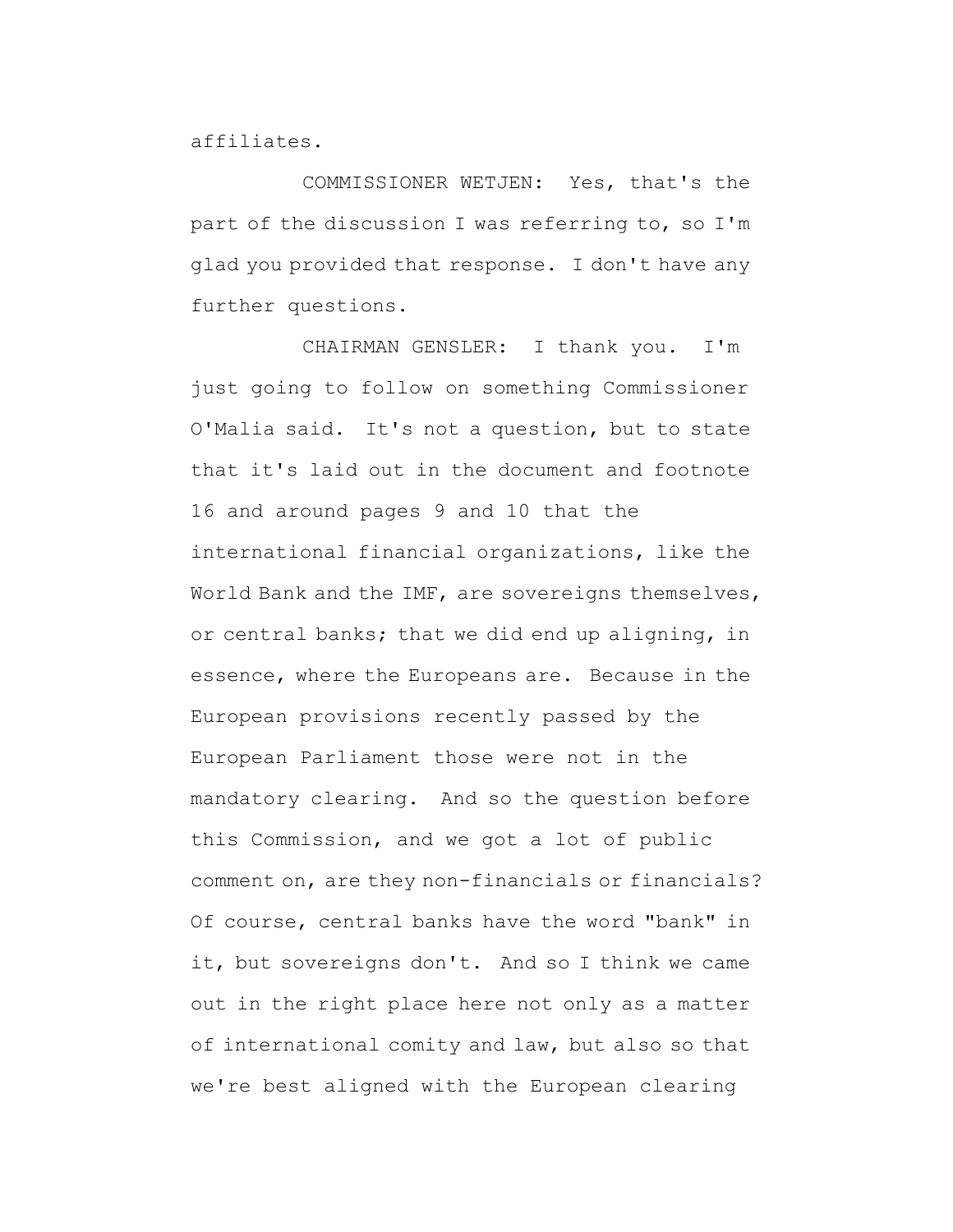mandate as well as best we can.

Mr. Stawick?

MR. STAWICK: Commissioner Wetjen?

COMMISSIONER WETJEN: Aye.

MR. STAWICK: Commissioner Wetjen, aye.

Commissioner O'Malia?

COMMISSIONER O'MALIA: Aye.

MR. STAWICK: Commissioner O'Malia, aye.

Commissioner Chilton?

COMMISSIONER CHILTON: Aye.

MR. STAWICK: Commissioner Chilton, aye.

Commissioner Sommers?

COMMISSIONER SOMMERS: Aye.

MR. STAWICK: Commissioner Sommers, aye. Mr. Chairman?

CHAIRMAN GENSLER: Aye.

MR. STAWICK: Mr. Chairman, aye. Mr. Chairman, on this question the yeas are five, the nays are zero.

CHAIRMAN GENSLER: The vote being unanimous we will send it along with any technical edits and corrections to the Federal Register. My compliments to the team, but you get to stay here for one more turn at the wheel. Erik or Eileen,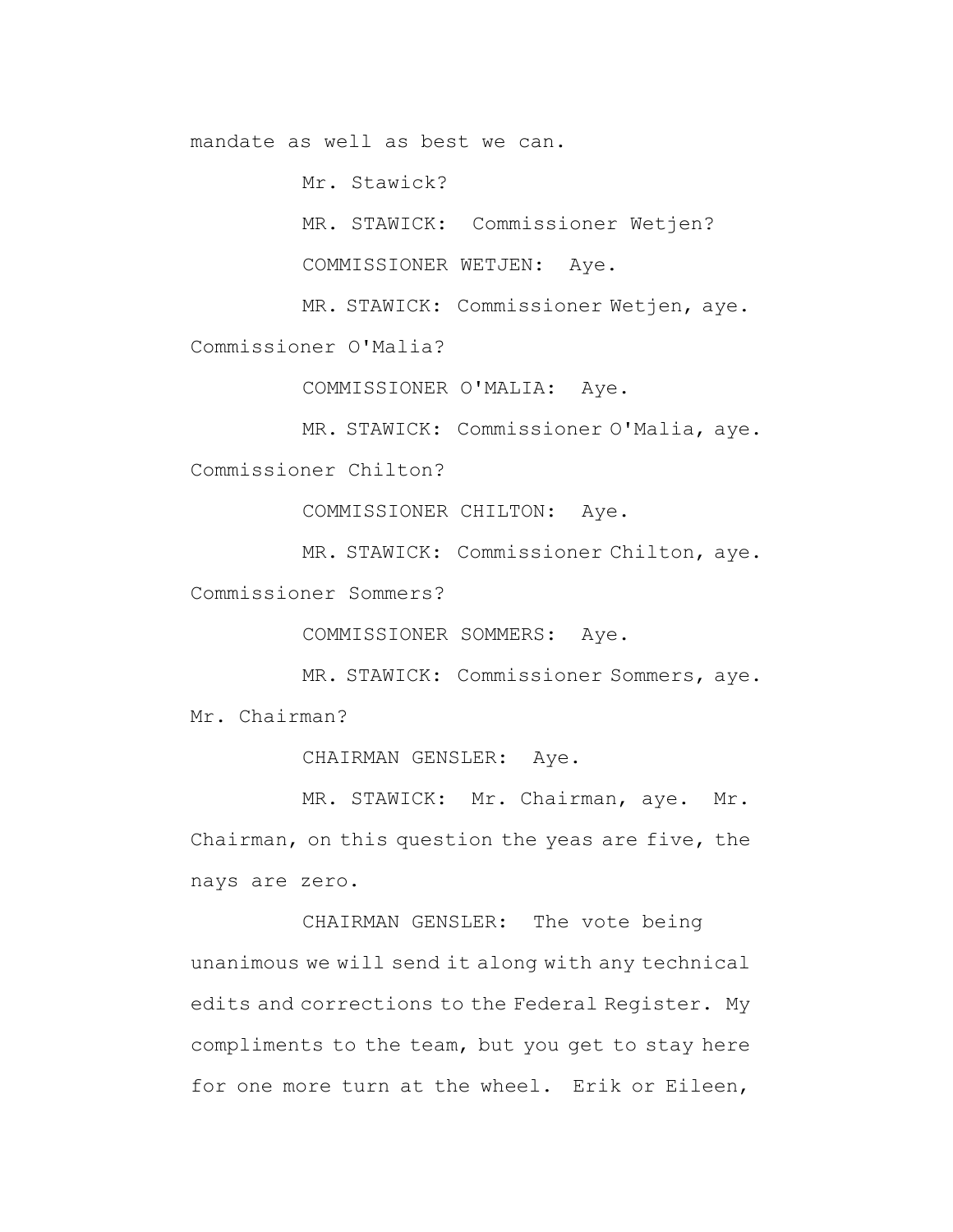whoever's presenting?

MR. REMMLER: Thank you, Mr. Chairman. The proposed rule that is now before you relates to the exemption of certain swaps entered into by cooperative entities. It would allow these entities to not clear swaps that would otherwise be subject to the clearing requirement under the Dodd-Frank Act. The cooperatives to which this proposed rule would apply would otherwise be ineligible for the end-user exception to clearing that the Commission just adopted because they are financial entities with total assets in excess of \$10 billion.

These cooperatives, however, are membership entities that act in the financial markets on behalf of their members and enter into swaps for the benefit of their members. The members of these cooperatives could themselves elect the end- user exception. If the proposed rule is adopted, the members of the cooperatives could continue to access the financial markets through their cooperatives and also receive the benefits of the end-user exception that would be available to their members. In effect, the rule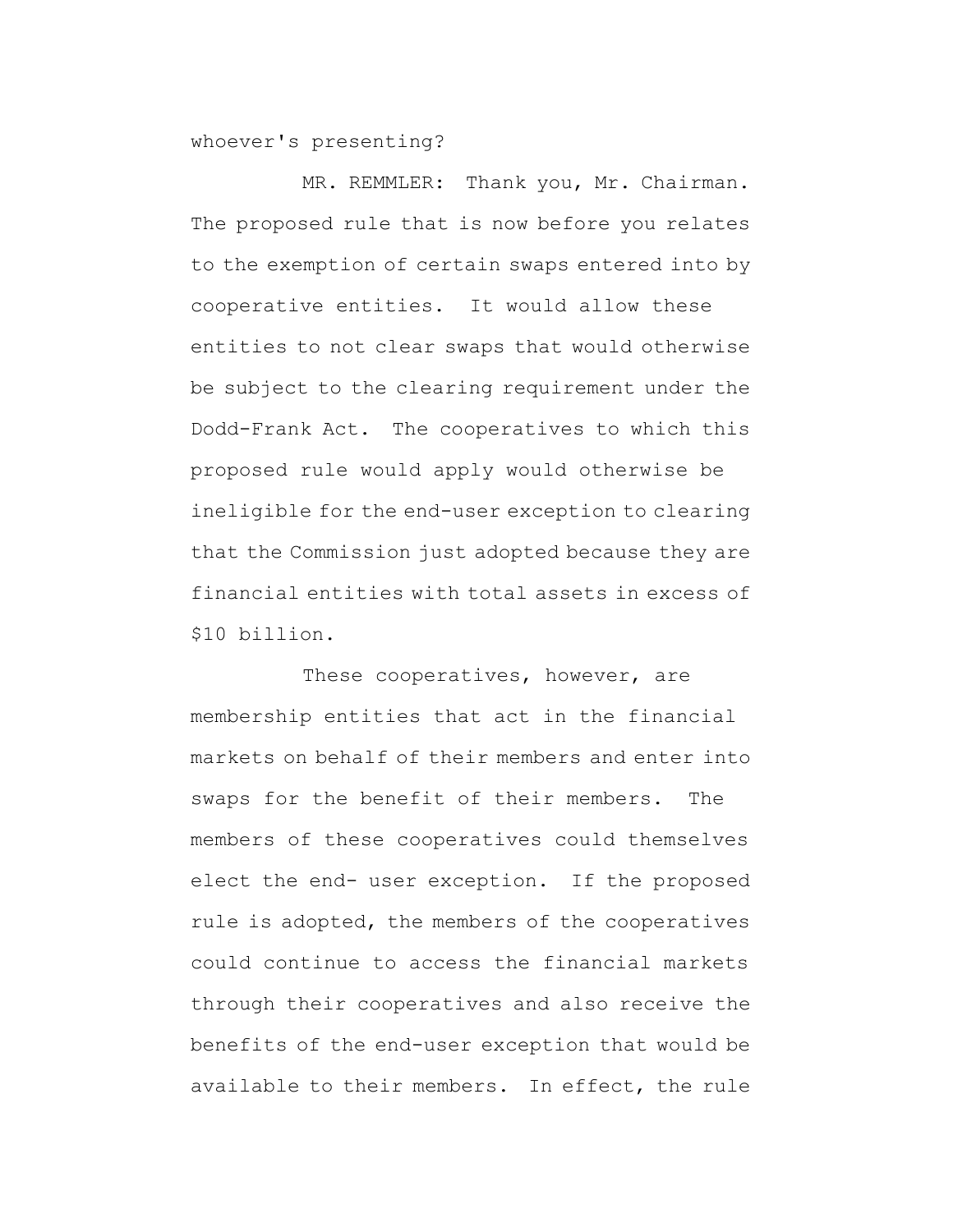would pass through the end-user exception available to the cooperative members, to the cooperatives themselves.

I note that the proposed rule is being considered by the Commission under its authority provided in Section 4(c) of the Commodity Exchange Act to exempt certain classes of transactions or contracts and classes of market participants..

The rule as proposed would add a new Part 39.6(f) to the Commission's regulations and consist of four parts. The first paragraph provides that exempt cooperatives, which is defined in the rule, may elect not to clear a class of swaps that is identified in the rule. Section 1, which defines the term "exempt cooperative," includes cooperatives that exist as cooperative entities under federal or state law and that meet two conditions: First, the cooperative must be a non-swap dealer, non-major swap participant financial entity as defined in the end-user exception portion of the act; second, all of the cooperative's members must either be eligible for the end-user exception or be cooperatives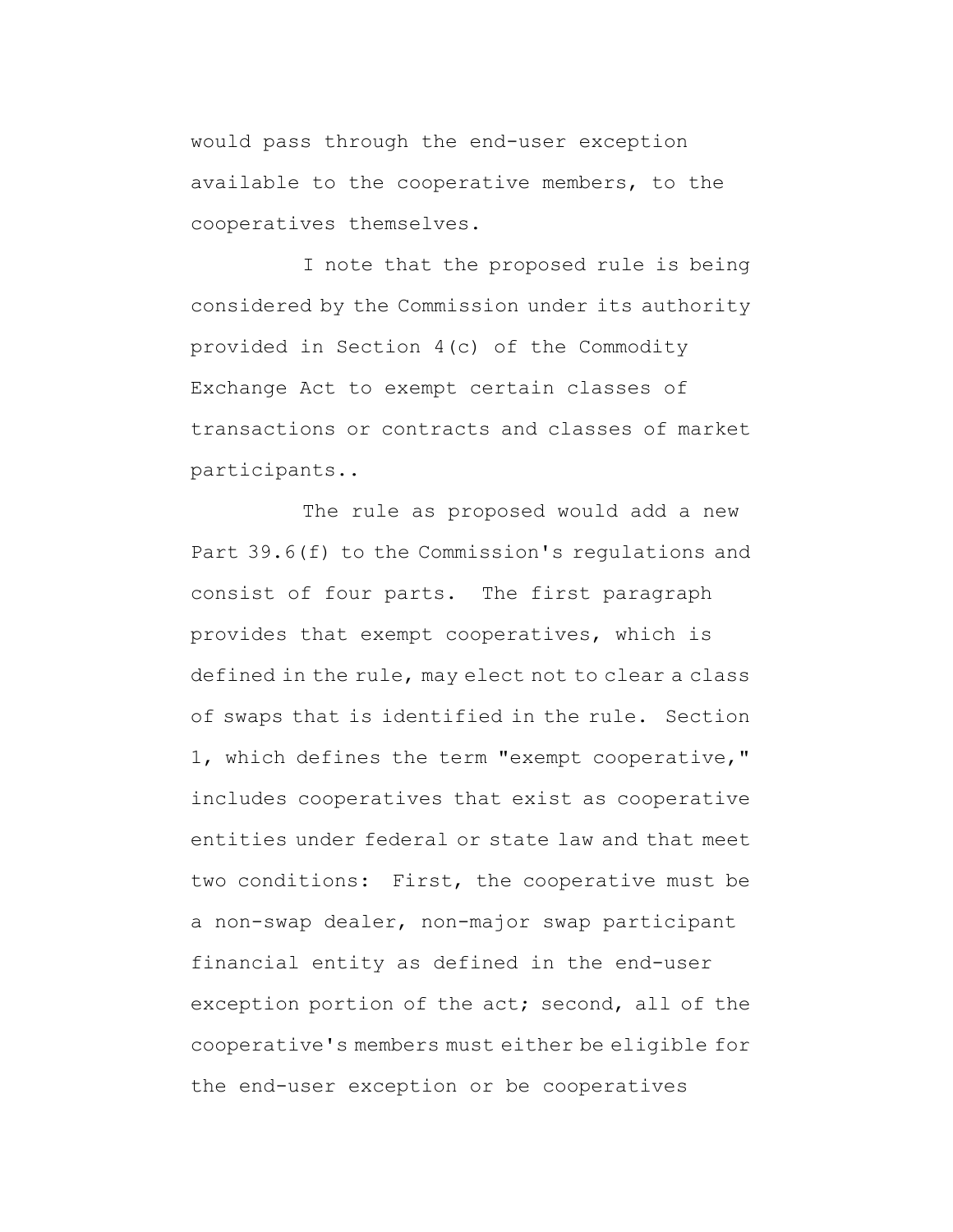themselves whose members are eligible for the end-user exception. The purpose of this definition of "exempt cooperative" is to limit the class of cooperatives that could use the proposed rule to those entities for which all of their members could themselves elect the end-user exception.

Section 2 of the proposed rule limits the swaps for which the exemption applies to swaps entered into with a cooperative's members in connection with originating loans or swaps that hedge or mitigate risks associated with member loans or member loan-related swaps.

The last section of the proposed rule requires reporting of the swaps for which the exemption is elected. The reporting requirements are identical to the reporting requirements of the end-user exception.

And with that, I'll take any questions you may have.

CHAIRMAN GENSLER: Thank you. The chair will now entertain a motion to accept the staff recommendation on this proposed exemptive rule.

COMMISSIONER SOMMERS: So moved.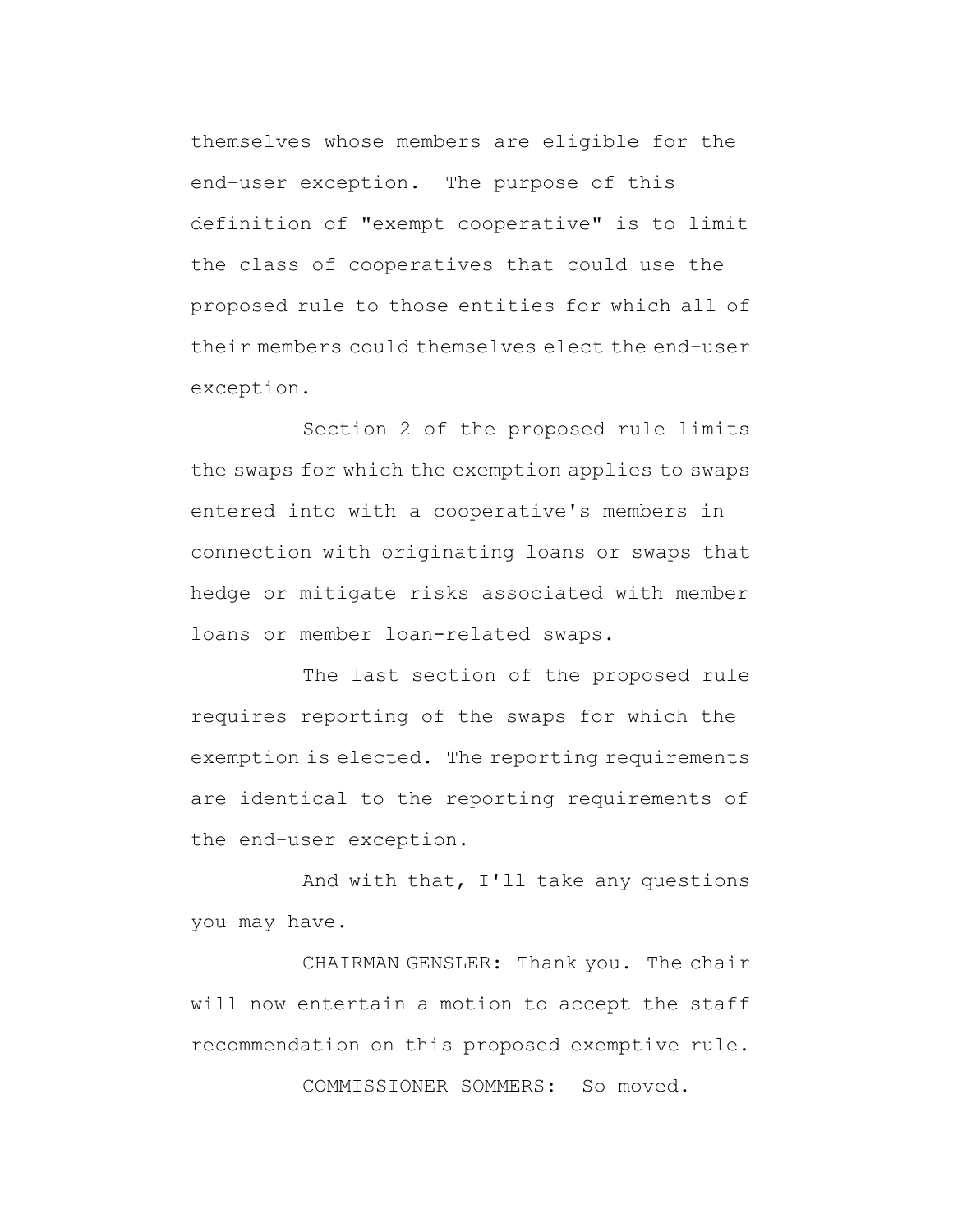CHAIRMAN GENSLER: You want to second it for me?

COMMISSIONER CHILTON: Second.

CHAIRMAN GENSLER: Great. I support the proposed rule that would permit certain cooperatives to choose not to clear member-related swaps. And I've got a little bit further statement on it, but I have one question before I go on.

In the rule we just finalized on the end-user exception, we also take up the coop issue with regard to captive finance companies, if I remember. What happens? Is there sort of a captive finance coop analog as well, if I remember, in the document? I gave my document to Eric, so he took it. Eric Juzenas.

MR. REMMLER: I don't recall discussing cooperatives in the captive finance provision specifically, although there may have been some comments from cooperatives.

CHAIRMAN GENSLER: Okay, so --

MR. REMMLER: And in regard to those comments, they commented on a number of sections on the end-user exception rule requesting that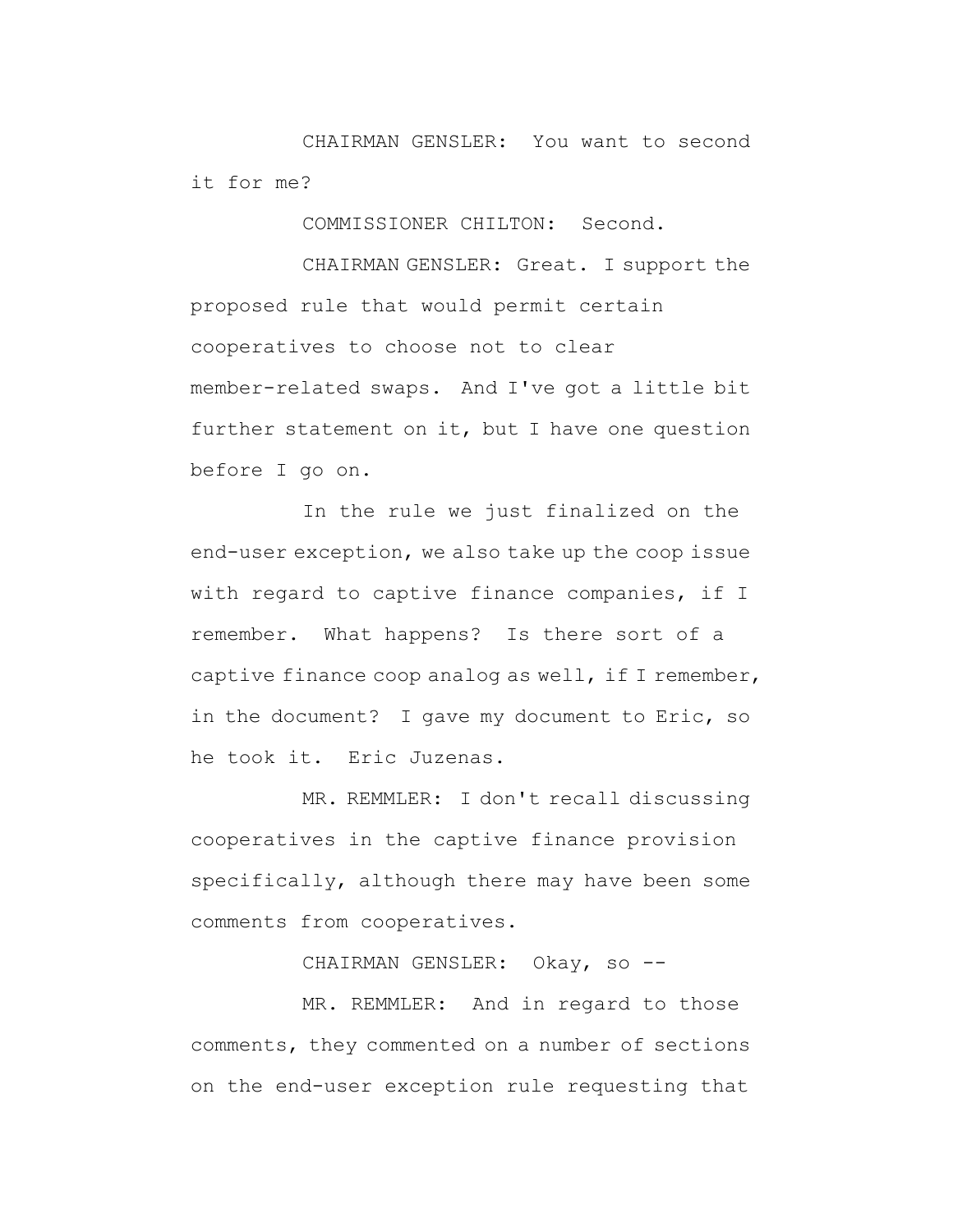coops be given --

CHAIRMAN GENSLER: Well, I just remember there's one coop and I didn't know where we took care of it, whether it's here or over in the other place, that's in the Rural Electric field that has a coop that works in that field.

MR. REMMLER: The National Rural Utilities Cooperative Finance Corporation is a cooperative that provided a number of comments on the end-user exception.

CHAIRMAN GENSLER: Okay, so that might be what I was thinking.

MR. REMMLER: They would be included here under this exemption as well.

CHAIRMAN GENSLER: So I think one of the primary goals of Dodd-Frank was, again, to bring into clearing finance companies facing finance companies in this interconnected financial system pose less risk to the U.S. taxpayers than 90+ percent of swaps that are entered into by financial companies. But also, Congress provided the non-financial exception, which we just finalized moments ago.

And I think that cooperatives acting on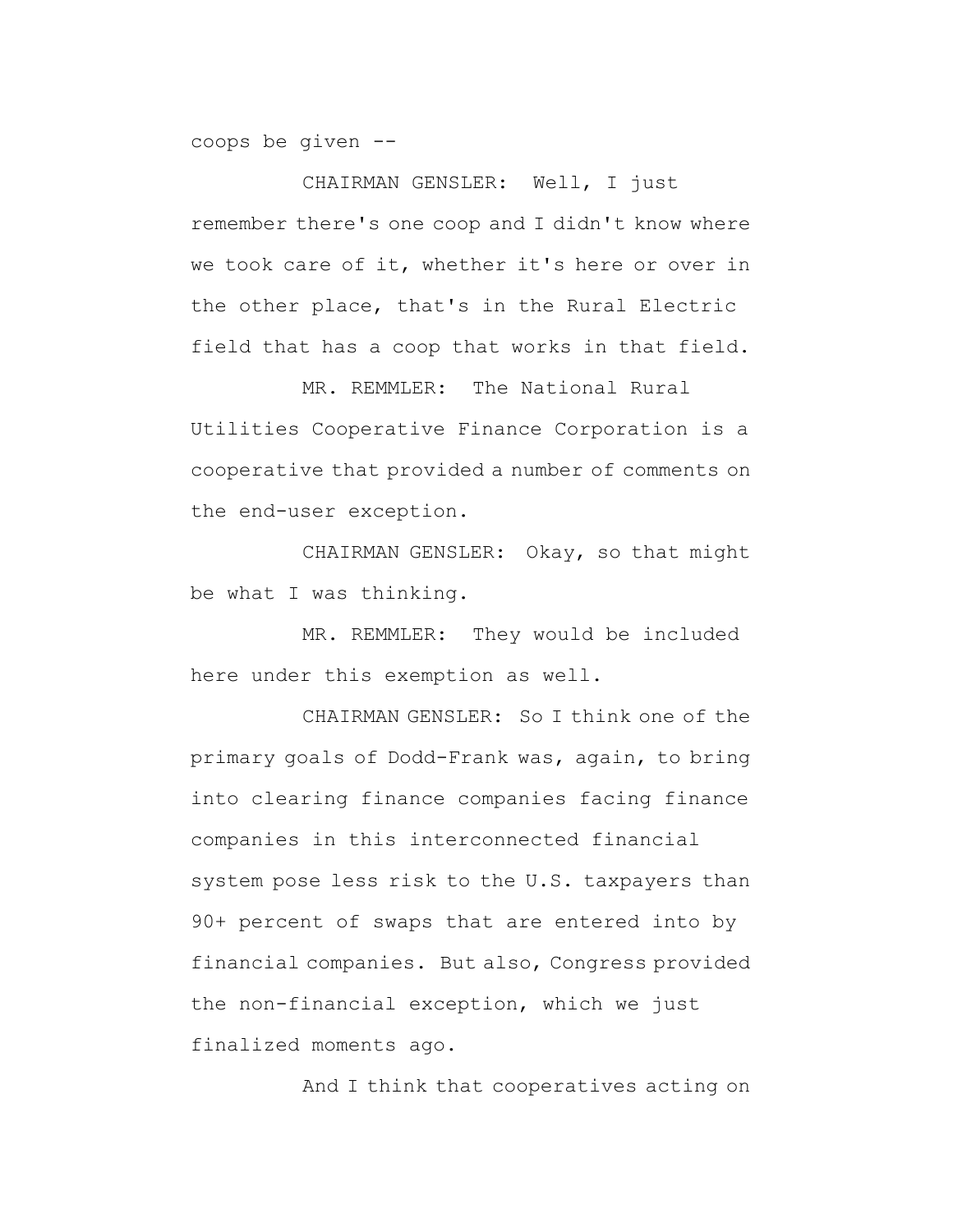behalf of and are, in essence, an extension of their members, it's something this agency has a great deal of experience with, working with agricultural cooperatives and rural electric cooperatives for decades, but particularly in the agricultural field. And I think Congress has addressed this in numerous ways and numerous times since the 1930s about cooperatives and what they mean about how they are; in essence, act on behalf of and, if I can use a colloquial word, an extension of their members. Thus I believe it's appropriate that cooperatives made up entirely of their members that could individually qualify as an end-user exception also qualify as, in essence, as we've come to call this, a pass-through if they're entirely made up end users.

We do have two tailored, narrow conditions as well in the document. And I might not get the words quite right, but you'll confirm for me, hopefully, Erik, but one is the swaps entered into with the members of the cooperative are in connection with originating loans for the members, and so it's sort of tied to these members. It's not about some cooperative, you know, going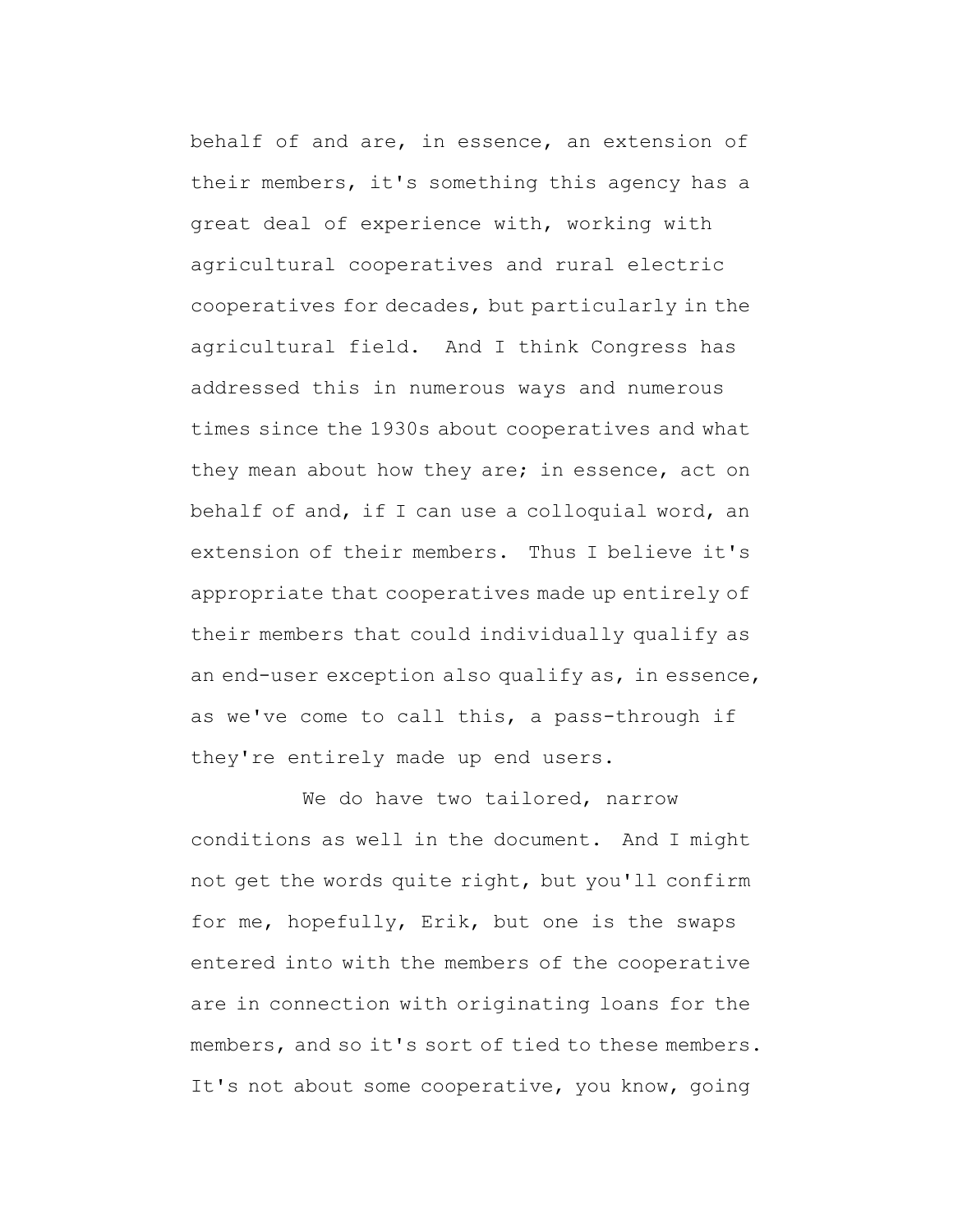out and competing with other financial institutions and just providing swaps for the general public. Is that right?

MR. REMMLER: Yeah, that's correct.

CHAIRMAN GENSLER: So it's really swaps who act as an extension of their members and entering into swaps -- I mean, cooperatives acting as an extension of their members and entering into swaps in connection with those loans.

And two, that it's swaps entered into by a cooperative to hedge or mitigate risk associated with their member loans. So, you know, they might need to offload their risk upstream,  $but --$ 

MR. REMMLER: Correct.

CHAIRMAN GENSLER: So I'm supportive of this. I look forward to comment. We are putting it out for 30 days comment, is that right?

MR. REMMLER: Yes.

CHAIRMAN GENSLER: Which is a little shorter, but I think is appropriate because it's really about trying to provide clarification notes to these pass-throughs before we have a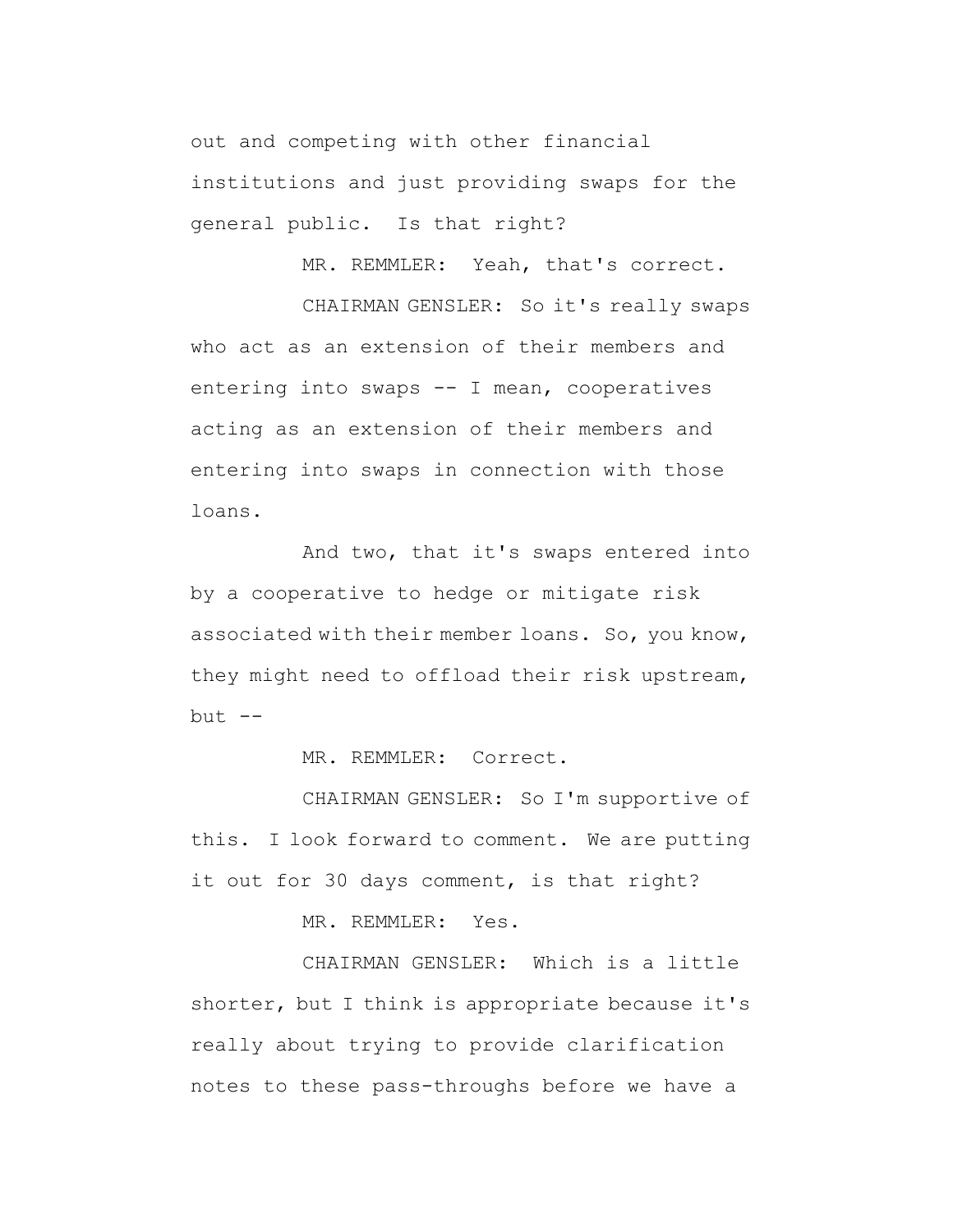clearing requirement that might come into being in the fall. I think it'd be appropriate that this be a 30-day comment period.

So, Commissioner Sommers?

COMMISSIONER SOMMERS: Thank you, Mr. Chairman. If you could just describe the type of exception we're trying to allow and how the actual look-through is going to work. So, you know, the structure of these type of coops and who is actually qualifying under the  $--$  sorry, above the 10 billion.

MR. REMMLER: Cooperatives that are financial entities under the definition in the Dodd-Frank Act, that have assets of \$10 billion or less, would, of course, now qualify as small financial institutions and would have the end-user exception available to them. However, those that have assets in excess of \$10 billion obviously would not.

In order for a cooperative of that size to qualify, all of its members either themselves have to be end users or small financial institutions, or be cooperatives whose members are end users or small financial institutions. I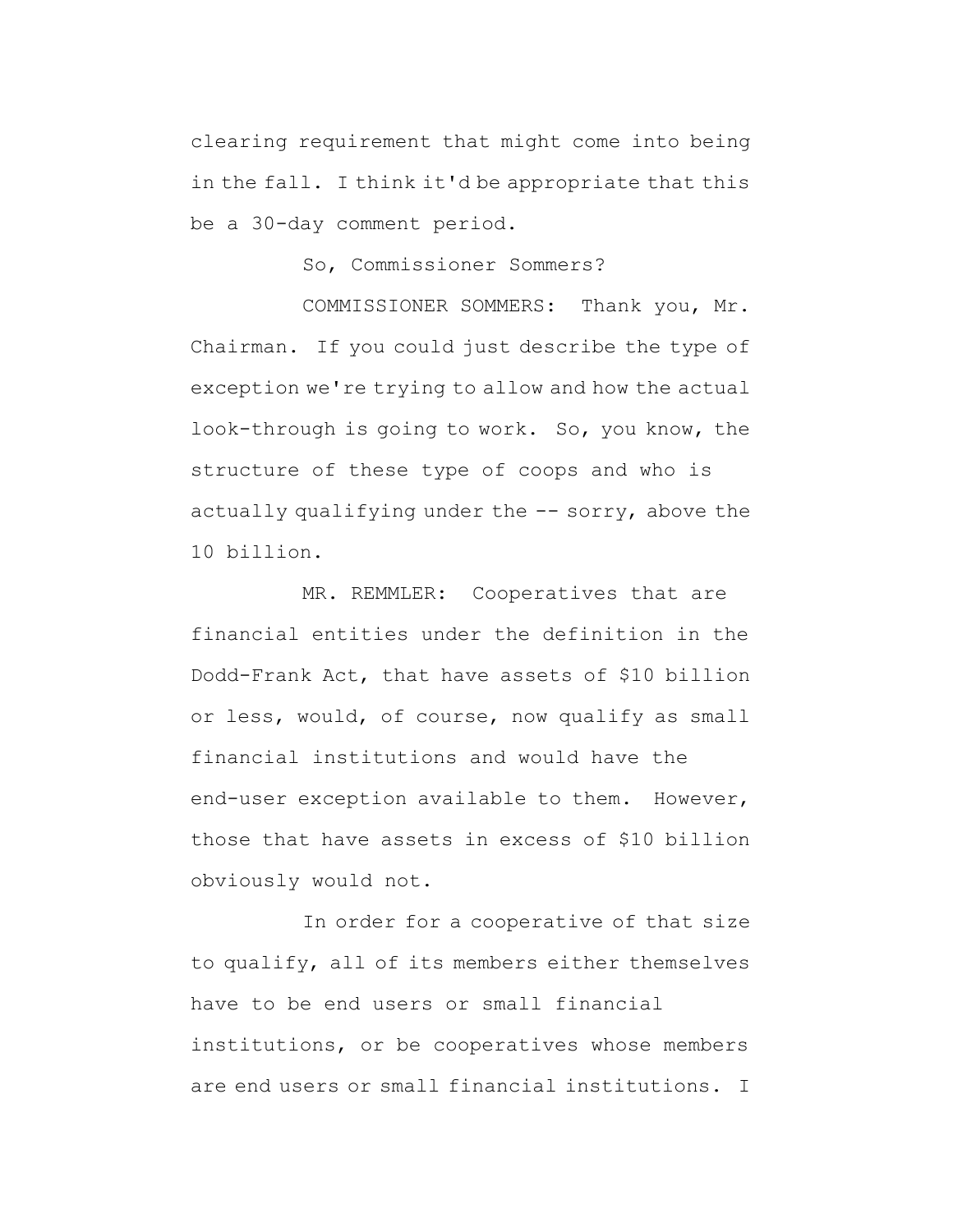mean, that last piece is sometimes being referred to as a double pass- through because we look through the cooperative that is a member to its members. And that provision is included in the proposal because a number of the finance cooperatives, particularly in the agricultural space, are themselves cooperatives of cooperatives, in effect.

COMMISSIONER SOMMERS: There may actually be members of a coop that are above the 10 billion that have to look then to their members in order to qualify for this exception.

MR. REMMLER: That's correct.

COMMISSIONER SOMMERS: Okay. What types of swaps are going to qualify under this exception? So you said in the rule that there would be classes of swaps that we would identify.

MR. REMMLER: The rule provides that the exemption can be elected for swaps entered into with members in connection with originating loans or swaps used for hedging or mitigating risks related to member loans or member loan- related swaps. Many of the comments on the end-user exception rule that we received from cooperatives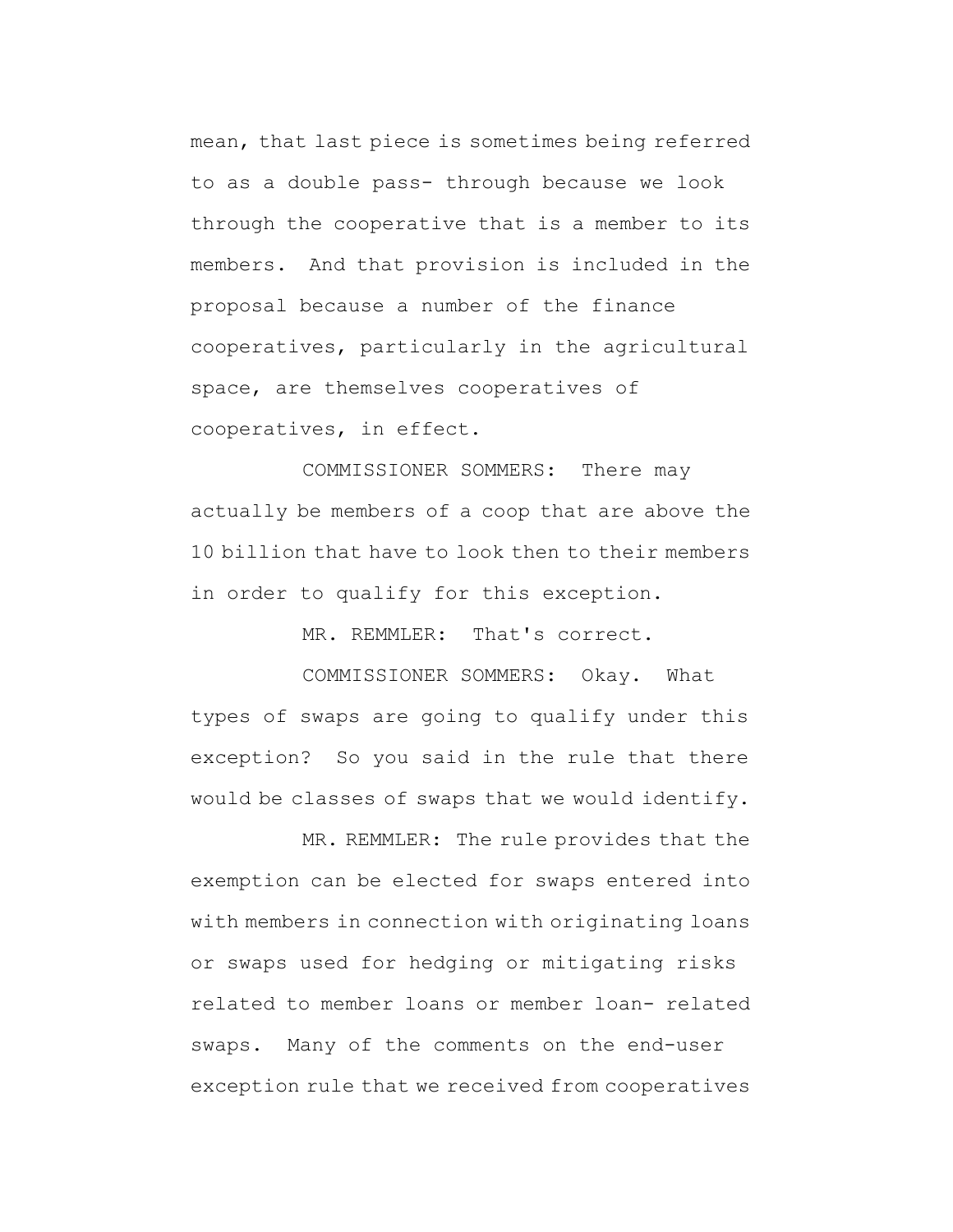indicated that that is, in fact, what they use swaps for: Member-related loans and hedging interest rate risk. And one of the reasons that they indicated that we should have provided them with relief is because they believe those types of swaps tend to be less risky. And in the interest of drawing this exemption fairly narrowly in recognition of the systemic risk issues that clearing mitigates, we included that limitation in the rule.

COMMISSIONER SOMMERS: So presumably, this is interest rates and commodities?

MR. REMMLER: Since it relates to loans, it's most likely going to relate to interest rates.

COMMISSIONER SOMMERS: But commodity swaps can be allowed as well?

MR. REMMLER: I'm trying to think of an instance where that would be the case, where they would be related to member loans, and I don't think there would be an instance and that commodity swaps would be included.

COMMISSIONER SOMMERS: From what I recall, didn't we end up adding commodity swaps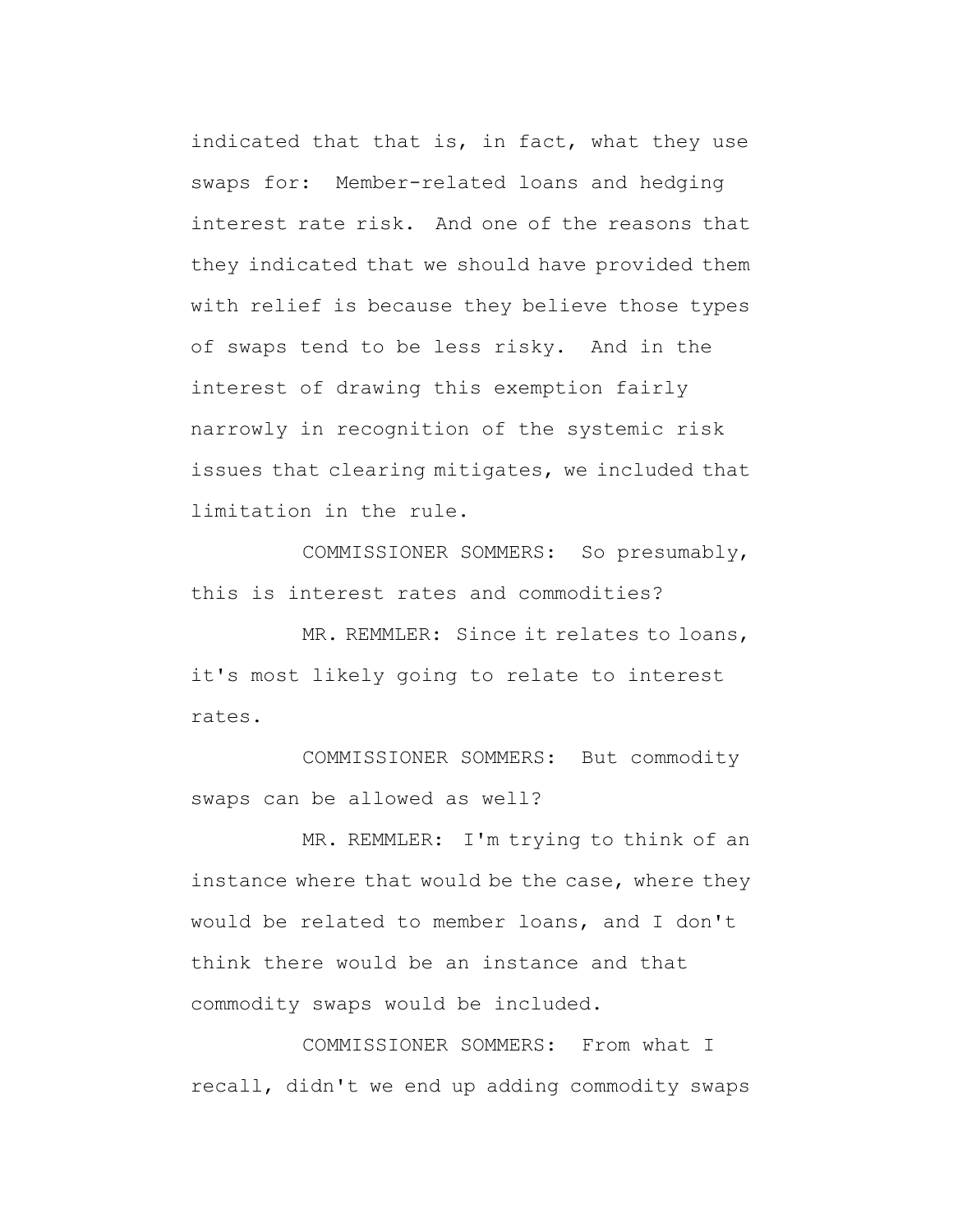into the IDI exception in swap dealer? Well, there is a part in the rule text that we do refer to the provisions of IDIs that were in the swap dealer definition, I think. Isn't the  $1.3$  (ggg)  $-$ -

CHAIRMAN GENSLER: Yes.

COMMISSIONER SOMMERS: So we tie it to that definition. I was just wondering if it would also provide for commodity swaps?

MR. REMMLER: That provision identifies what is a swap in connection with originating loans. And we included the tie-in in order to be consistent.

CHAIRMAN GENSLER: Yes. And I think, Commissioner Sommers, since you and I somewhere late in the -- that was in the swap dealer definition, yes, arrange that, you're absolutely correct. We did work through something and this should be -- I think this is meant to be consistent with that and I think you are correct that we did end up with a provision tailored in the swap dealer definition that, in certain circumstances, loans in connection with -- I'm sorry, swaps in connection with a loan may be related to commodities. I mean, that was a provision that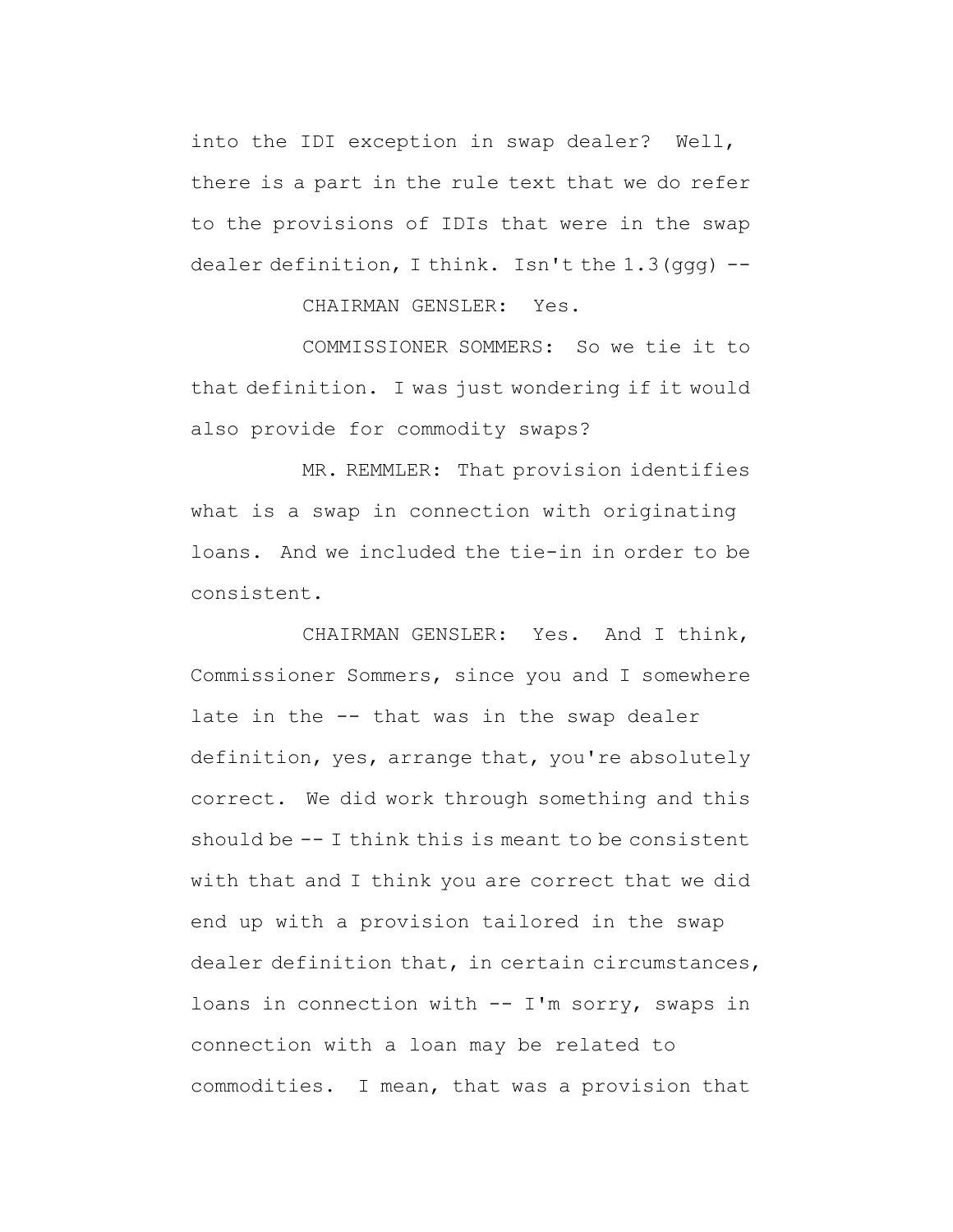worked out -- well, maybe it was Mike Ott late one night and Erik Juzenas that we worked out.

COMMISSIONER SOMMERS: I guess because the rule, this proposal, is tied to the IDI provisions in swap dealer, I would encourage those cooperatives who have an interest in this to look carefully at that provision, to look at the timeframes, and to make sure that that actually works for the type of relief they're looking for here. Thank you.

CHAIRMAN GENSLER: Commissioner Chilton?

COMMISSIONER CHILTON: Thanks. Thanks to the team. I'm curious in coming up with this if we've talked with the primary regulator for the farm credit system, the Farm Credit Administration.

MR. REMMLER: Yes, we've consulted with them.

COMMISSIONER CHILTON: And did they have any words of wisdom for how we -- are there things in this proposal that we've taken from them that we think are pretty important or they thought were important?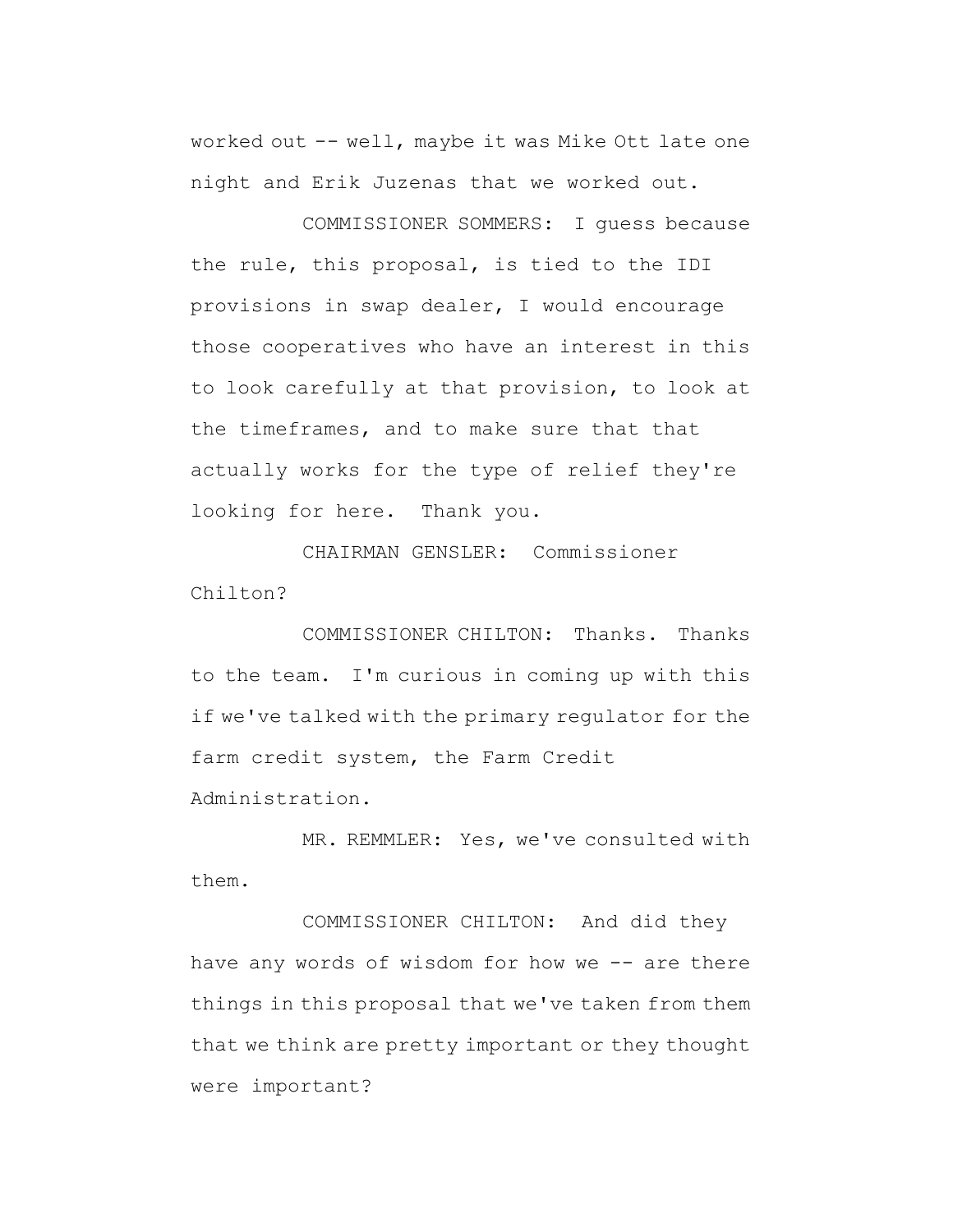MR. REMMLER: Yes, we had a number of discussions with them and requested certain data from them with regard to the cooperatives that they regulate, which was very useful in helping craft this rule.

COMMISSIONER CHILTON: Okay. Well, I look forward to any comments that they may have. Maybe we've included everything they thought was needed here, but, whenever there's a frontline regulator, you know, they're looking after all the farm credit institutions' capital, and I want to make sure that we pay particular attention to anything that they say.

So I think you guys did a pretty good job and I thank you.

CHAIRMAN GENSLER: Thank you, Commissioner Chilton. Commissioner O'Malia?

COMMISSIONER O'MALIA: I have no questions. Thank you.

CHAIRMAN GENSLER: Thank you, Commissioner O'Malia. Commissioner Wetjen?

COMMISSIONER WETJEN: As always, Commissioner Sommers asked very thoughtful, probing questions, so I just want to associate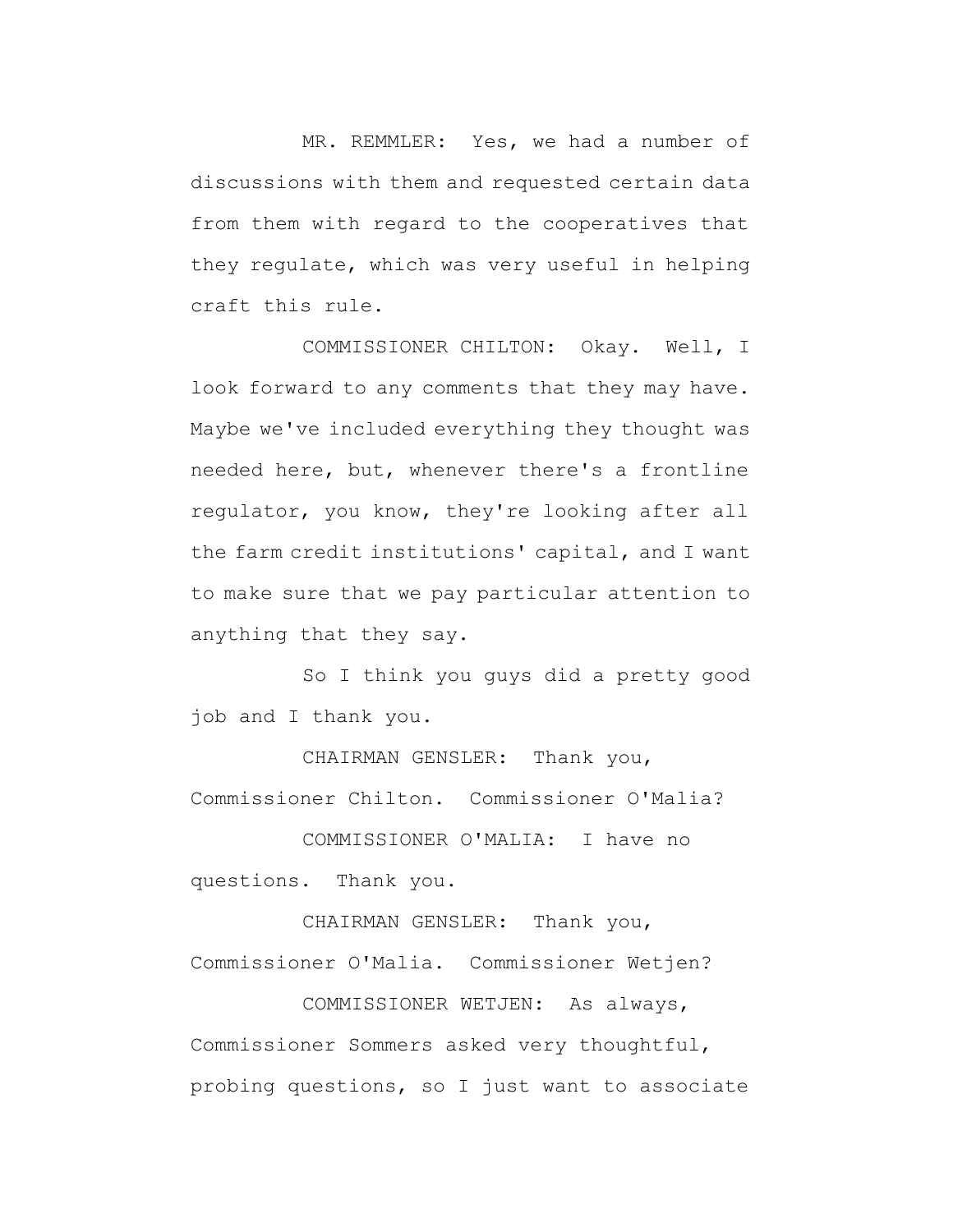myself with some of her questions, and I also would encourage the commenters to make sure that the issue concerning our treatment of the IDI exclusion in this release is consistent with how it was done in the swap dealer definition rule. I think the intent was to fully embrace the IDI discussion from the dealer rule in this document.

But as I said, I think Commissioner Sommers asked some good questions. I think commenters should be sure to provide thoughtful comments on that issue. Thanks.

> CHAIRMAN GENSLER: Mr. Stawick? MR. STAWICK: Commissioner Wetjen? COMMISSIONER WETJEN: Aye.

MR. STAWICK: Commissioner Wetjen, aye. Commissioner O'Malia?

COMMISSIONER O'MALIA: Aye.

MR. STAWICK: Commissioner O'Malia, aye. Commissioner Chilton?

COMMISSIONER CHILTON: Aye.

MR. STAWICK: Commissioner Chilton, aye.

Commissioner Sommers?

COMMISSIONER SOMMERS: Aye.

MR. STAWICK: Commissioner Sommers, aye.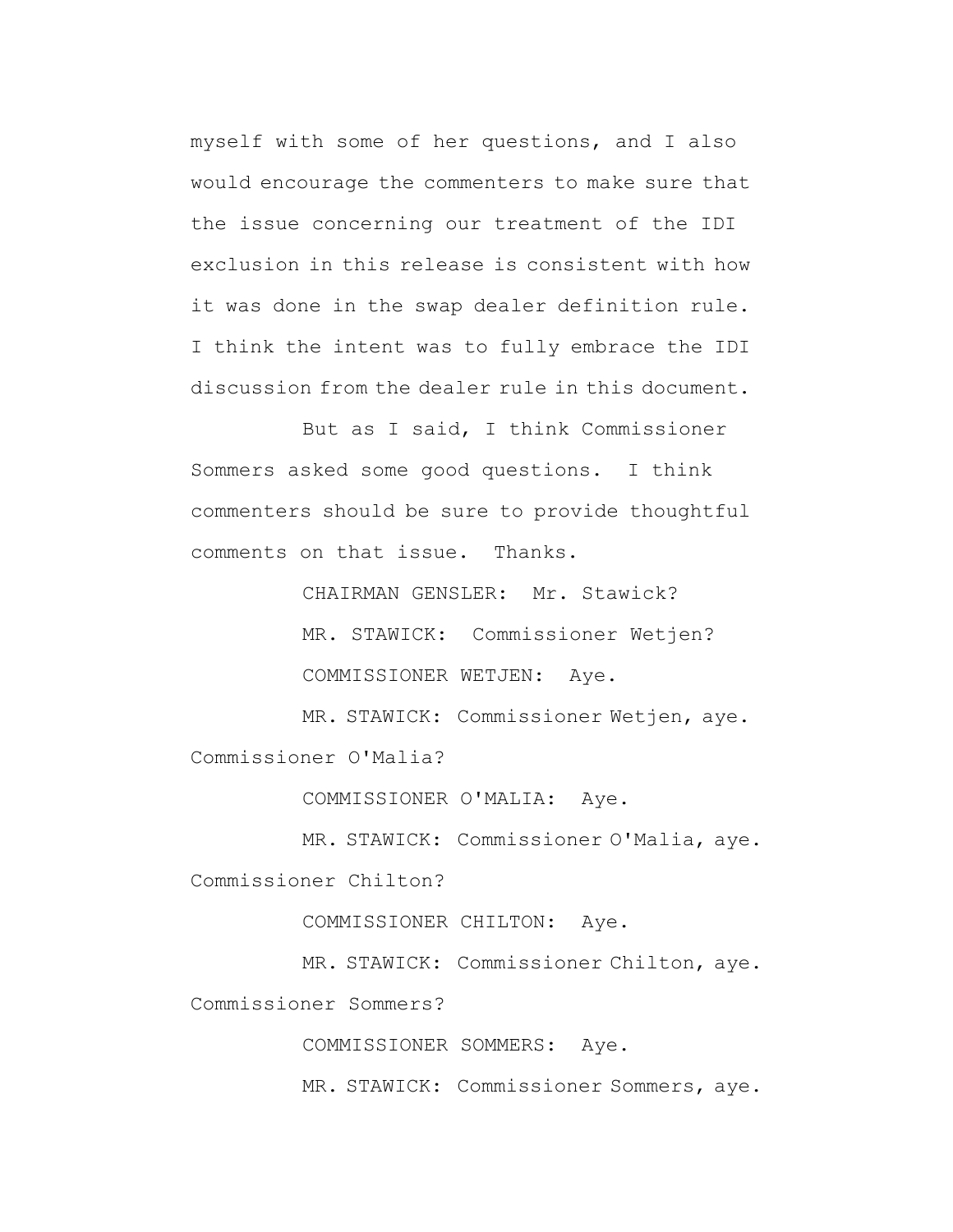Mr. Chairman?

CHAIRMAN GENSLER: Aye.

MR. STAWICK: Mr. Chairman, aye. Mr. Chairman, on this question the yeas are five, the nays are zero.

CHAIRMAN GENSLER: The vote being unanimous, this, too, will be sent to the Federal Register with any technical changes. Maybe there aren't any on this one.

If there is nothing else -- Commissioner O'Malia, you don't need to ask what the next schedule is, right?

COMMISSIONER O'MALIA: You summarized it nicely, thank you.

CHAIRMAN GENSLER: I put it up front. So I thank the staff. I thank the SEC again for enormous partnership. I think this is a very significant day for the American public. Congress asked and directed this agency to put in place financial reforms to oversee the swaps market. Now with these foundational rules completed I think much of what the public needs will be coming to light. But we will take to heart that we want to work with members of the public,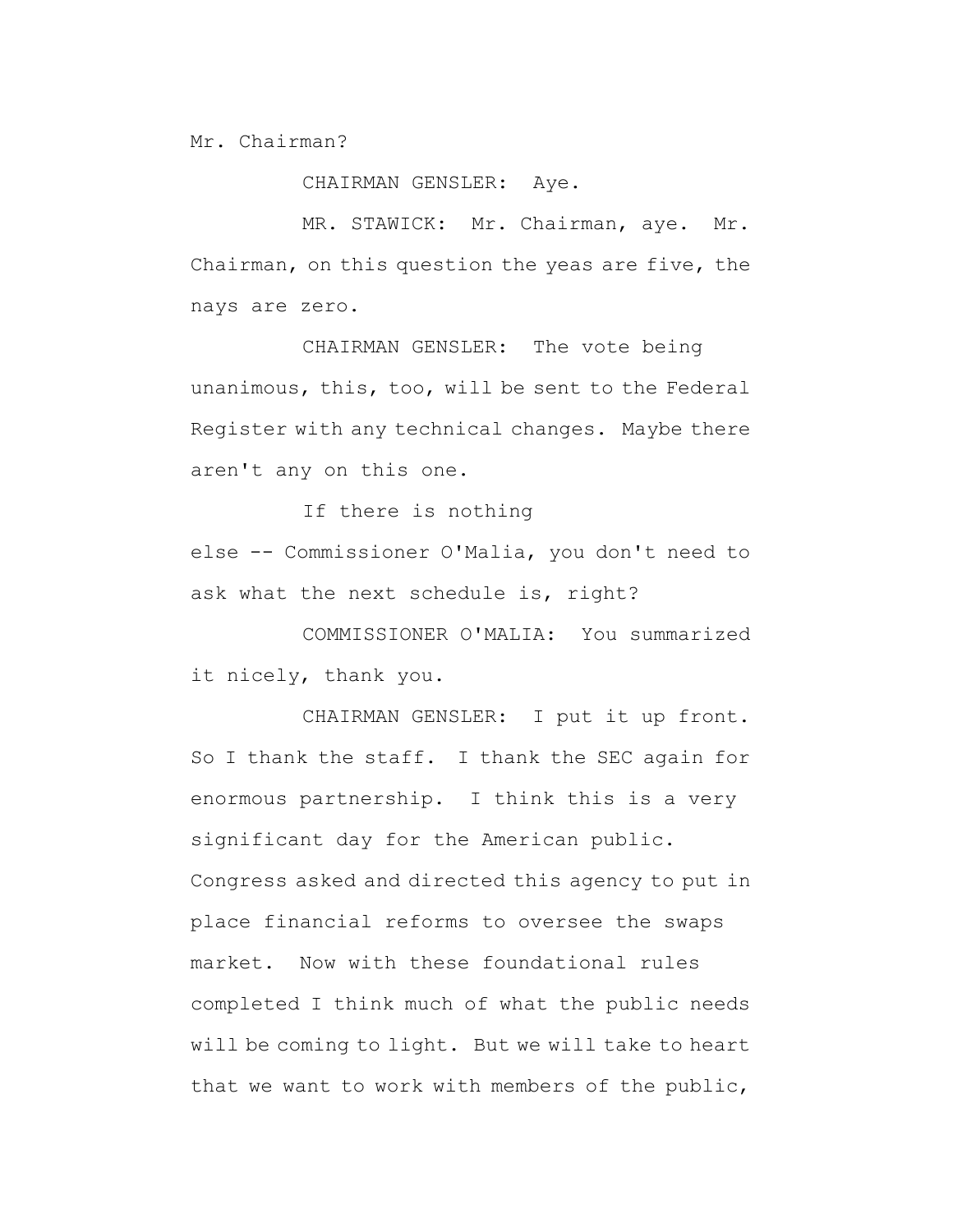large and small alike, and try to sort through that this be a smooth transition and this work on the benefit of markets, transparency, and the public. So I thank you.

> A motion to adjourn the meeting? COMMISSIONER CHILTON: So moved. COMMISSIONER SOMMERS: Second. CHAIRMAN GENSLER: All in favor? GROUP: Aye.

CHAIRMAN GENSLER: All in favor, good. The meeting is now adjourned.

> (Whereupon, at 12:36 p.m., the PROCEEDINGS were adjourned.)

\* \* \* \* \*